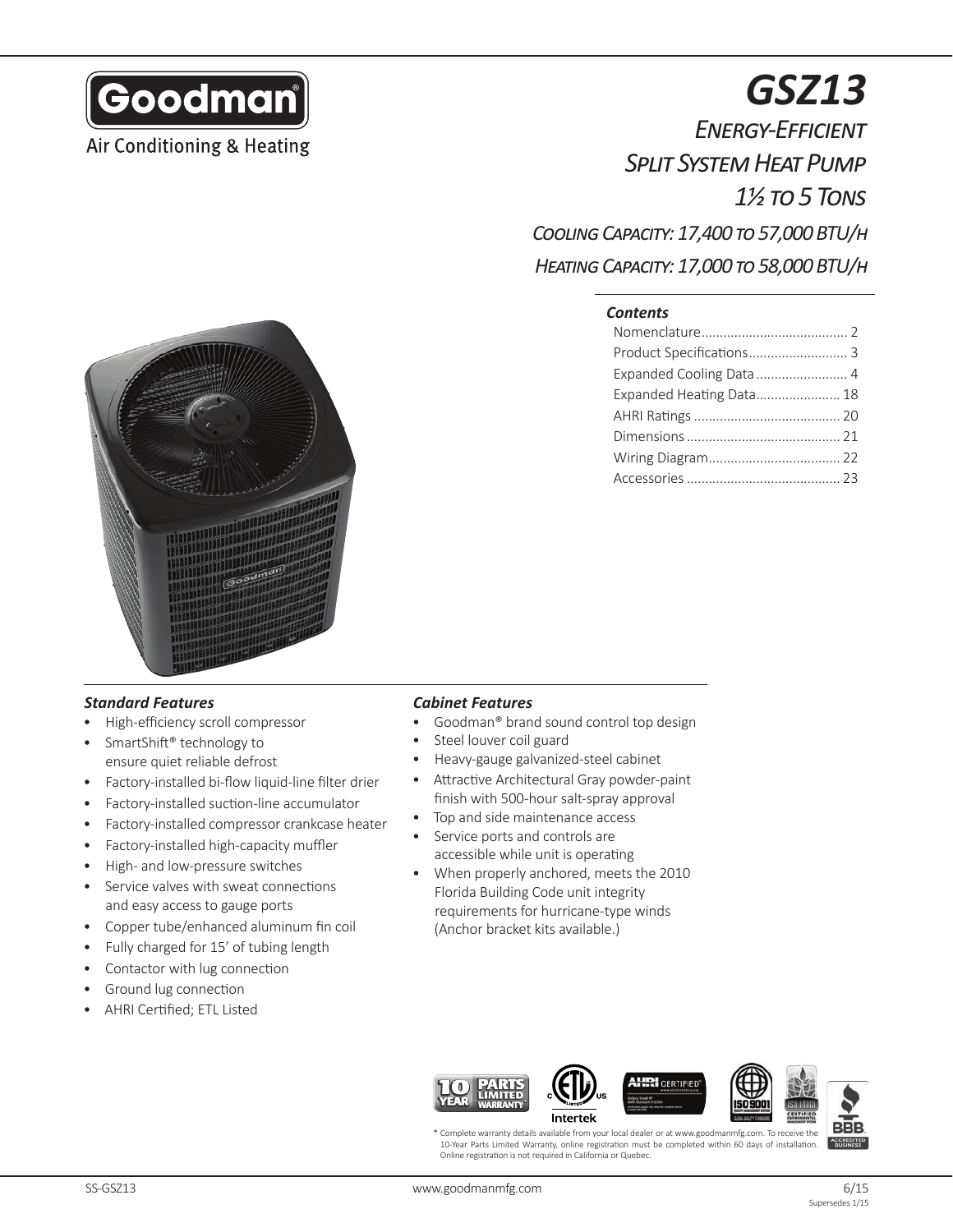*Nomenclature*

|              |                                                       | G            | S              | z | 13  | 036     | $\mathbf{1}$ | $\mathbf{A}$ | A                                                        |     |                         |
|--------------|-------------------------------------------------------|--------------|----------------|---|-----|---------|--------------|--------------|----------------------------------------------------------|-----|-------------------------|
|              |                                                       | $\mathbf{1}$ | $\overline{2}$ | 3 | 4,5 | 6, 7, 8 | 9            | 10           | 11                                                       |     |                         |
| <b>Brand</b> |                                                       |              |                |   |     |         |              |              |                                                          |     | <b>Engineering*</b>     |
| G            | Goodman <sup>®</sup> (Standard<br>Feature Set Models) |              |                |   |     |         |              |              |                                                          |     | <b>Minor Revision</b>   |
|              |                                                       |              |                |   |     |         |              |              |                                                          |     | <b>Engineering*</b>     |
|              | <b>Product Category</b>                               |              |                |   |     |         |              |              |                                                          |     | Major Revision          |
| S            | Split System                                          |              |                |   |     |         |              |              |                                                          |     |                         |
|              |                                                       |              |                |   |     |         |              |              |                                                          |     | <b>Electrical</b>       |
|              | <b>Unit Type</b>                                      |              |                |   |     |         |              | 1            | 208/230 V, 1 Phase, 60 Hz                                |     |                         |
| X            | Condenser R-410A                                      |              |                |   |     |         |              | 2            | 220/240 V, 1 Phase, 50 Hz                                |     |                         |
| Z            | Heat Pump R-410A                                      |              |                |   |     |         |              |              |                                                          |     |                         |
|              |                                                       |              |                |   |     |         |              |              |                                                          |     | <b>Nominal Capacity</b> |
|              | <b>Efficiency</b>                                     |              |                |   |     |         |              | 018          | 1 <sup>1</sup> / <sub>2</sub> Tons                       | 042 | 3½ Tons                 |
| 13           | 13 SEER                                               |              |                |   |     |         |              | 024          | 2 Tons                                                   | 048 | 4 Tons                  |
| 14           | 14 SEER                                               |              |                |   |     |         |              | 030          | 2 <sup>1</sup> / <sub>2</sub> Tons                       | 060 | 5 Tons                  |
| 16           | 16 SEER                                               |              |                |   |     |         |              | 036          | 3 Tons                                                   |     |                         |
|              |                                                       |              |                |   |     |         |              | *            | Neither used for order entry<br>or inventory management. |     |                         |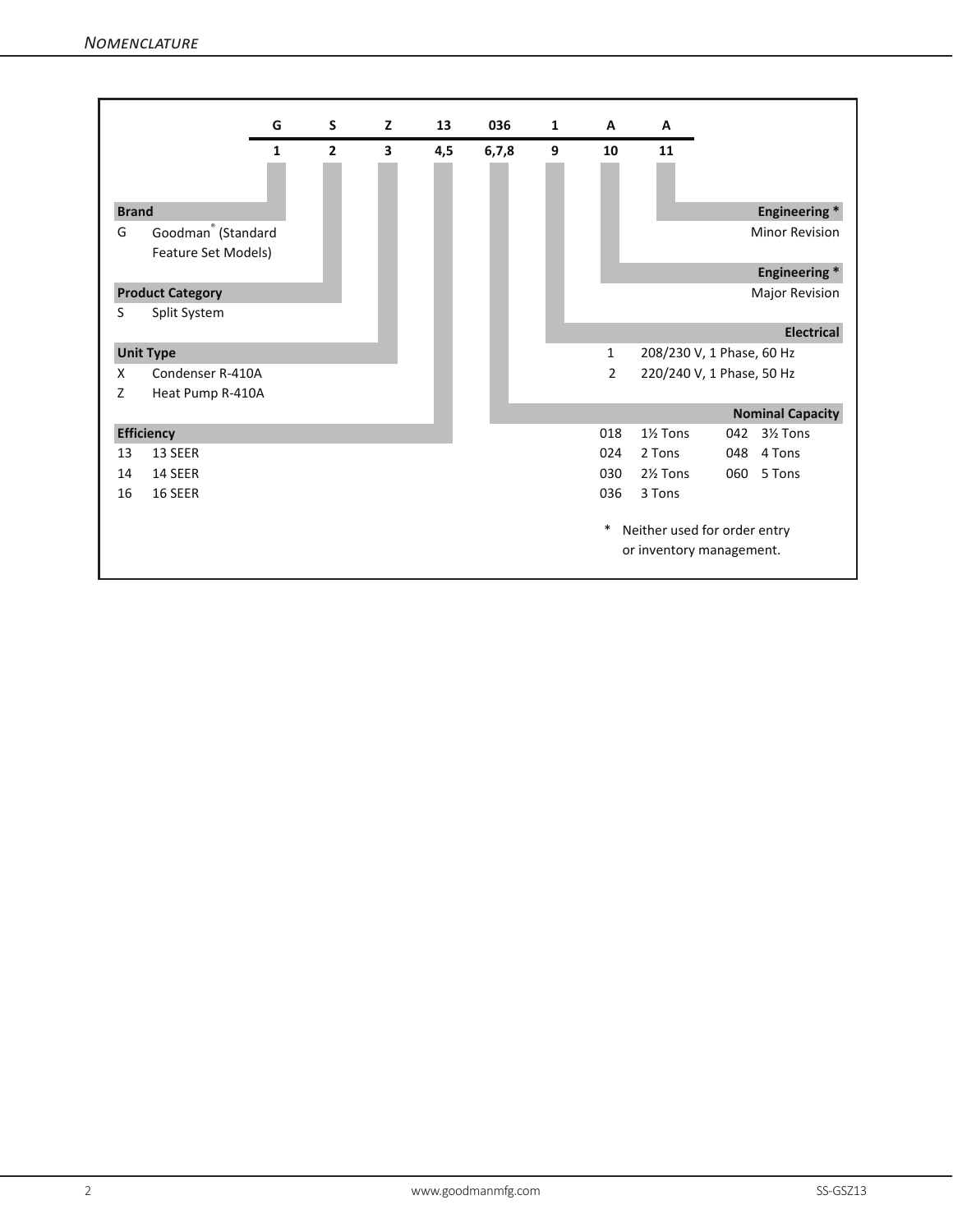|                                          | <b>GSZ13</b><br>0181A*             | <b>GSZ13</b><br>0241B*             | <b>GSZ13</b><br>0301A*             | <b>GSZ13</b><br>0361B*             | <b>GSZ13</b><br>0421A*             | <b>GSZ13</b><br>0481A*             | <b>GSZ13</b><br>0601A*             |
|------------------------------------------|------------------------------------|------------------------------------|------------------------------------|------------------------------------|------------------------------------|------------------------------------|------------------------------------|
| <b>NOMINAL CAPACITIES</b>                |                                    |                                    |                                    |                                    |                                    |                                    |                                    |
| Cooling (BTU/h)                          | 18,000                             | 24,000                             | 30,000                             | 36,000                             | 42,000                             | 48,000                             | 60,000                             |
| Heating (BTU/h)                          | 18,000                             | 24,000                             | 30,000                             | 36,000                             | 42,000                             | 48,000                             | 60,000                             |
| Decibels                                 | 71                                 | 73                                 | 72                                 | 74                                 | 74                                 | 76                                 | 75                                 |
| <b>COMPRESSOR</b>                        |                                    |                                    |                                    |                                    |                                    |                                    |                                    |
| <b>RLA</b>                               | 9.0                                | 13.5                               | 14.1                               | 16.7                               | 17.9                               | 19.9                               | 26.4                               |
| <b>LRA</b>                               | 48.0                               | 58.3                               | 73.0                               | 79.0                               | 112.0                              | 109.0                              | 134.0                              |
| Type                                     | Scroll                             | Scroll                             | Scroll                             | Scroll                             | Scroll                             | Scroll                             | Scroll                             |
| <b>CONDENSER FAN MOTOR</b>               |                                    |                                    |                                    |                                    |                                    |                                    |                                    |
| Horsepower                               | $\frac{1}{6}$                      | $\frac{1}{8}$                      | $\frac{1}{6}$                      | $\frac{1}{4}$                      | $\frac{1}{4}$                      | $\frac{1}{4}$                      | $\frac{1}{4}$                      |
| <b>FLA</b>                               | 0.70                               | 0.70                               | 1.10                               | 1.50                               | 1.50                               | 1.50                               | 1.50                               |
| <b>REFRIGERATION SYSTEM</b>              |                                    |                                    |                                    |                                    |                                    |                                    |                                    |
| Refrigerant Line Size <sup>1</sup>       |                                    |                                    |                                    |                                    |                                    |                                    |                                    |
| Liquid Line Size ("O.D.)                 | $\frac{3}{8}$ <sup>11</sup>        | $\frac{3}{8}$ <sup>11</sup>        | $\frac{3}{8}$ <sup>11</sup>        | $\frac{3}{8}$ <sup>11</sup>        | $\frac{3}{8}$ <sup>11</sup>        | $\frac{3}{8}$ <sup>11</sup>        | $\frac{3}{8}$ <sup>11</sup>        |
| Suction Line Size ("O.D.)                | $\frac{3}{4}$ <sup>11</sup>        | $\frac{3}{4}$ <sup>11</sup>        | $\frac{3}{4}$ <sup>11</sup>        | $\frac{7}{8}$ "                    | $1\frac{1}{8}$                     | $1\frac{1}{8}$ "                   | $1\frac{1}{8}$ "                   |
| Refrigerant Connection Size              |                                    |                                    |                                    |                                    |                                    |                                    |                                    |
| Liquid Valve Size ("O.D.)                | $\frac{3}{8}$ <sup>11</sup>        | $\frac{3}{8}$ <sup>11</sup>        | $\frac{3}{8}$ <sup>11</sup>        | $\frac{3}{8}$ <sup>11</sup>        | $\frac{3}{8}$ <sup>11</sup>        | $\frac{3}{8}$ <sup>11</sup>        | $\frac{3}{8}$ <sup>11</sup>        |
| Suction Valve Size ("O.D.)               | $\frac{3}{4}$ <sup>11</sup>        | $\frac{3}{4}$ <sup>11</sup>        | $\frac{3}{4}$ <sup>11</sup>        | $\frac{3}{4}$ <sup>11</sup>        | $\frac{7}{8}$                      | $\frac{7}{8}$                      | $\frac{7}{8}$                      |
| Valve Connection Type                    | Sweat                              | Sweat                              | Sweat                              | Sweat                              | Sweat                              | Sweat                              | Sweat                              |
| Refrigerant Charge                       | 109                                | 99                                 | 124                                | 128                                | 149                                | 204                                | 231                                |
| Shipped with Orifice Size                | 0.051                              | 0.057                              | 0.065                              | 0.071                              | 0.074                              | 0.078                              | 0.088                              |
| <b>ELECTRICAL DATA</b>                   |                                    |                                    |                                    |                                    |                                    |                                    |                                    |
| Volts-Hz                                 | 208/230-60                         | 208/230-60                         | 208/230-60                         | 208/230-60                         | 208/230-60                         | 208/230-60                         | 208/230-60                         |
| Minimum Circuit Ampacity <sup>2</sup>    | 12.4                               | 17.5                               | 18.7                               | 22.4                               | 23.9                               | 26.4                               | 34.5                               |
| Max. Overcurrent Protection <sup>3</sup> | 20                                 | 25                                 | 30                                 | 35                                 | 40                                 | 45                                 | 60                                 |
| Min / Max Volts                          | 197 / 253                          | 197 / 253                          | 197 / 253                          | 197 / 253                          | 197 / 253                          | 197 / 253                          | 197 / 253                          |
| Electrical Conduit Size                  | $\frac{1}{2}$ " or $\frac{3}{4}$ " | $\frac{1}{2}$ " or $\frac{3}{4}$ " | $\frac{1}{2}$ " or $\frac{3}{4}$ " | $\frac{1}{2}$ " or $\frac{3}{4}$ " | $\frac{1}{2}$ " or $\frac{3}{4}$ " | $\frac{1}{2}$ " or $\frac{3}{4}$ " | $\frac{1}{2}$ " or $\frac{3}{4}$ " |
| <b>EQUIPMENT WEIGHT (LBS)</b>            | 145                                | 136                                | 142                                | 156                                | 202                                | 219                                | 268                                |
| <b>SHIP WEIGHT (LBS)</b>                 | 162                                | 153                                | 159                                | 174                                | 220                                | 237                                | 290                                |

<sup>1</sup> Tested and rated in accordance with ARI Standard 210/240

<sup>2</sup> Wire size should be determined in accordance with National Electrical Codes; extensive wire runs will require larger wire sizes

<sup>3</sup> Must use time-delay fuses or HACR-type circuit breakers of the same size as noted.

#### **Notes**

• Always check the S&R plate for electrical data on the unit being installed.

• Installer will need to supply <sup>74</sup> to 1<sup>14</sup> adapters for suction line connections.

• Unit is charged with refrigerant for 15' of ⅜" liquid line. System charge must be adjusted per Installation Instructions Final Charge Procedure.

• Installation of these units requires the specified TXV Kit to be installed on the indoor coil. THE SPECIFIED TXV IS DETERMINED BY THE OUTDOOR UNIT NOT THE INDOOR COIL.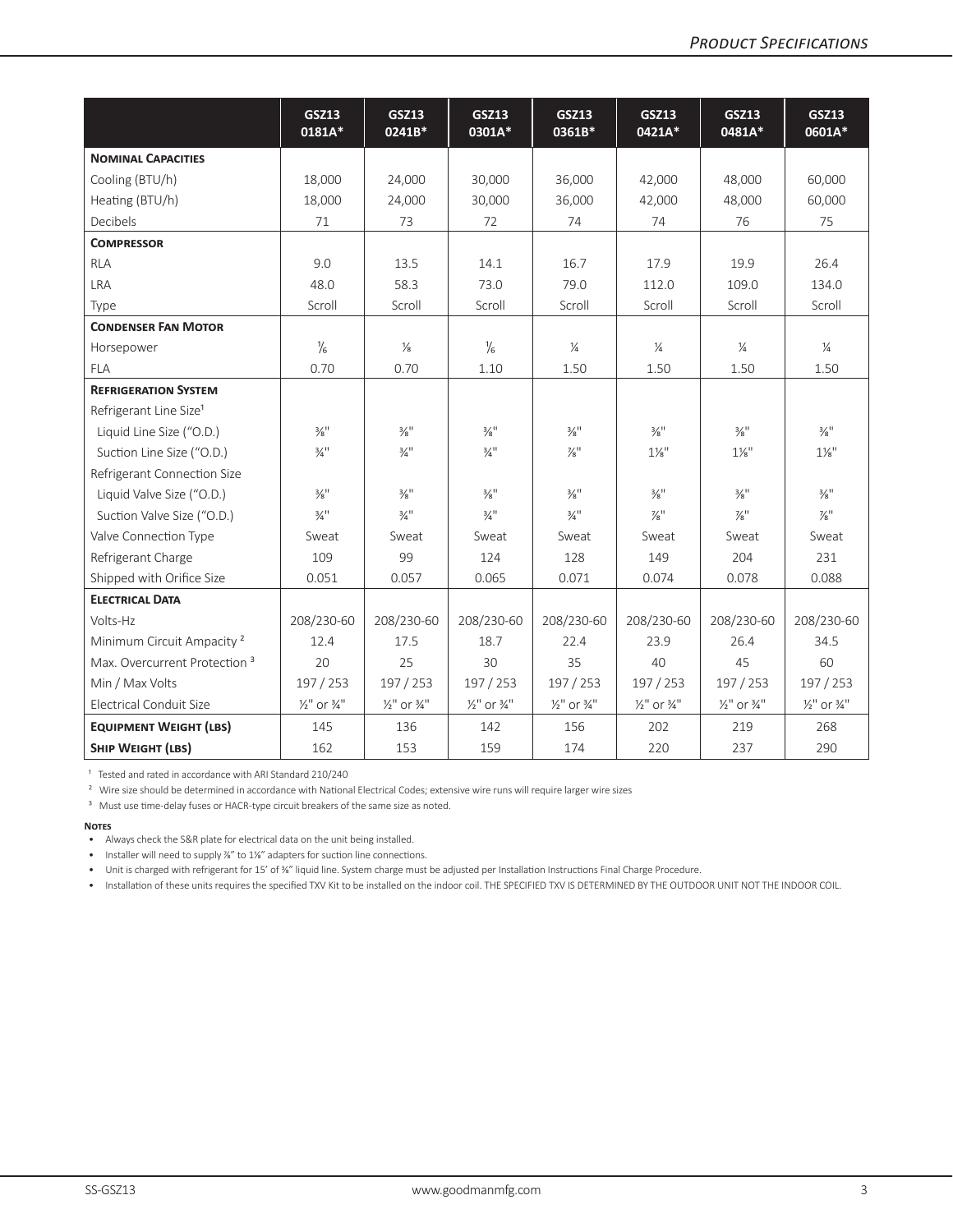|                                      |     |                                                                                                                            |                                    |                                                   |                           |                                         |                           |                      |                                                                            |                                                                                                                                                                                                                                                                                                           |                                                                                                                                                                                                                                                                                                                                                  |                                                                                                                                                                                                                                                                                                           |                                             |                           | <b>OUTDOOR AMBIENT TEMPERATURE</b>                                                                                                                                                                                                                                                                            |                                                                                                                         |                         |       |                                   |                          |                                           |                                                                |                                                             |                                                                              |                                                                            |                                                                                       |
|--------------------------------------|-----|----------------------------------------------------------------------------------------------------------------------------|------------------------------------|---------------------------------------------------|---------------------------|-----------------------------------------|---------------------------|----------------------|----------------------------------------------------------------------------|-----------------------------------------------------------------------------------------------------------------------------------------------------------------------------------------------------------------------------------------------------------------------------------------------------------|--------------------------------------------------------------------------------------------------------------------------------------------------------------------------------------------------------------------------------------------------------------------------------------------------------------------------------------------------|-----------------------------------------------------------------------------------------------------------------------------------------------------------------------------------------------------------------------------------------------------------------------------------------------------------|---------------------------------------------|---------------------------|---------------------------------------------------------------------------------------------------------------------------------------------------------------------------------------------------------------------------------------------------------------------------------------------------------------|-------------------------------------------------------------------------------------------------------------------------|-------------------------|-------|-----------------------------------|--------------------------|-------------------------------------------|----------------------------------------------------------------|-------------------------------------------------------------|------------------------------------------------------------------------------|----------------------------------------------------------------------------|---------------------------------------------------------------------------------------|
|                                      |     |                                                                                                                            |                                    | 65°F                                              |                           |                                         |                           | N                    | 5°F                                                                        |                                                                                                                                                                                                                                                                                                           |                                                                                                                                                                                                                                                                                                                                                  | 85 <sup>o</sup> F                                                                                                                                                                                                                                                                                         |                                             |                           |                                                                                                                                                                                                                                                                                                               |                                                                                                                         |                         |       |                                   | 105°F                    |                                           |                                                                |                                                             | 115°F                                                                        |                                                                            |                                                                                       |
|                                      |     |                                                                                                                            |                                    |                                                   |                           |                                         |                           |                      |                                                                            |                                                                                                                                                                                                                                                                                                           |                                                                                                                                                                                                                                                                                                                                                  | ENTER                                                                                                                                                                                                                                                                                                     |                                             | OOR W                     |                                                                                                                                                                                                                                                                                                               |                                                                                                                         |                         |       |                                   |                          |                                           |                                                                |                                                             |                                                                              |                                                                            |                                                                                       |
| $\underline{\underline{\mathbf{e}}}$ |     | <b>AIRFLOW</b>                                                                                                             | ${\bf 59}$                         | $\mathbf{G}$                                      | 19.4<br>67                |                                         | $\mathbf{\mathfrak{a}}$   | 17.3<br>$\mathbf{G}$ | 67<br>18.9<br>19.45                                                        |                                                                                                                                                                                                                                                                                                           | $B \left[\frac{10}{9} \sum_{i=1}^{8} \sum_{i=1}^{1} \sum_{i=1}^{1} \sum_{i=1}^{1} \sum_{i=1}^{1} \sum_{i=1}^{1} \sum_{i=1}^{1} \sum_{i=1}^{1} \sum_{i=1}^{1} \sum_{i=1}^{1} \sum_{i=1}^{1} \sum_{i=1}^{1} \sum_{i=1}^{1} \sum_{i=1}^{1} \sum_{i=1}^{1} \sum_{i=1}^{1} \sum_{i=1}^{1} \sum_{i=1}^{1} \sum_{i=1}^{1} \sum_{i=1}^{1} \sum_{i=1}^{1$ | 63                                                                                                                                                                                                                                                                                                        | $\frac{18.5}{ }$<br>C.                      |                           |                                                                                                                                                                                                                                                                                                               | $\mathbbmss{3}$                                                                                                         |                         |       | 3.58                              | <b>8</b><br>15.6<br>0.71 | 2                                         |                                                                | ္ဗ                                                          | $\frac{3}{45}$                                                               | $\frac{67}{15}$                                                            | 5                                                                                     |
|                                      |     | TS<br>S/T                                                                                                                  | $\frac{17.1}{0.74}$                | $\frac{17.7}{0.62}$                               | 0.43                      |                                         | $16.7$<br>0.77            | 0.64                 |                                                                            |                                                                                                                                                                                                                                                                                                           |                                                                                                                                                                                                                                                                                                                                                  | 16.9<br>0.66                                                                                                                                                                                                                                                                                              | 0.46                                        |                           |                                                                                                                                                                                                                                                                                                               | $\frac{16.4}{0.68}$                                                                                                     | $\frac{18.0}{0.47}$     |       |                                   |                          | $\frac{17.1}{0.49}$                       |                                                                | $\frac{14.0}{0.85}$                                         |                                                                              | 0.49                                                                       |                                                                                       |
|                                      |     |                                                                                                                            | $\Box$                             |                                                   | $\Xi$                     |                                         | $\Box$                    | $\overline{1}$       |                                                                            |                                                                                                                                                                                                                                                                                                           |                                                                                                                                                                                                                                                                                                                                                  |                                                                                                                                                                                                                                                                                                           |                                             |                           |                                                                                                                                                                                                                                                                                                               |                                                                                                                         |                         |       |                                   |                          | $\Xi$                                     |                                                                |                                                             |                                                                              | $\Xi$                                                                      |                                                                                       |
|                                      | 675 | $\frac{\sqrt{1}}{2}$                                                                                                       | 1.25                               | 1.27                                              | 1.31                      |                                         | 1.34                      | 1.37                 | 1.41                                                                       |                                                                                                                                                                                                                                                                                                           |                                                                                                                                                                                                                                                                                                                                                  |                                                                                                                                                                                                                                                                                                           |                                             |                           |                                                                                                                                                                                                                                                                                                               |                                                                                                                         | 1.57                    |       |                                   | $15\n\n1.59\n\n1.59$     | 1.64                                      |                                                                |                                                             | 1.64                                                                         | 1.69                                                                       |                                                                                       |
|                                      |     |                                                                                                                            | $4.5$<br>225                       | 4.6                                               | 4.8                       |                                         | 4.9                       | 5.0                  | 5.2<br>287                                                                 |                                                                                                                                                                                                                                                                                                           |                                                                                                                                                                                                                                                                                                                                                  |                                                                                                                                                                                                                                                                                                           |                                             |                           |                                                                                                                                                                                                                                                                                                               |                                                                                                                         | 6.0<br>371              |       |                                   | 6.2<br>395               | 6.4                                       |                                                                |                                                             | 6.5<br>437                                                                   | $6.8$                                                                      |                                                                                       |
|                                      |     | Amps<br>Hi PR<br>Lo PI<br>S/T<br>S/T                                                                                       | 109                                | 242<br>116                                        | 255<br>126                |                                         | 115<br>252                | 271<br>122           | 133                                                                        |                                                                                                                                                                                                                                                                                                           |                                                                                                                                                                                                                                                                                                                                                  | $14.48$<br>$14.48$<br>$12$                                                                                                                                                                                                                                                                                | $1.50$ 5.8 $\frac{8}{3}$ $\frac{8}{3}$      |                           | $\frac{8}{12}$ $\frac{8}{12}$ $\frac{8}{12}$ $\frac{8}{12}$ $\frac{17}{12}$ $\frac{8}{12}$ $\frac{8}{12}$ $\frac{8}{12}$ $\frac{8}{12}$ $\frac{17}{12}$ $\frac{17}{12}$ $\frac{17}{12}$ $\frac{17}{12}$ $\frac{17}{12}$ $\frac{17}{12}$ $\frac{17}{12}$ $\frac{17}{12}$ $\frac{17}{12}$ $\frac{17}{12}$       | 15.8881                                                                                                                 |                         |       |                                   |                          | 418<br>152                                |                                                                |                                                             | 144                                                                          | $458$<br>$15.4$                                                            |                                                                                       |
|                                      |     |                                                                                                                            |                                    |                                                   | 18.8                      |                                         | 16.2                      | 16.8                 | 18.4                                                                       |                                                                                                                                                                                                                                                                                                           |                                                                                                                                                                                                                                                                                                                                                  |                                                                                                                                                                                                                                                                                                           | 17.9                                        |                           |                                                                                                                                                                                                                                                                                                               |                                                                                                                         | $\frac{146}{17.5}$      |       |                                   | $\frac{140}{15.2}$       | 16.6                                      |                                                                |                                                             | 14.0                                                                         |                                                                            |                                                                                       |
|                                      |     |                                                                                                                            | 16.6<br>0.71                       | 17.2<br>0.59                                      | 0.41                      |                                         | 0.73                      | 0.61                 | 0.43                                                                       |                                                                                                                                                                                                                                                                                                           |                                                                                                                                                                                                                                                                                                                                                  |                                                                                                                                                                                                                                                                                                           |                                             |                           |                                                                                                                                                                                                                                                                                                               |                                                                                                                         |                         |       |                                   | 0.67                     | 0.47                                      |                                                                |                                                             | 0.68                                                                         | 0.47                                                                       |                                                                                       |
|                                      |     | $\overline{\triangle}$                                                                                                     | $\ensuremath{\mathop{\mathbb{E}}}$ | $16$                                              | $12\,$                    |                                         | $\frac{\infty}{2}$        | $\frac{1}{2}$        |                                                                            |                                                                                                                                                                                                                                                                                                           |                                                                                                                                                                                                                                                                                                                                                  |                                                                                                                                                                                                                                                                                                           |                                             |                           |                                                                                                                                                                                                                                                                                                               |                                                                                                                         |                         |       |                                   |                          |                                           |                                                                |                                                             |                                                                              | $\Xi$                                                                      |                                                                                       |
| 20                                   | 600 | $\lesssim$                                                                                                                 | 1.24                               | 1.26                                              | 1.30                      |                                         | 1.33                      | 1.36                 |                                                                            |                                                                                                                                                                                                                                                                                                           |                                                                                                                                                                                                                                                                                                                                                  |                                                                                                                                                                                                                                                                                                           |                                             |                           |                                                                                                                                                                                                                                                                                                               |                                                                                                                         | $12.56$<br>$5.9$        |       |                                   | 1.57                     | $\begin{array}{c} 12 \\ 1.62 \end{array}$ |                                                                |                                                             | $\begin{array}{c}\n15 \\ 163\n\end{array}$                                   | 1.68                                                                       |                                                                                       |
|                                      |     |                                                                                                                            | 4.5                                | 4.6                                               | 4.7                       |                                         | $4.\overline{8}$          | 4.9                  |                                                                            |                                                                                                                                                                                                                                                                                                           |                                                                                                                                                                                                                                                                                                                                                  |                                                                                                                                                                                                                                                                                                           |                                             |                           |                                                                                                                                                                                                                                                                                                               |                                                                                                                         |                         |       |                                   | 6.1                      | $6.\overline{3}$                          |                                                                |                                                             |                                                                              | 6.7                                                                        |                                                                                       |
|                                      |     | Amps<br>Hi PR<br>Lo PR                                                                                                     | 222<br>108                         | 239                                               | 253<br>125                |                                         | 250<br>114                | 269                  | $\begin{array}{c} 12 \\ 21 \\ 31 \\ 42 \\ 51 \\ 32 \\ 61 \\ 1 \end{array}$ |                                                                                                                                                                                                                                                                                                           |                                                                                                                                                                                                                                                                                                                                                  |                                                                                                                                                                                                                                                                                                           | $0.44$<br>$1.48$<br>$5.8$<br>$3.3$<br>$1.5$ |                           |                                                                                                                                                                                                                                                                                                               |                                                                                                                         | $\frac{368}{44}$        |       |                                   | 392<br>138               | 413                                       |                                                                |                                                             | $6.5$<br>$4.33$<br>$14.3$                                                    | 457<br>156                                                                 |                                                                                       |
|                                      |     |                                                                                                                            |                                    | 114                                               |                           |                                         |                           | $121\,$              |                                                                            |                                                                                                                                                                                                                                                                                                           |                                                                                                                                                                                                                                                                                                                                                  |                                                                                                                                                                                                                                                                                                           |                                             |                           |                                                                                                                                                                                                                                                                                                               |                                                                                                                         |                         |       |                                   |                          | 151                                       |                                                                |                                                             |                                                                              |                                                                            |                                                                                       |
|                                      |     | ns<br>지<br>오                                                                                                               | 15.3<br>0.68                       | 15.8<br>0.57                                      | $\frac{17.4}{ }$          |                                         | 14.9<br>0.71              | 15.5                 | $\frac{16.9}{0.41}$                                                        |                                                                                                                                                                                                                                                                                                           |                                                                                                                                                                                                                                                                                                                                                  |                                                                                                                                                                                                                                                                                                           | 16.5                                        |                           |                                                                                                                                                                                                                                                                                                               | $14.7$<br>0.63<br>1.47<br>5.6                                                                                           | $16.1$<br>0.43          |       | $\frac{13.5}{0.78}$               | 14.0                     | 15.3                                      |                                                                |                                                             | $\overline{13.0}$                                                            | 14.2                                                                       |                                                                                       |
|                                      |     |                                                                                                                            |                                    |                                                   | 0.40                      |                                         |                           | 0.59                 |                                                                            |                                                                                                                                                                                                                                                                                                           |                                                                                                                                                                                                                                                                                                                                                  |                                                                                                                                                                                                                                                                                                           | 0.42                                        |                           |                                                                                                                                                                                                                                                                                                               |                                                                                                                         |                         |       |                                   | 0.65                     | 0.45                                      |                                                                |                                                             | 0.66                                                                         | 0.45                                                                       |                                                                                       |
|                                      |     |                                                                                                                            |                                    | $\exists$                                         | $\overline{\mathfrak{L}}$ |                                         | $\Xi$                     | $\frac{16}{1}$       | $12$                                                                       |                                                                                                                                                                                                                                                                                                           |                                                                                                                                                                                                                                                                                                                                                  |                                                                                                                                                                                                                                                                                                           |                                             |                           |                                                                                                                                                                                                                                                                                                               |                                                                                                                         | $12\,$                  |       |                                   |                          | $12\,$                                    |                                                                |                                                             |                                                                              | $\Xi$                                                                      |                                                                                       |
|                                      | 525 | $\lesssim$                                                                                                                 | 1.21                               | 1.23                                              | 1.27                      |                                         | 1.30                      | 1.32                 | 1.36                                                                       |                                                                                                                                                                                                                                                                                                           |                                                                                                                                                                                                                                                                                                                                                  |                                                                                                                                                                                                                                                                                                           |                                             |                           |                                                                                                                                                                                                                                                                                                               |                                                                                                                         |                         |       |                                   | 1.53                     | 1.58                                      |                                                                |                                                             |                                                                              |                                                                            |                                                                                       |
|                                      |     |                                                                                                                            | $4.\overline{3}$                   | 4.5                                               | 4.6                       |                                         | 4.7                       | $4.\overline{8}$     | 5.0<br>275<br>128                                                          |                                                                                                                                                                                                                                                                                                           |                                                                                                                                                                                                                                                                                                                                                  |                                                                                                                                                                                                                                                                                                           | $1.45$<br>$5.4$<br>$3.3$                    |                           |                                                                                                                                                                                                                                                                                                               |                                                                                                                         | 1.52<br>5.8             |       | $158$ $358$ $126$                 | 5.9<br>380               | 6.1                                       |                                                                |                                                             | $\begin{array}{c} 15 \\ 15 \\ 6 \end{array}$                                 | $1.64$<br>6.5                                                              |                                                                                       |
|                                      |     |                                                                                                                            |                                    |                                                   | 245                       |                                         |                           | 261                  |                                                                            |                                                                                                                                                                                                                                                                                                           |                                                                                                                                                                                                                                                                                                                                                  |                                                                                                                                                                                                                                                                                                           |                                             |                           |                                                                                                                                                                                                                                                                                                               | 338<br>128                                                                                                              | 356<br>140              |       |                                   |                          | 401                                       |                                                                |                                                             | 420<br>139                                                                   | 443                                                                        |                                                                                       |
|                                      |     | Amps<br>Hi PR<br>Lo PR                                                                                                     | 216<br>104                         | 232<br>111                                        | 121                       |                                         | 242<br>110                | 117                  |                                                                            |                                                                                                                                                                                                                                                                                                           |                                                                                                                                                                                                                                                                                                                                                  |                                                                                                                                                                                                                                                                                                           | 133                                         |                           | 120                                                                                                                                                                                                                                                                                                           |                                                                                                                         |                         |       |                                   | 134                      | 146                                       |                                                                | 130                                                         |                                                                              | 151                                                                        |                                                                                       |
|                                      |     |                                                                                                                            |                                    |                                                   |                           |                                         |                           |                      |                                                                            |                                                                                                                                                                                                                                                                                                           |                                                                                                                                                                                                                                                                                                                                                  |                                                                                                                                                                                                                                                                                                           |                                             |                           |                                                                                                                                                                                                                                                                                                               |                                                                                                                         |                         |       |                                   |                          |                                           |                                                                |                                                             |                                                                              |                                                                            |                                                                                       |
|                                      |     |                                                                                                                            | 17.34<br>0.84                      | 17.85                                             | 19.32                     | 20.74                                   | 16.94                     | 17.44                | 18.87                                                                      | 20.26                                                                                                                                                                                                                                                                                                     | 16.53                                                                                                                                                                                                                                                                                                                                            | 17.02                                                                                                                                                                                                                                                                                                     | 18.43                                       | 9.78                      | <b>16.13</b>                                                                                                                                                                                                                                                                                                  | 16.61                                                                                                                   | 17.98                   | 19.29 | 15.32                             | 15.78                    | 17.08                                     | 18.33                                                          | 14.19                                                       |                                                                              | 15.82                                                                      | 16.98                                                                                 |
|                                      |     | NBM<br>S/T                                                                                                                 |                                    | 0.76                                              | 0.57                      | 0.37                                    | 0.88                      | 0.78                 |                                                                            | 0.38                                                                                                                                                                                                                                                                                                      | 0.90                                                                                                                                                                                                                                                                                                                                             | 0.80                                                                                                                                                                                                                                                                                                      | 0.61                                        | 0.39                      | 0.93                                                                                                                                                                                                                                                                                                          | 0.83                                                                                                                    | 0.63                    | 0.40  | 0.96                              | 0.86                     | 0.65                                      | 0.42                                                           | 0.97                                                        | 14.61<br>0.87                                                                | 0.66                                                                       | 0.42                                                                                  |
|                                      |     | $\overline{\triangle}$                                                                                                     | $20$                               | $\overset{\text{\tiny \textsf{SO}}}{\rightarrow}$ | $\overline{\Xi}$          | $\begin{array}{c}\n0 \\ 1\n\end{array}$ | 20                        | $\overline{c}$       |                                                                            | $\Xi$                                                                                                                                                                                                                                                                                                     |                                                                                                                                                                                                                                                                                                                                                  | $\Xi$                                                                                                                                                                                                                                                                                                     | $15$                                        |                           | 20                                                                                                                                                                                                                                                                                                            |                                                                                                                         |                         |       |                                   |                          |                                           |                                                                |                                                             | $\overline{\mathbb{1}}$                                                      | $\ensuremath{\mathop{\mathop{\mathbf{1}}}\nolimits}$                       | $\Box$                                                                                |
|                                      | 675 | $\lesssim$                                                                                                                 | 1.26                               | 1.28                                              | 1.32                      | 1.36                                    | 1.35                      | 1.38                 |                                                                            |                                                                                                                                                                                                                                                                                                           |                                                                                                                                                                                                                                                                                                                                                  |                                                                                                                                                                                                                                                                                                           |                                             |                           |                                                                                                                                                                                                                                                                                                               |                                                                                                                         |                         |       |                                   |                          |                                           | $\begin{array}{c} 10 \\ 1.70 \\ 6.7 \\ 440 \\ 164 \end{array}$ | $\begin{smallmatrix}\n 1 & 2 \\  2 & 3\n \end{smallmatrix}$ | 1.65                                                                         | 1.71                                                                       | $1.76$<br>7.1                                                                         |
|                                      |     | Amps<br>Hi PR<br>Lo PR                                                                                                     | 4.6                                | 4.7                                               | 4.8                       | 5.0                                     | 4.9                       | 5.0                  |                                                                            |                                                                                                                                                                                                                                                                                                           |                                                                                                                                                                                                                                                                                                                                                  |                                                                                                                                                                                                                                                                                                           |                                             |                           |                                                                                                                                                                                                                                                                                                               |                                                                                                                         |                         |       |                                   |                          |                                           |                                                                | 6.4<br>410<br>137                                           | 6.6                                                                          | 6.8                                                                        |                                                                                       |
|                                      |     |                                                                                                                            | 227                                | 244                                               | 258<br>127                | 269<br>136                              | 255<br>116                | 274                  |                                                                            |                                                                                                                                                                                                                                                                                                           |                                                                                                                                                                                                                                                                                                                                                  |                                                                                                                                                                                                                                                                                                           |                                             |                           |                                                                                                                                                                                                                                                                                                               |                                                                                                                         |                         |       |                                   |                          |                                           |                                                                |                                                             | 441<br>146                                                                   | 466<br>159                                                                 |                                                                                       |
|                                      |     |                                                                                                                            | 110                                | 117                                               |                           |                                         |                           | 123                  |                                                                            |                                                                                                                                                                                                                                                                                                           |                                                                                                                                                                                                                                                                                                                                                  |                                                                                                                                                                                                                                                                                                           |                                             |                           |                                                                                                                                                                                                                                                                                                               |                                                                                                                         |                         |       | $20$<br>1.57<br>6.1<br>371<br>133 |                          | $15.634$<br>$6.424$                       |                                                                |                                                             |                                                                              |                                                                            | 486                                                                                   |
|                                      |     | $\frac{1}{2} \sum_{i=1}^{N} \sum_{j=1}^{N}$                                                                                | 16.8<br>0.81                       | $17.3$<br>0.72                                    | 18.8<br>0.55              | 20.1<br>0.35                            | 16.4<br>0.84              | 16.9                 |                                                                            |                                                                                                                                                                                                                                                                                                           |                                                                                                                                                                                                                                                                                                                                                  |                                                                                                                                                                                                                                                                                                           |                                             |                           |                                                                                                                                                                                                                                                                                                               |                                                                                                                         |                         |       |                                   |                          |                                           |                                                                |                                                             |                                                                              |                                                                            | 16.5<br>0.40                                                                          |
|                                      |     |                                                                                                                            |                                    |                                                   |                           |                                         |                           | 0.75                 |                                                                            |                                                                                                                                                                                                                                                                                                           |                                                                                                                                                                                                                                                                                                                                                  |                                                                                                                                                                                                                                                                                                           |                                             |                           |                                                                                                                                                                                                                                                                                                               |                                                                                                                         |                         |       |                                   |                          |                                           |                                                                |                                                             |                                                                              |                                                                            |                                                                                       |
|                                      |     |                                                                                                                            | $\sqrt{21}$                        | $\Xi$                                             | $16$                      | $\Xi$                                   | $\sqrt{21}$               | $\overline{c}$       |                                                                            |                                                                                                                                                                                                                                                                                                           |                                                                                                                                                                                                                                                                                                                                                  |                                                                                                                                                                                                                                                                                                           |                                             |                           |                                                                                                                                                                                                                                                                                                               |                                                                                                                         |                         |       |                                   |                          |                                           |                                                                |                                                             |                                                                              |                                                                            |                                                                                       |
| 75                                   | 600 |                                                                                                                            | 1.25                               | 1.27                                              | $1.31\,$                  | 1.35                                    |                           | $1.37\,$             |                                                                            |                                                                                                                                                                                                                                                                                                           |                                                                                                                                                                                                                                                                                                                                                  |                                                                                                                                                                                                                                                                                                           |                                             |                           |                                                                                                                                                                                                                                                                                                               |                                                                                                                         |                         |       |                                   |                          |                                           |                                                                |                                                             |                                                                              |                                                                            |                                                                                       |
|                                      |     |                                                                                                                            | $4.5$<br>225                       | $4.6$<br>242                                      |                           | 4.9                                     |                           | 5.0                  |                                                                            |                                                                                                                                                                                                                                                                                                           |                                                                                                                                                                                                                                                                                                                                                  |                                                                                                                                                                                                                                                                                                           |                                             |                           |                                                                                                                                                                                                                                                                                                               |                                                                                                                         |                         |       |                                   |                          |                                           |                                                                |                                                             |                                                                              |                                                                            |                                                                                       |
|                                      |     | Amps<br>Hi PR<br>Lo PR                                                                                                     |                                    |                                                   | $4.8$<br>255<br>126       | 266<br>134                              | 1.34<br>4.9<br>252<br>115 | 271                  |                                                                            |                                                                                                                                                                                                                                                                                                           | 2 de de 2000 de 2000 de 2000 de 2000 de 2000 de 2000 de 2000 de 2000 de 2000 de 2000 de 2000 de 2000 de 2000 d                                                                                                                                                                                                                                   | $\frac{14}{15}$ $\frac{18}{15}$ $\frac{12}{15}$ $\frac{12}{15}$ $\frac{12}{15}$ $\frac{12}{15}$ $\frac{12}{15}$ $\frac{12}{15}$ $\frac{12}{15}$ $\frac{12}{15}$ $\frac{12}{15}$ $\frac{12}{15}$ $\frac{12}{15}$ $\frac{12}{15}$ $\frac{12}{15}$ $\frac{12}{15}$ $\frac{12}{15}$ $\frac{12}{15}$ $\frac{1$ |                                             | $\frac{1}{2}$             | $\begin{array}{c} 1.50 \\ 1.53 \\ 3.31 \\ 4.56 \\ 5.78 \\ 6.88 \\ 7.49 \\ 7.51 \\ 7.52 \\ 7.53 \\ 7.54 \\ 7.55 \\ 7.54 \\ 7.55 \\ 7.54 \\ 7.55 \\ 7.54 \\ 7.55 \\ 7.55 \\ 7.55 \\ 7.55 \\ 7.55 \\ 7.55 \\ 7.55 \\ 7.55 \\ 7.55 \\ 7.55 \\ 7.55 \\ 7.55 \\ 7.55 \\ 7.55 \\ 7.55 \\ 7.55 \\ 7.55 \\ 7.55 \\ 7.$ | ា ក្នុង ម <mark>្លា ក្នុង ខ្លួន មួយ ម</mark> ួយ មាន មា <mark></mark><br>ឯក្ខុង ម <mark>្លា ក្នុង ខ្លួន មួយ</mark> មាន ម |                         |       |                                   |                          |                                           |                                                                | 13.8<br>0.93<br>20<br>40<br>40<br>40<br>40<br>136           | $\begin{array}{c} 14.2 \\ 0.83 \\ 1.64 \\ 6.5 \\ 7.45 \\ \hline \end{array}$ | $\begin{array}{c} 15.4 \\ 0.63 \\ 1.69 \\ 6.8 \\ 45 \\ \hline \end{array}$ | $\begin{array}{c} 10 \\ 1.75 \\ 7.84 \\ \hline 48 \\ 15.3 \\ \hline 0.39 \end{array}$ |
|                                      |     |                                                                                                                            | 109                                | 116                                               |                           |                                         |                           | 122                  |                                                                            |                                                                                                                                                                                                                                                                                                           |                                                                                                                                                                                                                                                                                                                                                  |                                                                                                                                                                                                                                                                                                           |                                             |                           |                                                                                                                                                                                                                                                                                                               |                                                                                                                         |                         |       |                                   |                          |                                           |                                                                |                                                             |                                                                              |                                                                            |                                                                                       |
|                                      |     | $\frac{1}{2}$                                                                                                              | 15.5<br>0.78                       | 16.0<br>0.69                                      | 17.3<br>0.53              | 18.6<br>0.34                            | $15.2$<br>0.81            | 15.6                 |                                                                            |                                                                                                                                                                                                                                                                                                           |                                                                                                                                                                                                                                                                                                                                                  |                                                                                                                                                                                                                                                                                                           |                                             |                           |                                                                                                                                                                                                                                                                                                               |                                                                                                                         |                         |       |                                   | 14.1<br>0.79             |                                           |                                                                | $\frac{12.7}{0.89}$                                         | $\begin{array}{c} 1.1 \\ 1.3 \\ 0.80 \end{array}$                            | 14.2<br>0.60                                                               |                                                                                       |
|                                      |     |                                                                                                                            |                                    |                                                   |                           |                                         |                           | 0.72                 |                                                                            |                                                                                                                                                                                                                                                                                                           |                                                                                                                                                                                                                                                                                                                                                  |                                                                                                                                                                                                                                                                                                           |                                             |                           |                                                                                                                                                                                                                                                                                                               |                                                                                                                         |                         |       |                                   |                          |                                           |                                                                |                                                             |                                                                              |                                                                            |                                                                                       |
|                                      |     | $\overline{\triangle}$                                                                                                     | $\gtrsim$                          | $\Xi$                                             | $16$                      | $\Xi$                                   | $\geq 1$                  | 20                   |                                                                            |                                                                                                                                                                                                                                                                                                           |                                                                                                                                                                                                                                                                                                                                                  |                                                                                                                                                                                                                                                                                                           |                                             |                           | $22$<br>1.46                                                                                                                                                                                                                                                                                                  | $20$<br>1.49                                                                                                            |                         |       |                                   | $20^{1.55}$              |                                           |                                                                | $20^{1.57}$                                                 | $\begin{array}{c}\n 18 \\  -1.60\n \end{array}$                              |                                                                            | $\begin{array}{c} 1.71 \\ 1.71 \end{array}$                                           |
|                                      | 525 | $\lesssim$                                                                                                                 | 1.22                               | 1.24                                              | 1.28                      | 1.32                                    | 1.31                      | 1.33                 |                                                                            |                                                                                                                                                                                                                                                                                                           |                                                                                                                                                                                                                                                                                                                                                  |                                                                                                                                                                                                                                                                                                           |                                             |                           |                                                                                                                                                                                                                                                                                                               |                                                                                                                         |                         |       |                                   |                          |                                           |                                                                |                                                             |                                                                              |                                                                            |                                                                                       |
|                                      |     | Amps<br>Hi PR                                                                                                              | 4.4                                | $4.\overline{5}$                                  | 4.6                       | 4.8                                     | $4.7\,$                   | 4.9                  |                                                                            |                                                                                                                                                                                                                                                                                                           |                                                                                                                                                                                                                                                                                                                                                  |                                                                                                                                                                                                                                                                                                           |                                             |                           | 5.5<br>317                                                                                                                                                                                                                                                                                                    | 5.6                                                                                                                     |                         |       |                                   |                          |                                           |                                                                | 6.2                                                         | 6.4                                                                          |                                                                            | 6.8<br>467                                                                            |
|                                      |     |                                                                                                                            | 218                                | 235                                               | 248                       | 258                                     | 245                       | 263<br>118           |                                                                            | $\frac{16}{15}$ $\frac{26}{15}$ $\frac{26}{15}$ $\frac{26}{15}$ $\frac{11}{15}$ $\frac{12}{15}$ $\frac{26}{15}$ $\frac{21}{15}$ $\frac{12}{15}$ $\frac{12}{15}$ $\frac{12}{15}$ $\frac{12}{15}$ $\frac{12}{15}$ $\frac{12}{15}$ $\frac{12}{15}$ $\frac{12}{15}$ $\frac{12}{15}$ $\frac{12}{15}$ $\frac{1$ |                                                                                                                                                                                                                                                                                                                                                  | 5.3 23                                                                                                                                                                                                                                                                                                    | $5.5$ $3.34$                                |                           |                                                                                                                                                                                                                                                                                                               | 341                                                                                                                     |                         |       |                                   | G.O<br>384<br>136        | G.2<br>405<br>148                         | 6.4<br>423<br>158                                              | 394<br>132                                                  | 424                                                                          | $156680$<br>$453$                                                          |                                                                                       |
|                                      |     | Lo <sub>PR</sub>                                                                                                           | 105                                | $112$                                             | 122                       | 130                                     | $\Xi$                     |                      |                                                                            |                                                                                                                                                                                                                                                                                                           | 116                                                                                                                                                                                                                                                                                                                                              |                                                                                                                                                                                                                                                                                                           |                                             | 143                       | 122                                                                                                                                                                                                                                                                                                           | 129                                                                                                                     |                         |       |                                   |                          |                                           |                                                                |                                                             | 140                                                                          |                                                                            | 163                                                                                   |
|                                      |     | High and low pressures are measured at the liquid and suction service valves.<br>IDB: Entering Indoor Dry Bulb Temperature |                                    |                                                   |                           |                                         |                           |                      |                                                                            |                                                                                                                                                                                                                                                                                                           |                                                                                                                                                                                                                                                                                                                                                  |                                                                                                                                                                                                                                                                                                           |                                             | shaded area reflects ACCA |                                                                                                                                                                                                                                                                                                               |                                                                                                                         | (TVA) Rating Conditions |       |                                   |                          |                                           |                                                                | Amps = Outdoor unit amps (compress                          | kW = Total syster                                                            |                                                                            | powe                                                                                  |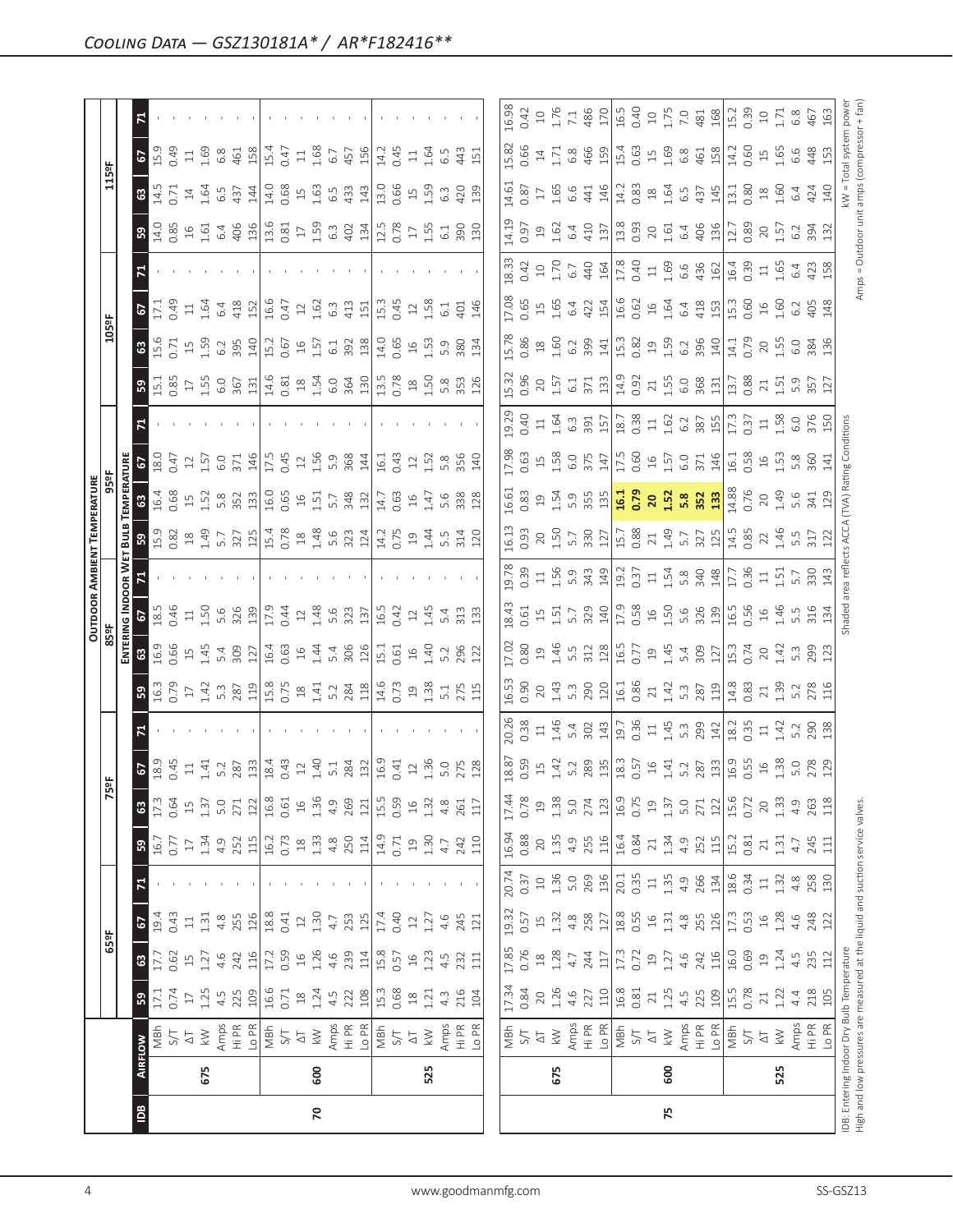|                                                                                                                            |                |                           |               |               |                 |                                          |               |                 |               |                 |                  |                   |                      |                                                                      | <b>OUTDOOR AMBIENT TEMPERATURE</b>          |                                       |                                                         |                                           |                    |                  |                           |                                 |                                             |                           |              |                                             |
|----------------------------------------------------------------------------------------------------------------------------|----------------|---------------------------|---------------|---------------|-----------------|------------------------------------------|---------------|-----------------|---------------|-----------------|------------------|-------------------|----------------------|----------------------------------------------------------------------|---------------------------------------------|---------------------------------------|---------------------------------------------------------|-------------------------------------------|--------------------|------------------|---------------------------|---------------------------------|---------------------------------------------|---------------------------|--------------|---------------------------------------------|
|                                                                                                                            |                |                           |               | 65°F          |                 |                                          |               | 75              | 능             |                 |                  | 85°F              |                      |                                                                      |                                             | 95 <sup>2</sup> F                     |                                                         |                                           |                    | 105°F            |                           |                                 |                                             | 115°F                     |              |                                             |
|                                                                                                                            |                |                           |               |               |                 |                                          |               |                 |               |                 |                  |                   |                      | ENTERING INDOOR WET BULB                                             |                                             | TEMPERATURE                           |                                                         |                                           |                    |                  |                           |                                 |                                             |                           |              |                                             |
| $\overline{a}$                                                                                                             | <b>AIRFLOW</b> |                           | ${\tt S}$     | 63            | 67              | $\mathbf{z}$                             | $\mathbb{S}$  | $\mathbb{S}^3$  | 67            | Σ,              | 59               | $\mathbb{S}^3$    | 6                    | $\mathbf{z}$                                                         | ${\tt S}$                                   | ශී                                    |                                                         | $\mathbf{z}$                              | ន $\vert$          | $\mathbb{S}^3$   | $\mathbf{c}$              |                                 | ${\tt S}9$                                  | $\boldsymbol{\mathbb{S}}$ | 2            | $\mathbf{z}$                                |
|                                                                                                                            |                | MBh<br>5/1                | 17.65<br>0.93 | 18.03<br>0.87 | 19.27<br>0.71   | 20.60<br>0.53                            | 17.24<br>0.96 | 17.61<br>0.90   | 18.82<br>0.73 | 20.12<br>0.55   | 6.83<br>1.00     | 17.19<br>0.92     | 18.37<br>0.75        | 19.64<br>0.56                                                        | 16.42                                       | 16.77<br>0.95                         | 17.92<br>0.78                                           | 19.16<br>0.58                             | 15.60<br>1.00      | 5.94<br>1.00     | $17.03$<br>$0.81$         | 18.20<br>0.60                   | 14.45<br>1.00                               | 4.76<br>1.00              | 5.77<br>0.81 | 16.86<br>0.61                               |
|                                                                                                                            |                | $\overline{\Delta}$       | 22            | 21            | $\overline{a}$  | $\stackrel{\textstyle\Box}{\rightarrow}$ | 23            | 22              | $\Xi$         | $\Xi$           | 23               | 22                |                      |                                                                      | 1.00                                        |                                       | $\Xi$                                                   |                                           |                    | $22\,$           |                           |                                 | $20$                                        | $20$                      | $17\,$       | $\ensuremath{\mathop{\mathbb{1}}\nolimits}$ |
|                                                                                                                            | 675            | $\geqslant$               | 1.27          | 1.29          | 1.33            | 1.37                                     | 1.36          | 1.39            | 1.43          | 1.48            | 1.44             | 1.47              | 1.52                 | $1.57$                                                               | 22.58                                       | $22_{1.55}$                           | 1.60                                                    | $\begin{array}{c} 15 \\ 1.65 \end{array}$ | 21.58              | 1.61             | 1.66                      | 1.72                            | 1.63                                        | 1.67                      | 1.72         | 1.78                                        |
|                                                                                                                            |                | Amps                      | 4.6           | $4.7\,$       | 4.9             | 5.0                                      | 5.0           | 5.1             | 5.3           | 5.4             | 5.4              |                   | 5.7                  | 5.9                                                                  |                                             | 5.9                                   |                                                         |                                           | $6.1\,$            | $6.\overline{3}$ |                           | $6.8$                           | 6.5                                         | 6.7                       | 6.9          | 7.2                                         |
|                                                                                                                            |                | Hi PR                     | 229           | 247           | 261<br>129      | 272                                      | 257<br>117    | 277             | 292           | 305             | 293              | 5.5<br>315<br>129 | 333                  | $347$<br>151<br>19.1<br>1.5<br>1.5<br>1.5<br>9                       | 333                                         | 359<br>136                            | $6.1$<br>$379$                                          | $6.3$ $95$ $15$                           | 375                | 404              | $6.5$<br>$426$            | 444<br>166                      | 414<br>139                                  | 446                       | 471<br>161   | 491<br>171                                  |
|                                                                                                                            |                | -o PR<br>MBh              | 17.1<br>111   | $17.5$<br>118 | 18.7            | 20.0<br>137                              | 16.7          | $17.1\,$<br>125 | 18.3<br>136   | 19.5<br>145     | 16.3<br>122      | 16.7              | 17.8<br>141          |                                                                      |                                             |                                       | 148                                                     |                                           | 15.1<br>134        | 15.5<br>143      | 16.5                      |                                 | 14.0                                        | 14.3<br>147               | 15.3         | 16.4                                        |
|                                                                                                                            |                | 5/7                       | 0.88          | 0.83          | 0.67            | 0.50                                     | 0.92          | 0.86            | 0.70          | 0.52            | 0.94             | 0.88              | 0.72                 |                                                                      | $\frac{128}{15.9}$                          | 16.3<br>0.91                          | $17.4$<br>0.74                                          | 18.6<br>0.55                              | 1.00               | 0.94             | 0.77                      | 17.7<br>0.57                    | 1.00                                        | 0.95                      | 0.77         | 0.58                                        |
|                                                                                                                            |                | $\overline{\small{\sim}}$ | 23            | 22            | $\Xi$           | $\Xi$                                    | 23            | 23              | 20            | $16$            | 24               | 23                | 20                   |                                                                      |                                             |                                       | 20                                                      |                                           | 23                 | $\overline{2}$   | 19                        | $16$                            | 21                                          | $21\,$                    | $^{28}$      | $15$                                        |
| 80                                                                                                                         | 600            | $\geqslant$               | 1.26          | 1.28          | 1.32            | 1.36                                     | 1.35          | 1.38            | 1.42          | 1.46            | 1.43             | 1.46              |                      |                                                                      | $24$<br>$1.50$<br>$5.7$                     |                                       | 1.59                                                    | 1.64                                      | 1.57               | 1.60             | 1.65                      | 1.70                            | 1.62                                        | 1.65                      | 1.71         | 1.76                                        |
|                                                                                                                            |                | Amps                      | 4.6           | 4.7           | 4.8             | 5.0                                      | 4.9           | 5.0             | 5.2           | 5.4             | 5.3              | 5.5               | $1.51$<br>$5.7$      |                                                                      |                                             |                                       |                                                         | $6.\overline{3}$                          | 6.1                | 6.2              | 6.4                       | 6.7                             | 6.4                                         | 6.6                       | 6.8          | 7.1                                         |
|                                                                                                                            |                | Hi PR                     | 227           | 244           | 258             | 269                                      | 255           | 274             | 290           | 302             | 290<br>120       | 312<br>128        | $\frac{329}{140}$    | 343<br>149                                                           | 330<br>127                                  | $23, 54$<br>$1.54$<br>$5.9$<br>$3.55$ | $6.1$<br>$375$<br>$147$                                 | 391<br>157                                | 371<br>133         | 400              | 422<br>154                | 440                             | 410                                         | 441                       | 466          | 486                                         |
|                                                                                                                            |                | Lo PR                     | 110           | 117           | 127             | 136                                      | 116           | 123             | 135           | 143             |                  |                   |                      |                                                                      |                                             |                                       |                                                         |                                           |                    | 141              |                           | 164                             | 137                                         | 146                       | 159          | 170                                         |
|                                                                                                                            |                | MBh                       | 15.8          | 16.2          | 17.3            | 18.5                                     | 15.4          | 15.8            | 16.9          | 18.0            | $15.1$<br>$0.91$ | 15.4<br>0.85      | 16.5<br>0.69         | $\frac{17.6}{0.52}$<br>0.52<br>1.52<br>5.7                           | 14.7<br>0.93                                | 15.0<br>0.88                          | 16.1<br>0.71                                            |                                           | 14.0<br>0.97       | 14.3<br>0.91     | 15.3<br>0.74              |                                 | 12.9                                        | 13.2                      | 14.1         | 15.1                                        |
|                                                                                                                            |                | 5/7                       | 0.85          | 0.80          | 0.65            | 0.49                                     | 0.88          | 0.83            | 0.67          | 0.50            |                  |                   |                      |                                                                      |                                             |                                       |                                                         | 17.2<br>0.53                              |                    |                  |                           | 16.3<br>0.55                    | 0.98                                        | 0.92                      | 0.75         | 0.56                                        |
|                                                                                                                            |                | $\overline{\triangle}$    | 24            | 23            | $\overline{20}$ | $\frac{16}{1}$                           | 24            | 23              | 20            | $\frac{6}{1}$   | 24               | 23                |                      |                                                                      |                                             |                                       |                                                         |                                           |                    |                  | $20$                      |                                 |                                             | 21                        | $^{28}$      | $15$                                        |
|                                                                                                                            | 525            | $\gtrapprox$              | 1.23          | 1.25          | 1.29            | 1.33                                     | 1.32          | 1.34            | 1.39          | 1.43            | 1.40             | 1.43              | $20$<br>1.47         |                                                                      | $\frac{24}{1.47}$                           | $23 \n1.50$                           | $20^{1.55}$                                             | 1.60                                      | $24 \n1.53$        | 23.56            | 1.61                      | 166                             | $22$<br>$1.58$                              | 1.61                      | 1.67         | 1.72                                        |
|                                                                                                                            |                | Amps                      | 4.4           | 4.5           | 4.7             | 4.9                                      | 4.8           | 4.9             | 5.1           | 5.3             | 5.2              | 5.3               |                      |                                                                      |                                             | 5.7                                   | 5.9                                                     | $6.1\,$                                   | 5.9                | 6.1              | $6.\overline{3}$          | 6.5                             | $6.\overline{3}$                            | 6.4                       | 6.6          | 6.9                                         |
|                                                                                                                            |                | Hi PR                     | 220           | 237           | 250             | 261                                      | 247           | 266             | 281           | 293             | 281              | 302               | 5.5<br>319           | 333                                                                  | 5.6<br>320                                  | 344                                   | 364                                                     | 379                                       | 360                | 388              | 409                       | 427                             | 398                                         | 428                       | 452          | 472                                         |
|                                                                                                                            |                | Lo PR                     | 106           | 113           | 124             | 132                                      | 112           | 120             | 131           | 139             | 117              | 124               | 136                  | 145                                                                  | 123                                         | 131                                   | 143                                                     | 152                                       | 129                | 137              | 149                       | 159                             | 133                                         | 142                       | 155          | 165                                         |
|                                                                                                                            |                |                           |               |               |                 |                                          |               |                 |               |                 |                  |                   |                      |                                                                      |                                             |                                       |                                                         |                                           |                    |                  |                           |                                 |                                             |                           |              |                                             |
|                                                                                                                            |                | MBh                       | 17.96         | 18.30         | 19.17           | 20.45                                    | 17.54         | 17.88           | 18.72         | 9.98            | 17.12            | 17.45             | 18.28                | 19.50                                                                | 16.70                                       | 17.03                                 | 17.83                                                   | 19.02                                     | 15.87              | 16.18            | 16.94                     | 18.07                           | 14.70                                       | 14.98                     | 15.69        | 16.74                                       |
|                                                                                                                            |                | 5/7                       | 0.97          | 0.94          | 0.85            | 0.69                                     | $1.00$        | 0.97            | 0.88          | 0.71            | 1.00             | 1.00              | 0.90                 | 0.73                                                                 | 1.00                                        | 1.00                                  | 0.93                                                    | 0.75                                      | 1.00               | 1.00             | 0.96                      | 0.78                            | 1.00                                        | 1.00                      | 0.97         | 0.79                                        |
|                                                                                                                            |                | $\overline{\circ}$        | 24            | 23            | 22              | $\overline{c}$                           | 24            | 24              | 22            | $\overline{19}$ | 23               | 24                | 22                   | 19                                                                   | 23                                          | 23                                    | 23                                                      | $20$                                      | 22                 | 22               | 22                        | 19                              | 20                                          | 20                        | 21           | $^{28}$                                     |
|                                                                                                                            | 675            | $\lesssim$                | 1.28          | 1.30          | 1.34            | 1.38                                     | 1.37          | 1.40            | 1.44          | 1.49            | 1.45             | 1.49              |                      |                                                                      |                                             | 1.56                                  | 1.61                                                    | 1.66                                      | 1.59               |                  |                           |                                 | 1.65                                        | 1.68                      | 1.74         | 1.79                                        |
|                                                                                                                            |                | Amps<br>Hi PR             | 4.6           | $4.7\,$       | 4.9             | 5.1                                      | 5.0           | 5.1             | 5.3           | 5.5             | 5.4              | 5.6               | $1.53$<br>5.8<br>336 | $\begin{array}{c c}\n1.58 \\ 6.0 \\ 350 \\ 152 \\ 0.70\n\end{array}$ | $1.53$<br>$5.8$<br>$337$<br>$129$           | $rac{6.0}{362}$ $rac{137}{16.5}$ 0.98 | 6.2                                                     | 6.4                                       | 6.2                | $1.63$<br>$6.3$  | 1.68<br>6.6<br>430<br>157 | 1.73<br>6.8<br>449<br>167       | 6.6                                         | 6.7                       | 7.0          | 7.2                                         |
|                                                                                                                            |                |                           | 232           | 249           | 263             | 275                                      | 260           | 280             | 295           | 308             | 296              | 318               |                      |                                                                      |                                             |                                       |                                                         | 399<br>160                                |                    | 408<br>144       |                           |                                 | 418                                         | 450<br>149                | 475          | 496                                         |
|                                                                                                                            |                | Lo PR                     | 112           | 119           | 130             | 138                                      | 118           | 126             | 137           | 146             | 123              | 131               | 143                  |                                                                      |                                             |                                       | $\begin{array}{c}\n 383 \\  \hline\n 150\n \end{array}$ |                                           | $\frac{379}{15.4}$ |                  |                           |                                 | 140                                         |                           | 163          | 173                                         |
|                                                                                                                            |                | MBh                       | 17.4          | 17.8          | 18.6            | 19.9                                     | 17.0          | 17.4            | 18.2          | 19.4<br>0.68    | 16.6<br>0.98     | 16.9<br>0.95      | 17.7<br>0.86         |                                                                      | $16.2$<br>$1.00$<br>$1.5$<br>$1.5$<br>$5.8$ |                                       | 17.3<br>0.89                                            | 18.5<br>0.72                              |                    | 15.7             | 16.4<br>0.92              | 17.5<br>0.75                    | $14.3$<br>$1.00$                            | 14.5                      | 15.2<br>0.93 | 16.3                                        |
|                                                                                                                            |                | $5/$                      | 0.93          | 0.89          | 0.81            | 0.65                                     | 0.96          | 0.93            | 0.84          |                 |                  |                   |                      |                                                                      |                                             |                                       |                                                         |                                           |                    | 1.00             |                           |                                 |                                             | 1.00                      |              | 0.75                                        |
|                                                                                                                            |                | $\overline{\triangle}$    | 25            | 24            | 23              | 20                                       | 25            | 25              | 23            | 20              | 25               | 25                | 23                   |                                                                      |                                             |                                       | 23                                                      | $20^{165}$                                | 24                 | 24               | 23                        |                                 | 22                                          | 22                        | 22           | $\overline{19}$                             |
| 85                                                                                                                         | 600            | $\lesssim$                | 1.27          | 1.29          | 1.33            | 1.37                                     | 1.36          | 1.39            | 1.43          | 1.48            | 1.44             | 1.47              | 1.52                 | $7.57$<br>$5.9$                                                      |                                             | $25$<br>$1.59$<br>$5.9$<br>$359$      | 1.60                                                    |                                           | 1.58               | 1.61             | 1.66                      | $20$<br>$1.72$<br>$6.8$<br>$44$ | 1.63                                        | 1.67                      | 1.72         | 1.78                                        |
|                                                                                                                            |                | Amps                      | 4.6           | $4.7$         | 4.9             | 5.0                                      | 5.0           | 5.1             | 5.3           | 5.4             |                  |                   |                      |                                                                      |                                             |                                       |                                                         |                                           | 6.1<br>375         | $6.\overline{3}$ |                           |                                 |                                             | 6.7                       | 6.9          | 7.2                                         |
|                                                                                                                            |                | Hi PR                     | 229           | 247           | 261             | 272                                      | 257           | 277             | 292           | 305             | 5.4<br>293       | 5.5<br>315        | 5.7<br>333           | $347$<br>$151$<br>$17.5$                                             | 333                                         |                                       | 6.1<br>379                                              | $rac{3}{6}$ $rac{8}{3}$ $rac{8}{12}$      |                    | 404              | $6.5$ 426                 |                                 | $6.\overline{5}$<br>414                     | 446                       | 471          | 491                                         |
|                                                                                                                            |                | Lo PR                     | 111           | 118           | 129             | 137                                      | 117           | 125             | 136           | 145             | 122              |                   | 141                  |                                                                      |                                             | $\frac{136}{5}$                       | 148                                                     |                                           | 134                | 143              |                           | 166                             | 139                                         | 147                       | 161          | 171                                         |
|                                                                                                                            |                | MBh                       | 16.1          | 16.4          | 17.2            | 18.3                                     | 15.7          | 16.0            | 16.8          | 17.9            | 15.3             | 15.6              | 16.4                 |                                                                      | $\frac{28}{15.0}$                           | 15.5<br>  15.5                        | 16.0<br>0.85                                            | 17.0                                      | 14.2               | 14.5             | 15.2                      | 16.2                            | 13.2                                        | 13.4                      | 14.1         | 15.0                                        |
|                                                                                                                            |                | <b>S/T</b>                | 0.89          | 0.86          | 0.78            | 0.63                                     | 0.93          | 0.89            | 0.81          | 0.65            | 0.95             | 0.92              | 0.83                 | 0.67                                                                 |                                             |                                       |                                                         | 0.69                                      | 1.00               | 0.98             | 0.89                      | 0.72                            | 1.00                                        | 0.99                      | 0.89         | 0.72                                        |
|                                                                                                                            |                | $\overline{\triangle}$    | 25            | 25            | 23              | 20                                       | 25            | 25              | 24            | $21\,$          | 26               | 25                | $24\,$               | 21                                                                   | 26                                          | 25                                    | 24<br>1.56                                              | $21_{.61}$                                | 25                 | 25               | 24                        | 20                              | 23                                          | 23                        | $22\,$       | $\overline{19}$                             |
|                                                                                                                            | 525            | $\lesssim$                | 1.24          | 1.26          | 1.30            | 1.34                                     | 1.33          | 1.36            | 1.40          | 1.44            | 1.41             | 1.44              | 1.48                 | 1.53                                                                 | 1.48                                        | 1.51                                  |                                                         |                                           | 1.54               | 1.57             | 1.62                      | 1.68                            | 1.59                                        | 1.63                      | 1.68         | 1.73                                        |
|                                                                                                                            |                | Amps                      | 4.5           | 4.6           | 4.7             | 4.9                                      | 4.8           | 4.9             | 5.1           | 5.3             | 5.2              | 5.4               | 5.6                  | 5.8                                                                  | 5.6                                         | 5.7                                   | 5.9                                                     | 6.2                                       | 6.0                |                  |                           | 6.6                             | 6.3                                         | 6.5                       | 6.7          | 7.0                                         |
|                                                                                                                            |                | Hi PR                     | 222           | 239           | 253             | 264                                      | 250           | 269             | 284           | 296             | 284              | 305               | 323                  | 336                                                                  | 323                                         | 348                                   | 367                                                     | 383                                       | 364                | 391<br>138       | 413                       | 431                             | $402$<br>$134$                              | 432                       | 457          | 476                                         |
|                                                                                                                            |                | Lo PR                     | 108           | $114\,$       | 125             | 133                                      | 114           | 121             | 132           | 140             | 118              | 126               | 137                  | 146                                                                  | 124                                         | 132                                   | 144                                                     |                                           | 130                |                  | 151                       | 161                             |                                             | 143                       | 156          | 166                                         |
| High and low pressures are measured at the liquid and suction service valves.<br>IDB: Entering Indoor Dry Bulb Temperature |                |                           |               |               |                 |                                          |               |                 |               |                 |                  |                   | Shaded               |                                                                      | area reflects AHRI (TVA) Rating Conditions  |                                       |                                                         |                                           |                    |                  |                           |                                 | Amps = Outdoor unit amps (compressor + fan) | kW = Total system power   |              |                                             |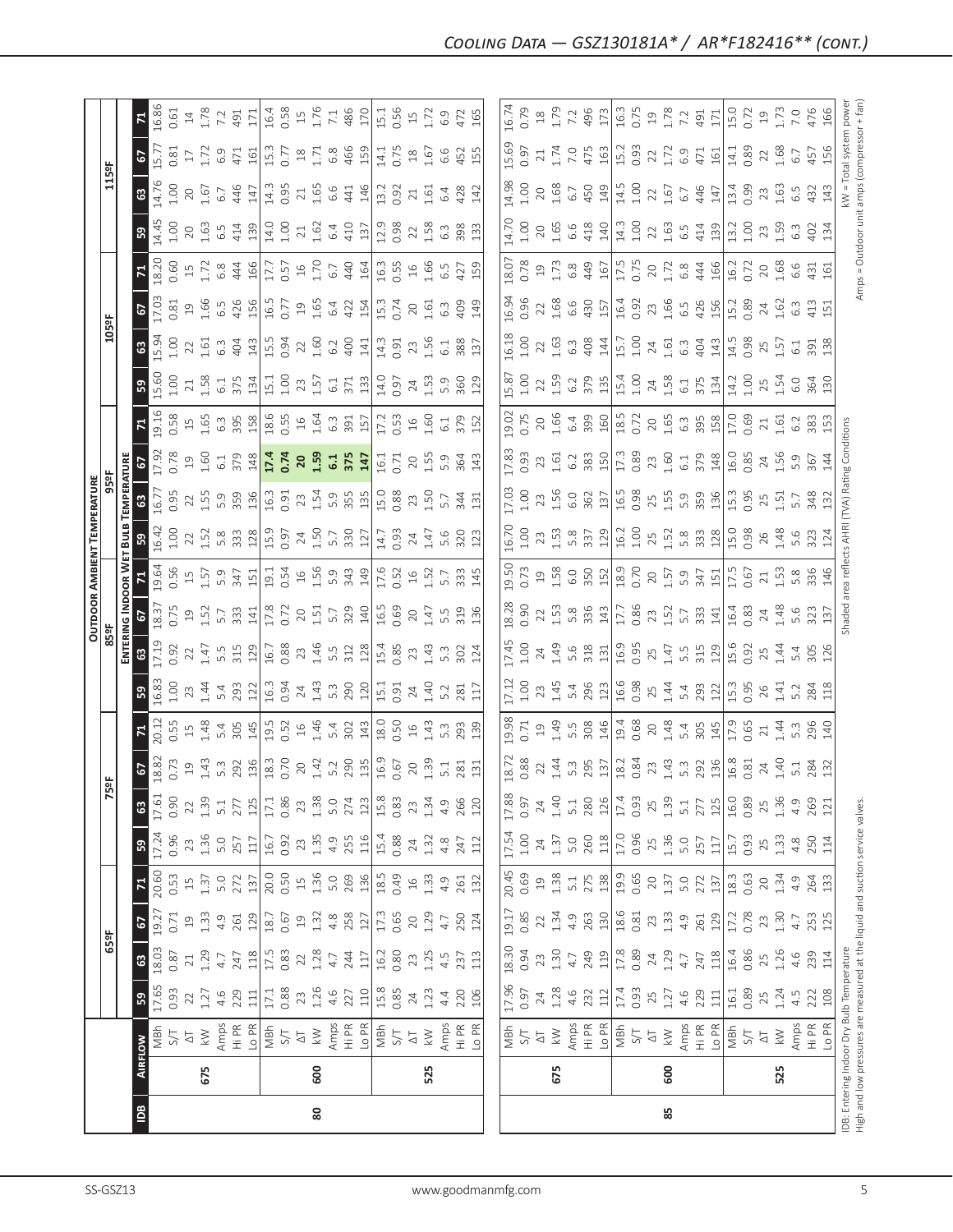|                |     |                                 |                                                                               |                                                 |                  |                   |                  |                  |                                                                                                                                                                                                                                                                                                           |                                                    |                                                                                                                                                                                                                                                                                                                                                                       |                                                                                                                                                                                                                                                                                      |                                                                                                                                                                                                                                                                                                           |       | <b>OUTDOOR AMBIENT TEMPERATURE</b>                |                           |                                                                                                                                                                                                                                                                       |       |                |                                                                                                                                                                                                               |                                                                            |                                                                                                                         |                                                                                                                                                                                                                                                                                                                                    |                                                   |                                                         |  |
|----------------|-----|---------------------------------|-------------------------------------------------------------------------------|-------------------------------------------------|------------------|-------------------|------------------|------------------|-----------------------------------------------------------------------------------------------------------------------------------------------------------------------------------------------------------------------------------------------------------------------------------------------------------|----------------------------------------------------|-----------------------------------------------------------------------------------------------------------------------------------------------------------------------------------------------------------------------------------------------------------------------------------------------------------------------------------------------------------------------|--------------------------------------------------------------------------------------------------------------------------------------------------------------------------------------------------------------------------------------------------------------------------------------|-----------------------------------------------------------------------------------------------------------------------------------------------------------------------------------------------------------------------------------------------------------------------------------------------------------|-------|---------------------------------------------------|---------------------------|-----------------------------------------------------------------------------------------------------------------------------------------------------------------------------------------------------------------------------------------------------------------------|-------|----------------|---------------------------------------------------------------------------------------------------------------------------------------------------------------------------------------------------------------|----------------------------------------------------------------------------|-------------------------------------------------------------------------------------------------------------------------|------------------------------------------------------------------------------------------------------------------------------------------------------------------------------------------------------------------------------------------------------------------------------------------------------------------------------------|---------------------------------------------------|---------------------------------------------------------|--|
|                |     |                                 |                                                                               | 65°F                                            |                  |                   |                  | K                | 꽔                                                                                                                                                                                                                                                                                                         |                                                    |                                                                                                                                                                                                                                                                                                                                                                       | 85°F                                                                                                                                                                                                                                                                                 |                                                                                                                                                                                                                                                                                                           |       |                                                   |                           |                                                                                                                                                                                                                                                                       |       |                | 105°F                                                                                                                                                                                                         |                                                                            |                                                                                                                         |                                                                                                                                                                                                                                                                                                                                    | 115°F                                             |                                                         |  |
|                |     |                                 |                                                                               |                                                 |                  |                   |                  |                  |                                                                                                                                                                                                                                                                                                           |                                                    |                                                                                                                                                                                                                                                                                                                                                                       | ENTER                                                                                                                                                                                                                                                                                | <b>JG INDOOR W</b>                                                                                                                                                                                                                                                                                        |       | Бu                                                |                           |                                                                                                                                                                                                                                                                       |       |                |                                                                                                                                                                                                               |                                                                            |                                                                                                                         |                                                                                                                                                                                                                                                                                                                                    |                                                   |                                                         |  |
| $\overline{a}$ |     | <b>AIRFLOW</b>                  | ${\tt S}$                                                                     | $\mathbbmss{3}$                                 | 2                |                   | ${\tt S}$        | $\mathbbmss{3}$  | <b>67</b><br>25.0<br>0.45                                                                                                                                                                                                                                                                                 |                                                    | ន $\vert$                                                                                                                                                                                                                                                                                                                                                             | $\frac{3}{2}$                                                                                                                                                                                                                                                                        |                                                                                                                                                                                                                                                                                                           |       |                                                   | $\mathbbmss{3}$           |                                                                                                                                                                                                                                                                       |       | $3\frac{3}{2}$ | 8800                                                                                                                                                                                                          | $\mathbf{r}$                                                               |                                                                                                                         |                                                                                                                                                                                                                                                                                                                                    | 2<br><b>ខ</b> ទី ទី                               |                                                         |  |
|                |     | MBh                             | 22.5<br>0.75                                                                  | 23.4                                            | 25.6             |                   | 22.0             | 22.8             |                                                                                                                                                                                                                                                                                                           |                                                    | $\frac{1.5}{2.30}$                                                                                                                                                                                                                                                                                                                                                    |                                                                                                                                                                                                                                                                                      | 24.4                                                                                                                                                                                                                                                                                                      |       |                                                   | 21.7<br>0.69              | $\frac{8}{23.48}$                                                                                                                                                                                                                                                     |       |                |                                                                                                                                                                                                               | $\frac{2.5}{0.50}$                                                         |                                                                                                                         |                                                                                                                                                                                                                                                                                                                                    |                                                   | 21.0                                                    |  |
|                |     | $5/$                            |                                                                               |                                                 | 0.44             |                   | 0.78             | 0.65             |                                                                                                                                                                                                                                                                                                           |                                                    |                                                                                                                                                                                                                                                                                                                                                                       |                                                                                                                                                                                                                                                                                      | 0.46                                                                                                                                                                                                                                                                                                      |       |                                                   |                           |                                                                                                                                                                                                                                                                       |       |                |                                                                                                                                                                                                               |                                                                            |                                                                                                                         |                                                                                                                                                                                                                                                                                                                                    |                                                   | <b>50</b>                                               |  |
|                |     | $\overline{\circ}$              | $\Box$                                                                        | $\begin{array}{c}\n1.66 \\ \hline\n\end{array}$ | $\Xi$            |                   | 1.75             | 15               | 1.84                                                                                                                                                                                                                                                                                                      |                                                    |                                                                                                                                                                                                                                                                                                                                                                       |                                                                                                                                                                                                                                                                                      | $\ensuremath{\mathop{\mathit{2}}}$                                                                                                                                                                                                                                                                        |       |                                                   |                           |                                                                                                                                                                                                                                                                       |       |                |                                                                                                                                                                                                               | $\Xi$                                                                      |                                                                                                                         |                                                                                                                                                                                                                                                                                                                                    | $\frac{14}{2.14}$                                 | $\Xi$                                                   |  |
|                | 900 | $\leqslant$                     | 1.63                                                                          |                                                 | 1.71             |                   |                  | 1.78             |                                                                                                                                                                                                                                                                                                           |                                                    |                                                                                                                                                                                                                                                                                                                                                                       |                                                                                                                                                                                                                                                                                      |                                                                                                                                                                                                                                                                                                           |       |                                                   |                           |                                                                                                                                                                                                                                                                       |       |                |                                                                                                                                                                                                               |                                                                            |                                                                                                                         |                                                                                                                                                                                                                                                                                                                                    |                                                   | 2.21                                                    |  |
|                |     |                                 | $6.1$                                                                         | 6.2                                             | 6.4              |                   | 6.5              | 6.7              | 6.9                                                                                                                                                                                                                                                                                                       |                                                    |                                                                                                                                                                                                                                                                                                                                                                       |                                                                                                                                                                                                                                                                                      | $1.95$<br>7.5<br>331                                                                                                                                                                                                                                                                                      |       |                                                   |                           |                                                                                                                                                                                                                                                                       |       |                |                                                                                                                                                                                                               | $2.14$<br>8.5<br>424                                                       |                                                                                                                         |                                                                                                                                                                                                                                                                                                                                    |                                                   | 9.0<br>469                                              |  |
|                |     |                                 | 228                                                                           | 246                                             | 259              |                   | 256              | 276              | 291<br>127                                                                                                                                                                                                                                                                                                |                                                    |                                                                                                                                                                                                                                                                                                                                                                       |                                                                                                                                                                                                                                                                                      |                                                                                                                                                                                                                                                                                                           |       |                                                   |                           |                                                                                                                                                                                                                                                                       |       |                | $15$ $2.07$<br>$8.3$ $402$<br>$413$                                                                                                                                                                           |                                                                            |                                                                                                                         |                                                                                                                                                                                                                                                                                                                                    | 83438                                             |                                                         |  |
|                |     |                                 | 103                                                                           | 110                                             | 120              |                   | 109              | 116              |                                                                                                                                                                                                                                                                                                           |                                                    |                                                                                                                                                                                                                                                                                                                                                                       |                                                                                                                                                                                                                                                                                      | 132                                                                                                                                                                                                                                                                                                       |       |                                                   |                           |                                                                                                                                                                                                                                                                       |       |                |                                                                                                                                                                                                               | 145                                                                        |                                                                                                                         |                                                                                                                                                                                                                                                                                                                                    |                                                   | 150                                                     |  |
|                |     | Amps<br>도 <u>니</u><br>그리 아<br>지 | 21.9<br>0.72                                                                  |                                                 |                  |                   | $21.4$<br>0.74   | 22.2             | 24.3                                                                                                                                                                                                                                                                                                      |                                                    |                                                                                                                                                                                                                                                                                                                                                                       | 2005 H 2012 H 2013 H 2014 H 2015 H 2016 H 2016 H 2016 H 2016 H 2016 H 2016 H 2016 H 2016 H 2016 H 20                                                                                                                                                                                 | $\frac{23.7}{0.44}$                                                                                                                                                                                                                                                                                       |       |                                                   |                           |                                                                                                                                                                                                                                                                       |       |                |                                                                                                                                                                                                               | $\frac{22.0}{0.47}$                                                        |                                                                                                                         | $\frac{1}{2}$ $\frac{1}{2}$ $\frac{1}{2}$ $\frac{1}{2}$ $\frac{1}{2}$ $\frac{1}{2}$ $\frac{1}{2}$ $\frac{1}{2}$ $\frac{1}{2}$ $\frac{1}{2}$ $\frac{1}{2}$ $\frac{1}{2}$ $\frac{1}{2}$ $\frac{1}{2}$ $\frac{1}{2}$ $\frac{1}{2}$ $\frac{1}{2}$ $\frac{1}{2}$ $\frac{1}{2}$ $\frac{1}{2}$ $\frac{1}{2}$ $\frac{1}{2}$                | $\frac{18.6}{0.69}$<br>15<br>2.12<br>8.7          | 20.3                                                    |  |
|                |     |                                 |                                                                               | 22.7                                            | 24.8<br>0.42     |                   |                  | 0.62             | 0.43                                                                                                                                                                                                                                                                                                      |                                                    |                                                                                                                                                                                                                                                                                                                                                                       |                                                                                                                                                                                                                                                                                      |                                                                                                                                                                                                                                                                                                           |       |                                                   |                           |                                                                                                                                                                                                                                                                       |       |                |                                                                                                                                                                                                               |                                                                            |                                                                                                                         |                                                                                                                                                                                                                                                                                                                                    |                                                   | 0.48                                                    |  |
|                |     |                                 | $^{28}$                                                                       | $16$                                            | $12$             |                   | $\frac{8}{10}$   | $16$             | $\ensuremath{\mathop{\mathop{\mathbf{1}}}}\nolimits$                                                                                                                                                                                                                                                      |                                                    |                                                                                                                                                                                                                                                                                                                                                                       |                                                                                                                                                                                                                                                                                      |                                                                                                                                                                                                                                                                                                           |       |                                                   |                           |                                                                                                                                                                                                                                                                       |       |                |                                                                                                                                                                                                               |                                                                            |                                                                                                                         |                                                                                                                                                                                                                                                                                                                                    |                                                   | $\Xi$                                                   |  |
| 20             | 800 | $\lesssim$                      | 1.62                                                                          | 1.65                                            | 1.70             |                   | 1.74             | $1.77\,$         |                                                                                                                                                                                                                                                                                                           |                                                    |                                                                                                                                                                                                                                                                                                                                                                       |                                                                                                                                                                                                                                                                                      |                                                                                                                                                                                                                                                                                                           |       |                                                   |                           |                                                                                                                                                                                                                                                                       |       |                |                                                                                                                                                                                                               |                                                                            |                                                                                                                         |                                                                                                                                                                                                                                                                                                                                    |                                                   | 2.19                                                    |  |
|                |     | Amps                            | $6.0$                                                                         | 6.2                                             | $6.\overline{3}$ |                   | 6.5              | 6.6              | $1.83$<br>$6.9$                                                                                                                                                                                                                                                                                           |                                                    |                                                                                                                                                                                                                                                                                                                                                                       |                                                                                                                                                                                                                                                                                      | $1.94$<br>7.4                                                                                                                                                                                                                                                                                             |       |                                                   |                           |                                                                                                                                                                                                                                                                       |       |                |                                                                                                                                                                                                               | $2.12$<br>8.5                                                              |                                                                                                                         |                                                                                                                                                                                                                                                                                                                                    |                                                   | 9.0                                                     |  |
|                |     | Hi Pr<br>Lo Pr                  | 226                                                                           | 243                                             | 257              |                   | 254              | 273              | 288                                                                                                                                                                                                                                                                                                       |                                                    |                                                                                                                                                                                                                                                                                                                                                                       |                                                                                                                                                                                                                                                                                      |                                                                                                                                                                                                                                                                                                           |       |                                                   |                           | $rac{13}{13}$                                                                                                                                                                                                                                                         |       |                | $\begin{array}{c}\n16 \\ 203 \\ \hline\n83 \\ \hline\n98 \\ \hline\n196 \\ \hline\n19.66\n\end{array}$                                                                                                        | 420                                                                        |                                                                                                                         |                                                                                                                                                                                                                                                                                                                                    | 464<br>440                                        |                                                         |  |
|                |     |                                 | $102\,$                                                                       | 109                                             | 119              |                   | 108              | 115              |                                                                                                                                                                                                                                                                                                           |                                                    |                                                                                                                                                                                                                                                                                                                                                                       |                                                                                                                                                                                                                                                                                      | $\frac{328}{131}$                                                                                                                                                                                                                                                                                         |       |                                                   |                           |                                                                                                                                                                                                                                                                       |       |                |                                                                                                                                                                                                               | 144                                                                        |                                                                                                                         |                                                                                                                                                                                                                                                                                                                                    |                                                   |                                                         |  |
|                |     |                                 | 20.2                                                                          | 20.9                                            | 22.9             |                   | 19.7             | 20.4             |                                                                                                                                                                                                                                                                                                           |                                                    |                                                                                                                                                                                                                                                                                                                                                                       |                                                                                                                                                                                                                                                                                      |                                                                                                                                                                                                                                                                                                           |       |                                                   |                           |                                                                                                                                                                                                                                                                       |       |                |                                                                                                                                                                                                               | 20.3                                                                       |                                                                                                                         |                                                                                                                                                                                                                                                                                                                                    |                                                   | 18.8                                                    |  |
|                |     | $\frac{1}{2}$                   | 0.69                                                                          | 0.58                                            | 0.40             |                   | 0.72             | 0.60             | $22.4$<br>0.42                                                                                                                                                                                                                                                                                            |                                                    |                                                                                                                                                                                                                                                                                                                                                                       |                                                                                                                                                                                                                                                                                      | 21.9<br>0.43                                                                                                                                                                                                                                                                                              |       |                                                   |                           | 21.3<br>0.44                                                                                                                                                                                                                                                          |       |                |                                                                                                                                                                                                               | 0.46                                                                       |                                                                                                                         |                                                                                                                                                                                                                                                                                                                                    | 0.46<br>17.1<br>0.66<br>15<br>2.07                |                                                         |  |
|                |     | $\Delta \mathbb{T}$             | $\stackrel{\textstyle\circ}{\phantom{}_{\sim}}$                               |                                                 | $12$             |                   | $\mathfrak{Q}$   | $16$             |                                                                                                                                                                                                                                                                                                           |                                                    |                                                                                                                                                                                                                                                                                                                                                                       |                                                                                                                                                                                                                                                                                      |                                                                                                                                                                                                                                                                                                           |       |                                                   |                           |                                                                                                                                                                                                                                                                       |       |                |                                                                                                                                                                                                               |                                                                            |                                                                                                                         |                                                                                                                                                                                                                                                                                                                                    |                                                   |                                                         |  |
|                | 700 | $\lesssim$                      | 1.58                                                                          | $\begin{array}{c} 16 \\ 1 \end{array}$          | 1.66             |                   | 1.69             | 1.73             | 1.78                                                                                                                                                                                                                                                                                                      |                                                    |                                                                                                                                                                                                                                                                                                                                                                       |                                                                                                                                                                                                                                                                                      |                                                                                                                                                                                                                                                                                                           |       |                                                   |                           |                                                                                                                                                                                                                                                                       |       |                | $16$<br>$2.00$                                                                                                                                                                                                | $\frac{12}{2.07}$                                                          |                                                                                                                         |                                                                                                                                                                                                                                                                                                                                    | $\frac{11}{2.14}$                                 |                                                         |  |
|                |     |                                 |                                                                               | 6.0                                             | 6.2              |                   |                  | $6.\overline{5}$ | $6.7\,$                                                                                                                                                                                                                                                                                                   |                                                    |                                                                                                                                                                                                                                                                                                                                                                       |                                                                                                                                                                                                                                                                                      |                                                                                                                                                                                                                                                                                                           |       |                                                   |                           |                                                                                                                                                                                                                                                                       |       |                |                                                                                                                                                                                                               | 8.2                                                                        |                                                                                                                         |                                                                                                                                                                                                                                                                                                                                    | $8.7\,$                                           |                                                         |  |
|                |     | Amps                            | 5.9                                                                           |                                                 |                  |                   | 6.3              |                  |                                                                                                                                                                                                                                                                                                           |                                                    |                                                                                                                                                                                                                                                                                                                                                                       |                                                                                                                                                                                                                                                                                      | $\begin{array}{c} 12 \\ 23 \\ 73 \\ 89 \\ 127 \\ \end{array}$                                                                                                                                                                                                                                             |       |                                                   | $1.93$<br>$7.5$<br>$7.33$ | $1.99$<br>$7.7$<br>$7.83$<br>$1.33$                                                                                                                                                                                                                                   |       |                | 8.0<br>386<br>128                                                                                                                                                                                             |                                                                            |                                                                                                                         |                                                                                                                                                                                                                                                                                                                                    | 8.4                                               |                                                         |  |
|                |     | Hi Pr                           | 219                                                                           | 236                                             | 249              |                   | 246<br>105       | 265              | 280                                                                                                                                                                                                                                                                                                       |                                                    |                                                                                                                                                                                                                                                                                                                                                                       |                                                                                                                                                                                                                                                                                      |                                                                                                                                                                                                                                                                                                           |       |                                                   |                           |                                                                                                                                                                                                                                                                       |       |                |                                                                                                                                                                                                               | 407                                                                        |                                                                                                                         |                                                                                                                                                                                                                                                                                                                                    | 426<br>132                                        | 450                                                     |  |
|                |     | Io Pr                           | 99                                                                            | 106                                             | 115              |                   |                  | 112              | 122                                                                                                                                                                                                                                                                                                       |                                                    |                                                                                                                                                                                                                                                                                                                                                                       | 116                                                                                                                                                                                                                                                                                  |                                                                                                                                                                                                                                                                                                           |       |                                                   | 122                       |                                                                                                                                                                                                                                                                       |       |                |                                                                                                                                                                                                               | 139                                                                        |                                                                                                                         |                                                                                                                                                                                                                                                                                                                                    | $\frac{144}{1}$                                   |                                                         |  |
|                |     |                                 |                                                                               |                                                 |                  |                   |                  |                  |                                                                                                                                                                                                                                                                                                           |                                                    |                                                                                                                                                                                                                                                                                                                                                                       |                                                                                                                                                                                                                                                                                      |                                                                                                                                                                                                                                                                                                           |       |                                                   |                           |                                                                                                                                                                                                                                                                       |       |                |                                                                                                                                                                                                               |                                                                            |                                                                                                                         |                                                                                                                                                                                                                                                                                                                                    |                                                   |                                                         |  |
|                |     | Hg<br>S/T                       | 22.92                                                                         | 23.60                                           | 25.54            | 27.41             | 22.39            | 23.05            | 24.95                                                                                                                                                                                                                                                                                                     | 26.78                                              | 21.85                                                                                                                                                                                                                                                                                                                                                                 | 22.50<br>0.81                                                                                                                                                                                                                                                                        | 24.36                                                                                                                                                                                                                                                                                                     | 26.14 | 21.32                                             | 21.95                     | 23.76                                                                                                                                                                                                                                                                 | 5.50  | 20.25          | 20.8 <sup>L</sup>                                                                                                                                                                                             | 22.57                                                                      | 24.23                                                                                                                   | 18.76                                                                                                                                                                                                                                                                                                                              | 20.91<br>19.32                                    | 22.44                                                   |  |
|                |     |                                 | 0.86                                                                          | 0.77                                            | 0.58             | 0.37              | 0.89             | 0.79             | 0.60                                                                                                                                                                                                                                                                                                      | 0.39                                               | 0.91                                                                                                                                                                                                                                                                                                                                                                  |                                                                                                                                                                                                                                                                                      | 0.62                                                                                                                                                                                                                                                                                                      | 0.40  | 0.94                                              | 0.84                      | 0.64                                                                                                                                                                                                                                                                  | 0.41  | 0.97           | 0.87                                                                                                                                                                                                          | 0.66                                                                       |                                                                                                                         | 0.98                                                                                                                                                                                                                                                                                                                               | 0.88                                              | 0.43<br>0.67                                            |  |
|                |     | $\overline{\omega}$             | 20                                                                            | $\ensuremath{\mathop{\mathbb{1}}\nolimits}$     | $\overline{15}$  | $\square$         | $20$             | $\overline{c}$   | 15                                                                                                                                                                                                                                                                                                        | $\Xi$                                              |                                                                                                                                                                                                                                                                                                                                                                       |                                                                                                                                                                                                                                                                                      |                                                                                                                                                                                                                                                                                                           |       |                                                   |                           |                                                                                                                                                                                                                                                                       | $\Xi$ |                |                                                                                                                                                                                                               |                                                                            |                                                                                                                         |                                                                                                                                                                                                                                                                                                                                    | $\overline{\mathbb{L}}$                           | $\Box$                                                  |  |
|                | 900 | $\leqslant$                     | 1.64                                                                          | 1.67                                            | 1.73             | 1.78              | 1.76             | 1.80             |                                                                                                                                                                                                                                                                                                           |                                                    |                                                                                                                                                                                                                                                                                                                                                                       |                                                                                                                                                                                                                                                                                      |                                                                                                                                                                                                                                                                                                           |       |                                                   |                           |                                                                                                                                                                                                                                                                       |       |                |                                                                                                                                                                                                               |                                                                            |                                                                                                                         |                                                                                                                                                                                                                                                                                                                                    |                                                   | 2.30                                                    |  |
|                |     | Amps<br>Hi Pr                   | $6.1\,$                                                                       | $6.\overline{3}$                                | 6.5              | $6.7$             | 6.6              | 6.8              |                                                                                                                                                                                                                                                                                                           | $1.91$<br>7.2                                      |                                                                                                                                                                                                                                                                                                                                                                       |                                                                                                                                                                                                                                                                                      |                                                                                                                                                                                                                                                                                                           |       |                                                   |                           |                                                                                                                                                                                                                                                                       |       |                |                                                                                                                                                                                                               |                                                                            |                                                                                                                         |                                                                                                                                                                                                                                                                                                                                    | $2.16$<br>8.8                                     | $9.\overline{5}$<br>$14$ $2.3$<br>$9.1$                 |  |
|                |     |                                 | 231                                                                           | 248                                             | 262              |                   | 259              | 279              |                                                                                                                                                                                                                                                                                                           |                                                    |                                                                                                                                                                                                                                                                                                                                                                       |                                                                                                                                                                                                                                                                                      |                                                                                                                                                                                                                                                                                                           |       |                                                   |                           |                                                                                                                                                                                                                                                                       |       |                |                                                                                                                                                                                                               |                                                                            |                                                                                                                         |                                                                                                                                                                                                                                                                                                                                    |                                                   | 494                                                     |  |
|                |     | Lo Pr                           | 104                                                                           | $\Xi$                                           | 121              | 273               | 110              | $117\,$          | 1.85<br>7.0<br>294                                                                                                                                                                                                                                                                                        | $rac{307}{137}$                                    |                                                                                                                                                                                                                                                                                                                                                                       |                                                                                                                                                                                                                                                                                      |                                                                                                                                                                                                                                                                                                           |       |                                                   |                           |                                                                                                                                                                                                                                                                       |       |                |                                                                                                                                                                                                               | $\begin{array}{c} 15 \\ 2 \\ 16 \\ 8 \\ 6 \\ 4 \\ 2 \\ \hline \end{array}$ |                                                                                                                         |                                                                                                                                                                                                                                                                                                                                    |                                                   | 162                                                     |  |
|                |     | MBh                             | 22.3                                                                          | 22.9<br>0.73                                    | 24.8<br>0.55     | 26.6<br>0.36      | 21.7             | 22.4             |                                                                                                                                                                                                                                                                                                           |                                                    |                                                                                                                                                                                                                                                                                                                                                                       |                                                                                                                                                                                                                                                                                      |                                                                                                                                                                                                                                                                                                           |       |                                                   |                           |                                                                                                                                                                                                                                                                       |       |                |                                                                                                                                                                                                               |                                                                            |                                                                                                                         |                                                                                                                                                                                                                                                                                                                                    |                                                   | $21.8$<br>0.41                                          |  |
|                |     | $\frac{1}{\sqrt{2}}$            |                                                                               |                                                 |                  |                   | 0.85             | 0.76             |                                                                                                                                                                                                                                                                                                           |                                                    |                                                                                                                                                                                                                                                                                                                                                                       |                                                                                                                                                                                                                                                                                      |                                                                                                                                                                                                                                                                                                           |       |                                                   |                           |                                                                                                                                                                                                                                                                       |       |                |                                                                                                                                                                                                               |                                                                            |                                                                                                                         |                                                                                                                                                                                                                                                                                                                                    |                                                   |                                                         |  |
|                |     |                                 | $\gtrsim$                                                                     | $\Xi$                                           | $16$             | $\Xi$             | $21\,$           | $\overline{c}$   |                                                                                                                                                                                                                                                                                                           |                                                    |                                                                                                                                                                                                                                                                                                                                                                       |                                                                                                                                                                                                                                                                                      |                                                                                                                                                                                                                                                                                                           |       |                                                   |                           |                                                                                                                                                                                                                                                                       |       |                |                                                                                                                                                                                                               |                                                                            |                                                                                                                         |                                                                                                                                                                                                                                                                                                                                    |                                                   |                                                         |  |
| 75             | 800 | $\leqslant$                     | 1.63                                                                          | 1.66                                            | 1.71             | 1.77              | 1.75             | 1.79             |                                                                                                                                                                                                                                                                                                           |                                                    |                                                                                                                                                                                                                                                                                                                                                                       |                                                                                                                                                                                                                                                                                      |                                                                                                                                                                                                                                                                                                           |       |                                                   |                           |                                                                                                                                                                                                                                                                       |       |                |                                                                                                                                                                                                               |                                                                            |                                                                                                                         |                                                                                                                                                                                                                                                                                                                                    |                                                   |                                                         |  |
|                |     | Amps<br>Hi Pr                   | $6.1$                                                                         | 6.2                                             | 6.4              | 6.6               | $6.\overline{5}$ | 6.7              |                                                                                                                                                                                                                                                                                                           |                                                    |                                                                                                                                                                                                                                                                                                                                                                       |                                                                                                                                                                                                                                                                                      |                                                                                                                                                                                                                                                                                                           |       |                                                   |                           |                                                                                                                                                                                                                                                                       |       |                |                                                                                                                                                                                                               |                                                                            |                                                                                                                         |                                                                                                                                                                                                                                                                                                                                    |                                                   | 2, 2, 3, 4, 8<br>$474$ $20.63$ $45$ $25$ $35$ $45$ $45$ |  |
|                |     |                                 | 228                                                                           | 246                                             | 260              | 271               | 256              | 276              |                                                                                                                                                                                                                                                                                                           |                                                    |                                                                                                                                                                                                                                                                                                                                                                       |                                                                                                                                                                                                                                                                                      |                                                                                                                                                                                                                                                                                                           |       |                                                   |                           |                                                                                                                                                                                                                                                                       |       |                |                                                                                                                                                                                                               |                                                                            |                                                                                                                         |                                                                                                                                                                                                                                                                                                                                    |                                                   |                                                         |  |
|                |     | $LO$ Pr                         | 103                                                                           | 110                                             | 120              | 128               | 109<br>20.1      | 116<br>20.7      | $\frac{13}{25}$ $\frac{15}{25}$ $\frac{13}{25}$ $\frac{13}{25}$ $\frac{13}{25}$ $\frac{13}{25}$ $\frac{13}{25}$ $\frac{13}{25}$ $\frac{13}{25}$ $\frac{13}{25}$ $\frac{13}{25}$ $\frac{13}{25}$ $\frac{13}{25}$ $\frac{13}{25}$ $\frac{13}{25}$ $\frac{13}{25}$ $\frac{13}{25}$ $\frac{13}{25}$ $\frac{1$ | 26.0<br>0.37<br>1.90<br>7.2<br>5.0<br>24.0<br>2.36 | $25.25 \times 25.35 \times 25.35 \times 25.35 \times 25.35 \times 25.35 \times 25.35 \times 25.35 \times 25.35 \times 25.35 \times 25.35 \times 25.35 \times 25.35 \times 25.35 \times 25.35 \times 25.35 \times 25.35 \times 25.35 \times 25.35 \times 25.35 \times 25.35 \times 25.35 \times 25.35 \times 25.35 \times 25.35 \times 25.35 \times 25.35 \times 25.3$ | $\begin{array}{c} 23.51 & 23.52 \\ 25.51 & 23.53 \\ 25.52 & 23.53 \\ 25.53 & 23.53 \\ 25.53 & 23.53 \\ 25.53 & 23.53 \\ 25.53 & 23.53 \\ 25.53 & 23.53 \\ 25.53 & 23.53 \\ 25.53 & 23.53 \\ 25.53 & 23.53 \\ 25.53 & 23.53 \\ 25.53 & 23.53 \\ 25.53 & 23.53 \\ 25.53 & 23.53 \\ 25$ | $\frac{15}{12}$ $\frac{16}{12}$ $\frac{16}{12}$ $\frac{16}{12}$ $\frac{16}{12}$ $\frac{16}{12}$ $\frac{16}{12}$ $\frac{16}{12}$ $\frac{16}{12}$ $\frac{16}{12}$ $\frac{16}{12}$ $\frac{16}{12}$ $\frac{16}{12}$ $\frac{16}{12}$ $\frac{16}{12}$ $\frac{16}{12}$ $\frac{16}{12}$ $\frac{16}{12}$ $\frac{1$ |       |                                                   |                           | $\begin{array}{c} 13.53 & 13.54 & 13.55 & 13.55 & 13.55 & 13.55 & 13.55 & 13.55 & 14.55 & 14.55 & 15.55 & 15.55 & 15.55 & 15.55 & 15.55 & 15.55 & 15.55 & 15.55 & 15.55 & 15.55 & 15.55 & 15.55 & 15.55 & 15.55 & 15.55 & 15.55 & 15.55 & 15.55 & 15.55 & 15.55 & 15$ |       |                | $\begin{array}{c} 1300 \\ 1500 \\ 1600 \\ 1800 \\ \hline \end{array} \begin{array}{c} 1200 \\ 1500 \\ 1600 \\ 1600 \\ \hline \end{array} \begin{array}{c} 1200 \\ 1200 \\ 1600 \\ 1600 \\ \hline \end{array}$ |                                                                            | $32 - 23$ $33 - 42$ $52 - 32$ $33 - 42$ $53 - 32$ $34 - 52$ $54 - 52$ $55 - 52$ $56 - 52$ $57 - 52$ $58 - 52$ $59 - 52$ | $\begin{array}{c}\n 11.73 \\  13.73 \\  14.73 \\  15.73 \\  16.73 \\  17.73 \\  18.73 \\  19.73 \\  19.73 \\  19.73 \\  19.73 \\  19.73 \\  19.73 \\  19.73 \\  19.73 \\  19.73 \\  19.73 \\  19.73 \\  19.73 \\  19.73 \\  19.73 \\  19.73 \\  19.73 \\  19.73 \\  19.73 \\  19.73 \\  19.73 \\  19.73 \\  19.73 \\  19.73 \\  1$ |                                                   |                                                         |  |
|                |     | NBN<br>S/T                      | 20.5<br>0.79                                                                  | 21.1<br>0.70                                    | 22.9             | 24.6<br>0.34      | 0.82             | 0.73             |                                                                                                                                                                                                                                                                                                           |                                                    |                                                                                                                                                                                                                                                                                                                                                                       |                                                                                                                                                                                                                                                                                      |                                                                                                                                                                                                                                                                                                           |       |                                                   |                           |                                                                                                                                                                                                                                                                       |       |                |                                                                                                                                                                                                               |                                                                            |                                                                                                                         |                                                                                                                                                                                                                                                                                                                                    | $\frac{18.7}{0.61}$<br>$\frac{17.3}{0.81}$        | $\frac{1}{0.39}$                                        |  |
|                |     | $\overline{\triangle}$          | $\geq 1$                                                                      | $20\,$                                          | $16$             | $\Xi$             | 22               | 20               |                                                                                                                                                                                                                                                                                                           |                                                    |                                                                                                                                                                                                                                                                                                                                                                       |                                                                                                                                                                                                                                                                                      |                                                                                                                                                                                                                                                                                                           |       |                                                   |                           |                                                                                                                                                                                                                                                                       |       |                |                                                                                                                                                                                                               |                                                                            |                                                                                                                         |                                                                                                                                                                                                                                                                                                                                    |                                                   |                                                         |  |
|                |     |                                 |                                                                               |                                                 |                  |                   |                  | 1.74             |                                                                                                                                                                                                                                                                                                           |                                                    |                                                                                                                                                                                                                                                                                                                                                                       |                                                                                                                                                                                                                                                                                      |                                                                                                                                                                                                                                                                                                           |       |                                                   |                           |                                                                                                                                                                                                                                                                       |       |                |                                                                                                                                                                                                               |                                                                            |                                                                                                                         |                                                                                                                                                                                                                                                                                                                                    | $\frac{18}{2.09}$                                 | $10^{2.23}$                                             |  |
|                | 700 | $\leqslant$                     | 1.59                                                                          | 1.62                                            | 1.67             | 1.72              | 1.71             |                  |                                                                                                                                                                                                                                                                                                           |                                                    |                                                                                                                                                                                                                                                                                                                                                                       |                                                                                                                                                                                                                                                                                      |                                                                                                                                                                                                                                                                                                           |       |                                                   |                           |                                                                                                                                                                                                                                                                       |       |                |                                                                                                                                                                                                               |                                                                            |                                                                                                                         |                                                                                                                                                                                                                                                                                                                                    |                                                   |                                                         |  |
|                |     | Amps<br>Hi Pr                   | 222<br>5.9                                                                    | 6.0                                             | 6.2              |                   | 6.4              | 6.5              |                                                                                                                                                                                                                                                                                                           |                                                    |                                                                                                                                                                                                                                                                                                                                                                       |                                                                                                                                                                                                                                                                                      |                                                                                                                                                                                                                                                                                                           |       |                                                   |                           |                                                                                                                                                                                                                                                                       |       |                |                                                                                                                                                                                                               |                                                                            |                                                                                                                         |                                                                                                                                                                                                                                                                                                                                    |                                                   |                                                         |  |
|                |     | Lo Pr                           | 100                                                                           | 238<br>107                                      | 252<br>117       | 6.5<br>263<br>124 | 249<br>106       | 113<br>267       |                                                                                                                                                                                                                                                                                                           | $1,85$<br>$7,85$<br>$7,85$<br>$131$                |                                                                                                                                                                                                                                                                                                                                                                       | $2025$<br>$7.1$<br>$7.301$                                                                                                                                                                                                                                                           |                                                                                                                                                                                                                                                                                                           |       |                                                   |                           |                                                                                                                                                                                                                                                                       |       |                |                                                                                                                                                                                                               |                                                                            |                                                                                                                         | 20,05,02,02,03,04,03                                                                                                                                                                                                                                                                                                               | $\begin{array}{c} 2.5 \\ 3.3 \\ 4.33 \end{array}$ | $9.1$<br>$474$<br>$155$<br>15.885446                    |  |
|                |     |                                 | IDB: Entering Indoor Dry Bulb Temperature                                     |                                                 |                  |                   |                  |                  |                                                                                                                                                                                                                                                                                                           |                                                    |                                                                                                                                                                                                                                                                                                                                                                       |                                                                                                                                                                                                                                                                                      |                                                                                                                                                                                                                                                                                                           |       | shaded area reflects ACCA (TVA) Rating Conditions |                           |                                                                                                                                                                                                                                                                       |       |                |                                                                                                                                                                                                               |                                                                            |                                                                                                                         |                                                                                                                                                                                                                                                                                                                                    |                                                   |                                                         |  |
|                |     |                                 | High and low pressures are measured at the liquid and suction service valves. |                                                 |                  |                   |                  |                  |                                                                                                                                                                                                                                                                                                           |                                                    |                                                                                                                                                                                                                                                                                                                                                                       |                                                                                                                                                                                                                                                                                      |                                                                                                                                                                                                                                                                                                           |       |                                                   |                           |                                                                                                                                                                                                                                                                       |       |                |                                                                                                                                                                                                               |                                                                            |                                                                                                                         | Amps = Outdoor unit amps (compressor + fan)                                                                                                                                                                                                                                                                                        | kW = Total system power                           |                                                         |  |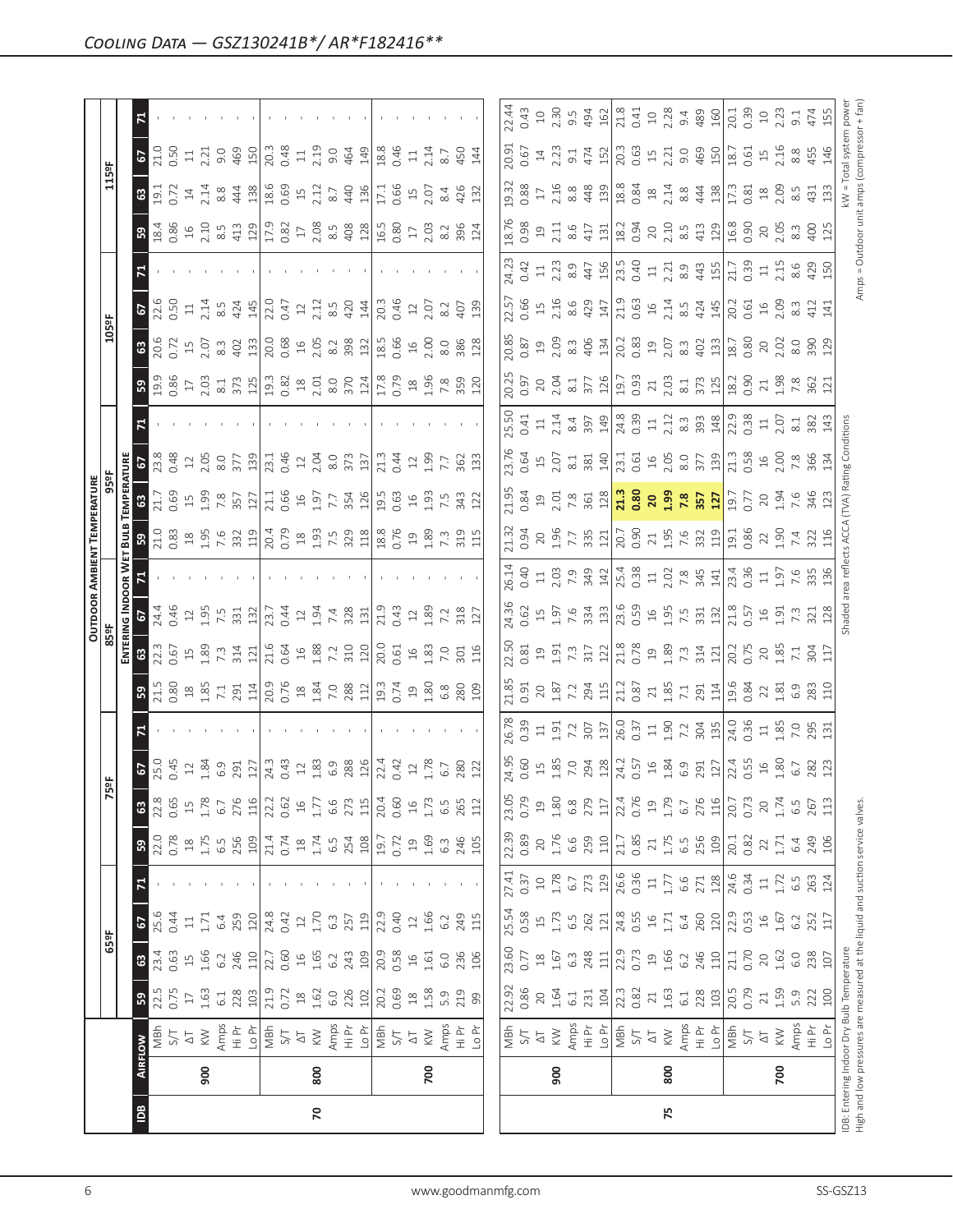|                                                                               |                |                        |              |                          |                          |                 |                |                  |                                                                                                 |                                                            |                                                                                                                                                                                                                                                                                                                        |                                                                                                                                                                                                                                                                                                                                                                                             |                                                                                                                                                                                                                                                                                                               |                                                                                                                                                                                                                                                                                                                                                   | <b>OUTDOOR AMBIENT TEMPERATURE</b>                                                                                                                                                                                                                                                                                     |                                                                                                                                                                                                                                                                                                           |                                                                                       |                                                                    |                                                                                                                                                                                                                                                                                                                       |                                                                                                                                                                                                                                                                                                               |                                                                                                                                                                                                                                |                                                                  |                                                                                                                                                                                                                                                                                                                                                                     |                                                                                                                                                                                                                                                                                                                      |                                                    |                                                      |
|-------------------------------------------------------------------------------|----------------|------------------------|--------------|--------------------------|--------------------------|-----------------|----------------|------------------|-------------------------------------------------------------------------------------------------|------------------------------------------------------------|------------------------------------------------------------------------------------------------------------------------------------------------------------------------------------------------------------------------------------------------------------------------------------------------------------------------|---------------------------------------------------------------------------------------------------------------------------------------------------------------------------------------------------------------------------------------------------------------------------------------------------------------------------------------------------------------------------------------------|---------------------------------------------------------------------------------------------------------------------------------------------------------------------------------------------------------------------------------------------------------------------------------------------------------------|---------------------------------------------------------------------------------------------------------------------------------------------------------------------------------------------------------------------------------------------------------------------------------------------------------------------------------------------------|------------------------------------------------------------------------------------------------------------------------------------------------------------------------------------------------------------------------------------------------------------------------------------------------------------------------|-----------------------------------------------------------------------------------------------------------------------------------------------------------------------------------------------------------------------------------------------------------------------------------------------------------|---------------------------------------------------------------------------------------|--------------------------------------------------------------------|-----------------------------------------------------------------------------------------------------------------------------------------------------------------------------------------------------------------------------------------------------------------------------------------------------------------------|---------------------------------------------------------------------------------------------------------------------------------------------------------------------------------------------------------------------------------------------------------------------------------------------------------------|--------------------------------------------------------------------------------------------------------------------------------------------------------------------------------------------------------------------------------|------------------------------------------------------------------|---------------------------------------------------------------------------------------------------------------------------------------------------------------------------------------------------------------------------------------------------------------------------------------------------------------------------------------------------------------------|----------------------------------------------------------------------------------------------------------------------------------------------------------------------------------------------------------------------------------------------------------------------------------------------------------------------|----------------------------------------------------|------------------------------------------------------|
|                                                                               |                |                        |              | 65°F                     |                          |                 |                | 5                | 빬                                                                                               |                                                            |                                                                                                                                                                                                                                                                                                                        |                                                                                                                                                                                                                                                                                                                                                                                             | 85°F                                                                                                                                                                                                                                                                                                          |                                                                                                                                                                                                                                                                                                                                                   |                                                                                                                                                                                                                                                                                                                        |                                                                                                                                                                                                                                                                                                           |                                                                                       |                                                                    |                                                                                                                                                                                                                                                                                                                       | 105°F                                                                                                                                                                                                                                                                                                         |                                                                                                                                                                                                                                |                                                                  |                                                                                                                                                                                                                                                                                                                                                                     | 115°F                                                                                                                                                                                                                                                                                                                |                                                    |                                                      |
|                                                                               |                |                        |              |                          |                          |                 |                |                  |                                                                                                 |                                                            |                                                                                                                                                                                                                                                                                                                        |                                                                                                                                                                                                                                                                                                                                                                                             |                                                                                                                                                                                                                                                                                                               | ENTERING INDOOR WET                                                                                                                                                                                                                                                                                                                               | BULB                                                                                                                                                                                                                                                                                                                   | TEMPERATURE                                                                                                                                                                                                                                                                                               |                                                                                       |                                                                    |                                                                                                                                                                                                                                                                                                                       |                                                                                                                                                                                                                                                                                                               |                                                                                                                                                                                                                                |                                                                  |                                                                                                                                                                                                                                                                                                                                                                     |                                                                                                                                                                                                                                                                                                                      |                                                    |                                                      |
| $\overline{a}$                                                                | <b>AIRFLOW</b> |                        | ${\tt S}$    | 3                        | 67                       | $\mathbf{z}$    | $\bullet$      | 63               | $\mathcal{L}$                                                                                   |                                                            | ${\tt S}$                                                                                                                                                                                                                                                                                                              | $\mathbf{G}$                                                                                                                                                                                                                                                                                                                                                                                |                                                                                                                                                                                                                                                                                                               |                                                                                                                                                                                                                                                                                                                                                   | ${\tt S}$                                                                                                                                                                                                                                                                                                              | $\mathbbmss{3}$                                                                                                                                                                                                                                                                                           |                                                                                       | $\frac{71}{25.32}$                                                 | ន $\vert$                                                                                                                                                                                                                                                                                                             | $\mathbf{G}$                                                                                                                                                                                                                                                                                                  | 5                                                                                                                                                                                                                              |                                                                  | 53                                                                                                                                                                                                                                                                                                                                                                  | ස                                                                                                                                                                                                                                                                                                                    | $\frac{6}{2}$                                      |                                                      |
|                                                                               |                | MBh                    | 23.33        | 23.84                    | 25.47                    | 27.22           | 22.79          | 23.28            | 24.87                                                                                           | 26.59                                                      | 22.24                                                                                                                                                                                                                                                                                                                  | 22.73                                                                                                                                                                                                                                                                                                                                                                                       | 24.28                                                                                                                                                                                                                                                                                                         |                                                                                                                                                                                                                                                                                                                                                   | 21.70                                                                                                                                                                                                                                                                                                                  | 22.17                                                                                                                                                                                                                                                                                                     |                                                                                       |                                                                    | 20.62                                                                                                                                                                                                                                                                                                                 | 21.07<br>1.00                                                                                                                                                                                                                                                                                                 | 22.51<br>0.82                                                                                                                                                                                                                  |                                                                  | 19.10                                                                                                                                                                                                                                                                                                                                                               | 9.51                                                                                                                                                                                                                                                                                                                 | 20.85                                              | 22.29                                                |
|                                                                               |                | $S/T$                  | 0.94         | 0.88                     | 0.72                     | 0.54            | $1.00$         | 0.91             | 0.74                                                                                            | 0.56                                                       |                                                                                                                                                                                                                                                                                                                        |                                                                                                                                                                                                                                                                                                                                                                                             | 0.76                                                                                                                                                                                                                                                                                                          |                                                                                                                                                                                                                                                                                                                                                   | 1.00                                                                                                                                                                                                                                                                                                                   | 0.97                                                                                                                                                                                                                                                                                                      | 0.79                                                                                  | 0.59                                                               | 1.00                                                                                                                                                                                                                                                                                                                  |                                                                                                                                                                                                                                                                                                               |                                                                                                                                                                                                                                |                                                                  | 001                                                                                                                                                                                                                                                                                                                                                                 | 001                                                                                                                                                                                                                                                                                                                  | 0.82                                               | 0.62                                                 |
|                                                                               |                | $\overline{\circ}$     | $22\,$       | $21$                     | $\overline{c}$           | $\overline{15}$ | 23             | 22               | $\Xi$                                                                                           |                                                            | 23<br>1.88                                                                                                                                                                                                                                                                                                             |                                                                                                                                                                                                                                                                                                                                                                                             |                                                                                                                                                                                                                                                                                                               |                                                                                                                                                                                                                                                                                                                                                   |                                                                                                                                                                                                                                                                                                                        |                                                                                                                                                                                                                                                                                                           |                                                                                       |                                                                    |                                                                                                                                                                                                                                                                                                                       | 2.11                                                                                                                                                                                                                                                                                                          |                                                                                                                                                                                                                                |                                                                  | $20$<br>$2.13$                                                                                                                                                                                                                                                                                                                                                      | $20$                                                                                                                                                                                                                                                                                                                 | $18$<br>2.25                                       | $\frac{14}{2.32}$                                    |
|                                                                               | 900            | $\leqslant$            | 1.65         | 1.69<br>$6.\overline{3}$ | 1.74<br>$6.\overline{5}$ | 1.79<br>6.8     | 1.78           | 1.81<br>6.8      | 1.87                                                                                            |                                                            |                                                                                                                                                                                                                                                                                                                        |                                                                                                                                                                                                                                                                                                                                                                                             |                                                                                                                                                                                                                                                                                                               |                                                                                                                                                                                                                                                                                                                                                   |                                                                                                                                                                                                                                                                                                                        |                                                                                                                                                                                                                                                                                                           |                                                                                       |                                                                    |                                                                                                                                                                                                                                                                                                                       |                                                                                                                                                                                                                                                                                                               |                                                                                                                                                                                                                                |                                                                  |                                                                                                                                                                                                                                                                                                                                                                     | $2.18$<br>8.9                                                                                                                                                                                                                                                                                                        |                                                    |                                                      |
|                                                                               |                | Amps<br>Hi Pr          | 233<br>6.2   | 251                      | 265                      | 276             | 261<br>$6.7\,$ | 281              | 7.0<br>297                                                                                      |                                                            | 7.2<br>297                                                                                                                                                                                                                                                                                                             |                                                                                                                                                                                                                                                                                                                                                                                             |                                                                                                                                                                                                                                                                                                               |                                                                                                                                                                                                                                                                                                                                                   |                                                                                                                                                                                                                                                                                                                        |                                                                                                                                                                                                                                                                                                           |                                                                                       |                                                                    |                                                                                                                                                                                                                                                                                                                       |                                                                                                                                                                                                                                                                                                               |                                                                                                                                                                                                                                |                                                                  | $8.7$<br>421                                                                                                                                                                                                                                                                                                                                                        | 453                                                                                                                                                                                                                                                                                                                  | 9.2                                                | $9.6$<br>499                                         |
|                                                                               |                | Lo Pr                  | 106          | 112                      | 123                      | 131             | 112            | 119              |                                                                                                 |                                                            |                                                                                                                                                                                                                                                                                                                        | $\begin{array}{c c c c c c c c c} \text{2.3}\ & \text{2.4}\ & \text{2.5}\ & \text{2.6}\ & \text{2.7}\ & \text{2.8}\ & \text{2.7}\ & \text{2.8}\ & \text{2.8}\ & \text{2.9}\ & \text{2.9}\ & \text{2.9}\ & \text{2.9}\ & \text{2.9}\ & \text{2.9}\ & \text{2.9}\ & \text{2.9}\ & \text{2.9}\ & \text{2.9}\ & \text{2.9}\ & \text{2.9}\ & \text{2.9}\ & \text{2.9}\ & \text{2.9}\ & \text{2.$ |                                                                                                                                                                                                                                                                                                               |                                                                                                                                                                                                                                                                                                                                                   | $\begin{array}{c}\n 2.9877 \\  2.9877 \\  2.9877 \\  2.9877 \\  2.9877 \\  2.9877 \\  2.9877 \\  2.9877 \\  2.9877 \\  2.9877 \\  2.9877 \\  2.9877 \\  2.9877 \\  2.9877 \\  2.9877 \\  2.9877 \\  2.9877 \\  2.9877 \\  2.9877 \\  2.9877 \\  2.9877 \\  2.9877 \\  2.9877 \\  2.9877 \\  2.9877 \\  2.9877 \\  2.9$ | $22.51$ $23.51$ $25.51$ $23.51$ $25.51$ $25.51$ $25.51$ $25.51$ $25.51$ $25.51$ $25.51$ $25.51$ $25.51$ $25.51$ $25.51$ $25.51$ $25.51$ $25.51$ $25.51$ $25.51$ $25.51$ $25.51$ $25.51$ $25.51$ $25.51$ $25.51$ $25.51$ $25.5$                                                                            |                                                                                       |                                                                    |                                                                                                                                                                                                                                                                                                                       |                                                                                                                                                                                                                                                                                                               |                                                                                                                                                                                                                                |                                                                  |                                                                                                                                                                                                                                                                                                                                                                     |                                                                                                                                                                                                                                                                                                                      | 478                                                | 163                                                  |
|                                                                               |                | MBh                    | 22.6         | 23.1                     | 24.7                     |                 | 22.1           | 22.6             | $\frac{130}{24.2}$                                                                              |                                                            | $\frac{19}{216}$ $\frac{6}{5}$ $\frac{8}{2}$ $\frac{1}{2}$ $\frac{1}{2}$ $\frac{8}{2}$ $\frac{1}{2}$ $\frac{8}{2}$ $\frac{1}{2}$ $\frac{1}{2}$ $\frac{9}{2}$ $\frac{3}{2}$ $\frac{2}{2}$ $\frac{1}{2}$ $\frac{1}{2}$ $\frac{3}{2}$ $\frac{2}{2}$ $\frac{1}{2}$ $\frac{1}{2}$ $\frac{3}{2}$ $\frac{2}{2}$ $\frac{1}{2}$ |                                                                                                                                                                                                                                                                                                                                                                                             |                                                                                                                                                                                                                                                                                                               |                                                                                                                                                                                                                                                                                                                                                   |                                                                                                                                                                                                                                                                                                                        |                                                                                                                                                                                                                                                                                                           |                                                                                       |                                                                    |                                                                                                                                                                                                                                                                                                                       |                                                                                                                                                                                                                                                                                                               |                                                                                                                                                                                                                                |                                                                  |                                                                                                                                                                                                                                                                                                                                                                     | $\frac{140}{18.9}$                                                                                                                                                                                                                                                                                                   | 20.2                                               |                                                      |
|                                                                               |                | 5/7                    | 0.90         | 0.84                     | 0.68                     | 26.4<br>0.51    | 0.93           | 0.87             |                                                                                                 |                                                            |                                                                                                                                                                                                                                                                                                                        |                                                                                                                                                                                                                                                                                                                                                                                             |                                                                                                                                                                                                                                                                                                               |                                                                                                                                                                                                                                                                                                                                                   |                                                                                                                                                                                                                                                                                                                        |                                                                                                                                                                                                                                                                                                           |                                                                                       |                                                                    |                                                                                                                                                                                                                                                                                                                       |                                                                                                                                                                                                                                                                                                               |                                                                                                                                                                                                                                |                                                                  |                                                                                                                                                                                                                                                                                                                                                                     |                                                                                                                                                                                                                                                                                                                      | 0.78                                               |                                                      |
|                                                                               |                | $\overline{\Delta}$    | $23$         | 22                       | $\Xi$                    | $16$            | 24             | 23               |                                                                                                 |                                                            |                                                                                                                                                                                                                                                                                                                        |                                                                                                                                                                                                                                                                                                                                                                                             |                                                                                                                                                                                                                                                                                                               |                                                                                                                                                                                                                                                                                                                                                   |                                                                                                                                                                                                                                                                                                                        |                                                                                                                                                                                                                                                                                                           |                                                                                       |                                                                    |                                                                                                                                                                                                                                                                                                                       |                                                                                                                                                                                                                                                                                                               |                                                                                                                                                                                                                                |                                                                  |                                                                                                                                                                                                                                                                                                                                                                     |                                                                                                                                                                                                                                                                                                                      | $18$<br>$2.23$                                     |                                                      |
| 80                                                                            | 800            | $\leqslant$            | 1.64         | 1.67                     | 1.73                     | 1.78            | 1.76           | $1.80$           |                                                                                                 |                                                            |                                                                                                                                                                                                                                                                                                                        |                                                                                                                                                                                                                                                                                                                                                                                             |                                                                                                                                                                                                                                                                                                               |                                                                                                                                                                                                                                                                                                                                                   |                                                                                                                                                                                                                                                                                                                        |                                                                                                                                                                                                                                                                                                           |                                                                                       |                                                                    |                                                                                                                                                                                                                                                                                                                       |                                                                                                                                                                                                                                                                                                               |                                                                                                                                                                                                                                |                                                                  |                                                                                                                                                                                                                                                                                                                                                                     |                                                                                                                                                                                                                                                                                                                      |                                                    |                                                      |
|                                                                               |                | Amps                   | 6.1          | $6.\overline{3}$         | 6.5                      | 6.7             | 6.6            | $6.\overline{8}$ |                                                                                                 |                                                            |                                                                                                                                                                                                                                                                                                                        |                                                                                                                                                                                                                                                                                                                                                                                             |                                                                                                                                                                                                                                                                                                               |                                                                                                                                                                                                                                                                                                                                                   |                                                                                                                                                                                                                                                                                                                        |                                                                                                                                                                                                                                                                                                           |                                                                                       |                                                                    |                                                                                                                                                                                                                                                                                                                       |                                                                                                                                                                                                                                                                                                               |                                                                                                                                                                                                                                |                                                                  |                                                                                                                                                                                                                                                                                                                                                                     |                                                                                                                                                                                                                                                                                                                      | 9.1                                                |                                                      |
|                                                                               |                | $\frac{\Sigma}{2}$     | 231          | 248                      | 262                      | 273             | 259            | 279              |                                                                                                 | $rac{207}{137}$                                            |                                                                                                                                                                                                                                                                                                                        |                                                                                                                                                                                                                                                                                                                                                                                             |                                                                                                                                                                                                                                                                                                               |                                                                                                                                                                                                                                                                                                                                                   |                                                                                                                                                                                                                                                                                                                        |                                                                                                                                                                                                                                                                                                           |                                                                                       |                                                                    |                                                                                                                                                                                                                                                                                                                       |                                                                                                                                                                                                                                                                                                               |                                                                                                                                                                                                                                |                                                                  |                                                                                                                                                                                                                                                                                                                                                                     | $\begin{bmatrix} 21 & 8 & 8 & 4 & 3 \\ 2 & 3 & 4 & 3 \\ 8 & 4 & 3 & 2 \end{bmatrix}$                                                                                                                                                                                                                                 |                                                    | $21.6$<br>0.59<br>15<br>2.30<br>9.4<br>45<br>16<br>2 |
|                                                                               |                | $LO$ Pr                | 105          | 111                      | 121                      | 129             | 110            | $117\,$          |                                                                                                 |                                                            |                                                                                                                                                                                                                                                                                                                        |                                                                                                                                                                                                                                                                                                                                                                                             |                                                                                                                                                                                                                                                                                                               |                                                                                                                                                                                                                                                                                                                                                   |                                                                                                                                                                                                                                                                                                                        |                                                                                                                                                                                                                                                                                                           |                                                                                       |                                                                    |                                                                                                                                                                                                                                                                                                                       |                                                                                                                                                                                                                                                                                                               |                                                                                                                                                                                                                                |                                                                  |                                                                                                                                                                                                                                                                                                                                                                     |                                                                                                                                                                                                                                                                                                                      |                                                    |                                                      |
|                                                                               |                |                        | 20.9         | 21.4                     | 22.8                     | 24.4            | 20.4           | 20.9             | $\begin{array}{c}\n 20 \\  1.85 \\  7.9 \\  294 \\  12 \\  23 \\  30.68 \\  0.68\n \end{array}$ | $\frac{23.8}{0.51}$                                        |                                                                                                                                                                                                                                                                                                                        |                                                                                                                                                                                                                                                                                                                                                                                             |                                                                                                                                                                                                                                                                                                               |                                                                                                                                                                                                                                                                                                                                                   |                                                                                                                                                                                                                                                                                                                        |                                                                                                                                                                                                                                                                                                           | 21.2<br>0.72                                                                          |                                                                    |                                                                                                                                                                                                                                                                                                                       |                                                                                                                                                                                                                                                                                                               |                                                                                                                                                                                                                                |                                                                  | $17.1$<br>0.99                                                                                                                                                                                                                                                                                                                                                      | $\frac{17.5}{0.93}$                                                                                                                                                                                                                                                                                                  | $474$ $19.76$ 0.76                                 | 20.0<br>0.57                                         |
|                                                                               |                | NBh<br>S/T             | 0.86         | 0.81                     | 0.66                     | 0.49            | 0.90           | 0.84             |                                                                                                 |                                                            |                                                                                                                                                                                                                                                                                                                        |                                                                                                                                                                                                                                                                                                                                                                                             |                                                                                                                                                                                                                                                                                                               |                                                                                                                                                                                                                                                                                                                                                   |                                                                                                                                                                                                                                                                                                                        |                                                                                                                                                                                                                                                                                                           |                                                                                       |                                                                    |                                                                                                                                                                                                                                                                                                                       |                                                                                                                                                                                                                                                                                                               |                                                                                                                                                                                                                                |                                                                  |                                                                                                                                                                                                                                                                                                                                                                     |                                                                                                                                                                                                                                                                                                                      |                                                    |                                                      |
|                                                                               |                | $\Delta \mathbb{T}$    | 24           | 23                       | $20$                     | $\frac{16}{1}$  | 24             | 23               | 20                                                                                              |                                                            |                                                                                                                                                                                                                                                                                                                        |                                                                                                                                                                                                                                                                                                                                                                                             |                                                                                                                                                                                                                                                                                                               |                                                                                                                                                                                                                                                                                                                                                   |                                                                                                                                                                                                                                                                                                                        |                                                                                                                                                                                                                                                                                                           |                                                                                       |                                                                    |                                                                                                                                                                                                                                                                                                                       |                                                                                                                                                                                                                                                                                                               |                                                                                                                                                                                                                                |                                                                  |                                                                                                                                                                                                                                                                                                                                                                     | $21\,$                                                                                                                                                                                                                                                                                                               | $\overline{c}$                                     |                                                      |
|                                                                               | 700            | $\leqslant$            | 1.60         | 1.64                     | 1.69                     | 1.74            | 1.72           | 1.76             | 1.81                                                                                            | 1.87                                                       | $\frac{24}{1.83}$                                                                                                                                                                                                                                                                                                      | 23<br>1.86<br>7.1<br>307                                                                                                                                                                                                                                                                                                                                                                    | $20$<br>1.92<br>7.4<br>324                                                                                                                                                                                                                                                                                    |                                                                                                                                                                                                                                                                                                                                                   | $24$<br>1.92                                                                                                                                                                                                                                                                                                           |                                                                                                                                                                                                                                                                                                           | 2.02                                                                                  |                                                                    |                                                                                                                                                                                                                                                                                                                       |                                                                                                                                                                                                                                                                                                               | $20$<br>$2.10$                                                                                                                                                                                                                 |                                                                  | $22$<br>$2.06$                                                                                                                                                                                                                                                                                                                                                      | 2.11                                                                                                                                                                                                                                                                                                                 | 2.17                                               | $15$<br>$2.25$                                       |
|                                                                               |                | Amps                   | 6.0          | 61                       | $6.\overline{3}$         | 6.5             | 6.4            | 6.6              | 6.8                                                                                             | 7.0                                                        |                                                                                                                                                                                                                                                                                                                        |                                                                                                                                                                                                                                                                                                                                                                                             |                                                                                                                                                                                                                                                                                                               |                                                                                                                                                                                                                                                                                                                                                   |                                                                                                                                                                                                                                                                                                                        |                                                                                                                                                                                                                                                                                                           |                                                                                       |                                                                    |                                                                                                                                                                                                                                                                                                                       | $2.04$<br>8.1                                                                                                                                                                                                                                                                                                 | 8.4                                                                                                                                                                                                                            | 8.7                                                              | 8.4                                                                                                                                                                                                                                                                                                                                                                 | 8.6                                                                                                                                                                                                                                                                                                                  | 8.9                                                | 9.2                                                  |
|                                                                               |                | $\frac{\Delta}{2}$     | 224          | 241                      | 254                      | 265             | 251            | 270              | 285                                                                                             | 298                                                        | 7.0<br>286                                                                                                                                                                                                                                                                                                             |                                                                                                                                                                                                                                                                                                                                                                                             |                                                                                                                                                                                                                                                                                                               |                                                                                                                                                                                                                                                                                                                                                   | 7.4<br>325                                                                                                                                                                                                                                                                                                             |                                                                                                                                                                                                                                                                                                           | 7.9                                                                                   | $\frac{2}{385}$                                                    |                                                                                                                                                                                                                                                                                                                       | 394                                                                                                                                                                                                                                                                                                           | 416                                                                                                                                                                                                                            | 434                                                              | 404                                                                                                                                                                                                                                                                                                                                                                 |                                                                                                                                                                                                                                                                                                                      | 459                                                | 479                                                  |
|                                                                               |                | Io Pr                  | 101          | 108                      | 118                      | 125             | 107            | 114              | 124                                                                                             | 132                                                        | $\overline{11}$                                                                                                                                                                                                                                                                                                        | 118                                                                                                                                                                                                                                                                                                                                                                                         | 129                                                                                                                                                                                                                                                                                                           | 138                                                                                                                                                                                                                                                                                                                                               | 117                                                                                                                                                                                                                                                                                                                    |                                                                                                                                                                                                                                                                                                           | 136                                                                                   | 145                                                                |                                                                                                                                                                                                                                                                                                                       | 130                                                                                                                                                                                                                                                                                                           | 142                                                                                                                                                                                                                            | 152                                                              |                                                                                                                                                                                                                                                                                                                                                                     | 43.5                                                                                                                                                                                                                                                                                                                 | 147                                                | 15 <sub>7</sub>                                      |
|                                                                               |                |                        |              |                          |                          |                 |                |                  |                                                                                                 |                                                            |                                                                                                                                                                                                                                                                                                                        |                                                                                                                                                                                                                                                                                                                                                                                             |                                                                                                                                                                                                                                                                                                               |                                                                                                                                                                                                                                                                                                                                                   |                                                                                                                                                                                                                                                                                                                        |                                                                                                                                                                                                                                                                                                           |                                                                                       |                                                                    |                                                                                                                                                                                                                                                                                                                       |                                                                                                                                                                                                                                                                                                               |                                                                                                                                                                                                                                |                                                                  |                                                                                                                                                                                                                                                                                                                                                                     |                                                                                                                                                                                                                                                                                                                      |                                                    |                                                      |
|                                                                               |                |                        | 23.74        | 24.19                    | 25.34                    | 27.03           | 23.18          | 23.63            | 24.75                                                                                           | <b>26.40</b>                                               | 22.63                                                                                                                                                                                                                                                                                                                  | 23.07                                                                                                                                                                                                                                                                                                                                                                                       | 24.16                                                                                                                                                                                                                                                                                                         | 5.78                                                                                                                                                                                                                                                                                                                                              | 22.08                                                                                                                                                                                                                                                                                                                  | 22.51                                                                                                                                                                                                                                                                                                     | 23.57                                                                                 | 5.15                                                               | 20.98                                                                                                                                                                                                                                                                                                                 | 21.38                                                                                                                                                                                                                                                                                                         | 22.39                                                                                                                                                                                                                          | 23.89                                                            | $-5.43$                                                                                                                                                                                                                                                                                                                                                             | 9.81                                                                                                                                                                                                                                                                                                                 | 20.74                                              | 22.13                                                |
|                                                                               |                | NBh<br>S/T             | 0.98         | 0.95                     | 0.86                     | 0.70            | $1.00$         | 0.98             | 0.89                                                                                            | 0.72                                                       | 1.00                                                                                                                                                                                                                                                                                                                   | 1.00                                                                                                                                                                                                                                                                                                                                                                                        | 0.91                                                                                                                                                                                                                                                                                                          | 0.74                                                                                                                                                                                                                                                                                                                                              | 00                                                                                                                                                                                                                                                                                                                     | 1.00                                                                                                                                                                                                                                                                                                      | 0.94                                                                                  | 0.76                                                               |                                                                                                                                                                                                                                                                                                                       |                                                                                                                                                                                                                                                                                                               | 0.98                                                                                                                                                                                                                           | 0.79                                                             |                                                                                                                                                                                                                                                                                                                                                                     | 1.00                                                                                                                                                                                                                                                                                                                 | 0.98                                               | 0.80                                                 |
|                                                                               |                | $\Delta \mathbb{T}$    | 24           | 23                       | 22                       | $\overline{c}$  | 24             | 24               | 22                                                                                              | 19                                                         | 23                                                                                                                                                                                                                                                                                                                     | 24                                                                                                                                                                                                                                                                                                                                                                                          | 22                                                                                                                                                                                                                                                                                                            |                                                                                                                                                                                                                                                                                                                                                   |                                                                                                                                                                                                                                                                                                                        |                                                                                                                                                                                                                                                                                                           |                                                                                       | $20$                                                               | $1.00$<br>$21$                                                                                                                                                                                                                                                                                                        | $\frac{1.00}{22}$                                                                                                                                                                                                                                                                                             | 22                                                                                                                                                                                                                             |                                                                  |                                                                                                                                                                                                                                                                                                                                                                     | 20                                                                                                                                                                                                                                                                                                                   | 21                                                 |                                                      |
|                                                                               | 900            | $\lesssim$             | 1.67         | 1.70                     | 1.75                     | 1.81            | 1.79           | 1.83             |                                                                                                 |                                                            |                                                                                                                                                                                                                                                                                                                        |                                                                                                                                                                                                                                                                                                                                                                                             |                                                                                                                                                                                                                                                                                                               |                                                                                                                                                                                                                                                                                                                                                   |                                                                                                                                                                                                                                                                                                                        |                                                                                                                                                                                                                                                                                                           | $23$<br>$2.10$                                                                        |                                                                    |                                                                                                                                                                                                                                                                                                                       |                                                                                                                                                                                                                                                                                                               |                                                                                                                                                                                                                                |                                                                  |                                                                                                                                                                                                                                                                                                                                                                     |                                                                                                                                                                                                                                                                                                                      |                                                    | $\frac{18}{2.34}$                                    |
|                                                                               |                |                        | 6.2          | 6.4                      | 6.6                      | 6.8             | 6.7            | 6.9              | $1.88$<br>7.1                                                                                   | $1.94$<br>7.4                                              |                                                                                                                                                                                                                                                                                                                        |                                                                                                                                                                                                                                                                                                                                                                                             |                                                                                                                                                                                                                                                                                                               |                                                                                                                                                                                                                                                                                                                                                   |                                                                                                                                                                                                                                                                                                                        |                                                                                                                                                                                                                                                                                                           |                                                                                       | 2.17                                                               |                                                                                                                                                                                                                                                                                                                       |                                                                                                                                                                                                                                                                                                               |                                                                                                                                                                                                                                |                                                                  |                                                                                                                                                                                                                                                                                                                                                                     |                                                                                                                                                                                                                                                                                                                      |                                                    | 9.7                                                  |
|                                                                               |                | Amps<br>Hi Pr          | 235          | 253                      |                          | 279             | 264            | 284              |                                                                                                 |                                                            |                                                                                                                                                                                                                                                                                                                        |                                                                                                                                                                                                                                                                                                                                                                                             |                                                                                                                                                                                                                                                                                                               |                                                                                                                                                                                                                                                                                                                                                   |                                                                                                                                                                                                                                                                                                                        |                                                                                                                                                                                                                                                                                                           |                                                                                       |                                                                    |                                                                                                                                                                                                                                                                                                                       |                                                                                                                                                                                                                                                                                                               |                                                                                                                                                                                                                                |                                                                  |                                                                                                                                                                                                                                                                                                                                                                     |                                                                                                                                                                                                                                                                                                                      |                                                    |                                                      |
|                                                                               |                | Lo Pr                  | 107          | 113                      | 267<br>124               | 132             | 113            | 120              | $300$<br>$131$<br>$24.0$<br>0.85                                                                | $\frac{313}{130}$<br>0.69                                  | $\frac{5}{2}$ , $\frac{3}{2}$ , $\frac{5}{2}$ , $\frac{1}{2}$ , $\frac{1}{2}$ , $\frac{5}{2}$ , $\frac{8}{2}$ , $\frac{3}{2}$ , $\frac{1}{2}$ , $\frac{1}{2}$ , $\frac{1}{2}$ , $\frac{1}{2}$ , $\frac{1}{2}$ , $\frac{1}{2}$                                                                                          | $\frac{1}{1}$ , $\frac{3}{2}$ , $\frac{3}{2}$ , $\frac{3}{2}$ , $\frac{1}{2}$ , $\frac{3}{2}$ , $\frac{3}{2}$ , $\frac{3}{2}$ , $\frac{3}{2}$ , $\frac{3}{2}$ , $\frac{3}{2}$ , $\frac{3}{2}$ , $\frac{3}{2}$ , $\frac{3}{2}$ , $\frac{3}{2}$ , $\frac{3}{2}$ , $\frac{3}{2}$ , $\frac{3}{2}$ , $\frac{3}{2}$ , $\frac{3}{2}$ ,                                                             | $\begin{array}{l} 2.02 \\ 2.07 \\ 2.08 \\ 2.09 \\ 2.09 \\ 2.01 \\ 2.01 \\ 2.01 \\ 2.01 \\ 2.01 \\ 2.02 \\ 2.03 \\ 2.04 \\ 2.05 \\ 2.07 \\ 2.09 \\ 2.01 \\ 2.03 \\ 2.04 \\ 2.05 \\ 2.05 \\ 2.07 \\ 2.07 \\ 2.09 \\ 2.09 \\ 2.01 \\ 2.02 \\ 2.03 \\ 2.04 \\ 2.05 \\ 2.05 \\ 2.07 \\ 2.09 \\ 2.09 \\ 2.01 \\ 2.$ | $\begin{array}{c} 19 \\ 20 \\ 30 \\ 40 \\ 50 \\ 60 \\ 71 \\ 82 \\ 93 \\ 19 \\ 10 \\ 10 \\ 10 \\ 11 \\ 10 \\ 11 \\ 12 \\ 13 \\ 14 \\ 13 \\ 14 \\ 13 \\ 13 \\ 14 \\ 13 \\ 13 \\ 14 \\ 13 \\ 13 \\ 14 \\ 15 \\ 16 \\ 16 \\ 17 \\ 17 \\ 18 \\ 19 \\ 19 \\ 19 \\ 13 \\ 14 \\ 15 \\ 16 \\ 17 \\ 18 \\ 19 \\ 19 \\ 19 \\ 19 \\ 19 \\ 19 \\ 19 \\ 19 \\ $ |                                                                                                                                                                                                                                                                                                                        | $\begin{array}{l} 23.53 \\ 23.63 \\ 24.75 \\ 25.88 \\ 26.87 \\ 27.89 \\ 28.72 \\ 29.72 \\ 29.72 \\ 29.72 \\ 29.72 \\ 29.72 \\ 20.73 \\ 21.9 \\ 23.9 \\ 24.9 \\ 25.9 \\ 26.9 \\ 27.9 \\ 28.9 \\ 29.9 \\ 21.9 \\ 23.9 \\ 24.9 \\ 25.9 \\ 26.9 \\ 27.9 \\ 28.9 \\ 29.9 \\ 29.9 \\ 29.9 \\ 29.9 \\ 29.9 \\ 2$ | $\begin{array}{c c}\n8.2 & 89 \\ 389 & 143 \\ 72.9 & 0.94 \\ 0.9 & 7.09\n\end{array}$ | $\frac{405}{152}$<br>$\frac{152}{24.3}$<br>$\frac{73}{20}$<br>2.15 | $2.8$ $\frac{2}{3}$ $\frac{2}{3}$ $\frac{1}{2}$ $\frac{1}{2}$ $\frac{2}{3}$ $\frac{2}{3}$ $\frac{2}{3}$ $\frac{2}{3}$ $\frac{2}{3}$ $\frac{2}{3}$ $\frac{2}{3}$ $\frac{2}{3}$ $\frac{2}{3}$ $\frac{2}{3}$ $\frac{2}{3}$ $\frac{2}{3}$ $\frac{2}{3}$ $\frac{2}{3}$ $\frac{2}{3}$ $\frac{2}{3}$ $\frac{2}{3}$ $\frac{2$ | $\begin{array}{l} 2.135 \\ 2.145 \\ 2.15 \\ 2.15 \\ 2.15 \\ 2.15 \\ 2.15 \\ 2.15 \\ 2.15 \\ 2.15 \\ 2.15 \\ 2.15 \\ 2.15 \\ 2.15 \\ 2.15 \\ 2.15 \\ 2.15 \\ 2.15 \\ 2.15 \\ 2.15 \\ 2.15 \\ 2.15 \\ 2.15 \\ 2.15 \\ 2.15 \\ 2.15 \\ 2.15 \\ 2.15 \\ 2.15 \\ 2.15 \\ 2.15 \\ 2.15 \\ 2.15 \\ 2.15 \\ 2.15 \\ $ | $2.38$ $8.37$ $2.50$ $2.30$ $2.50$ $2.50$ $2.50$ $2.50$ $2.50$ $2.50$ $2.50$ $2.50$ $2.50$ $2.50$ $2.50$ $2.50$ $2.50$ $2.50$ $2.50$ $2.50$ $2.50$ $2.50$ $2.50$ $2.50$ $2.50$ $2.50$ $2.50$ $2.50$ $2.50$ $2.50$ $2.50$ $2.5$ | $\begin{array}{c} 23.26 \\ 21.26 \\ 23.45 \\ \hline \end{array}$ | $\begin{array}{c} 1.00 \\ 2.0 \\ 2.15 \\ 3.8 \\ 4.2 \\ 1 \end{array} \begin{array}{c} 2 \\ 2 \\ 3 \\ 4 \\ 1 \end{array} \begin{array}{c} 2 \\ 2 \\ 3 \\ 4 \\ 1 \end{array} \begin{array}{c} 2 \\ 2 \\ 3 \\ 1 \end{array} \begin{array}{c} 2 \\ 2 \\ 1 \\ 2 \end{array} \begin{array}{c} 2 \\ 2 \\ 3 \\ 4 \end{array} \begin{array}{c} 2 \\ 2 \\ 1 \\ 1 \end{array}$ | $2.30$<br>$0.5$ $\frac{1}{4}$ $\frac{1}{1}$ $\frac{1}{2}$ $\frac{1}{2}$ $\frac{1}{2}$ $\frac{1}{2}$ $\frac{1}{2}$ $\frac{1}{2}$ $\frac{1}{2}$ $\frac{1}{2}$ $\frac{1}{2}$ $\frac{1}{2}$ $\frac{1}{2}$ $\frac{1}{2}$ $\frac{1}{2}$ $\frac{1}{2}$ $\frac{1}{2}$ $\frac{1}{2}$ $\frac{1}{2}$ $\frac{1}{2}$ $\frac{1}{2$ | $2.27$<br>$9.3$ $8.3$<br>$4.8$<br>$10.3$<br>$0.94$ | $\frac{165}{21.5}$                                   |
|                                                                               |                | MBh                    |              | 23.5                     |                          | 26.2<br>0.66    | 22.5<br>0.97   | 22.9             |                                                                                                 |                                                            |                                                                                                                                                                                                                                                                                                                        |                                                                                                                                                                                                                                                                                                                                                                                             |                                                                                                                                                                                                                                                                                                               |                                                                                                                                                                                                                                                                                                                                                   |                                                                                                                                                                                                                                                                                                                        |                                                                                                                                                                                                                                                                                                           |                                                                                       |                                                                    |                                                                                                                                                                                                                                                                                                                       |                                                                                                                                                                                                                                                                                                               |                                                                                                                                                                                                                                |                                                                  |                                                                                                                                                                                                                                                                                                                                                                     |                                                                                                                                                                                                                                                                                                                      |                                                    |                                                      |
|                                                                               |                | $5/$                   | 23.0<br>0.94 | 0.91                     | 24.6<br>0.82             |                 |                | 0.94             |                                                                                                 |                                                            |                                                                                                                                                                                                                                                                                                                        |                                                                                                                                                                                                                                                                                                                                                                                             |                                                                                                                                                                                                                                                                                                               |                                                                                                                                                                                                                                                                                                                                                   |                                                                                                                                                                                                                                                                                                                        |                                                                                                                                                                                                                                                                                                           |                                                                                       |                                                                    |                                                                                                                                                                                                                                                                                                                       |                                                                                                                                                                                                                                                                                                               |                                                                                                                                                                                                                                |                                                                  |                                                                                                                                                                                                                                                                                                                                                                     |                                                                                                                                                                                                                                                                                                                      |                                                    |                                                      |
|                                                                               |                | $\overline{\Delta}$    | 25           | $\overline{24}$          | $23$                     | $20$            | 25             | 25               | $23$<br>$1.87$                                                                                  |                                                            |                                                                                                                                                                                                                                                                                                                        |                                                                                                                                                                                                                                                                                                                                                                                             |                                                                                                                                                                                                                                                                                                               |                                                                                                                                                                                                                                                                                                                                                   |                                                                                                                                                                                                                                                                                                                        |                                                                                                                                                                                                                                                                                                           |                                                                                       |                                                                    |                                                                                                                                                                                                                                                                                                                       |                                                                                                                                                                                                                                                                                                               |                                                                                                                                                                                                                                |                                                                  |                                                                                                                                                                                                                                                                                                                                                                     |                                                                                                                                                                                                                                                                                                                      | 22<br>2.25                                         |                                                      |
| 85                                                                            | 800            | $\leqslant$            | 1.65         | 1.69                     | 1.74                     | 1.79            | 1.78           | $1.81\,$         |                                                                                                 | $\begin{array}{c} 20 \\ 1.93 \\ 7.3 \\ \hline \end{array}$ |                                                                                                                                                                                                                                                                                                                        |                                                                                                                                                                                                                                                                                                                                                                                             |                                                                                                                                                                                                                                                                                                               |                                                                                                                                                                                                                                                                                                                                                   |                                                                                                                                                                                                                                                                                                                        |                                                                                                                                                                                                                                                                                                           |                                                                                       |                                                                    |                                                                                                                                                                                                                                                                                                                       |                                                                                                                                                                                                                                                                                                               |                                                                                                                                                                                                                                |                                                                  |                                                                                                                                                                                                                                                                                                                                                                     |                                                                                                                                                                                                                                                                                                                      |                                                    | 19, 3, 6, 99, 46                                     |
|                                                                               |                |                        | $6.2\,$      | $6.\overline{3}$         | $6.\overline{5}$         | $6.8$           | $6.7\,$        | $6.8$            |                                                                                                 |                                                            |                                                                                                                                                                                                                                                                                                                        |                                                                                                                                                                                                                                                                                                                                                                                             |                                                                                                                                                                                                                                                                                                               |                                                                                                                                                                                                                                                                                                                                                   |                                                                                                                                                                                                                                                                                                                        |                                                                                                                                                                                                                                                                                                           |                                                                                       |                                                                    |                                                                                                                                                                                                                                                                                                                       |                                                                                                                                                                                                                                                                                                               |                                                                                                                                                                                                                                |                                                                  |                                                                                                                                                                                                                                                                                                                                                                     |                                                                                                                                                                                                                                                                                                                      | $9.2$<br>478                                       |                                                      |
|                                                                               |                | Amps<br>Hi Pr<br>Lo Pr | 233          | 251                      | 265                      | 276             | 261            | 281              | $7.97$<br>$297$                                                                                 |                                                            |                                                                                                                                                                                                                                                                                                                        |                                                                                                                                                                                                                                                                                                                                                                                             |                                                                                                                                                                                                                                                                                                               |                                                                                                                                                                                                                                                                                                                                                   |                                                                                                                                                                                                                                                                                                                        |                                                                                                                                                                                                                                                                                                           |                                                                                       |                                                                    |                                                                                                                                                                                                                                                                                                                       |                                                                                                                                                                                                                                                                                                               |                                                                                                                                                                                                                                |                                                                  |                                                                                                                                                                                                                                                                                                                                                                     |                                                                                                                                                                                                                                                                                                                      |                                                    |                                                      |
|                                                                               |                |                        | 106          | 112                      | 123                      | 131             | 112            | 119              |                                                                                                 |                                                            |                                                                                                                                                                                                                                                                                                                        |                                                                                                                                                                                                                                                                                                                                                                                             |                                                                                                                                                                                                                                                                                                               |                                                                                                                                                                                                                                                                                                                                                   |                                                                                                                                                                                                                                                                                                                        |                                                                                                                                                                                                                                                                                                           |                                                                                       |                                                                    |                                                                                                                                                                                                                                                                                                                       |                                                                                                                                                                                                                                                                                                               |                                                                                                                                                                                                                                |                                                                  |                                                                                                                                                                                                                                                                                                                                                                     |                                                                                                                                                                                                                                                                                                                      | $\frac{153}{2}$                                    |                                                      |
|                                                                               |                | NBh                    | 21.3         | 21.7                     | 22.7                     | 24.2<br>0.64    | 20.8           | 21.2             | 22.2                                                                                            | 23.7<br>0.66                                               | 20.3<br>0.96<br>26<br>1.84                                                                                                                                                                                                                                                                                             | 20.7                                                                                                                                                                                                                                                                                                                                                                                        |                                                                                                                                                                                                                                                                                                               |                                                                                                                                                                                                                                                                                                                                                   |                                                                                                                                                                                                                                                                                                                        |                                                                                                                                                                                                                                                                                                           | $\begin{array}{c}\n 8.2 \\  385 \\  141 \\  2.36 \\  0.86 \\  2.04\n \end{array}$     | $rac{45}{45}$<br>$rac{11}{25}$<br>$rac{15}{25}$                    |                                                                                                                                                                                                                                                                                                                       |                                                                                                                                                                                                                                                                                                               | $20.1$<br>$0.90$                                                                                                                                                                                                               | $21.4$<br>0.73                                                   | $17.4$<br>$1.00$                                                                                                                                                                                                                                                                                                                                                    | 17.7                                                                                                                                                                                                                                                                                                                 | $18.6$<br>0.91                                     | 19.8<br>0.73                                         |
|                                                                               |                | <b>S/T</b>             | 0.91         | 0.87                     | 0.79                     |                 | 0.94           | 0.91             | 0.82                                                                                            |                                                            |                                                                                                                                                                                                                                                                                                                        | 0.93                                                                                                                                                                                                                                                                                                                                                                                        |                                                                                                                                                                                                                                                                                                               |                                                                                                                                                                                                                                                                                                                                                   |                                                                                                                                                                                                                                                                                                                        |                                                                                                                                                                                                                                                                                                           |                                                                                       |                                                                    |                                                                                                                                                                                                                                                                                                                       |                                                                                                                                                                                                                                                                                                               |                                                                                                                                                                                                                                |                                                                  |                                                                                                                                                                                                                                                                                                                                                                     | 001                                                                                                                                                                                                                                                                                                                  |                                                    |                                                      |
|                                                                               |                | $\Delta \top$          | 25           | 25                       | 24                       | $20$            | 26             | 25               | $\frac{24}{1.83}$                                                                               | $\frac{21}{1.88}$                                          |                                                                                                                                                                                                                                                                                                                        | 25<br>1.88                                                                                                                                                                                                                                                                                                                                                                                  |                                                                                                                                                                                                                                                                                                               |                                                                                                                                                                                                                                                                                                                                                   |                                                                                                                                                                                                                                                                                                                        |                                                                                                                                                                                                                                                                                                           |                                                                                       | $21 \n2.10$                                                        |                                                                                                                                                                                                                                                                                                                       |                                                                                                                                                                                                                                                                                                               | $24$<br>2.12                                                                                                                                                                                                                   | $20^{2}$                                                         |                                                                                                                                                                                                                                                                                                                                                                     | 23                                                                                                                                                                                                                                                                                                                   | $22$<br>$2.19$                                     | $19$<br>$2.26$                                       |
|                                                                               | 700            | $\leqslant$            | 1.62         | 1.65                     | 1.70                     | 1.75            | 1.73           | 1.77             |                                                                                                 |                                                            |                                                                                                                                                                                                                                                                                                                        |                                                                                                                                                                                                                                                                                                                                                                                             |                                                                                                                                                                                                                                                                                                               |                                                                                                                                                                                                                                                                                                                                                   |                                                                                                                                                                                                                                                                                                                        |                                                                                                                                                                                                                                                                                                           |                                                                                       |                                                                    |                                                                                                                                                                                                                                                                                                                       |                                                                                                                                                                                                                                                                                                               |                                                                                                                                                                                                                                |                                                                  |                                                                                                                                                                                                                                                                                                                                                                     | 2.12                                                                                                                                                                                                                                                                                                                 |                                                    |                                                      |
|                                                                               |                | Amps                   | 6.0          | 6.1                      | $6.\overline{3}$         | 6.6             | 6.5            | 6.6              | 6.9                                                                                             | $\overline{7.1}$                                           | 7.0<br>288                                                                                                                                                                                                                                                                                                             | $7.2$<br>310                                                                                                                                                                                                                                                                                                                                                                                | $7.\overline{4}$<br>328                                                                                                                                                                                                                                                                                       |                                                                                                                                                                                                                                                                                                                                                   | $26$<br>1.93<br>7.5<br>328                                                                                                                                                                                                                                                                                             | $7.7$<br>353                                                                                                                                                                                                                                                                                              | 7.9<br>373                                                                            | 8.2                                                                |                                                                                                                                                                                                                                                                                                                       | $\approx$                                                                                                                                                                                                                                                                                                     | 8.5                                                                                                                                                                                                                            |                                                                  |                                                                                                                                                                                                                                                                                                                                                                     | $\overline{8.7}$                                                                                                                                                                                                                                                                                                     | 9.0<br>464                                         | $9.\overline{3}$                                     |
|                                                                               |                | $\frac{\Delta r}{2}$   | 226          | 243                      | 257                      | 268             | 254            | 273<br>115       | 288                                                                                             | 301                                                        |                                                                                                                                                                                                                                                                                                                        |                                                                                                                                                                                                                                                                                                                                                                                             |                                                                                                                                                                                                                                                                                                               | 342                                                                                                                                                                                                                                                                                                                                               |                                                                                                                                                                                                                                                                                                                        |                                                                                                                                                                                                                                                                                                           |                                                                                       | 389                                                                |                                                                                                                                                                                                                                                                                                                       | 398<br>132                                                                                                                                                                                                                                                                                                    | 420                                                                                                                                                                                                                            | 838453                                                           | $73.08$ $3.58$ $428$                                                                                                                                                                                                                                                                                                                                                | 439<br>136                                                                                                                                                                                                                                                                                                           |                                                    | 484                                                  |
|                                                                               |                | Lo Pr                  | 102          | 109                      | 119                      | 127             | 108            |                  |                                                                                                 |                                                            | 112                                                                                                                                                                                                                                                                                                                    | 120                                                                                                                                                                                                                                                                                                                                                                                         | 131                                                                                                                                                                                                                                                                                                           |                                                                                                                                                                                                                                                                                                                                                   |                                                                                                                                                                                                                                                                                                                        |                                                                                                                                                                                                                                                                                                           |                                                                                       |                                                                    |                                                                                                                                                                                                                                                                                                                       |                                                                                                                                                                                                                                                                                                               | 144                                                                                                                                                                                                                            |                                                                  |                                                                                                                                                                                                                                                                                                                                                                     |                                                                                                                                                                                                                                                                                                                      | 149                                                | 158                                                  |
| IDB: Entering Indoor Dry Bulb Temperature                                     |                |                        |              |                          |                          |                 |                |                  |                                                                                                 |                                                            |                                                                                                                                                                                                                                                                                                                        |                                                                                                                                                                                                                                                                                                                                                                                             | Shaded                                                                                                                                                                                                                                                                                                        |                                                                                                                                                                                                                                                                                                                                                   | cts AHR                                                                                                                                                                                                                                                                                                                |                                                                                                                                                                                                                                                                                                           | (TVA) Rating Conditions                                                               |                                                                    |                                                                                                                                                                                                                                                                                                                       |                                                                                                                                                                                                                                                                                                               |                                                                                                                                                                                                                                |                                                                  |                                                                                                                                                                                                                                                                                                                                                                     |                                                                                                                                                                                                                                                                                                                      | Total system                                       | power                                                |
| High and low pressures are measured at the liquid and suction service valves. |                |                        |              |                          |                          |                 |                |                  |                                                                                                 |                                                            |                                                                                                                                                                                                                                                                                                                        |                                                                                                                                                                                                                                                                                                                                                                                             |                                                                                                                                                                                                                                                                                                               |                                                                                                                                                                                                                                                                                                                                                   |                                                                                                                                                                                                                                                                                                                        |                                                                                                                                                                                                                                                                                                           |                                                                                       |                                                                    |                                                                                                                                                                                                                                                                                                                       |                                                                                                                                                                                                                                                                                                               |                                                                                                                                                                                                                                |                                                                  | Amps = Outdoor unit amps (compressor + fan                                                                                                                                                                                                                                                                                                                          |                                                                                                                                                                                                                                                                                                                      |                                                    |                                                      |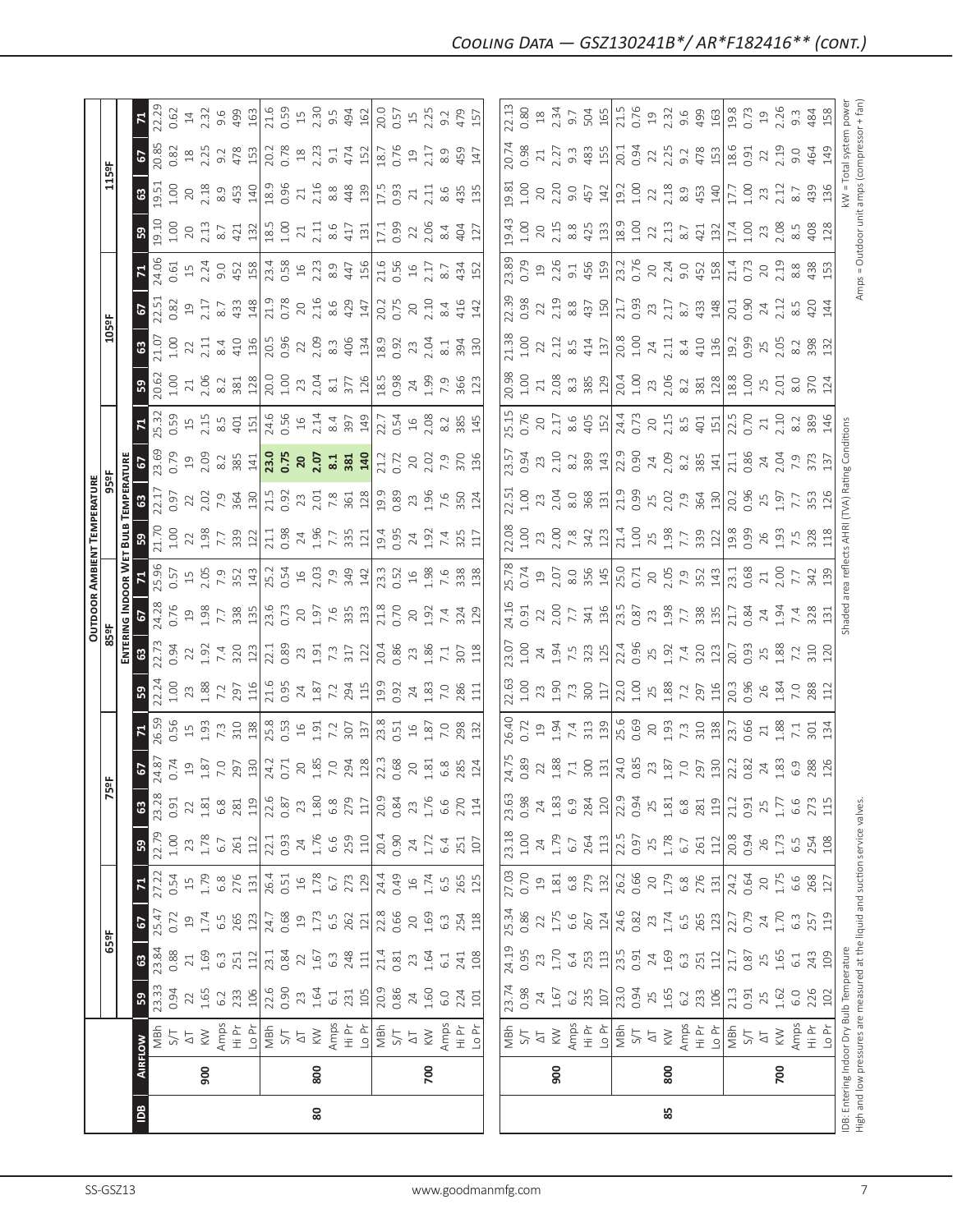|                |      |                                                                                                          |                                                                        |                                                                                                                                                                                                                                                                                                                                                                                                                                                                                   |                                                                                                                                                                                                                                                                                                                     |                     |                                                                                                                                                                                                                                                                                                                                                                                                                         |                                                      |                                                                            |                                                                                                                                                                                                                                                                                                                     |                                                                                                                                                                                                                                                                                                                                                  |                                                                                                                                                                                                                                                                                                             |                                                                                                                                                                                                                                |                                                                                                                                                                                                                                                                                           | <b>OUTDOOR AMBIENT TEMPERATURE</b>                                                                                                                                                                                                                                                                                   |                                                                                                                                                                                                                                                                                            |                                                                                                                                                                                                                               |                                                                                                                                                                                                                                                                                             |                            |                                                                                                                                                                                                                                                                                                                     |                                                                                                                                                                                                                                                                                                     |                                                                                                                                                                                                                                                                                                                                                                                                                     |                           |                                                                                                |
|----------------|------|----------------------------------------------------------------------------------------------------------|------------------------------------------------------------------------|-----------------------------------------------------------------------------------------------------------------------------------------------------------------------------------------------------------------------------------------------------------------------------------------------------------------------------------------------------------------------------------------------------------------------------------------------------------------------------------|---------------------------------------------------------------------------------------------------------------------------------------------------------------------------------------------------------------------------------------------------------------------------------------------------------------------|---------------------|-------------------------------------------------------------------------------------------------------------------------------------------------------------------------------------------------------------------------------------------------------------------------------------------------------------------------------------------------------------------------------------------------------------------------|------------------------------------------------------|----------------------------------------------------------------------------|---------------------------------------------------------------------------------------------------------------------------------------------------------------------------------------------------------------------------------------------------------------------------------------------------------------------|--------------------------------------------------------------------------------------------------------------------------------------------------------------------------------------------------------------------------------------------------------------------------------------------------------------------------------------------------|-------------------------------------------------------------------------------------------------------------------------------------------------------------------------------------------------------------------------------------------------------------------------------------------------------------|--------------------------------------------------------------------------------------------------------------------------------------------------------------------------------------------------------------------------------|-------------------------------------------------------------------------------------------------------------------------------------------------------------------------------------------------------------------------------------------------------------------------------------------|----------------------------------------------------------------------------------------------------------------------------------------------------------------------------------------------------------------------------------------------------------------------------------------------------------------------|--------------------------------------------------------------------------------------------------------------------------------------------------------------------------------------------------------------------------------------------------------------------------------------------|-------------------------------------------------------------------------------------------------------------------------------------------------------------------------------------------------------------------------------|---------------------------------------------------------------------------------------------------------------------------------------------------------------------------------------------------------------------------------------------------------------------------------------------|----------------------------|---------------------------------------------------------------------------------------------------------------------------------------------------------------------------------------------------------------------------------------------------------------------------------------------------------------------|-----------------------------------------------------------------------------------------------------------------------------------------------------------------------------------------------------------------------------------------------------------------------------------------------------|---------------------------------------------------------------------------------------------------------------------------------------------------------------------------------------------------------------------------------------------------------------------------------------------------------------------------------------------------------------------------------------------------------------------|---------------------------|------------------------------------------------------------------------------------------------|
|                |      |                                                                                                          |                                                                        | 65°F                                                                                                                                                                                                                                                                                                                                                                                                                                                                              |                                                                                                                                                                                                                                                                                                                     |                     |                                                                                                                                                                                                                                                                                                                                                                                                                         |                                                      | 5°F                                                                        |                                                                                                                                                                                                                                                                                                                     |                                                                                                                                                                                                                                                                                                                                                  | 85 ap                                                                                                                                                                                                                                                                                                       |                                                                                                                                                                                                                                |                                                                                                                                                                                                                                                                                           |                                                                                                                                                                                                                                                                                                                      |                                                                                                                                                                                                                                                                                            |                                                                                                                                                                                                                               |                                                                                                                                                                                                                                                                                             | 105°F                      |                                                                                                                                                                                                                                                                                                                     |                                                                                                                                                                                                                                                                                                     | 115°F                                                                                                                                                                                                                                                                                                                                                                                                               |                           |                                                                                                |
|                |      |                                                                                                          |                                                                        |                                                                                                                                                                                                                                                                                                                                                                                                                                                                                   |                                                                                                                                                                                                                                                                                                                     |                     |                                                                                                                                                                                                                                                                                                                                                                                                                         |                                                      |                                                                            |                                                                                                                                                                                                                                                                                                                     |                                                                                                                                                                                                                                                                                                                                                  | ENTER                                                                                                                                                                                                                                                                                                       |                                                                                                                                                                                                                                |                                                                                                                                                                                                                                                                                           |                                                                                                                                                                                                                                                                                                                      |                                                                                                                                                                                                                                                                                            |                                                                                                                                                                                                                               |                                                                                                                                                                                                                                                                                             |                            |                                                                                                                                                                                                                                                                                                                     |                                                                                                                                                                                                                                                                                                     |                                                                                                                                                                                                                                                                                                                                                                                                                     |                           |                                                                                                |
| $\overline{B}$ |      | <b>AIRFLOW</b>                                                                                           | ${\bf 59}$                                                             | $8\frac{83}{8}$                                                                                                                                                                                                                                                                                                                                                                                                                                                                   | 2                                                                                                                                                                                                                                                                                                                   |                     | <b>B</b><br>26.8<br>0.79                                                                                                                                                                                                                                                                                                                                                                                                | $\mathbb{G}$                                         | $rac{6}{30.4}$<br>$rac{4}{4}$<br>$rac{4}{4}$<br>$rac{4}{4}$<br>$rac{4}{4}$ |                                                                                                                                                                                                                                                                                                                     | $3\frac{1}{6}$ $\frac{1}{6}$ $\frac{3}{6}$ $\frac{5}{6}$ $\frac{1}{6}$ $\frac{1}{6}$ $\frac{3}{6}$ $\frac{5}{6}$ $\frac{1}{6}$ $\frac{1}{6}$ $\frac{3}{6}$ $\frac{3}{6}$ $\frac{3}{6}$ $\frac{3}{6}$ $\frac{3}{6}$ $\frac{3}{6}$ $\frac{3}{6}$ $\frac{3}{6}$ $\frac{3}{6}$ $\frac{3}{6}$ $\frac{3}{6}$ $\frac{3}{6}$ $\frac{3}{6}$ $\frac{3}{6}$ |                                                                                                                                                                                                                                                                                                             |                                                                                                                                                                                                                                |                                                                                                                                                                                                                                                                                           | $3\frac{1}{2}$ $\frac{1}{2}$ $\frac{1}{2}$ $\frac{1}{2}$ $\frac{1}{2}$ $\frac{1}{2}$ $\frac{1}{2}$ $\frac{1}{2}$ $\frac{1}{2}$ $\frac{1}{2}$ $\frac{1}{2}$ $\frac{1}{2}$ $\frac{1}{2}$ $\frac{1}{2}$ $\frac{1}{2}$ $\frac{1}{2}$ $\frac{1}{2}$ $\frac{1}{2}$ $\frac{1}{2}$ $\frac{1}{2}$ $\frac{1}{2}$ $\frac{1}{2}$ | <b>8</b><br>26.4<br>0.70                                                                                                                                                                                                                                                                   |                                                                                                                                                                                                                               | $\frac{3}{24.2}$                                                                                                                                                                                                                                                                            | 8.1                        | $\overline{5}$                                                                                                                                                                                                                                                                                                      |                                                                                                                                                                                                                                                                                                     | <b>63</b><br>23.3                                                                                                                                                                                                                                                                                                                                                                                                   | <b>67</b><br>25.5<br>0.51 |                                                                                                |
|                |      | MBh                                                                                                      |                                                                        |                                                                                                                                                                                                                                                                                                                                                                                                                                                                                   | 31.1                                                                                                                                                                                                                                                                                                                |                     |                                                                                                                                                                                                                                                                                                                                                                                                                         |                                                      |                                                                            |                                                                                                                                                                                                                                                                                                                     |                                                                                                                                                                                                                                                                                                                                                  |                                                                                                                                                                                                                                                                                                             |                                                                                                                                                                                                                                |                                                                                                                                                                                                                                                                                           |                                                                                                                                                                                                                                                                                                                      |                                                                                                                                                                                                                                                                                            | 29.0<br>0.48                                                                                                                                                                                                                  |                                                                                                                                                                                                                                                                                             |                            | $\frac{27.5}{0.50}$                                                                                                                                                                                                                                                                                                 |                                                                                                                                                                                                                                                                                                     |                                                                                                                                                                                                                                                                                                                                                                                                                     |                           |                                                                                                |
|                |      |                                                                                                          |                                                                        |                                                                                                                                                                                                                                                                                                                                                                                                                                                                                   | 0.44                                                                                                                                                                                                                                                                                                                |                     |                                                                                                                                                                                                                                                                                                                                                                                                                         | 0.66                                                 |                                                                            |                                                                                                                                                                                                                                                                                                                     |                                                                                                                                                                                                                                                                                                                                                  |                                                                                                                                                                                                                                                                                                             |                                                                                                                                                                                                                                |                                                                                                                                                                                                                                                                                           |                                                                                                                                                                                                                                                                                                                      |                                                                                                                                                                                                                                                                                            |                                                                                                                                                                                                                               |                                                                                                                                                                                                                                                                                             |                            |                                                                                                                                                                                                                                                                                                                     |                                                                                                                                                                                                                                                                                                     |                                                                                                                                                                                                                                                                                                                                                                                                                     |                           |                                                                                                |
|                |      |                                                                                                          |                                                                        |                                                                                                                                                                                                                                                                                                                                                                                                                                                                                   | 118.3                                                                                                                                                                                                                                                                                                               |                     |                                                                                                                                                                                                                                                                                                                                                                                                                         | $\ensuremath{\mathop{\mathop{\mathbf{1}}}\nolimits}$ |                                                                            |                                                                                                                                                                                                                                                                                                                     |                                                                                                                                                                                                                                                                                                                                                  |                                                                                                                                                                                                                                                                                                             |                                                                                                                                                                                                                                |                                                                                                                                                                                                                                                                                           |                                                                                                                                                                                                                                                                                                                      |                                                                                                                                                                                                                                                                                            | $11$<br>$2.49$                                                                                                                                                                                                                |                                                                                                                                                                                                                                                                                             | $14$<br>$2.52$             | $11_{2.60}$                                                                                                                                                                                                                                                                                                         |                                                                                                                                                                                                                                                                                                     | 13.60                                                                                                                                                                                                                                                                                                                                                                                                               | $10^{2.68}$               |                                                                                                |
|                | 1173 |                                                                                                          |                                                                        |                                                                                                                                                                                                                                                                                                                                                                                                                                                                                   |                                                                                                                                                                                                                                                                                                                     |                     |                                                                                                                                                                                                                                                                                                                                                                                                                         | 2.17                                                 |                                                                            |                                                                                                                                                                                                                                                                                                                     |                                                                                                                                                                                                                                                                                                                                                  |                                                                                                                                                                                                                                                                                                             |                                                                                                                                                                                                                                |                                                                                                                                                                                                                                                                                           |                                                                                                                                                                                                                                                                                                                      |                                                                                                                                                                                                                                                                                            |                                                                                                                                                                                                                               |                                                                                                                                                                                                                                                                                             |                            |                                                                                                                                                                                                                                                                                                                     |                                                                                                                                                                                                                                                                                                     |                                                                                                                                                                                                                                                                                                                                                                                                                     |                           |                                                                                                |
|                |      |                                                                                                          |                                                                        |                                                                                                                                                                                                                                                                                                                                                                                                                                                                                   |                                                                                                                                                                                                                                                                                                                     |                     |                                                                                                                                                                                                                                                                                                                                                                                                                         |                                                      | 8.8<br>292                                                                 |                                                                                                                                                                                                                                                                                                                     |                                                                                                                                                                                                                                                                                                                                                  |                                                                                                                                                                                                                                                                                                             | $5.777$<br>$5.777$<br>$5.775$<br>$5.32$                                                                                                                                                                                        |                                                                                                                                                                                                                                                                                           |                                                                                                                                                                                                                                                                                                                      |                                                                                                                                                                                                                                                                                            | 10.2<br>378                                                                                                                                                                                                                   |                                                                                                                                                                                                                                                                                             | 10.5                       | 10.8                                                                                                                                                                                                                                                                                                                |                                                                                                                                                                                                                                                                                                     | $\Xi$                                                                                                                                                                                                                                                                                                                                                                                                               | 11.4<br>470               |                                                                                                |
|                |      | $2425$ $2545$ $2545$ $2545$ $2545$ $2545$ $2545$ $2545$ $2545$ $2545$ $2545$ $2545$ $2545$ $2545$ $2545$ | $\begin{array}{cccc}\n7.4 \\ 7.6 \\ 0.9 \\ 8 \\ 7.8 \\ 9\n\end{array}$ | $\frac{1}{2} \times \frac{1}{2} \times \frac{1}{2} \times \frac{1}{2} \times \frac{1}{2} \times \frac{1}{2} \times \frac{1}{2} \times \frac{1}{2} \times \frac{1}{2} \times \frac{1}{2} \times \frac{1}{2} \times \frac{1}{2} \times \frac{1}{2} \times \frac{1}{2} \times \frac{1}{2} \times \frac{1}{2} \times \frac{1}{2} \times \frac{1}{2} \times \frac{1}{2} \times \frac{1}{2} \times \frac{1}{2} \times \frac{1}{2} \times \frac{1}{2} \times \frac{1}{2} \times \frac{1$ | 260<br>124                                                                                                                                                                                                                                                                                                          |                     | $\begin{array}{c c}\n17 & 33 \\ 2.13 & 8.5 \\ 2.5 & 12 \\ 2.6 & 17\n\end{array}$                                                                                                                                                                                                                                                                                                                                        | $8.5$<br>276<br>120                                  |                                                                            |                                                                                                                                                                                                                                                                                                                     |                                                                                                                                                                                                                                                                                                                                                  | $3\frac{1}{2}$ $5\frac{1}{2}$ $4\frac{3}{2}$ $3\frac{3}{2}$ $3\frac{1}{2}$ $5\frac{1}{2}$ $5\frac{1}{2}$ $5\frac{1}{2}$ $5\frac{1}{2}$ $5\frac{1}{2}$ $5\frac{1}{2}$ $5\frac{1}{2}$ $5\frac{1}{2}$ $5\frac{1}{2}$ $5\frac{1}{2}$ $5\frac{1}{2}$ $5\frac{1}{2}$ $5\frac{1}{2}$ $5\frac{1}{2}$ $5\frac{1}{2}$ |                                                                                                                                                                                                                                |                                                                                                                                                                                                                                                                                           |                                                                                                                                                                                                                                                                                                                      |                                                                                                                                                                                                                                                                                            |                                                                                                                                                                                                                               |                                                                                                                                                                                                                                                                                             |                            | 425                                                                                                                                                                                                                                                                                                                 | $\begin{array}{c} 23.85 \\ 23.87 \\ 24.11 \\ 25.12 \\ 26.13 \\ 27.14 \\ 28.11 \\ 29.11 \\ 21.12 \\ 23.12 \\ 24.11 \\ 25.12 \\ 26.12 \\ 27.12 \\ 28.11 \\ 29.11 \\ 20.12 \\ 20.12 \\ 20.13 \\ 20.14 \\ 20.15 \\ 20.15 \\ 20.15 \\ 20.15 \\ 20.15 \\ 20.15 \\ 20.15 \\ 20.15 \\ 20.15 \\ 20.15 \\ 20$ | 445                                                                                                                                                                                                                                                                                                                                                                                                                 |                           |                                                                                                |
|                |      |                                                                                                          |                                                                        |                                                                                                                                                                                                                                                                                                                                                                                                                                                                                   |                                                                                                                                                                                                                                                                                                                     |                     |                                                                                                                                                                                                                                                                                                                                                                                                                         |                                                      | 131                                                                        |                                                                                                                                                                                                                                                                                                                     |                                                                                                                                                                                                                                                                                                                                                  |                                                                                                                                                                                                                                                                                                             | 136                                                                                                                                                                                                                            |                                                                                                                                                                                                                                                                                           |                                                                                                                                                                                                                                                                                                                      |                                                                                                                                                                                                                                                                                            |                                                                                                                                                                                                                               |                                                                                                                                                                                                                                                                                             | 137                        | 150                                                                                                                                                                                                                                                                                                                 |                                                                                                                                                                                                                                                                                                     | 142                                                                                                                                                                                                                                                                                                                                                                                                                 | 155                       |                                                                                                |
|                |      |                                                                                                          |                                                                        |                                                                                                                                                                                                                                                                                                                                                                                                                                                                                   | $30.7$<br>0.42                                                                                                                                                                                                                                                                                                      |                     |                                                                                                                                                                                                                                                                                                                                                                                                                         | $27.4$<br>0.63                                       | $30.0$<br>0.44                                                             |                                                                                                                                                                                                                                                                                                                     |                                                                                                                                                                                                                                                                                                                                                  |                                                                                                                                                                                                                                                                                                             | 29.3<br>0.45                                                                                                                                                                                                                   |                                                                                                                                                                                                                                                                                           |                                                                                                                                                                                                                                                                                                                      |                                                                                                                                                                                                                                                                                            |                                                                                                                                                                                                                               |                                                                                                                                                                                                                                                                                             | 24.7<br>0.69               | 27.1<br>0.48                                                                                                                                                                                                                                                                                                        |                                                                                                                                                                                                                                                                                                     | 22.9<br>0.70                                                                                                                                                                                                                                                                                                                                                                                                        |                           |                                                                                                |
|                |      |                                                                                                          |                                                                        |                                                                                                                                                                                                                                                                                                                                                                                                                                                                                   |                                                                                                                                                                                                                                                                                                                     |                     |                                                                                                                                                                                                                                                                                                                                                                                                                         |                                                      |                                                                            |                                                                                                                                                                                                                                                                                                                     |                                                                                                                                                                                                                                                                                                                                                  |                                                                                                                                                                                                                                                                                                             |                                                                                                                                                                                                                                |                                                                                                                                                                                                                                                                                           |                                                                                                                                                                                                                                                                                                                      |                                                                                                                                                                                                                                                                                            |                                                                                                                                                                                                                               |                                                                                                                                                                                                                                                                                             |                            |                                                                                                                                                                                                                                                                                                                     |                                                                                                                                                                                                                                                                                                     |                                                                                                                                                                                                                                                                                                                                                                                                                     | 0.48                      |                                                                                                |
|                |      |                                                                                                          |                                                                        |                                                                                                                                                                                                                                                                                                                                                                                                                                                                                   | $\Xi$                                                                                                                                                                                                                                                                                                               |                     |                                                                                                                                                                                                                                                                                                                                                                                                                         |                                                      | $\Xi$                                                                      |                                                                                                                                                                                                                                                                                                                     |                                                                                                                                                                                                                                                                                                                                                  |                                                                                                                                                                                                                                                                                                             |                                                                                                                                                                                                                                |                                                                                                                                                                                                                                                                                           |                                                                                                                                                                                                                                                                                                                      |                                                                                                                                                                                                                                                                                            |                                                                                                                                                                                                                               |                                                                                                                                                                                                                                                                                             | $\overline{\mathfrak{u}}$  | $\Xi$                                                                                                                                                                                                                                                                                                               |                                                                                                                                                                                                                                                                                                     | $14\,$                                                                                                                                                                                                                                                                                                                                                                                                              | $\Xi$                     |                                                                                                |
| 20             | 1050 |                                                                                                          |                                                                        |                                                                                                                                                                                                                                                                                                                                                                                                                                                                                   | 2.07                                                                                                                                                                                                                                                                                                                |                     | 2.12                                                                                                                                                                                                                                                                                                                                                                                                                    |                                                      |                                                                            |                                                                                                                                                                                                                                                                                                                     |                                                                                                                                                                                                                                                                                                                                                  |                                                                                                                                                                                                                                                                                                             |                                                                                                                                                                                                                                |                                                                                                                                                                                                                                                                                           |                                                                                                                                                                                                                                                                                                                      |                                                                                                                                                                                                                                                                                            |                                                                                                                                                                                                                               |                                                                                                                                                                                                                                                                                             | 2.50                       | 2.58                                                                                                                                                                                                                                                                                                                |                                                                                                                                                                                                                                                                                                     | 2.59                                                                                                                                                                                                                                                                                                                                                                                                                | 2.67                      |                                                                                                |
|                |      |                                                                                                          |                                                                        |                                                                                                                                                                                                                                                                                                                                                                                                                                                                                   | $\approx 1$                                                                                                                                                                                                                                                                                                         |                     |                                                                                                                                                                                                                                                                                                                                                                                                                         | $2.16$<br>8.5                                        |                                                                            |                                                                                                                                                                                                                                                                                                                     |                                                                                                                                                                                                                                                                                                                                                  |                                                                                                                                                                                                                                                                                                             |                                                                                                                                                                                                                                |                                                                                                                                                                                                                                                                                           |                                                                                                                                                                                                                                                                                                                      |                                                                                                                                                                                                                                                                                            |                                                                                                                                                                                                                               |                                                                                                                                                                                                                                                                                             | 10.4                       | 10.7                                                                                                                                                                                                                                                                                                                |                                                                                                                                                                                                                                                                                                     | 11.0                                                                                                                                                                                                                                                                                                                                                                                                                | 11.3                      |                                                                                                |
|                |      |                                                                                                          | 227                                                                    |                                                                                                                                                                                                                                                                                                                                                                                                                                                                                   | 258                                                                                                                                                                                                                                                                                                                 |                     | $\frac{25}{251}$<br>255<br>25.1<br>25.1                                                                                                                                                                                                                                                                                                                                                                                 |                                                      | $2.22$ $8.8$ $2.90$                                                        |                                                                                                                                                                                                                                                                                                                     |                                                                                                                                                                                                                                                                                                                                                  |                                                                                                                                                                                                                                                                                                             |                                                                                                                                                                                                                                |                                                                                                                                                                                                                                                                                           |                                                                                                                                                                                                                                                                                                                      |                                                                                                                                                                                                                                                                                            | $\frac{14}{285}$<br>$\frac{1}{285}$<br>$\frac{1}{285}$<br>$\frac{1}{285}$<br>$\frac{1}{285}$<br>$\frac{1}{285}$<br>$\frac{1}{285}$<br>$\frac{1}{285}$                                                                         |                                                                                                                                                                                                                                                                                             |                            |                                                                                                                                                                                                                                                                                                                     |                                                                                                                                                                                                                                                                                                     | $442$<br>$141$                                                                                                                                                                                                                                                                                                                                                                                                      |                           |                                                                                                |
|                |      |                                                                                                          |                                                                        |                                                                                                                                                                                                                                                                                                                                                                                                                                                                                   |                                                                                                                                                                                                                                                                                                                     |                     |                                                                                                                                                                                                                                                                                                                                                                                                                         |                                                      |                                                                            |                                                                                                                                                                                                                                                                                                                     |                                                                                                                                                                                                                                                                                                                                                  |                                                                                                                                                                                                                                                                                                             |                                                                                                                                                                                                                                |                                                                                                                                                                                                                                                                                           |                                                                                                                                                                                                                                                                                                                      |                                                                                                                                                                                                                                                                                            |                                                                                                                                                                                                                               |                                                                                                                                                                                                                                                                                             |                            | 422<br>149                                                                                                                                                                                                                                                                                                          |                                                                                                                                                                                                                                                                                                     |                                                                                                                                                                                                                                                                                                                                                                                                                     |                           |                                                                                                |
|                |      |                                                                                                          | $\frac{25.7}{0.70}$                                                    |                                                                                                                                                                                                                                                                                                                                                                                                                                                                                   | $\frac{29.1}{0.40}$                                                                                                                                                                                                                                                                                                 |                     |                                                                                                                                                                                                                                                                                                                                                                                                                         | $\frac{274}{119}$                                    | $\frac{28.5}{0.42}$                                                        |                                                                                                                                                                                                                                                                                                                     |                                                                                                                                                                                                                                                                                                                                                  |                                                                                                                                                                                                                                                                                                             |                                                                                                                                                                                                                                |                                                                                                                                                                                                                                                                                           |                                                                                                                                                                                                                                                                                                                      |                                                                                                                                                                                                                                                                                            |                                                                                                                                                                                                                               |                                                                                                                                                                                                                                                                                             |                            | 25.8                                                                                                                                                                                                                                                                                                                |                                                                                                                                                                                                                                                                                                     |                                                                                                                                                                                                                                                                                                                                                                                                                     | $457$<br>$151$<br>$23$    |                                                                                                |
|                |      |                                                                                                          |                                                                        |                                                                                                                                                                                                                                                                                                                                                                                                                                                                                   |                                                                                                                                                                                                                                                                                                                     |                     |                                                                                                                                                                                                                                                                                                                                                                                                                         | 0.60                                                 |                                                                            |                                                                                                                                                                                                                                                                                                                     |                                                                                                                                                                                                                                                                                                                                                  |                                                                                                                                                                                                                                                                                                             |                                                                                                                                                                                                                                |                                                                                                                                                                                                                                                                                           |                                                                                                                                                                                                                                                                                                                      |                                                                                                                                                                                                                                                                                            | 0.44                                                                                                                                                                                                                          |                                                                                                                                                                                                                                                                                             |                            | 0.46                                                                                                                                                                                                                                                                                                                |                                                                                                                                                                                                                                                                                                     | $\frac{21.8}{0.67}$                                                                                                                                                                                                                                                                                                                                                                                                 | 0.46                      |                                                                                                |
|                |      |                                                                                                          |                                                                        |                                                                                                                                                                                                                                                                                                                                                                                                                                                                                   | $12\,$                                                                                                                                                                                                                                                                                                              |                     |                                                                                                                                                                                                                                                                                                                                                                                                                         | $\frac{16}{1}$                                       |                                                                            |                                                                                                                                                                                                                                                                                                                     |                                                                                                                                                                                                                                                                                                                                                  |                                                                                                                                                                                                                                                                                                             |                                                                                                                                                                                                                                |                                                                                                                                                                                                                                                                                           |                                                                                                                                                                                                                                                                                                                      |                                                                                                                                                                                                                                                                                            |                                                                                                                                                                                                                               |                                                                                                                                                                                                                                                                                             |                            |                                                                                                                                                                                                                                                                                                                     |                                                                                                                                                                                                                                                                                                     |                                                                                                                                                                                                                                                                                                                                                                                                                     |                           |                                                                                                |
|                | 927  |                                                                                                          | $\begin{array}{c} 18 \\ 24 \\ 76 \\ 87 \\ 194 \\ \end{array}$          |                                                                                                                                                                                                                                                                                                                                                                                                                                                                                   | 2.04                                                                                                                                                                                                                                                                                                                |                     |                                                                                                                                                                                                                                                                                                                                                                                                                         |                                                      | 2.19                                                                       |                                                                                                                                                                                                                                                                                                                     |                                                                                                                                                                                                                                                                                                                                                  |                                                                                                                                                                                                                                                                                                             |                                                                                                                                                                                                                                |                                                                                                                                                                                                                                                                                           |                                                                                                                                                                                                                                                                                                                      |                                                                                                                                                                                                                                                                                            | $2\frac{4}{3}$ $3\frac{8}{9}$ $3\frac{3}{9}$                                                                                                                                                                                  | $2,41$<br>$2,9$<br>$364$<br>$326$                                                                                                                                                                                                                                                           | $15$<br>$2.46$             | $12^{254}$                                                                                                                                                                                                                                                                                                          |                                                                                                                                                                                                                                                                                                     | $14$<br>$2.54$<br>$10.8$                                                                                                                                                                                                                                                                                                                                                                                            | $\frac{11}{2.62}$         |                                                                                                |
|                |      |                                                                                                          |                                                                        |                                                                                                                                                                                                                                                                                                                                                                                                                                                                                   | $8.0$                                                                                                                                                                                                                                                                                                               |                     |                                                                                                                                                                                                                                                                                                                                                                                                                         | $\begin{array}{c} 2.13 \\ 8.3 \end{array}$           | 8.6                                                                        |                                                                                                                                                                                                                                                                                                                     |                                                                                                                                                                                                                                                                                                                                                  |                                                                                                                                                                                                                                                                                                             |                                                                                                                                                                                                                                |                                                                                                                                                                                                                                                                                           |                                                                                                                                                                                                                                                                                                                      |                                                                                                                                                                                                                                                                                            |                                                                                                                                                                                                                               |                                                                                                                                                                                                                                                                                             |                            |                                                                                                                                                                                                                                                                                                                     |                                                                                                                                                                                                                                                                                                     |                                                                                                                                                                                                                                                                                                                                                                                                                     | 目                         |                                                                                                |
|                |      | Amps<br>Hi PR<br>Lo PR                                                                                   |                                                                        | 7.8<br>240<br>111                                                                                                                                                                                                                                                                                                                                                                                                                                                                 |                                                                                                                                                                                                                                                                                                                     |                     |                                                                                                                                                                                                                                                                                                                                                                                                                         |                                                      |                                                                            |                                                                                                                                                                                                                                                                                                                     |                                                                                                                                                                                                                                                                                                                                                  |                                                                                                                                                                                                                                                                                                             |                                                                                                                                                                                                                                |                                                                                                                                                                                                                                                                                           |                                                                                                                                                                                                                                                                                                                      |                                                                                                                                                                                                                                                                                            |                                                                                                                                                                                                                               |                                                                                                                                                                                                                                                                                             | $10.2$<br>$39.2$<br>$13.4$ | 10.5                                                                                                                                                                                                                                                                                                                |                                                                                                                                                                                                                                                                                                     |                                                                                                                                                                                                                                                                                                                                                                                                                     |                           |                                                                                                |
|                |      |                                                                                                          |                                                                        |                                                                                                                                                                                                                                                                                                                                                                                                                                                                                   | 253<br>121                                                                                                                                                                                                                                                                                                          |                     |                                                                                                                                                                                                                                                                                                                                                                                                                         | 269<br>117                                           | 284<br>128                                                                 |                                                                                                                                                                                                                                                                                                                     |                                                                                                                                                                                                                                                                                                                                                  |                                                                                                                                                                                                                                                                                                             |                                                                                                                                                                                                                                |                                                                                                                                                                                                                                                                                           |                                                                                                                                                                                                                                                                                                                      |                                                                                                                                                                                                                                                                                            |                                                                                                                                                                                                                               |                                                                                                                                                                                                                                                                                             |                            | 146                                                                                                                                                                                                                                                                                                                 |                                                                                                                                                                                                                                                                                                     | $\begin{array}{c} 43 \\ 138 \end{array}$                                                                                                                                                                                                                                                                                                                                                                            | 457                       |                                                                                                |
|                |      |                                                                                                          |                                                                        |                                                                                                                                                                                                                                                                                                                                                                                                                                                                                   |                                                                                                                                                                                                                                                                                                                     |                     |                                                                                                                                                                                                                                                                                                                                                                                                                         |                                                      |                                                                            |                                                                                                                                                                                                                                                                                                                     |                                                                                                                                                                                                                                                                                                                                                  |                                                                                                                                                                                                                                                                                                             |                                                                                                                                                                                                                                |                                                                                                                                                                                                                                                                                           |                                                                                                                                                                                                                                                                                                                      |                                                                                                                                                                                                                                                                                            |                                                                                                                                                                                                                               |                                                                                                                                                                                                                                                                                             |                            |                                                                                                                                                                                                                                                                                                                     |                                                                                                                                                                                                                                                                                                     |                                                                                                                                                                                                                                                                                                                                                                                                                     |                           |                                                                                                |
|                |      |                                                                                                          |                                                                        |                                                                                                                                                                                                                                                                                                                                                                                                                                                                                   |                                                                                                                                                                                                                                                                                                                     |                     |                                                                                                                                                                                                                                                                                                                                                                                                                         | 28.05                                                |                                                                            | 32.58                                                                                                                                                                                                                                                                                                               |                                                                                                                                                                                                                                                                                                                                                  |                                                                                                                                                                                                                                                                                                             |                                                                                                                                                                                                                                | 31.81                                                                                                                                                                                                                                                                                     | <b>25.94</b>                                                                                                                                                                                                                                                                                                         | 26.71                                                                                                                                                                                                                                                                                      | 28.91                                                                                                                                                                                                                         | 24.65                                                                                                                                                                                                                                                                                       | 25.38                      | 27.47                                                                                                                                                                                                                                                                                                               |                                                                                                                                                                                                                                                                                                     | 23.51                                                                                                                                                                                                                                                                                                                                                                                                               | 25.44                     |                                                                                                |
|                |      |                                                                                                          | 27.89                                                                  | 28.71<br>0.77                                                                                                                                                                                                                                                                                                                                                                                                                                                                     | 31.08<br>0.59                                                                                                                                                                                                                                                                                                       | 33.36<br>0.38       | 27.24                                                                                                                                                                                                                                                                                                                                                                                                                   | 0.80                                                 | 30.36<br>0.61                                                              | 0.39                                                                                                                                                                                                                                                                                                                | 26.59<br>0.92                                                                                                                                                                                                                                                                                                                                    | 27.38                                                                                                                                                                                                                                                                                                       |                                                                                                                                                                                                                                | 0.40                                                                                                                                                                                                                                                                                      | 0.95                                                                                                                                                                                                                                                                                                                 | 0.85                                                                                                                                                                                                                                                                                       | 0.64                                                                                                                                                                                                                          | 0.98                                                                                                                                                                                                                                                                                        | 0.88                       | 0.67                                                                                                                                                                                                                                                                                                                |                                                                                                                                                                                                                                                                                                     | 0.89                                                                                                                                                                                                                                                                                                                                                                                                                | 0.67                      | 0.43                                                                                           |
|                |      | $\frac{1}{2} \approx 2$                                                                                  |                                                                        | $\Gamma$                                                                                                                                                                                                                                                                                                                                                                                                                                                                          | $\ensuremath{\mathop{\mathbf{1}}}\xspace^4$                                                                                                                                                                                                                                                                         | $\Xi$               | $\Xi$                                                                                                                                                                                                                                                                                                                                                                                                                   | $\frac{8}{10}$                                       | $\Xi$                                                                      |                                                                                                                                                                                                                                                                                                                     | $\Xi$                                                                                                                                                                                                                                                                                                                                            |                                                                                                                                                                                                                                                                                                             |                                                                                                                                                                                                                                |                                                                                                                                                                                                                                                                                           |                                                                                                                                                                                                                                                                                                                      |                                                                                                                                                                                                                                                                                            | $15$                                                                                                                                                                                                                          |                                                                                                                                                                                                                                                                                             |                            |                                                                                                                                                                                                                                                                                                                     |                                                                                                                                                                                                                                                                                                     |                                                                                                                                                                                                                                                                                                                                                                                                                     |                           |                                                                                                |
|                | 1173 |                                                                                                          |                                                                        | 2.04                                                                                                                                                                                                                                                                                                                                                                                                                                                                              |                                                                                                                                                                                                                                                                                                                     |                     | 2.14                                                                                                                                                                                                                                                                                                                                                                                                                    |                                                      |                                                                            |                                                                                                                                                                                                                                                                                                                     |                                                                                                                                                                                                                                                                                                                                                  |                                                                                                                                                                                                                                                                                                             |                                                                                                                                                                                                                                |                                                                                                                                                                                                                                                                                           |                                                                                                                                                                                                                                                                                                                      |                                                                                                                                                                                                                                                                                            |                                                                                                                                                                                                                               |                                                                                                                                                                                                                                                                                             |                            |                                                                                                                                                                                                                                                                                                                     |                                                                                                                                                                                                                                                                                                     |                                                                                                                                                                                                                                                                                                                                                                                                                     |                           |                                                                                                |
|                |      |                                                                                                          |                                                                        |                                                                                                                                                                                                                                                                                                                                                                                                                                                                                   |                                                                                                                                                                                                                                                                                                                     |                     |                                                                                                                                                                                                                                                                                                                                                                                                                         | $2.19$<br>8.6                                        |                                                                            |                                                                                                                                                                                                                                                                                                                     |                                                                                                                                                                                                                                                                                                                                                  |                                                                                                                                                                                                                                                                                                             |                                                                                                                                                                                                                                |                                                                                                                                                                                                                                                                                           |                                                                                                                                                                                                                                                                                                                      |                                                                                                                                                                                                                                                                                            |                                                                                                                                                                                                                               |                                                                                                                                                                                                                                                                                             |                            |                                                                                                                                                                                                                                                                                                                     |                                                                                                                                                                                                                                                                                                     | $16$<br>$2.62$<br>$11$                                                                                                                                                                                                                                                                                                                                                                                              |                           | $9.79$<br>$2.79$                                                                               |
|                |      |                                                                                                          |                                                                        |                                                                                                                                                                                                                                                                                                                                                                                                                                                                                   |                                                                                                                                                                                                                                                                                                                     |                     |                                                                                                                                                                                                                                                                                                                                                                                                                         |                                                      |                                                                            |                                                                                                                                                                                                                                                                                                                     |                                                                                                                                                                                                                                                                                                                                                  |                                                                                                                                                                                                                                                                                                             |                                                                                                                                                                                                                                |                                                                                                                                                                                                                                                                                           |                                                                                                                                                                                                                                                                                                                      |                                                                                                                                                                                                                                                                                            |                                                                                                                                                                                                                               |                                                                                                                                                                                                                                                                                             |                            |                                                                                                                                                                                                                                                                                                                     |                                                                                                                                                                                                                                                                                                     |                                                                                                                                                                                                                                                                                                                                                                                                                     |                           | 495                                                                                            |
|                |      |                                                                                                          |                                                                        |                                                                                                                                                                                                                                                                                                                                                                                                                                                                                   |                                                                                                                                                                                                                                                                                                                     |                     |                                                                                                                                                                                                                                                                                                                                                                                                                         |                                                      |                                                                            |                                                                                                                                                                                                                                                                                                                     |                                                                                                                                                                                                                                                                                                                                                  |                                                                                                                                                                                                                                                                                                             |                                                                                                                                                                                                                                |                                                                                                                                                                                                                                                                                           |                                                                                                                                                                                                                                                                                                                      |                                                                                                                                                                                                                                                                                            |                                                                                                                                                                                                                               |                                                                                                                                                                                                                                                                                             |                            |                                                                                                                                                                                                                                                                                                                     |                                                                                                                                                                                                                                                                                                     |                                                                                                                                                                                                                                                                                                                                                                                                                     |                           |                                                                                                |
|                |      |                                                                                                          |                                                                        |                                                                                                                                                                                                                                                                                                                                                                                                                                                                                   |                                                                                                                                                                                                                                                                                                                     |                     |                                                                                                                                                                                                                                                                                                                                                                                                                         |                                                      |                                                                            |                                                                                                                                                                                                                                                                                                                     |                                                                                                                                                                                                                                                                                                                                                  |                                                                                                                                                                                                                                                                                                             |                                                                                                                                                                                                                                |                                                                                                                                                                                                                                                                                           |                                                                                                                                                                                                                                                                                                                      |                                                                                                                                                                                                                                                                                            |                                                                                                                                                                                                                               |                                                                                                                                                                                                                                                                                             |                            |                                                                                                                                                                                                                                                                                                                     |                                                                                                                                                                                                                                                                                                     |                                                                                                                                                                                                                                                                                                                                                                                                                     |                           |                                                                                                |
|                |      |                                                                                                          |                                                                        |                                                                                                                                                                                                                                                                                                                                                                                                                                                                                   |                                                                                                                                                                                                                                                                                                                     |                     |                                                                                                                                                                                                                                                                                                                                                                                                                         |                                                      |                                                                            |                                                                                                                                                                                                                                                                                                                     |                                                                                                                                                                                                                                                                                                                                                  |                                                                                                                                                                                                                                                                                                             |                                                                                                                                                                                                                                |                                                                                                                                                                                                                                                                                           |                                                                                                                                                                                                                                                                                                                      |                                                                                                                                                                                                                                                                                            |                                                                                                                                                                                                                               |                                                                                                                                                                                                                                                                                             |                            |                                                                                                                                                                                                                                                                                                                     |                                                                                                                                                                                                                                                                                                     |                                                                                                                                                                                                                                                                                                                                                                                                                     |                           |                                                                                                |
|                |      |                                                                                                          |                                                                        |                                                                                                                                                                                                                                                                                                                                                                                                                                                                                   |                                                                                                                                                                                                                                                                                                                     |                     |                                                                                                                                                                                                                                                                                                                                                                                                                         |                                                      |                                                                            |                                                                                                                                                                                                                                                                                                                     |                                                                                                                                                                                                                                                                                                                                                  |                                                                                                                                                                                                                                                                                                             |                                                                                                                                                                                                                                |                                                                                                                                                                                                                                                                                           |                                                                                                                                                                                                                                                                                                                      |                                                                                                                                                                                                                                                                                            |                                                                                                                                                                                                                               |                                                                                                                                                                                                                                                                                             |                            |                                                                                                                                                                                                                                                                                                                     |                                                                                                                                                                                                                                                                                                     |                                                                                                                                                                                                                                                                                                                                                                                                                     |                           |                                                                                                |
| 75             | 1050 |                                                                                                          |                                                                        |                                                                                                                                                                                                                                                                                                                                                                                                                                                                                   |                                                                                                                                                                                                                                                                                                                     |                     |                                                                                                                                                                                                                                                                                                                                                                                                                         |                                                      |                                                                            |                                                                                                                                                                                                                                                                                                                     |                                                                                                                                                                                                                                                                                                                                                  |                                                                                                                                                                                                                                                                                                             |                                                                                                                                                                                                                                |                                                                                                                                                                                                                                                                                           |                                                                                                                                                                                                                                                                                                                      |                                                                                                                                                                                                                                                                                            |                                                                                                                                                                                                                               |                                                                                                                                                                                                                                                                                             |                            |                                                                                                                                                                                                                                                                                                                     |                                                                                                                                                                                                                                                                                                     |                                                                                                                                                                                                                                                                                                                                                                                                                     |                           |                                                                                                |
|                |      |                                                                                                          |                                                                        |                                                                                                                                                                                                                                                                                                                                                                                                                                                                                   |                                                                                                                                                                                                                                                                                                                     |                     |                                                                                                                                                                                                                                                                                                                                                                                                                         |                                                      |                                                                            |                                                                                                                                                                                                                                                                                                                     |                                                                                                                                                                                                                                                                                                                                                  |                                                                                                                                                                                                                                                                                                             |                                                                                                                                                                                                                                |                                                                                                                                                                                                                                                                                           |                                                                                                                                                                                                                                                                                                                      |                                                                                                                                                                                                                                                                                            |                                                                                                                                                                                                                               |                                                                                                                                                                                                                                                                                             |                            |                                                                                                                                                                                                                                                                                                                     |                                                                                                                                                                                                                                                                                                     |                                                                                                                                                                                                                                                                                                                                                                                                                     |                           |                                                                                                |
|                |      |                                                                                                          |                                                                        |                                                                                                                                                                                                                                                                                                                                                                                                                                                                                   |                                                                                                                                                                                                                                                                                                                     |                     |                                                                                                                                                                                                                                                                                                                                                                                                                         |                                                      |                                                                            |                                                                                                                                                                                                                                                                                                                     |                                                                                                                                                                                                                                                                                                                                                  |                                                                                                                                                                                                                                                                                                             |                                                                                                                                                                                                                                |                                                                                                                                                                                                                                                                                           |                                                                                                                                                                                                                                                                                                                      |                                                                                                                                                                                                                                                                                            |                                                                                                                                                                                                                               |                                                                                                                                                                                                                                                                                             |                            |                                                                                                                                                                                                                                                                                                                     | $22.83$<br>$23.9$<br>$24.8$<br>$25.9$<br>$25.9$<br>$25.9$<br>$25.9$<br>$25.9$<br>$25.9$<br>$25.9$<br>$25.9$<br>$25.9$<br>$25.9$<br>$25.9$<br>$25.9$                                                                                                                                                 |                                                                                                                                                                                                                                                                                                                                                                                                                     |                           |                                                                                                |
|                |      | Amps<br>Hi PR<br>LO PR<br>S S T<br>S S T<br>LO PR<br>S S T<br>S S T<br>S S T                             |                                                                        |                                                                                                                                                                                                                                                                                                                                                                                                                                                                                   | $\frac{2}{3}$ $\frac{2}{3}$ $\frac{2}{3}$ $\frac{1}{3}$ $\frac{1}{3}$ $\frac{1}{3}$ $\frac{1}{3}$ $\frac{1}{3}$ $\frac{1}{3}$ $\frac{1}{3}$ $\frac{1}{3}$ $\frac{1}{3}$ $\frac{1}{3}$ $\frac{1}{3}$ $\frac{1}{3}$ $\frac{1}{3}$ $\frac{1}{3}$ $\frac{1}{3}$ $\frac{1}{3}$ $\frac{1}{3}$ $\frac{1}{3}$ $\frac{1}{3}$ |                     | $\begin{array}{c c c c c c c c c} \hline \texttt{3} & \texttt{3} & \texttt{2} & \texttt{3} & \texttt{4} & \texttt{5} & \texttt{6} \\ \hline \texttt{4} & \texttt{5} & \texttt{5} & \texttt{5} & \texttt{6} & \texttt{6} & \texttt{6} & \texttt{6} \\ \texttt{5} & \texttt{6} & \texttt{6} & \texttt{6} & \texttt{7} & \texttt{7} & \texttt{7} & \texttt{7} & \texttt{8} & \texttt{7} \\ \hline \texttt{6} & \texttt{7}$ |                                                      |                                                                            | $\frac{1}{2}$ $\frac{1}{2}$ $\frac{1}{2}$ $\frac{1}{2}$ $\frac{1}{2}$ $\frac{1}{2}$ $\frac{1}{2}$ $\frac{1}{2}$ $\frac{1}{2}$ $\frac{1}{2}$ $\frac{1}{2}$ $\frac{1}{2}$ $\frac{1}{2}$ $\frac{1}{2}$ $\frac{1}{2}$ $\frac{1}{2}$ $\frac{1}{2}$ $\frac{1}{2}$ $\frac{1}{2}$ $\frac{1}{2}$ $\frac{1}{2}$ $\frac{1}{2}$ |                                                                                                                                                                                                                                                                                                                                                  |                                                                                                                                                                                                                                                                                                             | $25.6$ $25.4$ $35.8$ $35.8$ $35.8$ $35.8$ $35.8$ $35.8$ $35.8$ $35.8$ $35.8$ $35.8$ $35.8$ $35.8$ $35.8$ $35.8$ $35.8$ $35.8$ $35.8$ $35.8$ $35.8$ $35.8$ $35.8$ $35.8$ $35.8$ $35.8$ $35.8$ $35.8$ $35.8$ $35.8$ $35.8$ $35.$ | $\begin{array}{c} 23.7376 \\ 24.7376 \\ 25.874 \\ 26.974 \\ 27.874 \\ 28.974 \\ 29.874 \\ 20.874 \\ 21.874 \\ 22.874 \\ 23.874 \\ 24.874 \\ 25.874 \\ 26.874 \\ 27.874 \\ 28.874 \\ 29.8744 \\ 20.8744 \\ 21.8744 \\ 22.8744 \\ 23.8744 \\ 24.8744 \\ 25.8744 \\ 26.8744 \\ 27.8744 \\ 2$ | $\begin{array}{c} 23.85 & 24.87 \\ 25.8 & 24.87 \\ 25.8 & 24.87 \\ 25.8 & 25.87 \\ 25.8 & 25.87 \\ 25.8 & 25.87 \\ 25.8 & 25.87 \\ 25.8 & 25.87 \\ 25.8 & 25.87 \\ 25.8 & 25.87 \\ 25.8 & 25.87 \\ 25.8 & 25.87 \\ 25.8 & 25.87 \\ 25.8 & 25.87 \\ 25.8 & 25.87 \\ 25.8 & 25.87 \\ 25.$                              | $\begin{array}{c} 23.4 & 0.0000 \\ 24.4 & 0.0000 \\ 24.4 & 0.0000 \\ 24.4 & 24.4 \\ 25.4 & 25.4 \\ 26.4 & 27.4 \\ 27.4 & 28.4 \\ 28.4 & 29.4 \\ 29.4 & 29.4 \\ 20.4 & 29.4 \\ 20.4 & 29.4 \\ 20.4 & 29.4 \\ 20.4 & 29.4 \\ 20.4 & 29.4 \\ 20.4 & 29.4 \\ 20.4 & 29.4 \\ 20.4 & 29.4 \\ 20$ | $2.51$ 20 30 30 4 5 5 5 5 6 7 8 9 7 8 7 7 7 7 9 9 7 8 9 7 8 7 8 9 7 8 9 7 8 9 7 8 9 7 8 9 7 8 9 7 8 9 7 8 9 7 8 9 7 8 9 7 8 9 7 8 9 7 8 9 7 8 9 7 8 9 7 8 9 7 8 9 7 8 9 7 8 9 7 8 9 7 8 9 7 8 9 7 8 9 7 8 9 7 8 9 7 8 9 7 8 9 | $\begin{array}{c} 23.837 \\ 23.837 \\ 24.837 \\ 25.837 \\ 26.837 \\ 27.837 \\ 28.837 \\ 29.837 \\ 21.837 \\ 23.837 \\ 24.837 \\ 25.837 \\ 26.837 \\ 27.837 \\ 28.837 \\ 29.837 \\ 21.837 \\ 22.837 \\ 23.837 \\ 24.837 \\ 25.837 \\ 27.837 \\ 28.837 \\ 29.837 \\ 21.838 \\ 22.837 \\ 23.8$ |                            | $\frac{1}{2}$ $\frac{1}{2}$ $\frac{1}{3}$ $\frac{1}{3}$ $\frac{1}{3}$ $\frac{1}{3}$ $\frac{1}{6}$ $\frac{1}{2}$ $\frac{1}{3}$ $\frac{1}{2}$ $\frac{1}{6}$ $\frac{1}{2}$ $\frac{1}{3}$ $\frac{1}{2}$ $\frac{1}{3}$ $\frac{1}{6}$ $\frac{1}{3}$ $\frac{1}{6}$ $\frac{1}{3}$ $\frac{1}{2}$ $\frac{1}{4}$ $\frac{1}{2}$ |                                                                                                                                                                                                                                                                                                     | $44 \frac{1}{2} \times 100 \times 100 \times 100 \times 100 \times 100 \times 100 \times 100 \times 100 \times 100 \times 100 \times 100 \times 100 \times 100 \times 100 \times 100 \times 100 \times 100 \times 100 \times 100 \times 100 \times 100 \times 100 \times 100 \times 100 \times 100 \times 100 \times 100 \times 100 \times 100 \times 100 \times 100 \times 100 \times 100 \times 100 \times 100 \$ |                           | $\frac{167}{26.9}$ $\frac{167}{25.7}$ $\frac{128}{25.7}$ $\frac{128}{49.7}$ $\frac{167}{25.7}$ |
|                |      |                                                                                                          |                                                                        |                                                                                                                                                                                                                                                                                                                                                                                                                                                                                   |                                                                                                                                                                                                                                                                                                                     | $\frac{31.2}{0.35}$ |                                                                                                                                                                                                                                                                                                                                                                                                                         |                                                      |                                                                            |                                                                                                                                                                                                                                                                                                                     |                                                                                                                                                                                                                                                                                                                                                  |                                                                                                                                                                                                                                                                                                             |                                                                                                                                                                                                                                |                                                                                                                                                                                                                                                                                           |                                                                                                                                                                                                                                                                                                                      |                                                                                                                                                                                                                                                                                            |                                                                                                                                                                                                                               |                                                                                                                                                                                                                                                                                             |                            |                                                                                                                                                                                                                                                                                                                     |                                                                                                                                                                                                                                                                                                     |                                                                                                                                                                                                                                                                                                                                                                                                                     |                           |                                                                                                |
|                |      |                                                                                                          |                                                                        |                                                                                                                                                                                                                                                                                                                                                                                                                                                                                   |                                                                                                                                                                                                                                                                                                                     |                     |                                                                                                                                                                                                                                                                                                                                                                                                                         |                                                      |                                                                            |                                                                                                                                                                                                                                                                                                                     |                                                                                                                                                                                                                                                                                                                                                  |                                                                                                                                                                                                                                                                                                             |                                                                                                                                                                                                                                |                                                                                                                                                                                                                                                                                           |                                                                                                                                                                                                                                                                                                                      |                                                                                                                                                                                                                                                                                            |                                                                                                                                                                                                                               |                                                                                                                                                                                                                                                                                             |                            |                                                                                                                                                                                                                                                                                                                     |                                                                                                                                                                                                                                                                                                     |                                                                                                                                                                                                                                                                                                                                                                                                                     |                           |                                                                                                |
|                | 927  | $\frac{\Delta\mathsf{T}}{\mathsf{k}\mathsf{W}}$                                                          |                                                                        |                                                                                                                                                                                                                                                                                                                                                                                                                                                                                   |                                                                                                                                                                                                                                                                                                                     | $11$ $2.12$         | $21$<br>$2.10$                                                                                                                                                                                                                                                                                                                                                                                                          | $19$<br>$2.14$                                       |                                                                            |                                                                                                                                                                                                                                                                                                                     |                                                                                                                                                                                                                                                                                                                                                  |                                                                                                                                                                                                                                                                                                             |                                                                                                                                                                                                                                |                                                                                                                                                                                                                                                                                           |                                                                                                                                                                                                                                                                                                                      | $19$<br>$2.38$                                                                                                                                                                                                                                                                             |                                                                                                                                                                                                                               |                                                                                                                                                                                                                                                                                             |                            |                                                                                                                                                                                                                                                                                                                     |                                                                                                                                                                                                                                                                                                     |                                                                                                                                                                                                                                                                                                                                                                                                                     |                           | $\frac{10}{2.73}$                                                                              |
|                |      |                                                                                                          | $\frac{1}{26.79}$<br>0.79<br>2.96<br>7.95<br>7.95                      |                                                                                                                                                                                                                                                                                                                                                                                                                                                                                   | $\approx 1$                                                                                                                                                                                                                                                                                                         | $8.\overline{3}$    |                                                                                                                                                                                                                                                                                                                                                                                                                         |                                                      |                                                                            |                                                                                                                                                                                                                                                                                                                     |                                                                                                                                                                                                                                                                                                                                                  |                                                                                                                                                                                                                                                                                                             |                                                                                                                                                                                                                                |                                                                                                                                                                                                                                                                                           |                                                                                                                                                                                                                                                                                                                      |                                                                                                                                                                                                                                                                                            | $\begin{array}{c} 16 \\ 246 \\ 100 \\ 371 \\ 41 \end{array}$                                                                                                                                                                  |                                                                                                                                                                                                                                                                                             |                            |                                                                                                                                                                                                                                                                                                                     | $\frac{4}{21}$ $\frac{3}{21}$ $\frac{5}{21}$ $\frac{5}{21}$ $\frac{6}{21}$ $\frac{6}{21}$ $\frac{6}{21}$                                                                                                                                                                                            | $2.56$<br>$2.59$                                                                                                                                                                                                                                                                                                                                                                                                    | 11.2                      | 11.6                                                                                           |
|                |      | Amps<br>Hi PR                                                                                            |                                                                        |                                                                                                                                                                                                                                                                                                                                                                                                                                                                                   |                                                                                                                                                                                                                                                                                                                     |                     |                                                                                                                                                                                                                                                                                                                                                                                                                         |                                                      | 8.7<br>287<br>129                                                          |                                                                                                                                                                                                                                                                                                                     |                                                                                                                                                                                                                                                                                                                                                  |                                                                                                                                                                                                                                                                                                             |                                                                                                                                                                                                                                |                                                                                                                                                                                                                                                                                           |                                                                                                                                                                                                                                                                                                                      |                                                                                                                                                                                                                                                                                            |                                                                                                                                                                                                                               |                                                                                                                                                                                                                                                                                             |                            |                                                                                                                                                                                                                                                                                                                     |                                                                                                                                                                                                                                                                                                     | 437                                                                                                                                                                                                                                                                                                                                                                                                                 | 462<br>152                |                                                                                                |
|                |      | Lo <sub>PR</sub>                                                                                         |                                                                        | 112                                                                                                                                                                                                                                                                                                                                                                                                                                                                               | 256<br>122                                                                                                                                                                                                                                                                                                          | 267<br>130          | $\begin{array}{c} 8.2 \\ 2.52 \\ 1.1 \end{array}$                                                                                                                                                                                                                                                                                                                                                                       | $8.4$<br>272<br>118                                  |                                                                            |                                                                                                                                                                                                                                                                                                                     |                                                                                                                                                                                                                                                                                                                                                  |                                                                                                                                                                                                                                                                                                             |                                                                                                                                                                                                                                |                                                                                                                                                                                                                                                                                           |                                                                                                                                                                                                                                                                                                                      | $9.7$<br>$352$<br>$129$                                                                                                                                                                                                                                                                    |                                                                                                                                                                                                                               |                                                                                                                                                                                                                                                                                             |                            |                                                                                                                                                                                                                                                                                                                     |                                                                                                                                                                                                                                                                                                     | 140                                                                                                                                                                                                                                                                                                                                                                                                                 |                           | $rac{2}{162}$                                                                                  |
|                |      | DB: Entering Indoor Dry Bulb Temperature                                                                 |                                                                        |                                                                                                                                                                                                                                                                                                                                                                                                                                                                                   |                                                                                                                                                                                                                                                                                                                     |                     |                                                                                                                                                                                                                                                                                                                                                                                                                         |                                                      |                                                                            |                                                                                                                                                                                                                                                                                                                     |                                                                                                                                                                                                                                                                                                                                                  |                                                                                                                                                                                                                                                                                                             | haded                                                                                                                                                                                                                          | rea refl                                                                                                                                                                                                                                                                                  | cts ACCA                                                                                                                                                                                                                                                                                                             |                                                                                                                                                                                                                                                                                            | (TVA) Rating Conditions                                                                                                                                                                                                       |                                                                                                                                                                                                                                                                                             |                            |                                                                                                                                                                                                                                                                                                                     |                                                                                                                                                                                                                                                                                                     | kW = Total system powe                                                                                                                                                                                                                                                                                                                                                                                              |                           |                                                                                                |
|                |      | -ligh and low pressures are measured at the liquid and suction service valves.                           |                                                                        |                                                                                                                                                                                                                                                                                                                                                                                                                                                                                   |                                                                                                                                                                                                                                                                                                                     |                     |                                                                                                                                                                                                                                                                                                                                                                                                                         |                                                      |                                                                            |                                                                                                                                                                                                                                                                                                                     |                                                                                                                                                                                                                                                                                                                                                  |                                                                                                                                                                                                                                                                                                             |                                                                                                                                                                                                                                |                                                                                                                                                                                                                                                                                           |                                                                                                                                                                                                                                                                                                                      |                                                                                                                                                                                                                                                                                            |                                                                                                                                                                                                                               |                                                                                                                                                                                                                                                                                             |                            |                                                                                                                                                                                                                                                                                                                     | = Outdoor unit amps (compresso                                                                                                                                                                                                                                                                      |                                                                                                                                                                                                                                                                                                                                                                                                                     |                           |                                                                                                |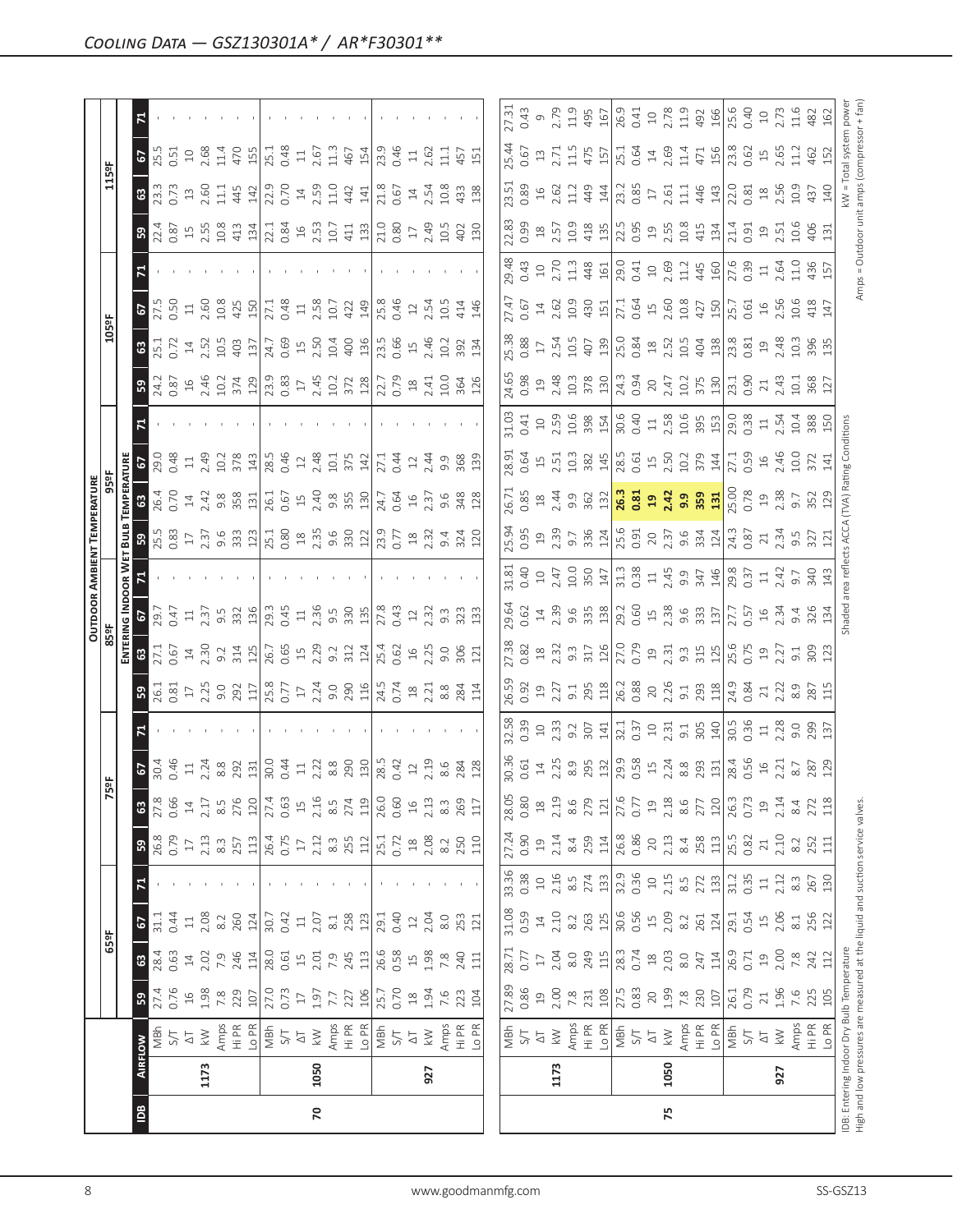|                                                                               |                |                                           |                           |                  |                                                         |                                                                             |                        |                  |                                                                                                     |                   |                                            |                                                         |                                                                                                                                                                                                                                                                            |                                                                                                                            | OUTDOOR AMBIENT TEMPERATURE                                                                          |                                                                                                                                                                                                                                                                     |                                                                                                                                                                                                                                                                                                       |                                                                                                                                                                                                                                                                                                                                |                                                          |                                                                                                    |                                                                                                     |                                                                                                                                                                                                                                                                                                        |                                              |                                                       |              |                     |
|-------------------------------------------------------------------------------|----------------|-------------------------------------------|---------------------------|------------------|---------------------------------------------------------|-----------------------------------------------------------------------------|------------------------|------------------|-----------------------------------------------------------------------------------------------------|-------------------|--------------------------------------------|---------------------------------------------------------|----------------------------------------------------------------------------------------------------------------------------------------------------------------------------------------------------------------------------------------------------------------------------|----------------------------------------------------------------------------------------------------------------------------|------------------------------------------------------------------------------------------------------|---------------------------------------------------------------------------------------------------------------------------------------------------------------------------------------------------------------------------------------------------------------------|-------------------------------------------------------------------------------------------------------------------------------------------------------------------------------------------------------------------------------------------------------------------------------------------------------|--------------------------------------------------------------------------------------------------------------------------------------------------------------------------------------------------------------------------------------------------------------------------------------------------------------------------------|----------------------------------------------------------|----------------------------------------------------------------------------------------------------|-----------------------------------------------------------------------------------------------------|--------------------------------------------------------------------------------------------------------------------------------------------------------------------------------------------------------------------------------------------------------------------------------------------------------|----------------------------------------------|-------------------------------------------------------|--------------|---------------------|
|                                                                               |                |                                           |                           | 65°F             |                                                         |                                                                             |                        | 75               | 능                                                                                                   |                   |                                            | 85 <sup>e</sup> F                                       |                                                                                                                                                                                                                                                                            |                                                                                                                            |                                                                                                      |                                                                                                                                                                                                                                                                     |                                                                                                                                                                                                                                                                                                       |                                                                                                                                                                                                                                                                                                                                |                                                          | 105°F                                                                                              |                                                                                                     |                                                                                                                                                                                                                                                                                                        |                                              | 115°F                                                 |              |                     |
|                                                                               |                |                                           |                           |                  |                                                         |                                                                             |                        |                  |                                                                                                     |                   |                                            |                                                         |                                                                                                                                                                                                                                                                            | ENTERING INDOOR WET BULB                                                                                                   |                                                                                                      | TEMPERATURE                                                                                                                                                                                                                                                         |                                                                                                                                                                                                                                                                                                       |                                                                                                                                                                                                                                                                                                                                |                                                          |                                                                                                    |                                                                                                     |                                                                                                                                                                                                                                                                                                        |                                              |                                                       |              |                     |
| $\overline{B}$                                                                | <b>AIRFLOW</b> |                                           | ${\tt S3}$                | $\mathbbmss{3}$  | 2                                                       | $\mathbf{z}$                                                                | ${\tt S}$              | $\mathbb{G}$     | 67                                                                                                  |                   | ${\tt S}$                                  | $\mathbb{S}^3$                                          | င                                                                                                                                                                                                                                                                          | $\mathbf{z}$                                                                                                               | ဌ                                                                                                    |                                                                                                                                                                                                                                                                     |                                                                                                                                                                                                                                                                                                       |                                                                                                                                                                                                                                                                                                                                | ္တ                                                       | $\mathbb{S}^3$                                                                                     | $\mathbf{5}$                                                                                        |                                                                                                                                                                                                                                                                                                        | 59                                           | 2<br>$\boldsymbol{\mathbb{S}}$                        | $\mathbf{z}$ |                     |
|                                                                               |                | MBh                                       | 28.38                     | 29.00<br>0.89    | 30.99                                                   | 33.13                                                                       | 27.72                  | 28.33            | 30.27                                                                                               | 32.36             | 27.06                                      | 27.66<br>0.94                                           | 29.55                                                                                                                                                                                                                                                                      | 31.59                                                                                                                      | 26.40                                                                                                | 26.98                                                                                                                                                                                                                                                               | 28.83                                                                                                                                                                                                                                                                                                 | 30.81                                                                                                                                                                                                                                                                                                                          | 25.08                                                    | 5.63                                                                                               | 27.38                                                                                               | 9.27                                                                                                                                                                                                                                                                                                   | 23.24                                        | 25.37<br>3.74                                         |              | 27.12               |
|                                                                               |                | 5/7                                       | 0.95                      |                  | 0.72                                                    | 0.54                                                                        | 0.98                   | 0.92             | 0.75                                                                                                | 0.56              | 1.00                                       |                                                         | 0.77                                                                                                                                                                                                                                                                       | 0.57                                                                                                                       | 1.00                                                                                                 | 0.98                                                                                                                                                                                                                                                                | 0.79                                                                                                                                                                                                                                                                                                  | 0.59                                                                                                                                                                                                                                                                                                                           | $1.00$                                                   | 1.00                                                                                               | 0.82                                                                                                | 0.62                                                                                                                                                                                                                                                                                                   | 1.00                                         | 0.83<br>1.00                                          |              | 0.62                |
|                                                                               | 1173           | $\gtrapprox$<br>$\overline{\vartriangle}$ | 2.01<br>$\gtrsim$         | 2.05<br>$20$     | 2.12<br>$\stackrel{\textstyle\circ}{\phantom{}_{\sim}}$ | 2.18<br>$\Xi$                                                               | 2.16<br>$21\,$         | 2.20<br>20       | 2.27<br>$\stackrel{\tt o}{\scriptstyle \pm}$                                                        | $\frac{14}{2.34}$ | 2.29<br>$\gtrsim$                          | $20$                                                    | $18$<br>$2.41$<br>$9.7$                                                                                                                                                                                                                                                    | $\overline{4}$                                                                                                             |                                                                                                      |                                                                                                                                                                                                                                                                     |                                                                                                                                                                                                                                                                                                       | $14$<br>$2.62$<br>$10.7$                                                                                                                                                                                                                                                                                                       | $20\,$                                                   |                                                                                                    |                                                                                                     | $14$<br>$2.72$                                                                                                                                                                                                                                                                                         | $18$<br>$2.59$                               | $17$<br>$2.73$<br>$19^{2.64}$                         |              | $\Xi$               |
|                                                                               |                |                                           | 7.9                       | $\approx 1$      | $8.\overline{3}$                                        | 8.6                                                                         | $8.\overline{5}$       | $8.7\,$          | 9.0                                                                                                 | $9.\overline{3}$  |                                            |                                                         |                                                                                                                                                                                                                                                                            |                                                                                                                            |                                                                                                      |                                                                                                                                                                                                                                                                     |                                                                                                                                                                                                                                                                                                       |                                                                                                                                                                                                                                                                                                                                |                                                          |                                                                                                    |                                                                                                     |                                                                                                                                                                                                                                                                                                        | 11.0                                         | $11.6$<br>11.3                                        |              |                     |
|                                                                               |                | Amps<br>Hi PR                             | 234                       | 251              | 265                                                     | 277                                                                         | 262                    | 282              | 298                                                                                                 | 311               | 9.2<br>298<br>120                          | 2.34<br>9.4<br>321                                      | $\begin{array}{c} 339 \\ 130 \\ 291 \\ 0.74 \end{array}$                                                                                                                                                                                                                   | $2.49$<br>$10.7$<br>$3.53$<br>$148$<br>$11.59$<br>$15.47$                                                                  |                                                                                                      | $21$<br>$2.46$<br>$10.0$<br>$365$<br>$134$<br>$76.6$<br>$76.93$                                                                                                                                                                                                     | $\begin{array}{c} 23.53 \\ 25.53 \\ 26.54 \\ 27.55 \\ 28.54 \\ 29.55 \\ 20.53 \\ 21.54 \\ 22.55 \\ 23.54 \\ 24.55 \\ 25.55 \\ 26.53 \\ 27.53 \\ 28.54 \\ 27.5 \\ 28.54 \\ 27.5 \\ 28.54 \\ 27.5 \\ 29.54 \\ 29.54 \\ 20.5 \\ 23.54 \\ 24.5 \\ 25.5 \\ 27.5 \\ 28.54 \\ 29.5 \\ 29.54 \\ 20.5 \\ 23.5$ | 402<br>156                                                                                                                                                                                                                                                                                                                     | $2.50$<br>$10.4$<br>$382$<br>$132$                       | $\begin{array}{c}\n 20 \\  2.56 \\  10.6 \\  41 \\  \hline\n 49 \\  73 \\  83 \\  7\n \end{array}$ | $\begin{array}{c}\n 18 \\  2.64 \\  11.9 \\  434 \\  \hline\n 150 \\  0.79 \\  \hline\n\end{array}$ | $11.49$ $15.89$ $15.7$ $11.3$                                                                                                                                                                                                                                                                          | 422                                          | 479<br>454                                            |              | 2.82<br>12.0<br>500 |
|                                                                               |                | Lo PR                                     | 109                       | 116              | 127                                                     | 135                                                                         | 115                    | 123              |                                                                                                     | 142               |                                            | 127                                                     |                                                                                                                                                                                                                                                                            |                                                                                                                            |                                                                                                      |                                                                                                                                                                                                                                                                     |                                                                                                                                                                                                                                                                                                       |                                                                                                                                                                                                                                                                                                                                |                                                          |                                                                                                    |                                                                                                     |                                                                                                                                                                                                                                                                                                        | 136                                          | 158<br>145                                            |              | 169                 |
|                                                                               |                | 5/7                                       | 28.0<br>0.91              | 28.6             | 30.5<br>0.69                                            | 32.6<br>0.52                                                                | 27.3<br>0.94           | 27.9             | $\frac{134}{29.8}$                                                                                  | 31.9<br>0.54      | 26.7<br>0.96                               | 27.2<br>0.90                                            |                                                                                                                                                                                                                                                                            |                                                                                                                            |                                                                                                      |                                                                                                                                                                                                                                                                     |                                                                                                                                                                                                                                                                                                       |                                                                                                                                                                                                                                                                                                                                | $24.7$<br>$1.00$<br>$2.49$<br>$2.49$<br>$1.03$<br>$3.79$ |                                                                                                    |                                                                                                     |                                                                                                                                                                                                                                                                                                        | $22.9$<br>$1.00$<br>$2.5$<br>$2.5$<br>$10.9$ | 25.0<br>0.80<br>23.4                                  |              | 26.7<br>0.59        |
|                                                                               |                |                                           |                           | 0.85             |                                                         |                                                                             |                        |                  |                                                                                                     |                   |                                            |                                                         |                                                                                                                                                                                                                                                                            |                                                                                                                            |                                                                                                      |                                                                                                                                                                                                                                                                     |                                                                                                                                                                                                                                                                                                       |                                                                                                                                                                                                                                                                                                                                |                                                          |                                                                                                    |                                                                                                     |                                                                                                                                                                                                                                                                                                        |                                              |                                                       |              |                     |
|                                                                               |                | $\overline{\circlearrowright}$            |                           | $\gtrsim$        | $\Xi$                                                   | $\overline{15}$                                                             | $22$<br>$2.15$         | $22\,$           | $19$<br>$2.26$                                                                                      | $15$<br>$2.33$    | 23<br>2.28                                 | $22$<br>$2.33$                                          |                                                                                                                                                                                                                                                                            |                                                                                                                            |                                                                                                      |                                                                                                                                                                                                                                                                     |                                                                                                                                                                                                                                                                                                       |                                                                                                                                                                                                                                                                                                                                |                                                          |                                                                                                    |                                                                                                     |                                                                                                                                                                                                                                                                                                        |                                              | $\overline{\Box}$<br>$20$<br>$2.63$                   |              | $\frac{14}{2.80}$   |
| 80                                                                            | 1050           | $\lesssim$                                | $\frac{22}{2.00}$         | 2.04             | 2.10                                                    | 2.17                                                                        |                        | 2.19             |                                                                                                     |                   |                                            |                                                         |                                                                                                                                                                                                                                                                            |                                                                                                                            |                                                                                                      |                                                                                                                                                                                                                                                                     |                                                                                                                                                                                                                                                                                                       |                                                                                                                                                                                                                                                                                                                                |                                                          |                                                                                                    |                                                                                                     |                                                                                                                                                                                                                                                                                                        |                                              | 2.71                                                  |              |                     |
|                                                                               |                | Amps<br>Hi PR                             |                           | $_{\rm 8.0}$     | $8.\overline{3}$                                        | $8.6$                                                                       | $8.4\,$                | 8.6              |                                                                                                     | 9.2               | 9.1                                        |                                                         |                                                                                                                                                                                                                                                                            | 10.0                                                                                                                       |                                                                                                      |                                                                                                                                                                                                                                                                     |                                                                                                                                                                                                                                                                                                       |                                                                                                                                                                                                                                                                                                                                |                                                          |                                                                                                    |                                                                                                     |                                                                                                                                                                                                                                                                                                        |                                              | 11.5<br>11.2                                          |              | 12.0                |
|                                                                               |                |                                           | 232                       | 250<br>115       | 264                                                     | 275                                                                         | 260                    | 280              | $\frac{8.9}{2\frac{13}{28.3}}$                                                                      | 308               | 296<br>119                                 | $9.3$ $\frac{3}{2}$ $\frac{26}{25.9}$ $\frac{25}{25.8}$ | $\begin{bmatrix} 2 & 4 & 6 & 8 & 8 \\ 9 & 3 & 3 & 3 & 2 \\ 1 & 0 & 3 & 3 & 2 \end{bmatrix}$                                                                                                                                                                                | $\frac{14}{29.6}$<br>$\frac{14}{29.6}$<br>$\frac{14}{29.4}$<br>$\frac{14}{29.4}$<br>$\frac{14}{29.4}$<br>$\frac{14}{29.4}$ |                                                                                                      | $\begin{array}{c}\n 22 \\  244 \\  \hline\n 19.0 \\  \hline\n 363 \\  \hline\n 19.0 \\  \hline\n 19.3 \\  \hline\n 0.89\n \end{array}$                                                                                                                              |                                                                                                                                                                                                                                                                                                       | $\begin{array}{c} 30.5 \\ 0.57 \\ 1.9 \\ 2.60 \\ 1.07 \\ 3.99 \\ 1.54 \\ \hline \end{array}$                                                                                                                                                                                                                                   |                                                          | $\begin{array}{c} 21 \\ 2.54 \\ 19.6 \\ 40 \\ 8 \\ \end{array}$                                    | $\begin{array}{c} 19 \\ 2.62 \\ 19.9 \\ 431 \\ 150 \\ 0.76 \\ 0.76 \end{array}$                     | 449                                                                                                                                                                                                                                                                                                    | 419                                          | $\frac{476}{157}$<br>451                              |              | 497                 |
|                                                                               |                | Lo PR                                     | 108                       |                  | 126                                                     | 134                                                                         | 114                    | 122              |                                                                                                     | 141               |                                            |                                                         |                                                                                                                                                                                                                                                                            |                                                                                                                            |                                                                                                      |                                                                                                                                                                                                                                                                     |                                                                                                                                                                                                                                                                                                       |                                                                                                                                                                                                                                                                                                                                |                                                          |                                                                                                    |                                                                                                     |                                                                                                                                                                                                                                                                                                        |                                              | 144                                                   |              |                     |
|                                                                               |                | 지<br>이후                                   | 26.6<br>0.87              | $\frac{1}{27.1}$ | $\frac{29.0}{0.66}$                                     | 31.0<br>0.50                                                                | $\frac{25.9}{0.90}$    | 26.5<br>0.85     |                                                                                                     | $\frac{30.3}{ }$  | $\frac{25.3}{0.92}$                        |                                                         | $\sqrt{27.7}$                                                                                                                                                                                                                                                              |                                                                                                                            |                                                                                                      |                                                                                                                                                                                                                                                                     |                                                                                                                                                                                                                                                                                                       | $\begin{bmatrix} 8 & 3 & 5 & 6 \\ 7 & 8 & 5 & 6 \\ 0 & 3 & 5 & 6 \\ 0 & 0 & 0 & 0 \\ 0 & 0 & 0 & 0 \\ 0 & 0 & 0 & 0 \\ 0 & 0 & 0 & 0 \\ 0 & 0 & 0 & 0 \\ 0 & 0 & 0 & 0 \\ 0 & 0 & 0 & 0 \\ 0 & 0 & 0 & 0 \\ 0 & 0 & 0 & 0 \\ 0 & 0 & 0 & 0 \\ 0 & 0 & 0 & 0 & 0 \\ 0 & 0 & 0 & 0 & 0 \\ 0 & 0 & 0 & 0 & 0 \\ 0 & 0 & 0 & 0 & $ | $\frac{131}{23.5}$ 0.99                                  | $\frac{0.50}{0.93}$                                                                                |                                                                                                     | $\frac{27.4}{0.56}$                                                                                                                                                                                                                                                                                    | $21.7$<br>$1.00$                             | 22.2                                                  |              | $\frac{167}{25.4}$  |
|                                                                               |                |                                           |                           | 0.82             |                                                         |                                                                             |                        |                  |                                                                                                     | 0.51              |                                            |                                                         |                                                                                                                                                                                                                                                                            |                                                                                                                            |                                                                                                      |                                                                                                                                                                                                                                                                     |                                                                                                                                                                                                                                                                                                       |                                                                                                                                                                                                                                                                                                                                |                                                          |                                                                                                    |                                                                                                     |                                                                                                                                                                                                                                                                                                        |                                              | 0.76<br>0.94                                          |              |                     |
|                                                                               |                | $\overline{\Delta}$                       | 23                        | 22               | $\Xi$                                                   | $\overline{15}$                                                             | 23                     | $\overline{2}$   | 19                                                                                                  | $\frac{15}{1}$    | 23                                         | 22                                                      | $\overline{19}$                                                                                                                                                                                                                                                            |                                                                                                                            |                                                                                                      |                                                                                                                                                                                                                                                                     |                                                                                                                                                                                                                                                                                                       |                                                                                                                                                                                                                                                                                                                                |                                                          | 22                                                                                                 | 19                                                                                                  |                                                                                                                                                                                                                                                                                                        | 22                                           | 21                                                    |              | $14$                |
|                                                                               | 927            | $\geqslant$                               | 1.97                      | 2.01             | 2.07                                                    | 2.13                                                                        | 2.12                   | 2.16             | 2.22                                                                                                | 2.29              | 2.24                                       | 2.29                                                    | $2.36$<br>9.5<br>330                                                                                                                                                                                                                                                       |                                                                                                                            | $23,35$<br>$2,35$<br>$9,5$<br>$33$                                                                   | $2,40$<br>$2,40$<br>$3,50$<br>$3,50$                                                                                                                                                                                                                                | 2.48                                                                                                                                                                                                                                                                                                  |                                                                                                                                                                                                                                                                                                                                | 2.45                                                     | 2.50<br>10.4                                                                                       | 2.58                                                                                                | 2.66<br>11.1                                                                                                                                                                                                                                                                                           | 2.53<br>10.7                                 | $\frac{18}{2.67}$<br>2.59<br>11.0                     |              | 2.76                |
|                                                                               |                | Amps                                      | 7.7                       | 7.9              | $8.1$                                                   | 8.4                                                                         | $8.\overline{3}$       | $8.\overline{5}$ | 8.8                                                                                                 | $\overline{5}$    | 9.0                                        | 9.2                                                     |                                                                                                                                                                                                                                                                            |                                                                                                                            |                                                                                                      |                                                                                                                                                                                                                                                                     |                                                                                                                                                                                                                                                                                                       |                                                                                                                                                                                                                                                                                                                                |                                                          |                                                                                                    | 10.7                                                                                                |                                                                                                                                                                                                                                                                                                        |                                              | $\frac{3}{11}$                                        |              | $\frac{8}{11}$      |
|                                                                               |                |                                           | 227                       | 245              | 258                                                     | 269                                                                         | 255                    | 274              | 290                                                                                                 | 302               | 290                                        | 312                                                     |                                                                                                                                                                                                                                                                            |                                                                                                                            |                                                                                                      |                                                                                                                                                                                                                                                                     | 10.1<br>375                                                                                                                                                                                                                                                                                           |                                                                                                                                                                                                                                                                                                                                | 372                                                      | 400                                                                                                | 422                                                                                                 | 440                                                                                                                                                                                                                                                                                                    | 41                                           | 467<br>442                                            | 487          |                     |
|                                                                               |                | Hi PR<br>Lo PR                            | 106                       | 113              | 123                                                     | 131                                                                         | 112                    | 119              | 130                                                                                                 | 139               | 116                                        | 124                                                     | 135                                                                                                                                                                                                                                                                        | 144                                                                                                                        | 122                                                                                                  |                                                                                                                                                                                                                                                                     | 142                                                                                                                                                                                                                                                                                                   |                                                                                                                                                                                                                                                                                                                                | 128                                                      | 136                                                                                                | 149                                                                                                 | 159                                                                                                                                                                                                                                                                                                    | 133                                          | 154<br>141                                            |              | 164                 |
|                                                                               |                |                                           |                           |                  |                                                         |                                                                             |                        |                  |                                                                                                     |                   |                                            |                                                         |                                                                                                                                                                                                                                                                            |                                                                                                                            |                                                                                                      |                                                                                                                                                                                                                                                                     |                                                                                                                                                                                                                                                                                                       |                                                                                                                                                                                                                                                                                                                                |                                                          |                                                                                                    |                                                                                                     |                                                                                                                                                                                                                                                                                                        |                                              |                                                       |              |                     |
|                                                                               |                |                                           | 28.88                     | 29.44            | 30.83<br>0.87                                           | 32.89                                                                       | 28.21                  | 28.76            | 30.12                                                                                               | 32.13             | 27.54                                      | 28.07                                                   | 29.40                                                                                                                                                                                                                                                                      | 31.36                                                                                                                      | 26.87                                                                                                | 27.39                                                                                                                                                                                                                                                               | 28.68                                                                                                                                                                                                                                                                                                 | 30.60                                                                                                                                                                                                                                                                                                                          | 25.52                                                    | 26.02                                                                                              | 27.25                                                                                               | 29.07                                                                                                                                                                                                                                                                                                  | 23.64                                        | 25.24<br>24.10                                        |              | 26.93               |
|                                                                               |                | NBM<br>S/T                                |                           |                  |                                                         |                                                                             | $1.00\,$               | 0.99             | 0.90                                                                                                | 0.73              | 1.00                                       | 1.00                                                    | 0.92                                                                                                                                                                                                                                                                       | 0.75                                                                                                                       | 1.00                                                                                                 | 1.00                                                                                                                                                                                                                                                                | 0.95                                                                                                                                                                                                                                                                                                  | 0.77                                                                                                                                                                                                                                                                                                                           | $1.00$                                                   | $1.00$                                                                                             | 0.99                                                                                                | 0.80                                                                                                                                                                                                                                                                                                   | $1.00$                                       | 0.99<br>1.00                                          |              | 0.81                |
|                                                                               |                | $\overline{\Delta}$                       | $22\,$                    | $22\,$           | $21\,$                                                  | $\ensuremath{\mathop{\boxtimes}\limits^{\mathop{\mathop{\rm s}}\nolimits}}$ | 22                     | 22               | $\geq 1$                                                                                            | $^{28}$           | 22                                         | 22                                                      | 21                                                                                                                                                                                                                                                                         | $^{28}$                                                                                                                    | 21                                                                                                   | $\gtrsim$                                                                                                                                                                                                                                                           | $\gtrsim$                                                                                                                                                                                                                                                                                             |                                                                                                                                                                                                                                                                                                                                | 20                                                       | $20\,$                                                                                             |                                                                                                     |                                                                                                                                                                                                                                                                                                        | $\Xi$                                        | $20$<br>$\overline{1}9$                               |              | $17\,$              |
|                                                                               | 1173           | $\lesssim$                                | 2.03                      | 2.07             | 2.13                                                    | 2.20                                                                        | 2.18                   | 2.22             | 2.29                                                                                                | 2.36              | 2.31                                       | $2.36$<br>9.5                                           |                                                                                                                                                                                                                                                                            |                                                                                                                            |                                                                                                      |                                                                                                                                                                                                                                                                     | 2.55                                                                                                                                                                                                                                                                                                  | $\frac{18}{2.64}$                                                                                                                                                                                                                                                                                                              |                                                          |                                                                                                    | 2.66                                                                                                | $\frac{18}{2.75}$                                                                                                                                                                                                                                                                                      | $2.61$<br>11.1                               | 2.75<br>2.66                                          |              | 2.84                |
|                                                                               |                | Amps                                      | $8.0$                     | $\approx 1$      | 8.4                                                     | $8.7\,$                                                                     | 8.6                    | $_{\rm 8.8}$     | 9.0                                                                                                 | 9.4               | $9.\overline{3}$                           |                                                         | $2.43$<br>$9.8$<br>$3.42$<br>$140$                                                                                                                                                                                                                                         |                                                                                                                            | 2.42<br>9.9<br>343                                                                                   |                                                                                                                                                                                                                                                                     | 384                                                                                                                                                                                                                                                                                                   |                                                                                                                                                                                                                                                                                                                                | $2.52$ $86$ $15.1$<br>$2.86$ $15.1$                      | 2.58<br>10.7<br>415                                                                                | $\overline{11}$                                                                                     |                                                                                                                                                                                                                                                                                                        |                                              | 11.7<br>11.4                                          |              | 12.2                |
|                                                                               |                | Hi PR                                     | 236                       | 254              | 268                                                     | 280                                                                         | 265                    | 285              |                                                                                                     | 314               | 301                                        | $\frac{324}{129}$                                       |                                                                                                                                                                                                                                                                            |                                                                                                                            |                                                                                                      |                                                                                                                                                                                                                                                                     |                                                                                                                                                                                                                                                                                                       |                                                                                                                                                                                                                                                                                                                                |                                                          |                                                                                                    | 438                                                                                                 | 457                                                                                                                                                                                                                                                                                                    | 426                                          | 484<br>459                                            |              | 505                 |
|                                                                               |                | Lo PR                                     | 110                       | 117              | 128                                                     | 136                                                                         | 116                    | $124\,$          |                                                                                                     | 144               | 121                                        |                                                         |                                                                                                                                                                                                                                                                            |                                                                                                                            |                                                                                                      |                                                                                                                                                                                                                                                                     |                                                                                                                                                                                                                                                                                                       |                                                                                                                                                                                                                                                                                                                                |                                                          | $\frac{142}{25.6}$                                                                                 |                                                                                                     |                                                                                                                                                                                                                                                                                                        | 138                                          | 160<br>146                                            |              | 170                 |
|                                                                               |                | las<br>NBh                                | 28.5<br>0.95              | 29.0             | 30.4<br>0.83                                            | 32.4                                                                        | 27.8                   | 28.3<br>0.95     |                                                                                                     | 31.7              | 27.1<br>1.00                               | 27.7                                                    |                                                                                                                                                                                                                                                                            |                                                                                                                            |                                                                                                      |                                                                                                                                                                                                                                                                     |                                                                                                                                                                                                                                                                                                       |                                                                                                                                                                                                                                                                                                                                |                                                          |                                                                                                    | 26.8<br>0.94                                                                                        |                                                                                                                                                                                                                                                                                                        | $23.3$<br>$1.00$                             | 24.9<br>0.95<br>23.7                                  |              | 26.5                |
|                                                                               |                | $5/$                                      |                           | 0.92             |                                                         | 0.67                                                                        | 0.99                   |                  |                                                                                                     |                   |                                            |                                                         |                                                                                                                                                                                                                                                                            |                                                                                                                            |                                                                                                      |                                                                                                                                                                                                                                                                     |                                                                                                                                                                                                                                                                                                       |                                                                                                                                                                                                                                                                                                                                |                                                          |                                                                                                    |                                                                                                     |                                                                                                                                                                                                                                                                                                        |                                              | 1.00                                                  | 0.77         |                     |
|                                                                               |                | $\overline{\Delta}$                       | $7.02$<br>$7.9$<br>$7.34$ | 23               | 22                                                      | $\mathfrak{Q}%$                                                             | 24                     | 24               |                                                                                                     | $2.35$<br>$9.3$   |                                            | 24<br>2.34                                              |                                                                                                                                                                                                                                                                            |                                                                                                                            |                                                                                                      |                                                                                                                                                                                                                                                                     |                                                                                                                                                                                                                                                                                                       |                                                                                                                                                                                                                                                                                                                                |                                                          | $2.56$<br>$10.7$<br>$412$                                                                          |                                                                                                     |                                                                                                                                                                                                                                                                                                        | $2.59$<br>$1.10$<br>$423$                    | $2.74$<br>$1.16$<br>$21.3$<br>$2.65$<br>$1.3$<br>$45$ |              |                     |
| 85                                                                            | 1050           | $\lesssim$                                |                           | 2.06             | 2.12                                                    | 2.19                                                                        | 2.17                   | 2.21             |                                                                                                     |                   |                                            |                                                         |                                                                                                                                                                                                                                                                            |                                                                                                                            |                                                                                                      |                                                                                                                                                                                                                                                                     |                                                                                                                                                                                                                                                                                                       |                                                                                                                                                                                                                                                                                                                                |                                                          |                                                                                                    |                                                                                                     |                                                                                                                                                                                                                                                                                                        |                                              |                                                       |              |                     |
|                                                                               |                |                                           |                           | $\approx 1$      | $8.\overline{3}$                                        | $8.6$                                                                       | $\stackrel{5}{\infty}$ | $8.7\,$          |                                                                                                     |                   |                                            |                                                         |                                                                                                                                                                                                                                                                            |                                                                                                                            |                                                                                                      |                                                                                                                                                                                                                                                                     |                                                                                                                                                                                                                                                                                                       |                                                                                                                                                                                                                                                                                                                                |                                                          |                                                                                                    |                                                                                                     |                                                                                                                                                                                                                                                                                                        |                                              |                                                       |              |                     |
|                                                                               |                | Amps<br>Hi PR<br>Lo PR                    |                           | 252              | 266                                                     | 278                                                                         | 263                    | 283              | $\begin{array}{c c}\n301 & 301 \\ 135 & 280 \\ 0.86 & 280 \\ 0.87 & 309 \\ 0.99 & 134\n\end{array}$ | 311               | $24$<br>$2.30$<br>$9.2$<br>$2.99$<br>$120$ | 9.4<br>322<br>128                                       | $\begin{bmatrix} 0.88 & 0.72 & 0.72 & 0.72 & 0.72 & 0.72 & 0.72 & 0.72 & 0.72 & 0.72 & 0.72 & 0.72 & 0.72 & 0.72 & 0.72 & 0.72 & 0.72 & 0.72 & 0.72 & 0.72 & 0.72 & 0.72 & 0.72 & 0.72 & 0.72 & 0.72 & 0.72 & 0.72 & 0.72 & 0.72 & 0.72 & 0.72 & 0.72 & 0.72 & 0.72 & 0.7$ |                                                                                                                            | $\begin{array}{c c}\n 127 \\  26.5 \\  1.00 \\  2.3 \\  3.41 \\  9.8 \\  9.42 \\  126\n \end{array}$ | $\frac{36}{21}$ $\frac{36}{25}$ $\frac{36}{21}$ $\frac{1}{21}$ $\frac{1}{21}$ $\frac{36}{21}$ $\frac{46}{21}$ $\frac{4}{21}$ $\frac{4}{21}$ $\frac{4}{21}$ $\frac{4}{21}$ $\frac{4}{21}$ $\frac{4}{21}$ $\frac{4}{21}$ $\frac{4}{21}$ $\frac{4}{21}$ $\frac{4}{21}$ | $\begin{array}{c} 28.3 \\ 20.91 \\ 0.91 \\ 2.54 \\ 1.98 \\ 2.54 \\ 2.87 \\ 2.96 \\ \hline \end{array}$                                                                                                                                                                                                | $\frac{15}{10}$<br>$\frac{17}{10}$<br>$\frac{17}{10}$<br>$\frac{17}{10}$<br>$\frac{17}{10}$<br>$\frac{17}{10}$<br>$\frac{17}{10}$<br>$\frac{17}{10}$<br>$\frac{17}{10}$<br>$\frac{17}{10}$<br>$\frac{17}{10}$<br>$\frac{17}{10}$<br>$\frac{17}{10}$                                                                            | $22$<br>$2.51$<br>$10.4$<br>$383$<br>$132$               |                                                                                                    | $22.54$<br>$2.54$<br>$4.5$<br>$4.5$                                                                 | $\begin{vmatrix} 0.5 & 0.7 \\ 0.7 & 0.7 \\ 0.7 & 0.7 \\ 0.7 & 0.7 \\ 0.7 & 0.7 \\ 0.7 & 0.7 \\ 0.7 & 0.7 \\ 0.7 & 0.7 \\ 0.7 & 0.7 \\ 0.7 & 0.7 \\ 0.7 & 0.7 \\ 0.7 & 0.7 \\ 0.7 & 0.7 \\ 0.7 & 0.7 \\ 0.7 & 0.7 \\ 0.7 & 0.7 \\ 0.7 & 0.7 \\ 0.7 & 0.7 \\ 0.7 & 0.7 \\ 0.7 & 0.7 \\ 0.7 & 0.7 \\ 0.7$ |                                              | 481                                                   |              |                     |
|                                                                               |                |                                           | 109                       | 116              | 127                                                     | 135                                                                         | 116                    | 123              |                                                                                                     | 143               |                                            |                                                         |                                                                                                                                                                                                                                                                            |                                                                                                                            |                                                                                                      |                                                                                                                                                                                                                                                                     |                                                                                                                                                                                                                                                                                                       |                                                                                                                                                                                                                                                                                                                                |                                                          | 141                                                                                                |                                                                                                     |                                                                                                                                                                                                                                                                                                        | 137                                          | 145                                                   |              |                     |
|                                                                               |                | NBh                                       | 27.0                      | 27.6             | 28.9<br>0.79                                            | 30.8<br>0.64                                                                | 26.4<br>0.94           | 26.9<br>0.91     | 28.2<br>0.82                                                                                        | 30.1              | 25.8                                       | 26.3                                                    | $\frac{27.5}{0.84}$                                                                                                                                                                                                                                                        |                                                                                                                            | $\frac{1}{1.3}$                                                                                      | 25.6<br>0.96                                                                                                                                                                                                                                                        | 26.8<br>0.87                                                                                                                                                                                                                                                                                          | 28.6<br>0.71                                                                                                                                                                                                                                                                                                                   | 23.9<br>1.00                                             | $\frac{1}{4.3}$                                                                                    | $\frac{25.5}{0.90}$                                                                                 | 27.2<br>0.73                                                                                                                                                                                                                                                                                           | $22.1$<br>$1.00$                             | $\frac{23.6}{0.91}$<br>$22.6$<br>$1.00$               | 25.2<br>0.74 |                     |
|                                                                               |                | 5/1                                       | 0.91                      | 0.88             |                                                         |                                                                             |                        |                  |                                                                                                     | 0.67              |                                            | 0.93                                                    |                                                                                                                                                                                                                                                                            |                                                                                                                            |                                                                                                      |                                                                                                                                                                                                                                                                     |                                                                                                                                                                                                                                                                                                       |                                                                                                                                                                                                                                                                                                                                |                                                          |                                                                                                    |                                                                                                     |                                                                                                                                                                                                                                                                                                        |                                              |                                                       |              |                     |
|                                                                               |                | $\overline{\sim}$                         | $24$<br>1.99              | $24$<br>$2.03$   | 23<br>2.09                                              | $20$<br>$2.15$                                                              | $25$<br>$2.13$         | $24\,$           | 2.3                                                                                                 | $20^{2}$          | 25                                         | 24                                                      | 23                                                                                                                                                                                                                                                                         |                                                                                                                            | 25<br>2.37                                                                                           | $25$<br>$2.42$                                                                                                                                                                                                                                                      | 23<br>2.50                                                                                                                                                                                                                                                                                            | 20<br>2.58                                                                                                                                                                                                                                                                                                                     | $24$<br>$2.47$                                           | 24<br>2.52                                                                                         | $23$<br>$2.60$                                                                                      | 2.69                                                                                                                                                                                                                                                                                                   | 2.55                                         | $21$<br>$2.69$<br>2.61                                |              | $\frac{18}{2.78}$   |
|                                                                               | 927            | $\gtrapprox$                              |                           |                  |                                                         |                                                                             |                        | 2.18             |                                                                                                     |                   | 2.26                                       | 2.31                                                    |                                                                                                                                                                                                                                                                            |                                                                                                                            |                                                                                                      |                                                                                                                                                                                                                                                                     |                                                                                                                                                                                                                                                                                                       |                                                                                                                                                                                                                                                                                                                                |                                                          |                                                                                                    |                                                                                                     |                                                                                                                                                                                                                                                                                                        |                                              |                                                       |              |                     |
|                                                                               |                | Amps<br>Hi PR                             | 7.8                       | 8.0              | 8.2                                                     | $8.\overline{5}$                                                            | $8.4\,$                | 8.6              | $_{\infty}^{\infty}$                                                                                | 9.1               | $\overline{5}$                             |                                                         | 9.6<br>333                                                                                                                                                                                                                                                                 | 9.9<br>347                                                                                                                 | 9.6                                                                                                  | 9.9                                                                                                                                                                                                                                                                 | 10.2<br>379                                                                                                                                                                                                                                                                                           | 10.6                                                                                                                                                                                                                                                                                                                           | 10.2                                                     | 10.5                                                                                               | 10.8                                                                                                | 11.2                                                                                                                                                                                                                                                                                                   |                                              | 11.4<br>급                                             |              | 11.9                |
|                                                                               |                |                                           |                           | 247              | 261<br>124                                              | 272                                                                         | 258<br>113             | 277              | 293                                                                                                 | 305               | 293<br>118                                 | 9.3<br>3 11<br>12<br>13                                 |                                                                                                                                                                                                                                                                            |                                                                                                                            | 334                                                                                                  | 359                                                                                                                                                                                                                                                                 |                                                                                                                                                                                                                                                                                                       | 395                                                                                                                                                                                                                                                                                                                            |                                                          | 404                                                                                                | 426<br>150                                                                                          | 445<br>160                                                                                                                                                                                                                                                                                             | 10.8<br>415<br>134                           | 471<br>446                                            |              | 491                 |
|                                                                               |                | Lo PR                                     | 10 <sub>7</sub>           | 114              |                                                         | 133                                                                         |                        | 120              | $\overline{131}$                                                                                    |                   |                                            |                                                         | 137                                                                                                                                                                                                                                                                        |                                                                                                                            | 124                                                                                                  |                                                                                                                                                                                                                                                                     | 144                                                                                                                                                                                                                                                                                                   |                                                                                                                                                                                                                                                                                                                                |                                                          |                                                                                                    |                                                                                                     |                                                                                                                                                                                                                                                                                                        |                                              | 156<br>143                                            |              | 166                 |
| IDB: Entering Indoor Dry Bulb Temperature                                     |                |                                           |                           |                  |                                                         |                                                                             |                        |                  |                                                                                                     |                   |                                            |                                                         |                                                                                                                                                                                                                                                                            |                                                                                                                            | Shaded area reflects AHRI (TVA) Rating Conditions                                                    |                                                                                                                                                                                                                                                                     |                                                                                                                                                                                                                                                                                                       |                                                                                                                                                                                                                                                                                                                                |                                                          |                                                                                                    |                                                                                                     |                                                                                                                                                                                                                                                                                                        |                                              | kW = Total system                                     |              | power               |
| High and low pressures are measured at the liquid and suction service valves. |                |                                           |                           |                  |                                                         |                                                                             |                        |                  |                                                                                                     |                   |                                            |                                                         |                                                                                                                                                                                                                                                                            |                                                                                                                            |                                                                                                      |                                                                                                                                                                                                                                                                     |                                                                                                                                                                                                                                                                                                       |                                                                                                                                                                                                                                                                                                                                |                                                          |                                                                                                    |                                                                                                     |                                                                                                                                                                                                                                                                                                        | Amps = Outdoor unit amps (compressor + fan)  |                                                       |              |                     |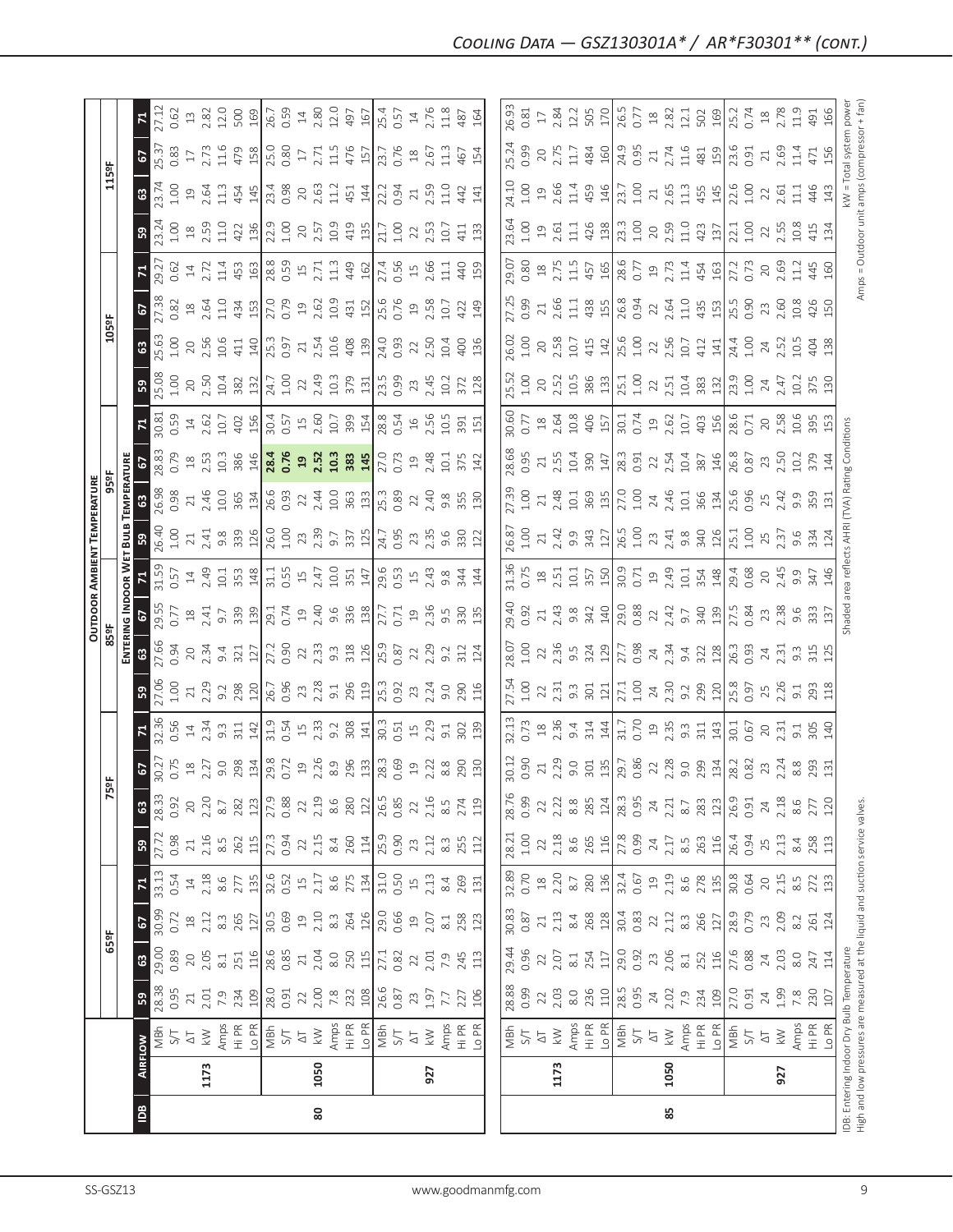|                |      |                                                                                                                                                                                                                                                                                                                                                      |                                                                                                                                                                                                                                                                                                               |                                                                                                                                                                                                                                                                                                                                                                                                                                                                   |                                                                                                                                                                                                                                                                                                                     |                                                                                                                                                                                                                                                                                                     |                                                                                                                                                                                                                                                                                                                                                   |                                                                                                                                                                                                                                                                                                                                                                                                       |                                                                                                                                                                                                                                                                                                 |                                                                                                                 |                                                                                                                                                                                                                                                                                                                                                   |                                             |                           |                                                                                                                                                                                                                                                                                                                                                                                              | <b>OUTDOOR AMBIENT TEMPERATURE</b>                                                                                                                                                                                                                                    |                                            |                                                                |       |                                                                                                                                                                                                                                                                                                     |                                                                                 |                                   |                               |                                                                                                          |                                                                                                 |                                                                                                                                                                                                                                                                                                             |                                                                    |
|----------------|------|------------------------------------------------------------------------------------------------------------------------------------------------------------------------------------------------------------------------------------------------------------------------------------------------------------------------------------------------------|---------------------------------------------------------------------------------------------------------------------------------------------------------------------------------------------------------------------------------------------------------------------------------------------------------------|-------------------------------------------------------------------------------------------------------------------------------------------------------------------------------------------------------------------------------------------------------------------------------------------------------------------------------------------------------------------------------------------------------------------------------------------------------------------|---------------------------------------------------------------------------------------------------------------------------------------------------------------------------------------------------------------------------------------------------------------------------------------------------------------------|-----------------------------------------------------------------------------------------------------------------------------------------------------------------------------------------------------------------------------------------------------------------------------------------------------|---------------------------------------------------------------------------------------------------------------------------------------------------------------------------------------------------------------------------------------------------------------------------------------------------------------------------------------------------|-------------------------------------------------------------------------------------------------------------------------------------------------------------------------------------------------------------------------------------------------------------------------------------------------------------------------------------------------------------------------------------------------------|-------------------------------------------------------------------------------------------------------------------------------------------------------------------------------------------------------------------------------------------------------------------------------------------------|-----------------------------------------------------------------------------------------------------------------|---------------------------------------------------------------------------------------------------------------------------------------------------------------------------------------------------------------------------------------------------------------------------------------------------------------------------------------------------|---------------------------------------------|---------------------------|----------------------------------------------------------------------------------------------------------------------------------------------------------------------------------------------------------------------------------------------------------------------------------------------------------------------------------------------------------------------------------------------|-----------------------------------------------------------------------------------------------------------------------------------------------------------------------------------------------------------------------------------------------------------------------|--------------------------------------------|----------------------------------------------------------------|-------|-----------------------------------------------------------------------------------------------------------------------------------------------------------------------------------------------------------------------------------------------------------------------------------------------------|---------------------------------------------------------------------------------|-----------------------------------|-------------------------------|----------------------------------------------------------------------------------------------------------|-------------------------------------------------------------------------------------------------|-------------------------------------------------------------------------------------------------------------------------------------------------------------------------------------------------------------------------------------------------------------------------------------------------------------|--------------------------------------------------------------------|
|                |      |                                                                                                                                                                                                                                                                                                                                                      |                                                                                                                                                                                                                                                                                                               | 65°F                                                                                                                                                                                                                                                                                                                                                                                                                                                              |                                                                                                                                                                                                                                                                                                                     |                                                                                                                                                                                                                                                                                                     |                                                                                                                                                                                                                                                                                                                                                   | Ñ                                                                                                                                                                                                                                                                                                                                                                                                     | 5°F                                                                                                                                                                                                                                                                                             |                                                                                                                 |                                                                                                                                                                                                                                                                                                                                                   | 85°F                                        |                           |                                                                                                                                                                                                                                                                                                                                                                                              |                                                                                                                                                                                                                                                                       |                                            |                                                                |       |                                                                                                                                                                                                                                                                                                     | 105°F                                                                           |                                   |                               |                                                                                                          | 115°F                                                                                           |                                                                                                                                                                                                                                                                                                             |                                                                    |
|                |      |                                                                                                                                                                                                                                                                                                                                                      |                                                                                                                                                                                                                                                                                                               |                                                                                                                                                                                                                                                                                                                                                                                                                                                                   |                                                                                                                                                                                                                                                                                                                     |                                                                                                                                                                                                                                                                                                     |                                                                                                                                                                                                                                                                                                                                                   |                                                                                                                                                                                                                                                                                                                                                                                                       |                                                                                                                                                                                                                                                                                                 |                                                                                                                 |                                                                                                                                                                                                                                                                                                                                                   | ENTERI                                      | NG INDOOR W               |                                                                                                                                                                                                                                                                                                                                                                                              | BULB                                                                                                                                                                                                                                                                  | <b>TEMPERATUR</b>                          |                                                                |       |                                                                                                                                                                                                                                                                                                     |                                                                                 |                                   |                               |                                                                                                          |                                                                                                 |                                                                                                                                                                                                                                                                                                             |                                                                    |
| $\overline{a}$ |      | <b>AIRFLOW</b>                                                                                                                                                                                                                                                                                                                                       | ${\bf 59}$                                                                                                                                                                                                                                                                                                    | $\mathbf{G}$                                                                                                                                                                                                                                                                                                                                                                                                                                                      | 2                                                                                                                                                                                                                                                                                                                   |                                                                                                                                                                                                                                                                                                     | $\mathbf{B}$                                                                                                                                                                                                                                                                                                                                      | $\boldsymbol{\mathsf{c}}$                                                                                                                                                                                                                                                                                                                                                                             | <b>6</b><br>38.0<br>38.0                                                                                                                                                                                                                                                                        |                                                                                                                 | ន $\vert$                                                                                                                                                                                                                                                                                                                                         | $\mathbb{S}^3$                              | $\boldsymbol{\mathsf{s}}$ |                                                                                                                                                                                                                                                                                                                                                                                              |                                                                                                                                                                                                                                                                       | $\mathbbmss{3}$                            |                                                                |       | ္တ                                                                                                                                                                                                                                                                                                  | $\mathbbmss{3}$                                                                 | 2                                 |                               |                                                                                                          |                                                                                                 | 2                                                                                                                                                                                                                                                                                                           |                                                                    |
|                |      |                                                                                                                                                                                                                                                                                                                                                      |                                                                                                                                                                                                                                                                                                               |                                                                                                                                                                                                                                                                                                                                                                                                                                                                   | 38.9                                                                                                                                                                                                                                                                                                                |                                                                                                                                                                                                                                                                                                     | 33.5<br>0.78                                                                                                                                                                                                                                                                                                                                      | 34.7                                                                                                                                                                                                                                                                                                                                                                                                  |                                                                                                                                                                                                                                                                                                 |                                                                                                                 |                                                                                                                                                                                                                                                                                                                                                   |                                             | 37.1<br>0.46              |                                                                                                                                                                                                                                                                                                                                                                                              | $\begin{array}{c} 31.9 \\ 0.83 \end{array}$                                                                                                                                                                                                                           | $\frac{1}{33}$ .                           | 36.2<br>0.48                                                   |       | $30.\overline{3}$<br>0.86                                                                                                                                                                                                                                                                           | 31.4                                                                            | 34.4<br>0.50                      |                               | 3.38                                                                                                     | $\frac{29.1}{0.72}$                                                                             | 31.9                                                                                                                                                                                                                                                                                                        |                                                                    |
|                |      |                                                                                                                                                                                                                                                                                                                                                      |                                                                                                                                                                                                                                                                                                               |                                                                                                                                                                                                                                                                                                                                                                                                                                                                   | 0.44                                                                                                                                                                                                                                                                                                                |                                                                                                                                                                                                                                                                                                     |                                                                                                                                                                                                                                                                                                                                                   | 0.65                                                                                                                                                                                                                                                                                                                                                                                                  |                                                                                                                                                                                                                                                                                                 |                                                                                                                 |                                                                                                                                                                                                                                                                                                                                                   |                                             |                           |                                                                                                                                                                                                                                                                                                                                                                                              |                                                                                                                                                                                                                                                                       | 0.69                                       |                                                                |       |                                                                                                                                                                                                                                                                                                     | 0.72                                                                            |                                   |                               |                                                                                                          |                                                                                                 | 0.50                                                                                                                                                                                                                                                                                                        |                                                                    |
|                |      |                                                                                                                                                                                                                                                                                                                                                      |                                                                                                                                                                                                                                                                                                               |                                                                                                                                                                                                                                                                                                                                                                                                                                                                   |                                                                                                                                                                                                                                                                                                                     |                                                                                                                                                                                                                                                                                                     |                                                                                                                                                                                                                                                                                                                                                   | $15$<br>$2.74$                                                                                                                                                                                                                                                                                                                                                                                        | $12^{28}$                                                                                                                                                                                                                                                                                       |                                                                                                                 |                                                                                                                                                                                                                                                                                                                                                   | 33.9<br>0.67<br>15<br>2.91                  | $\frac{12}{3.00}$         |                                                                                                                                                                                                                                                                                                                                                                                              |                                                                                                                                                                                                                                                                       | $16$<br>3.06<br>11.0                       | $12\,$                                                         |       | $\frac{18}{3.12}$                                                                                                                                                                                                                                                                                   | $15$<br>3.18                                                                    | $12$                              |                               | $\frac{17}{3.22}$                                                                                        | $\frac{14}{3.30}$                                                                               | $\Xi$                                                                                                                                                                                                                                                                                                       |                                                                    |
|                | 1350 |                                                                                                                                                                                                                                                                                                                                                      |                                                                                                                                                                                                                                                                                                               |                                                                                                                                                                                                                                                                                                                                                                                                                                                                   |                                                                                                                                                                                                                                                                                                                     |                                                                                                                                                                                                                                                                                                     |                                                                                                                                                                                                                                                                                                                                                   |                                                                                                                                                                                                                                                                                                                                                                                                       |                                                                                                                                                                                                                                                                                                 |                                                                                                                 |                                                                                                                                                                                                                                                                                                                                                   |                                             |                           |                                                                                                                                                                                                                                                                                                                                                                                              |                                                                                                                                                                                                                                                                       |                                            | 3.16                                                           |       |                                                                                                                                                                                                                                                                                                     |                                                                                 | 3.29                              |                               |                                                                                                          |                                                                                                 | 3.40                                                                                                                                                                                                                                                                                                        |                                                                    |
|                |      |                                                                                                                                                                                                                                                                                                                                                      |                                                                                                                                                                                                                                                                                                               |                                                                                                                                                                                                                                                                                                                                                                                                                                                                   |                                                                                                                                                                                                                                                                                                                     |                                                                                                                                                                                                                                                                                                     |                                                                                                                                                                                                                                                                                                                                                   | 9.5<br>287                                                                                                                                                                                                                                                                                                                                                                                            | $9.\overline{8}$                                                                                                                                                                                                                                                                                |                                                                                                                 |                                                                                                                                                                                                                                                                                                                                                   | 10.3<br>327                                 | 10.7                      |                                                                                                                                                                                                                                                                                                                                                                                              |                                                                                                                                                                                                                                                                       |                                            | 11.4                                                           |       |                                                                                                                                                                                                                                                                                                     | 11.7                                                                            | 12.1                              |                               |                                                                                                          | 12.4                                                                                            | 12.8                                                                                                                                                                                                                                                                                                        |                                                                    |
|                |      |                                                                                                                                                                                                                                                                                                                                                      | $\frac{34.5}{36.5}$ $\frac{84.6}{36.8}$ $\frac{88.5}{36.2}$ $\frac{10.7}{36.2}$ $\frac{84.7}{36.2}$ $\frac{84.7}{36.2}$ $\frac{84.7}{36.2}$ $\frac{84.7}{36.2}$ $\frac{84.7}{36.2}$ $\frac{84.7}{36.2}$ $\frac{84.7}{36.2}$ $\frac{84.7}{36.2}$ $\frac{84.7}{36.2}$ $\frac{84.7}{36.2$                        | $\begin{array}{l} \begin{array}{l} \text{!} \\ \text{!} \\ \text{!} \\ \text{!} \\ \text{!} \\ \text{!} \\ \text{!} \\ \text{!} \\ \text{!} \\ \text{!} \\ \text{!} \\ \text{!} \\ \text{!} \\ \text{!} \\ \text{!} \\ \text{!} \\ \text{!} \\ \text{!} \\ \text{!} \\ \text{!} \\ \text{!} \\ \text{!} \\ \text{!} \\ \text{!} \\ \text{!} \\ \text{!} \\ \text{!} \\ \text{!} \\ \text{!} \\ \text{!} \\ \text{!} \\ \text{!} \\ \text{!} \\ \text{!} \\ \text$ |                                                                                                                                                                                                                                                                                                                     |                                                                                                                                                                                                                                                                                                     | $\begin{array}{c}\n 2.68 \\  2.69 \\  3.72 \\  4.73 \\  5.74 \\  6.74 \\  7.75 \\  7.75 \\  7.75 \\  7.75 \\  7.75 \\  7.75 \\  7.75 \\  7.75 \\  7.75 \\  7.75 \\  7.75 \\  7.75 \\  7.75 \\  7.75 \\  7.75 \\  7.75 \\  7.75 \\  7.75 \\  7.75 \\  7.75 \\  7.75 \\  7.75 \\  7.75 \\  7.75 \\  7.75 \\  7.75 \\  7.75 \\  7.75 \\  7.75 \\  7$ |                                                                                                                                                                                                                                                                                                                                                                                                       | 303                                                                                                                                                                                                                                                                                             |                                                                                                                 |                                                                                                                                                                                                                                                                                                                                                   |                                             | 345                       |                                                                                                                                                                                                                                                                                                                                                                                              | $\begin{array}{c} 23.83 & 24.83 & 25.83 & 26.83 & 27.83 & 28.83 & 27.83 & 28.83 & 27.83 & 28.83 & 27.83 & 28.83 & 27.83 & 28.83 & 27.83 & 28.83 & 27.83 & 28.83 & 27.83 & 28.83 & 27.83 & 28.83 & 27.83 & 28.83 & 28.83 & 28.83 & 28.83 & 29.83 & 29.83 & 29.83 & 29$ | 372                                        | 393                                                            |       | 11.589                                                                                                                                                                                                                                                                                              | 419                                                                             | 442                               |                               | $\frac{12.1}{430}$                                                                                       | 463                                                                                             | 488<br>156                                                                                                                                                                                                                                                                                                  |                                                                    |
|                |      |                                                                                                                                                                                                                                                                                                                                                      |                                                                                                                                                                                                                                                                                                               |                                                                                                                                                                                                                                                                                                                                                                                                                                                                   |                                                                                                                                                                                                                                                                                                                     |                                                                                                                                                                                                                                                                                                     |                                                                                                                                                                                                                                                                                                                                                   | 120                                                                                                                                                                                                                                                                                                                                                                                                   | 131                                                                                                                                                                                                                                                                                             |                                                                                                                 |                                                                                                                                                                                                                                                                                                                                                   |                                             | 137                       |                                                                                                                                                                                                                                                                                                                                                                                              |                                                                                                                                                                                                                                                                       | 131                                        | 144                                                            |       |                                                                                                                                                                                                                                                                                                     | 138                                                                             | 150                               |                               |                                                                                                          | 143                                                                                             |                                                                                                                                                                                                                                                                                                             |                                                                    |
|                |      |                                                                                                                                                                                                                                                                                                                                                      |                                                                                                                                                                                                                                                                                                               |                                                                                                                                                                                                                                                                                                                                                                                                                                                                   |                                                                                                                                                                                                                                                                                                                     |                                                                                                                                                                                                                                                                                                     |                                                                                                                                                                                                                                                                                                                                                   | $33.7$<br>0.62<br>16                                                                                                                                                                                                                                                                                                                                                                                  | 36.9                                                                                                                                                                                                                                                                                            |                                                                                                                 |                                                                                                                                                                                                                                                                                                                                                   | $\frac{125}{32.9}$                          | $36.1$<br>0.44            |                                                                                                                                                                                                                                                                                                                                                                                              |                                                                                                                                                                                                                                                                       | 32.1<br>0.66                               | 35.2                                                           |       | 29.4<br>0.82<br>18                                                                                                                                                                                                                                                                                  | 30.5                                                                            | 33.4                              |                               | 27.3<br>0.82<br>17                                                                                       | 28.3<br>0.69<br>15                                                                              | 31.0                                                                                                                                                                                                                                                                                                        |                                                                    |
|                |      |                                                                                                                                                                                                                                                                                                                                                      |                                                                                                                                                                                                                                                                                                               |                                                                                                                                                                                                                                                                                                                                                                                                                                                                   |                                                                                                                                                                                                                                                                                                                     |                                                                                                                                                                                                                                                                                                     |                                                                                                                                                                                                                                                                                                                                                   |                                                                                                                                                                                                                                                                                                                                                                                                       | 0.43                                                                                                                                                                                                                                                                                            |                                                                                                                 |                                                                                                                                                                                                                                                                                                                                                   |                                             |                           |                                                                                                                                                                                                                                                                                                                                                                                              |                                                                                                                                                                                                                                                                       |                                            | 0.46                                                           |       |                                                                                                                                                                                                                                                                                                     | 0.68                                                                            | 0.47                              |                               |                                                                                                          |                                                                                                 | 0.48                                                                                                                                                                                                                                                                                                        |                                                                    |
|                |      |                                                                                                                                                                                                                                                                                                                                                      |                                                                                                                                                                                                                                                                                                               |                                                                                                                                                                                                                                                                                                                                                                                                                                                                   |                                                                                                                                                                                                                                                                                                                     |                                                                                                                                                                                                                                                                                                     |                                                                                                                                                                                                                                                                                                                                                   |                                                                                                                                                                                                                                                                                                                                                                                                       | $\ensuremath{\mathop{\mathit{2}}\nolimits}$                                                                                                                                                                                                                                                     |                                                                                                                 |                                                                                                                                                                                                                                                                                                                                                   |                                             | $12$<br>$2.97$            |                                                                                                                                                                                                                                                                                                                                                                                              |                                                                                                                                                                                                                                                                       | $16$                                       | $\Box$                                                         |       |                                                                                                                                                                                                                                                                                                     | $\frac{16}{2}$                                                                  | $12\,$                            |                               |                                                                                                          |                                                                                                 | $\Xi$                                                                                                                                                                                                                                                                                                       |                                                                    |
| 20             | 1200 |                                                                                                                                                                                                                                                                                                                                                      |                                                                                                                                                                                                                                                                                                               |                                                                                                                                                                                                                                                                                                                                                                                                                                                                   |                                                                                                                                                                                                                                                                                                                     |                                                                                                                                                                                                                                                                                                     |                                                                                                                                                                                                                                                                                                                                                   |                                                                                                                                                                                                                                                                                                                                                                                                       | 2.80<br>9.7                                                                                                                                                                                                                                                                                     |                                                                                                                 |                                                                                                                                                                                                                                                                                                                                                   | $16$<br>$2.88$<br>$10.2$                    |                           |                                                                                                                                                                                                                                                                                                                                                                                              |                                                                                                                                                                                                                                                                       | $3.03$<br>$10.9$                           | 3.13                                                           |       | 3.09                                                                                                                                                                                                                                                                                                | 3.16                                                                            | 3.26                              |                               |                                                                                                          | 3.27                                                                                            | 3.38                                                                                                                                                                                                                                                                                                        |                                                                    |
|                |      |                                                                                                                                                                                                                                                                                                                                                      |                                                                                                                                                                                                                                                                                                               |                                                                                                                                                                                                                                                                                                                                                                                                                                                                   |                                                                                                                                                                                                                                                                                                                     |                                                                                                                                                                                                                                                                                                     |                                                                                                                                                                                                                                                                                                                                                   |                                                                                                                                                                                                                                                                                                                                                                                                       |                                                                                                                                                                                                                                                                                                 |                                                                                                                 |                                                                                                                                                                                                                                                                                                                                                   |                                             | 10.6                      |                                                                                                                                                                                                                                                                                                                                                                                              |                                                                                                                                                                                                                                                                       |                                            | 11.3                                                           |       | 11.3                                                                                                                                                                                                                                                                                                | 11.6                                                                            | 12.0                              |                               |                                                                                                          | 12.3                                                                                            | 12.7                                                                                                                                                                                                                                                                                                        |                                                                    |
|                |      |                                                                                                                                                                                                                                                                                                                                                      |                                                                                                                                                                                                                                                                                                               |                                                                                                                                                                                                                                                                                                                                                                                                                                                                   |                                                                                                                                                                                                                                                                                                                     |                                                                                                                                                                                                                                                                                                     |                                                                                                                                                                                                                                                                                                                                                   | $\begin{array}{c}\n 2.71 \\  9.4 \\  2.84 \\  2.49 \\  \hline\n 1.1 \\  0.60 \\  0.65 \\  2.76 \\  0.27 \\  0.27 \\  0.116 \\  \hline\n\end{array}$                                                                                                                                                                                                                                                   | 300<br>130                                                                                                                                                                                                                                                                                      |                                                                                                                 |                                                                                                                                                                                                                                                                                                                                                   | 323<br>124                                  | 342<br>135                |                                                                                                                                                                                                                                                                                                                                                                                              |                                                                                                                                                                                                                                                                       | $\frac{368}{130}$                          | 389                                                            |       | 385                                                                                                                                                                                                                                                                                                 | 414<br>136                                                                      | 438<br>149                        |                               | $3.20$<br>$12.4$<br>$42$<br>$13$<br>$13$<br>$13$<br>$15$<br>$12$<br>$13$<br>$13$<br>$15$<br>$15$<br>$13$ | 458                                                                                             | 484<br>154                                                                                                                                                                                                                                                                                                  |                                                                    |
|                |      |                                                                                                                                                                                                                                                                                                                                                      |                                                                                                                                                                                                                                                                                                               |                                                                                                                                                                                                                                                                                                                                                                                                                                                                   |                                                                                                                                                                                                                                                                                                                     |                                                                                                                                                                                                                                                                                                     |                                                                                                                                                                                                                                                                                                                                                   |                                                                                                                                                                                                                                                                                                                                                                                                       |                                                                                                                                                                                                                                                                                                 |                                                                                                                 |                                                                                                                                                                                                                                                                                                                                                   |                                             |                           |                                                                                                                                                                                                                                                                                                                                                                                              |                                                                                                                                                                                                                                                                       |                                            | 142                                                            |       |                                                                                                                                                                                                                                                                                                     |                                                                                 |                                   |                               |                                                                                                          |                                                                                                 |                                                                                                                                                                                                                                                                                                             |                                                                    |
|                |      |                                                                                                                                                                                                                                                                                                                                                      |                                                                                                                                                                                                                                                                                                               |                                                                                                                                                                                                                                                                                                                                                                                                                                                                   |                                                                                                                                                                                                                                                                                                                     |                                                                                                                                                                                                                                                                                                     |                                                                                                                                                                                                                                                                                                                                                   |                                                                                                                                                                                                                                                                                                                                                                                                       | $34.1$<br>0.42                                                                                                                                                                                                                                                                                  |                                                                                                                 |                                                                                                                                                                                                                                                                                                                                                   |                                             | 33.3                      |                                                                                                                                                                                                                                                                                                                                                                                              |                                                                                                                                                                                                                                                                       | 29.6                                       | 32.5                                                           |       | 27.2<br>0.79                                                                                                                                                                                                                                                                                        | 28.2                                                                            | $\frac{8}{30.8}$                  |                               |                                                                                                          | 26.1<br>0.66                                                                                    | 28.6                                                                                                                                                                                                                                                                                                        |                                                                    |
|                |      |                                                                                                                                                                                                                                                                                                                                                      |                                                                                                                                                                                                                                                                                                               |                                                                                                                                                                                                                                                                                                                                                                                                                                                                   |                                                                                                                                                                                                                                                                                                                     |                                                                                                                                                                                                                                                                                                     |                                                                                                                                                                                                                                                                                                                                                   |                                                                                                                                                                                                                                                                                                                                                                                                       |                                                                                                                                                                                                                                                                                                 |                                                                                                                 |                                                                                                                                                                                                                                                                                                                                                   |                                             | 0.43                      |                                                                                                                                                                                                                                                                                                                                                                                              |                                                                                                                                                                                                                                                                       | 0.63                                       | 0.44                                                           |       |                                                                                                                                                                                                                                                                                                     | 0.66                                                                            | 0.46                              |                               |                                                                                                          |                                                                                                 | 0.46                                                                                                                                                                                                                                                                                                        |                                                                    |
|                |      |                                                                                                                                                                                                                                                                                                                                                      |                                                                                                                                                                                                                                                                                                               |                                                                                                                                                                                                                                                                                                                                                                                                                                                                   |                                                                                                                                                                                                                                                                                                                     |                                                                                                                                                                                                                                                                                                     |                                                                                                                                                                                                                                                                                                                                                   |                                                                                                                                                                                                                                                                                                                                                                                                       | $\ensuremath{\mathop{\mathop{\boldsymbol{2}}}}\nolimits$                                                                                                                                                                                                                                        |                                                                                                                 |                                                                                                                                                                                                                                                                                                                                                   |                                             |                           |                                                                                                                                                                                                                                                                                                                                                                                              |                                                                                                                                                                                                                                                                       |                                            |                                                                |       | $\mathfrak{Q}$                                                                                                                                                                                                                                                                                      | $16$                                                                            |                                   |                               |                                                                                                          | $15$                                                                                            | $\ensuremath{\mathop{\mathop{\boldsymbol{2}}}}$                                                                                                                                                                                                                                                             |                                                                    |
|                | 1050 |                                                                                                                                                                                                                                                                                                                                                      |                                                                                                                                                                                                                                                                                                               |                                                                                                                                                                                                                                                                                                                                                                                                                                                                   |                                                                                                                                                                                                                                                                                                                     |                                                                                                                                                                                                                                                                                                     |                                                                                                                                                                                                                                                                                                                                                   |                                                                                                                                                                                                                                                                                                                                                                                                       | 2.73                                                                                                                                                                                                                                                                                            |                                                                                                                 |                                                                                                                                                                                                                                                                                                                                                   |                                             | $\frac{12}{2.90}$         |                                                                                                                                                                                                                                                                                                                                                                                              |                                                                                                                                                                                                                                                                       | $16$<br>$2.96$<br>$10.6$<br>$357$<br>$126$ |                                                                |       |                                                                                                                                                                                                                                                                                                     | 3.08                                                                            | 3.18                              |                               |                                                                                                          | 3.19                                                                                            | 3.29                                                                                                                                                                                                                                                                                                        |                                                                    |
|                |      |                                                                                                                                                                                                                                                                                                                                                      |                                                                                                                                                                                                                                                                                                               | $8.\overline{5}$                                                                                                                                                                                                                                                                                                                                                                                                                                                  |                                                                                                                                                                                                                                                                                                                     |                                                                                                                                                                                                                                                                                                     |                                                                                                                                                                                                                                                                                                                                                   |                                                                                                                                                                                                                                                                                                                                                                                                       | $9.\overline{5}$                                                                                                                                                                                                                                                                                |                                                                                                                 |                                                                                                                                                                                                                                                                                                                                                   |                                             | 10.3                      |                                                                                                                                                                                                                                                                                                                                                                                              |                                                                                                                                                                                                                                                                       |                                            | $3.05$<br>11.0                                                 |       | $3.01$<br>$1.0$<br>$374$                                                                                                                                                                                                                                                                            | $\frac{3}{11}$                                                                  | 11.7                              |                               | 11.7                                                                                                     | 12.0                                                                                            | 12.4                                                                                                                                                                                                                                                                                                        |                                                                    |
|                |      |                                                                                                                                                                                                                                                                                                                                                      |                                                                                                                                                                                                                                                                                                               |                                                                                                                                                                                                                                                                                                                                                                                                                                                                   |                                                                                                                                                                                                                                                                                                                     |                                                                                                                                                                                                                                                                                                     |                                                                                                                                                                                                                                                                                                                                                   |                                                                                                                                                                                                                                                                                                                                                                                                       | 291                                                                                                                                                                                                                                                                                             |                                                                                                                 |                                                                                                                                                                                                                                                                                                                                                   |                                             | 331                       |                                                                                                                                                                                                                                                                                                                                                                                              |                                                                                                                                                                                                                                                                       |                                            |                                                                |       |                                                                                                                                                                                                                                                                                                     | 402                                                                             | 425                               |                               | 413                                                                                                      | 444                                                                                             | 469                                                                                                                                                                                                                                                                                                         |                                                                    |
|                |      |                                                                                                                                                                                                                                                                                                                                                      | 8.3<br>228<br>103                                                                                                                                                                                                                                                                                             | 246<br>109                                                                                                                                                                                                                                                                                                                                                                                                                                                        | $\begin{array}{c} 12 \\ 2.54 \\ 8.8 \\ 260 \\ 120 \end{array}$                                                                                                                                                                                                                                                      |                                                                                                                                                                                                                                                                                                     | $\begin{array}{c} 19 \\ 2.59 \\ 9.0 \\ 2.56 \\ 109 \end{array}$                                                                                                                                                                                                                                                                                   |                                                                                                                                                                                                                                                                                                                                                                                                       | 126                                                                                                                                                                                                                                                                                             |                                                                                                                 |                                                                                                                                                                                                                                                                                                                                                   |                                             | 131                       |                                                                                                                                                                                                                                                                                                                                                                                              |                                                                                                                                                                                                                                                                       |                                            | 377<br>138                                                     |       | 124                                                                                                                                                                                                                                                                                                 | 132                                                                             | 144                               |                               | 129                                                                                                      | 137                                                                                             | 149                                                                                                                                                                                                                                                                                                         |                                                                    |
|                |      |                                                                                                                                                                                                                                                                                                                                                      |                                                                                                                                                                                                                                                                                                               |                                                                                                                                                                                                                                                                                                                                                                                                                                                                   |                                                                                                                                                                                                                                                                                                                     |                                                                                                                                                                                                                                                                                                     |                                                                                                                                                                                                                                                                                                                                                   |                                                                                                                                                                                                                                                                                                                                                                                                       |                                                                                                                                                                                                                                                                                                 |                                                                                                                 |                                                                                                                                                                                                                                                                                                                                                   |                                             |                           |                                                                                                                                                                                                                                                                                                                                                                                              |                                                                                                                                                                                                                                                                       |                                            |                                                                |       |                                                                                                                                                                                                                                                                                                     |                                                                                 |                                   |                               |                                                                                                          |                                                                                                 |                                                                                                                                                                                                                                                                                                             |                                                                    |
|                |      |                                                                                                                                                                                                                                                                                                                                                      |                                                                                                                                                                                                                                                                                                               |                                                                                                                                                                                                                                                                                                                                                                                                                                                                   | 38.87<br>0.58                                                                                                                                                                                                                                                                                                       |                                                                                                                                                                                                                                                                                                     |                                                                                                                                                                                                                                                                                                                                                   | 35.08<br>0.79                                                                                                                                                                                                                                                                                                                                                                                         | 37.97                                                                                                                                                                                                                                                                                           | 40.75                                                                                                           | 33.26                                                                                                                                                                                                                                                                                                                                             | 34.24                                       | 37.06                     | 39.78                                                                                                                                                                                                                                                                                                                                                                                        | 32.45                                                                                                                                                                                                                                                                 | 33.41                                      | 36.16                                                          | 88.81 | 30.82                                                                                                                                                                                                                                                                                               | 31.74                                                                           | 34.35                             | 36.87                         | 28.55                                                                                                    | 29.40                                                                                           | 31.82                                                                                                                                                                                                                                                                                                       | 34.15                                                              |
|                |      |                                                                                                                                                                                                                                                                                                                                                      |                                                                                                                                                                                                                                                                                                               | 35.91<br>0.77                                                                                                                                                                                                                                                                                                                                                                                                                                                     |                                                                                                                                                                                                                                                                                                                     |                                                                                                                                                                                                                                                                                                     | 34.07<br>0.89                                                                                                                                                                                                                                                                                                                                     |                                                                                                                                                                                                                                                                                                                                                                                                       | 0.60                                                                                                                                                                                                                                                                                            | 0.39                                                                                                            | 0.91                                                                                                                                                                                                                                                                                                                                              | 0.81                                        | 0.62                      | 0.40                                                                                                                                                                                                                                                                                                                                                                                         | 0.94                                                                                                                                                                                                                                                                  | 0.84                                       | 0.64                                                           | 0.41  | 0.97                                                                                                                                                                                                                                                                                                | 0.87                                                                            | 0.66                              | 0.42                          | 0.98                                                                                                     | 0.88                                                                                            | 0.67                                                                                                                                                                                                                                                                                                        | 0.43                                                               |
|                |      |                                                                                                                                                                                                                                                                                                                                                      |                                                                                                                                                                                                                                                                                                               |                                                                                                                                                                                                                                                                                                                                                                                                                                                                   | $15$<br>$2.64$                                                                                                                                                                                                                                                                                                      |                                                                                                                                                                                                                                                                                                     | $\sqrt{21}$                                                                                                                                                                                                                                                                                                                                       |                                                                                                                                                                                                                                                                                                                                                                                                       | $\exists$                                                                                                                                                                                                                                                                                       | $\Xi$                                                                                                           | 21                                                                                                                                                                                                                                                                                                                                                | $\Xi$                                       |                           | $\Xi$                                                                                                                                                                                                                                                                                                                                                                                        | $21\,$                                                                                                                                                                                                                                                                | $\overline{19}$                            |                                                                | $\Xi$ | 20                                                                                                                                                                                                                                                                                                  | 19                                                                              | $\Xi$                             | $\Xi$                         |                                                                                                          | $^{28}$                                                                                         |                                                                                                                                                                                                                                                                                                             | $\Box$                                                             |
|                | 1350 |                                                                                                                                                                                                                                                                                                                                                      |                                                                                                                                                                                                                                                                                                               |                                                                                                                                                                                                                                                                                                                                                                                                                                                                   |                                                                                                                                                                                                                                                                                                                     |                                                                                                                                                                                                                                                                                                     |                                                                                                                                                                                                                                                                                                                                                   |                                                                                                                                                                                                                                                                                                                                                                                                       | $2.84$<br>9.9                                                                                                                                                                                                                                                                                   | 2.94<br>10.3                                                                                                    |                                                                                                                                                                                                                                                                                                                                                   |                                             |                           |                                                                                                                                                                                                                                                                                                                                                                                              |                                                                                                                                                                                                                                                                       |                                            |                                                                |       |                                                                                                                                                                                                                                                                                                     |                                                                                 |                                   |                               |                                                                                                          | $3.\overline{3}$<br>12.5                                                                        | $14$<br>3.43<br>13.0                                                                                                                                                                                                                                                                                        | 3.55                                                               |
|                |      |                                                                                                                                                                                                                                                                                                                                                      |                                                                                                                                                                                                                                                                                                               |                                                                                                                                                                                                                                                                                                                                                                                                                                                                   |                                                                                                                                                                                                                                                                                                                     |                                                                                                                                                                                                                                                                                                     |                                                                                                                                                                                                                                                                                                                                                   |                                                                                                                                                                                                                                                                                                                                                                                                       |                                                                                                                                                                                                                                                                                                 |                                                                                                                 | $2.87$<br>$10.2$<br>$307$<br>$119$                                                                                                                                                                                                                                                                                                                | $2.93$<br>$10.4$<br>$300$<br>$126$          |                           |                                                                                                                                                                                                                                                                                                                                                                                              |                                                                                                                                                                                                                                                                       |                                            | $3.18$<br>$11.5$                                               |       |                                                                                                                                                                                                                                                                                                     | $3.21$<br>$11.8$<br>$423$<br>$139$                                              | $3.32$<br>$1.24$<br>$1.52$        |                               | $19.734$<br>$3.234$<br>$4.35$                                                                            |                                                                                                 |                                                                                                                                                                                                                                                                                                             | 13.4                                                               |
|                |      |                                                                                                                                                                                                                                                                                                                                                      |                                                                                                                                                                                                                                                                                                               |                                                                                                                                                                                                                                                                                                                                                                                                                                                                   |                                                                                                                                                                                                                                                                                                                     |                                                                                                                                                                                                                                                                                                     |                                                                                                                                                                                                                                                                                                                                                   |                                                                                                                                                                                                                                                                                                                                                                                                       |                                                                                                                                                                                                                                                                                                 |                                                                                                                 |                                                                                                                                                                                                                                                                                                                                                   |                                             |                           |                                                                                                                                                                                                                                                                                                                                                                                              |                                                                                                                                                                                                                                                                       |                                            |                                                                |       |                                                                                                                                                                                                                                                                                                     |                                                                                 |                                   |                               |                                                                                                          | 467                                                                                             |                                                                                                                                                                                                                                                                                                             | 515                                                                |
|                |      |                                                                                                                                                                                                                                                                                                                                                      |                                                                                                                                                                                                                                                                                                               |                                                                                                                                                                                                                                                                                                                                                                                                                                                                   |                                                                                                                                                                                                                                                                                                                     |                                                                                                                                                                                                                                                                                                     |                                                                                                                                                                                                                                                                                                                                                   |                                                                                                                                                                                                                                                                                                                                                                                                       | $\frac{306}{13}$                                                                                                                                                                                                                                                                                |                                                                                                                 |                                                                                                                                                                                                                                                                                                                                                   |                                             |                           |                                                                                                                                                                                                                                                                                                                                                                                              |                                                                                                                                                                                                                                                                       |                                            | 397                                                            |       |                                                                                                                                                                                                                                                                                                     |                                                                                 |                                   |                               |                                                                                                          |                                                                                                 |                                                                                                                                                                                                                                                                                                             | 167                                                                |
|                |      |                                                                                                                                                                                                                                                                                                                                                      |                                                                                                                                                                                                                                                                                                               |                                                                                                                                                                                                                                                                                                                                                                                                                                                                   |                                                                                                                                                                                                                                                                                                                     |                                                                                                                                                                                                                                                                                                     |                                                                                                                                                                                                                                                                                                                                                   |                                                                                                                                                                                                                                                                                                                                                                                                       |                                                                                                                                                                                                                                                                                                 |                                                                                                                 |                                                                                                                                                                                                                                                                                                                                                   | 33.2<br>0.78                                |                           |                                                                                                                                                                                                                                                                                                                                                                                              |                                                                                                                                                                                                                                                                       |                                            | $\begin{array}{c} 35.1 \\ 0.61 \end{array}$                    |       |                                                                                                                                                                                                                                                                                                     |                                                                                 |                                   |                               |                                                                                                          |                                                                                                 |                                                                                                                                                                                                                                                                                                             | $33.2$<br>0.41                                                     |
|                |      |                                                                                                                                                                                                                                                                                                                                                      |                                                                                                                                                                                                                                                                                                               |                                                                                                                                                                                                                                                                                                                                                                                                                                                                   |                                                                                                                                                                                                                                                                                                                     |                                                                                                                                                                                                                                                                                                     |                                                                                                                                                                                                                                                                                                                                                   |                                                                                                                                                                                                                                                                                                                                                                                                       |                                                                                                                                                                                                                                                                                                 |                                                                                                                 |                                                                                                                                                                                                                                                                                                                                                   |                                             |                           |                                                                                                                                                                                                                                                                                                                                                                                              |                                                                                                                                                                                                                                                                       |                                            |                                                                |       |                                                                                                                                                                                                                                                                                                     |                                                                                 |                                   |                               |                                                                                                          |                                                                                                 |                                                                                                                                                                                                                                                                                                             |                                                                    |
|                |      |                                                                                                                                                                                                                                                                                                                                                      |                                                                                                                                                                                                                                                                                                               |                                                                                                                                                                                                                                                                                                                                                                                                                                                                   |                                                                                                                                                                                                                                                                                                                     |                                                                                                                                                                                                                                                                                                     |                                                                                                                                                                                                                                                                                                                                                   |                                                                                                                                                                                                                                                                                                                                                                                                       |                                                                                                                                                                                                                                                                                                 |                                                                                                                 |                                                                                                                                                                                                                                                                                                                                                   |                                             |                           |                                                                                                                                                                                                                                                                                                                                                                                              |                                                                                                                                                                                                                                                                       |                                            |                                                                |       |                                                                                                                                                                                                                                                                                                     |                                                                                 |                                   |                               |                                                                                                          |                                                                                                 |                                                                                                                                                                                                                                                                                                             |                                                                    |
| 75             | 1200 |                                                                                                                                                                                                                                                                                                                                                      |                                                                                                                                                                                                                                                                                                               |                                                                                                                                                                                                                                                                                                                                                                                                                                                                   |                                                                                                                                                                                                                                                                                                                     |                                                                                                                                                                                                                                                                                                     |                                                                                                                                                                                                                                                                                                                                                   |                                                                                                                                                                                                                                                                                                                                                                                                       |                                                                                                                                                                                                                                                                                                 |                                                                                                                 |                                                                                                                                                                                                                                                                                                                                                   |                                             |                           |                                                                                                                                                                                                                                                                                                                                                                                              |                                                                                                                                                                                                                                                                       |                                            |                                                                |       |                                                                                                                                                                                                                                                                                                     |                                                                                 |                                   |                               |                                                                                                          |                                                                                                 |                                                                                                                                                                                                                                                                                                             |                                                                    |
|                |      |                                                                                                                                                                                                                                                                                                                                                      |                                                                                                                                                                                                                                                                                                               |                                                                                                                                                                                                                                                                                                                                                                                                                                                                   |                                                                                                                                                                                                                                                                                                                     |                                                                                                                                                                                                                                                                                                     |                                                                                                                                                                                                                                                                                                                                                   |                                                                                                                                                                                                                                                                                                                                                                                                       |                                                                                                                                                                                                                                                                                                 |                                                                                                                 |                                                                                                                                                                                                                                                                                                                                                   |                                             |                           |                                                                                                                                                                                                                                                                                                                                                                                              |                                                                                                                                                                                                                                                                       |                                            |                                                                |       |                                                                                                                                                                                                                                                                                                     |                                                                                 |                                   |                               |                                                                                                          |                                                                                                 |                                                                                                                                                                                                                                                                                                             |                                                                    |
|                |      |                                                                                                                                                                                                                                                                                                                                                      |                                                                                                                                                                                                                                                                                                               |                                                                                                                                                                                                                                                                                                                                                                                                                                                                   |                                                                                                                                                                                                                                                                                                                     |                                                                                                                                                                                                                                                                                                     |                                                                                                                                                                                                                                                                                                                                                   |                                                                                                                                                                                                                                                                                                                                                                                                       |                                                                                                                                                                                                                                                                                                 | $\begin{array}{c}\n 320 \\  741 \\  89.5 \\  037 \\  140 \\  037 \\  140 \\  037 \\  038 \\  039\n \end{array}$ |                                                                                                                                                                                                                                                                                                                                                   | 20<br>2.91<br>10.3<br>327<br>125            |                           |                                                                                                                                                                                                                                                                                                                                                                                              | $\begin{array}{c c c c c c} 3.09 & 0.000 & 0.000 & 0.000 & 0.000 & 0.000 & 0.000 & 0.000 & 0.000 & 0.000 & 0.000 & 0.000 & 0.000 & 0.000 & 0.000 & 0.000 & 0.000 & 0.000 & 0.000 & 0.000 & 0.000 & 0.000 & 0.000 & 0.000 & 0.000 & 0.000 & 0.000 & 0.000 & 0.000 & $  |                                            | $\begin{array}{c} 16 \\ 3.16 \\ 11.4 \\ 393 \\ 44 \end{array}$ |       |                                                                                                                                                                                                                                                                                                     | $\begin{array}{ l } \hline 30.83 \\ 0.83 \\ 2.01 \\ 3.11 \\ \hline \end{array}$ |                                   |                               | $\begin{array}{c} 7.7 \\ 2.94 \\ 0.94 \\ 2.0 \\ 3.21 \\ 4.30 \\ 4.34 \\ \hline \end{array}$              | $\frac{14}{28}$ $\frac{18}{28}$ $\frac{38}{28}$ $\frac{39}{24}$ $\frac{31}{48}$ $\frac{49}{43}$ | $\frac{15}{20}$<br>$\frac{15}{20}$ $\frac{35}{20}$ $\frac{35}{20}$ $\frac{45}{20}$ $\frac{35}{20}$ $\frac{35}{20}$ $\frac{35}{20}$ $\frac{35}{20}$ $\frac{35}{20}$ $\frac{35}{20}$ $\frac{35}{20}$ $\frac{35}{20}$ $\frac{35}{20}$ $\frac{35}{20}$ $\frac{35}{20}$ $\frac{35}{20}$ $\frac{35}{20}$ $\frac{$ | $\begin{array}{c} 10 \\ 3.53 \\ 13.3 \\ 540 \\ \hline \end{array}$ |
|                |      | $\frac{1}{2}$<br>$\frac{1}{2}$<br>$\frac{1}{2}$<br>$\frac{1}{2}$<br>$\frac{1}{2}$<br>$\frac{1}{2}$<br>$\frac{1}{2}$<br>$\frac{1}{2}$<br>$\frac{1}{2}$<br>$\frac{1}{2}$<br>$\frac{1}{2}$<br>$\frac{1}{2}$<br>$\frac{1}{2}$<br>$\frac{1}{2}$<br>$\frac{1}{2}$<br>$\frac{1}{2}$<br>$\frac{1}{2}$<br>$\frac{1}{2}$<br>$\frac{1}{2}$<br>$\frac{1}{2}$<br> | $\begin{array}{l} 33.88 \\ 0.86 \\ 0.87 \\ 0.87 \\ 0.87 \\ 0.87 \\ 0.87 \\ 0.87 \\ 0.87 \\ 0.87 \\ 0.87 \\ 0.87 \\ 0.87 \\ 0.87 \\ 0.87 \\ 0.87 \\ 0.87 \\ 0.87 \\ 0.87 \\ 0.87 \\ 0.87 \\ 0.87 \\ 0.87 \\ 0.87 \\ 0.87 \\ 0.87 \\ 0.87 \\ 0.87 \\ 0.87 \\ 0.87 \\ 0.87 \\ 0.87 \\ 0.87 \\ 0.87 \\ 0.87 \\ 0$ | $\begin{array}{c} 21.65 & 23.67 & 24.67 & 25.67 \\ 25.65 & 23.67 & 24.67 & 25.67 \\ 26.67 & 27.67 & 27.67 & 26.67 \\ 27.67 & 27.67 & 27.67 & 27.67 \\ 28.67 & 27.67 & 27.67 & 27.67 \\ 29.67 & 27.67 & 27.67 & 27.67 \\ 20.67 & 27.67 & 27.67 & 27.67 \\ 21.67 & 27.67 & 27$                                                                                                                                                                                      | $\frac{3}{2}$ $\frac{1}{2}$ $\frac{1}{2}$ $\frac{1}{2}$ $\frac{1}{2}$ $\frac{1}{2}$ $\frac{1}{2}$ $\frac{1}{2}$ $\frac{1}{2}$ $\frac{1}{2}$ $\frac{1}{2}$ $\frac{1}{2}$ $\frac{1}{2}$ $\frac{1}{2}$ $\frac{1}{2}$ $\frac{1}{2}$ $\frac{1}{2}$ $\frac{1}{2}$ $\frac{1}{2}$ $\frac{1}{2}$ $\frac{1}{2}$ $\frac{1}{2}$ | $\begin{array}{l} 12.75 \\ 13.75 \\ 14.75 \\ 15.75 \\ 16.75 \\ 17.75 \\ 18.88 \\ 19.19 \\ 19.19 \\ 19.19 \\ 19.19 \\ 19.19 \\ 19.19 \\ 19.19 \\ 19.19 \\ 19.19 \\ 19.19 \\ 19.19 \\ 19.19 \\ 19.19 \\ 19.19 \\ 19.19 \\ 19.19 \\ 19.19 \\ 19.19 \\ 19.19 \\ 19.19 \\ 19.19 \\ 19.19 \\ 19.19 \\ 19$ | $\begin{array}{c} 2.74 \\ 9.74 \\ 2.75 \\ 2.75 \\ 2.75 \\ 2.75 \\ 2.75 \\ 2.75 \\ 2.75 \\ 2.75 \\ 2.75 \\ 2.75 \\ 2.75 \\ 2.75 \\ 2.75 \\ 2.75 \\ 2.75 \\ 2.75 \\ 2.75 \\ 2.75 \\ 2.75 \\ 2.75 \\ 2.75 \\ 2.75 \\ 2.75 \\ 2.75 \\ 2.75 \\ 2.75 \\ 2.75 \\ 2.75 \\ 2.75 \\ 2.75 \\ 2.75 \\ 2.75 \\ 2.75 \\ 2.$                                     | $\begin{array}{c c c c c c} \hline \text{13} & \text{14} & \text{15} & \text{16} & \text{17} \\ \hline \text{25} & \text{35} & \text{25} & \text{26} & \text{27} & \text{28} & \text{28} \\ \hline \text{36} & \text{37} & \text{38} & \text{38} & \text{38} & \text{28} \\ \hline \text{47} & \text{48} & \text{49} & \text{49} & \text{40} & \text{47} \\ \hline \text{58} & \text{58} & \text{58}$ |                                                                                                                                                                                                                                                                                                 |                                                                                                                 | $\begin{array}{l} \n 3.87 \\  3.87 \\  2.87 \\  3.97 \\  4.87 \\  5.97 \\  6.97 \\  7.88 \\  7.89 \\  7.89 \\  7.99 \\  7.49 \\  7.49 \\  7.49 \\  7.49 \\  7.40 \\  7.40 \\  7.40 \\  7.40 \\  7.40 \\  7.40 \\  7.40 \\  7.40 \\  7.40 \\  7.40 \\  7.40 \\  7.40 \\  7.40 \\  7.40 \\  7.40 \\  7.40 \\  7.40 \\  7.40 \\  7.40 \\  7.40 \\  $ |                                             |                           | $\frac{1}{2} \frac{1}{2} \frac{1}{3} \frac{1}{3} \frac{1}{3} \frac{1}{3} \frac{1}{3} \frac{1}{3} \frac{1}{3} \frac{1}{3} \frac{1}{3} \frac{1}{3} \frac{1}{3} \frac{1}{3} \frac{1}{3} \frac{1}{3} \frac{1}{3} \frac{1}{3} \frac{1}{3} \frac{1}{3} \frac{1}{3} \frac{1}{3} \frac{1}{3} \frac{1}{3} \frac{1}{3} \frac{1}{3} \frac{1}{3} \frac{1}{3} \frac{1}{3} \frac{1}{3} \frac{1}{3} \frac{$ |                                                                                                                                                                                                                                                                       | 3.03 m 3.08 a 3.09 m 3.07                  |                                                                |       | $\begin{array}{c} 1.716 \\ 1.116 \\ 2.017 \\ 3.010 \\ 4.010 \\ 5.010 \\ 6.011 \\ 7.010 \\ 7.010 \\ 7.010 \\ 7.010 \\ 7.010 \\ 7.010 \\ 7.010 \\ 7.010 \\ 7.010 \\ 7.010 \\ 7.010 \\ 7.010 \\ 7.010 \\ 7.010 \\ 7.010 \\ 7.010 \\ 7.010 \\ 7.010 \\ 7.010 \\ 7.010 \\ 7.010 \\ 7.010 \\ 7.010 \\ 7.$ |                                                                                 |                                   | $3.7588418367784500337777775$ |                                                                                                          |                                                                                                 |                                                                                                                                                                                                                                                                                                             |                                                                    |
|                |      |                                                                                                                                                                                                                                                                                                                                                      |                                                                                                                                                                                                                                                                                                               |                                                                                                                                                                                                                                                                                                                                                                                                                                                                   |                                                                                                                                                                                                                                                                                                                     |                                                                                                                                                                                                                                                                                                     |                                                                                                                                                                                                                                                                                                                                                   |                                                                                                                                                                                                                                                                                                                                                                                                       |                                                                                                                                                                                                                                                                                                 | $36.5$<br>0.36                                                                                                  |                                                                                                                                                                                                                                                                                                                                                   | 30.7                                        |                           |                                                                                                                                                                                                                                                                                                                                                                                              | $\frac{13.86}{0.86}$                                                                                                                                                                                                                                                  |                                            | $\frac{32.4}{0.58}$                                            |       |                                                                                                                                                                                                                                                                                                     | $\frac{28.8}{0.80}$                                                             |                                   |                               | $\frac{16}{25.6}$                                                                                        | 26.3<br>0.81                                                                                    | $\frac{28.5}{0.61}$                                                                                                                                                                                                                                                                                         | $\frac{6}{30.39}$                                                  |
|                |      |                                                                                                                                                                                                                                                                                                                                                      |                                                                                                                                                                                                                                                                                                               |                                                                                                                                                                                                                                                                                                                                                                                                                                                                   |                                                                                                                                                                                                                                                                                                                     |                                                                                                                                                                                                                                                                                                     |                                                                                                                                                                                                                                                                                                                                                   |                                                                                                                                                                                                                                                                                                                                                                                                       |                                                                                                                                                                                                                                                                                                 |                                                                                                                 |                                                                                                                                                                                                                                                                                                                                                   |                                             |                           |                                                                                                                                                                                                                                                                                                                                                                                              |                                                                                                                                                                                                                                                                       |                                            |                                                                |       |                                                                                                                                                                                                                                                                                                     |                                                                                 | $\frac{8}{30.61}$<br>0.61<br>3.21 |                               | $20$                                                                                                     | $\overline{19}$                                                                                 |                                                                                                                                                                                                                                                                                                             | $\Xi$                                                              |
|                | 1050 |                                                                                                                                                                                                                                                                                                                                                      |                                                                                                                                                                                                                                                                                                               |                                                                                                                                                                                                                                                                                                                                                                                                                                                                   |                                                                                                                                                                                                                                                                                                                     |                                                                                                                                                                                                                                                                                                     |                                                                                                                                                                                                                                                                                                                                                   |                                                                                                                                                                                                                                                                                                                                                                                                       |                                                                                                                                                                                                                                                                                                 | $\frac{11}{2.84}$                                                                                               |                                                                                                                                                                                                                                                                                                                                                   |                                             |                           |                                                                                                                                                                                                                                                                                                                                                                                              | 2.92                                                                                                                                                                                                                                                                  | $20^{2}$                                   | $17$ $3.08$                                                    |       | $22$<br>3.04                                                                                                                                                                                                                                                                                        | $\frac{20}{3.11}$                                                               |                                   |                               | 3.14                                                                                                     | 3.21                                                                                            | $15$ 3.32                                                                                                                                                                                                                                                                                                   | 3.43                                                               |
|                |      |                                                                                                                                                                                                                                                                                                                                                      |                                                                                                                                                                                                                                                                                                               |                                                                                                                                                                                                                                                                                                                                                                                                                                                                   |                                                                                                                                                                                                                                                                                                                     |                                                                                                                                                                                                                                                                                                     |                                                                                                                                                                                                                                                                                                                                                   | $\begin{array}{c} 20 \\ 2.67 \\ 9.3 \\ 2.79 \\ 117 \end{array}$                                                                                                                                                                                                                                                                                                                                       | $\begin{bmatrix} 0.5 & 0.5 & 0.5 \\ 0.5 & 0.5 & 0.5 \\ 0.5 & 0.5 & 0.5 \\ 0.5 & 0.5 & 0.5 \\ 0.5 & 0.5 & 0.5 \\ 0.5 & 0.5 & 0.5 \\ 0.5 & 0.5 & 0.5 \\ 0.5 & 0.5 & 0.5 \\ 0.5 & 0.5 & 0.5 \\ 0.5 & 0.5 & 0.5 \\ 0.5 & 0.5 & 0.5 \\ 0.5 & 0.5 & 0.5 \\ 0.5 & 0.5 & 0.5 \\ 0.5 & 0.5 & 0.5 \\ 0.5$ |                                                                                                                 |                                                                                                                                                                                                                                                                                                                                                   | $284$<br>$2.84$<br>$10.0$<br>$317$<br>$121$ | 10.4                      |                                                                                                                                                                                                                                                                                                                                                                                              |                                                                                                                                                                                                                                                                       | 10.7                                       | $\overline{11}$                                                |       | 급                                                                                                                                                                                                                                                                                                   | 11.4                                                                            | $\frac{8}{11}$                    |                               | 11.8                                                                                                     | 12.1                                                                                            | 12.5                                                                                                                                                                                                                                                                                                        | 13.0                                                               |
|                |      | Amps<br>E F<br>Lo Pr                                                                                                                                                                                                                                                                                                                                 | 8.4<br>231<br>104                                                                                                                                                                                                                                                                                             |                                                                                                                                                                                                                                                                                                                                                                                                                                                                   | 262<br>121                                                                                                                                                                                                                                                                                                          |                                                                                                                                                                                                                                                                                                     | $9.59$<br>$259$                                                                                                                                                                                                                                                                                                                                   |                                                                                                                                                                                                                                                                                                                                                                                                       |                                                                                                                                                                                                                                                                                                 | 9.9<br>307<br>136                                                                                               |                                                                                                                                                                                                                                                                                                                                                   |                                             | 335                       | 349                                                                                                                                                                                                                                                                                                                                                                                          | 10.5<br>335                                                                                                                                                                                                                                                           | 361                                        | 381<br>139                                                     | 398   | 377                                                                                                                                                                                                                                                                                                 | 406                                                                             | 429                               |                               | 417<br>130                                                                                               | 449                                                                                             | 474                                                                                                                                                                                                                                                                                                         | 494                                                                |
|                |      |                                                                                                                                                                                                                                                                                                                                                      |                                                                                                                                                                                                                                                                                                               |                                                                                                                                                                                                                                                                                                                                                                                                                                                                   |                                                                                                                                                                                                                                                                                                                     |                                                                                                                                                                                                                                                                                                     |                                                                                                                                                                                                                                                                                                                                                   |                                                                                                                                                                                                                                                                                                                                                                                                       |                                                                                                                                                                                                                                                                                                 |                                                                                                                 |                                                                                                                                                                                                                                                                                                                                                   |                                             | 133                       | 141                                                                                                                                                                                                                                                                                                                                                                                          | 120                                                                                                                                                                                                                                                                   |                                            |                                                                |       | 126                                                                                                                                                                                                                                                                                                 | 134                                                                             | 146                               |                               |                                                                                                          | 138                                                                                             | 151                                                                                                                                                                                                                                                                                                         | 161                                                                |
|                |      |                                                                                                                                                                                                                                                                                                                                                      | DB: Entering Indoor Dry Bulb Temperature<br>-ligh and low pressures are measured at the liquid and suction service valves.                                                                                                                                                                                    |                                                                                                                                                                                                                                                                                                                                                                                                                                                                   |                                                                                                                                                                                                                                                                                                                     |                                                                                                                                                                                                                                                                                                     |                                                                                                                                                                                                                                                                                                                                                   |                                                                                                                                                                                                                                                                                                                                                                                                       |                                                                                                                                                                                                                                                                                                 |                                                                                                                 |                                                                                                                                                                                                                                                                                                                                                   |                                             |                           |                                                                                                                                                                                                                                                                                                                                                                                              | shaded area reflects ACCA (TVA) Rating Conditions                                                                                                                                                                                                                     |                                            |                                                                |       |                                                                                                                                                                                                                                                                                                     |                                                                                 |                                   |                               | Amps = Outdoor unit amps (compressor                                                                     | kW = Total system powe                                                                          |                                                                                                                                                                                                                                                                                                             |                                                                    |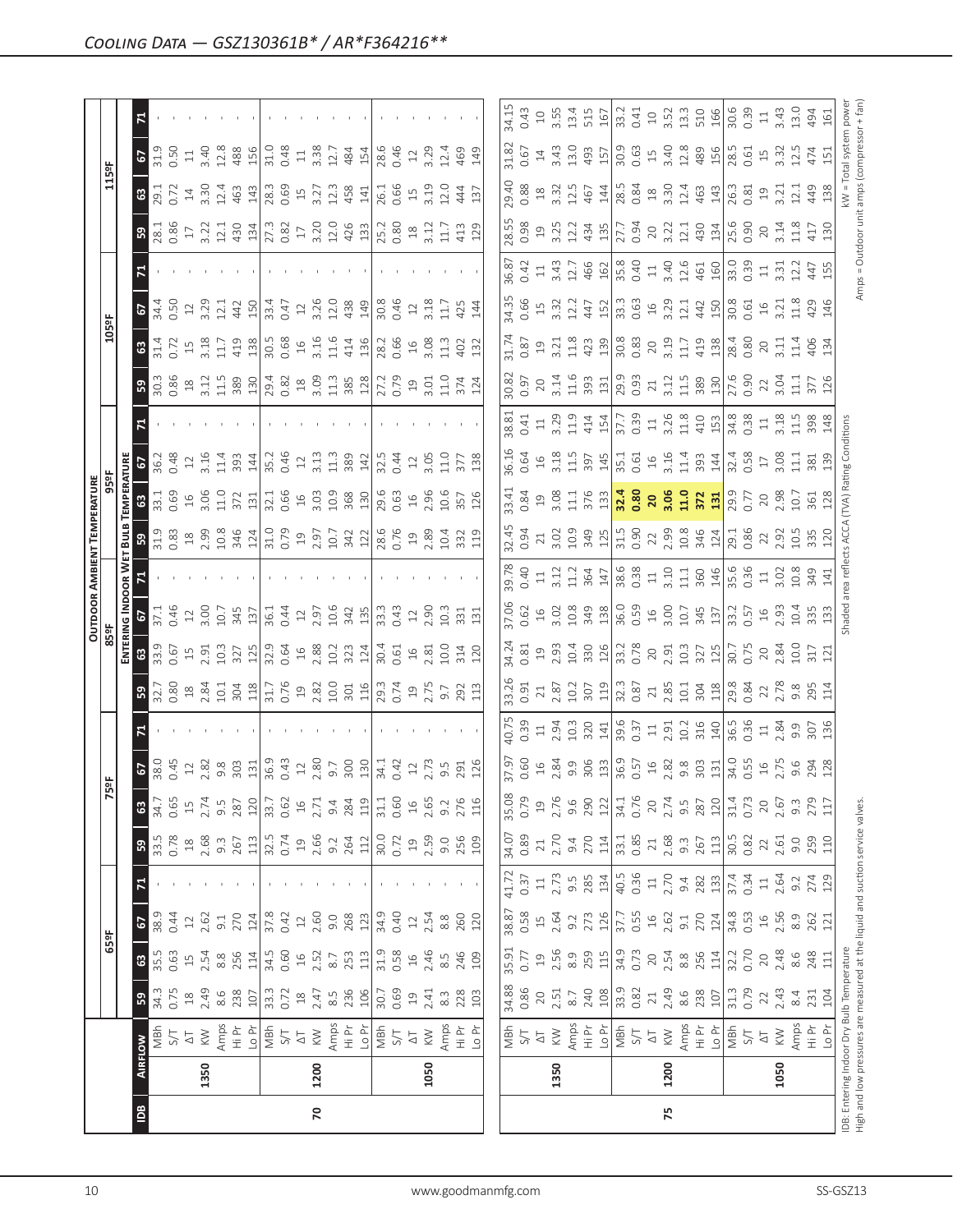|                                           |      |                                                                                                                                                                                                                                                                                                                                                                                                                                                                                                                                                                        |                                                                                              |                                                                                                                      |                                                                                                                 |                                                                                                        |                                                                                                                                             |                                                                                               |                           |                   |              |                   |                |                           | <b>OUTDOOR AMBIENT TEMPERATURE</b> |                        |                         |                           |                    |               |                    |                                                          |                                             |                        |                  |                                                      |
|-------------------------------------------|------|------------------------------------------------------------------------------------------------------------------------------------------------------------------------------------------------------------------------------------------------------------------------------------------------------------------------------------------------------------------------------------------------------------------------------------------------------------------------------------------------------------------------------------------------------------------------|----------------------------------------------------------------------------------------------|----------------------------------------------------------------------------------------------------------------------|-----------------------------------------------------------------------------------------------------------------|--------------------------------------------------------------------------------------------------------|---------------------------------------------------------------------------------------------------------------------------------------------|-----------------------------------------------------------------------------------------------|---------------------------|-------------------|--------------|-------------------|----------------|---------------------------|------------------------------------|------------------------|-------------------------|---------------------------|--------------------|---------------|--------------------|----------------------------------------------------------|---------------------------------------------|------------------------|------------------|------------------------------------------------------|
|                                           |      |                                                                                                                                                                                                                                                                                                                                                                                                                                                                                                                                                                        |                                                                                              | 65°F                                                                                                                 |                                                                                                                 |                                                                                                        |                                                                                                                                             | 75°F                                                                                          |                           |                   |              | 85ªF              |                |                           |                                    | 95°F                   |                         |                           |                    | 105°F         |                    |                                                          |                                             | 115°F                  |                  |                                                      |
|                                           |      |                                                                                                                                                                                                                                                                                                                                                                                                                                                                                                                                                                        |                                                                                              |                                                                                                                      |                                                                                                                 |                                                                                                        |                                                                                                                                             |                                                                                               |                           |                   |              |                   |                | ENTERING INDOOR WET       | Bula <sup>-</sup>                  | TEMPERATURE            |                         |                           |                    |               |                    |                                                          |                                             |                        |                  |                                                      |
| Bal                                       |      | AIRFLOW                                                                                                                                                                                                                                                                                                                                                                                                                                                                                                                                                                | $\bigcirc$                                                                                   | $\mathbbmss{3}$                                                                                                      | 67                                                                                                              | $\mathbf{z}$                                                                                           | ${\tt s3}$                                                                                                                                  | $\frac{3}{2}$                                                                                 | $\boldsymbol{\mathsf{s}}$ |                   | ${\tt S}$    | ශ                 | 6              |                           | 59                                 | ය                      |                         | $\mathbf{z}$              | ${\tt S3}$         | $\frac{3}{2}$ | 5                  |                                                          | ${\tt S}$                                   | ශී                     | 2                | $\mathbf{z}$                                         |
|                                           |      | MBh                                                                                                                                                                                                                                                                                                                                                                                                                                                                                                                                                                    | 35.50                                                                                        | 36.27                                                                                                                | 38.75                                                                                                           | 41.43<br>0.54                                                                                          | 34.67                                                                                                                                       | 35.43                                                                                         | 37.85                     | 40.46             | 33.85        | 34.59             | 36.95          | 39.50                     | 33.02                              | 33.74                  | 36.05                   | 38.54                     | 31.37              | 32.06         | 34.25              | 36.61                                                    | 29.06                                       | 29.69                  | 31.72            | 33.91                                                |
|                                           |      |                                                                                                                                                                                                                                                                                                                                                                                                                                                                                                                                                                        | 0.94                                                                                         | 0.88                                                                                                                 | 0.72                                                                                                            |                                                                                                        | 1.00                                                                                                                                        | 0.91                                                                                          | 0.74                      | 0.56              | 1.00         | 0.94              | 0.76           | 0.57                      | $1.00$                             | 0.97                   | 0.79                    | 0.59                      | 1.00               | 1.00          | 0.82               | 0.61                                                     | 1.00                                        | 1.00                   | 0.82             | 0.62                                                 |
|                                           |      | $\frac{1}{\sqrt{2}}$                                                                                                                                                                                                                                                                                                                                                                                                                                                                                                                                                   |                                                                                              |                                                                                                                      |                                                                                                                 |                                                                                                        |                                                                                                                                             | 22                                                                                            | $\Xi$                     | $\overline{\Box}$ | 23           | 22                | $\overline{c}$ | $15$<br>3.15              | 22                                 | $\overline{2}$         | $\overline{c}$          | $15$<br>3.32              | 21                 | 22            | $\overline{c}$     |                                                          | 20<br>3.28                                  | $20$                   | $^{28}$          | $\ensuremath{\mathop{\mathop{\mathbf{1}}}\nolimits}$ |
|                                           | 1350 | $\lesssim$                                                                                                                                                                                                                                                                                                                                                                                                                                                                                                                                                             |                                                                                              |                                                                                                                      |                                                                                                                 |                                                                                                        |                                                                                                                                             | 2.78                                                                                          | 2.87                      | 2.96              | 2.89         | 2.95              | 3.05           |                           | 3.04                               | 3.11                   | 3.21                    |                           | 3.17               | 3.24          | 3.35               |                                                          |                                             | 3.35                   | 3.46             | 3.58                                                 |
|                                           |      |                                                                                                                                                                                                                                                                                                                                                                                                                                                                                                                                                                        |                                                                                              | $2.58$<br>$9.0$<br>$2.58$                                                                                            |                                                                                                                 |                                                                                                        | $24$<br>$2.72$<br>$9.5$<br>$272$                                                                                                            |                                                                                               | 10.0                      | 10.4              | 10.3         | 10.5              | 10.9           | 11.3                      | 11.0                               | 11.2                   | 11.6                    | 12.0                      | 11.7               | 12.0          | 12.3               | $\begin{array}{c} 15 \\ 3,46 \\ 12.8 \\ 470 \end{array}$ | 12.4                                        | 12.7                   | 13.1             | 13.6                                                 |
|                                           |      |                                                                                                                                                                                                                                                                                                                                                                                                                                                                                                                                                                        | $\frac{23}{2.53}$ $\frac{8}{8}$ $\frac{47}{8}$ $\frac{8}{10}$ $\frac{10}{34}$ $\frac{6}{30}$ |                                                                                                                      | $\begin{array}{c c}\n19 & 0.66 \\ 2.66 & 2.76 \\ 2.76 & 2.76 \\ 3.76 & 0.68 \\ 2.64\n\end{array}$               |                                                                                                        |                                                                                                                                             | $9.7$<br>$293$<br>$124$<br>$36$<br>$75$<br>$75$<br>$75$<br>$9.6$<br>$9.6$                     | 310                       | 323               | 310          | 333               | 352            | 367                       | 353                                | 380                    | 401                     | 418                       | 397                | 427           | 451                |                                                          | 439                                         | 472                    | 498              | 520                                                  |
|                                           |      |                                                                                                                                                                                                                                                                                                                                                                                                                                                                                                                                                                        |                                                                                              |                                                                                                                      |                                                                                                                 |                                                                                                        |                                                                                                                                             |                                                                                               | 134                       | 143               | 120          | 128               | 139            | 148                       | 126                                | 134                    |                         | 156                       | 132                | 141           | 153                | 163                                                      | 137                                         | 145                    | 159              | 169                                                  |
|                                           |      |                                                                                                                                                                                                                                                                                                                                                                                                                                                                                                                                                                        |                                                                                              | $\frac{116}{35.2}$                                                                                                   |                                                                                                                 |                                                                                                        |                                                                                                                                             |                                                                                               | 36.8                      | 39.3              | 32.9         | 33.6              | 35.9           | 38.4<br>0.54              | 32.1<br>0.98                       | 32.8<br>0.92           | $\frac{146}{35.0}$      | 37.4<br>0.56              | $30.5$<br>$1.00$   | 31.1          | 33.3               | 35.5                                                     | 28.2                                        | 28.8                   | 30.8             | 32.9                                                 |
|                                           |      |                                                                                                                                                                                                                                                                                                                                                                                                                                                                                                                                                                        |                                                                                              |                                                                                                                      |                                                                                                                 |                                                                                                        |                                                                                                                                             |                                                                                               | 0.71                      | 0.53              | 0.95         | 0.89              | 0.73           |                           |                                    |                        |                         |                           |                    | 0.96          | 0.78               | 0.58                                                     | 1.00                                        | 0.96                   | 0.78             | 0.59<br>15                                           |
|                                           |      |                                                                                                                                                                                                                                                                                                                                                                                                                                                                                                                                                                        |                                                                                              |                                                                                                                      |                                                                                                                 |                                                                                                        |                                                                                                                                             |                                                                                               | 20                        | $\frac{1}{6}$     | 24           | 23                | $20$           | $16$                      | $24\,$                             |                        | 20                      | $16$                      | 23                 | 23            | 20                 | $16$                                                     | 22                                          | 21                     | $\overline{19}$  |                                                      |
| 80                                        | 1200 |                                                                                                                                                                                                                                                                                                                                                                                                                                                                                                                                                                        |                                                                                              |                                                                                                                      |                                                                                                                 |                                                                                                        |                                                                                                                                             |                                                                                               | 2.85                      | 2.94              | 2.87         | 2.93              | 3.02           | 3.12                      | 3.02                               |                        | 3.18                    | 3.29                      | 3.14               | 3.21          | 3.32               | 3.43                                                     | 3.25                                        | 3.32                   | 3.43             | 3.55                                                 |
|                                           |      |                                                                                                                                                                                                                                                                                                                                                                                                                                                                                                                                                                        | $2.51$<br>$2.51$<br>8.7                                                                      |                                                                                                                      |                                                                                                                 |                                                                                                        |                                                                                                                                             |                                                                                               | 9.9                       | 10.3              | 10.2         | 10.4              | 10.8           | 11.2                      | 10.9                               | $23$<br>$3.08$<br>$11$ | 11.5                    | 11.9                      | 11.6               | 11.8          | 12.2               | 12.7                                                     | 12.2                                        | 12.5                   | 13.0             | 13.4                                                 |
|                                           |      |                                                                                                                                                                                                                                                                                                                                                                                                                                                                                                                                                                        |                                                                                              |                                                                                                                      |                                                                                                                 |                                                                                                        |                                                                                                                                             |                                                                                               | 306                       | 320               | 307          |                   |                |                           | 349                                |                        | $\frac{397}{145}$       |                           | 393                |               | 447                | 466                                                      |                                             | 467                    | 493              | 515                                                  |
|                                           |      |                                                                                                                                                                                                                                                                                                                                                                                                                                                                                                                                                                        |                                                                                              |                                                                                                                      |                                                                                                                 |                                                                                                        |                                                                                                                                             |                                                                                               | 133                       | 141               | 119          | $\frac{330}{126}$ | 349            | 364<br>147                | 125                                | $\frac{376}{133}$      |                         | 414<br>154                | 131                | 423<br>139    | 152                |                                                          | 434<br>135                                  | 144                    | 157              | 167                                                  |
|                                           |      |                                                                                                                                                                                                                                                                                                                                                                                                                                                                                                                                                                        | $\frac{28}{100}$                                                                             | $\begin{array}{c}\n 23 \\  2.56 \\  \hline\n 8.9 \\  2.59 \\  \hline\n 115 \\  32.5 \\  \hline\n 0.81\n \end{array}$ | $9.2$<br>$273$<br>$126$<br>$34.7$<br>$0.66$                                                                     |                                                                                                        | $\frac{19}{33.7}$<br>$\frac{33.7}{33.7}$<br>$\frac{4}{33.7}$<br>$\frac{5}{4}$<br>$\frac{4}{33.7}$<br>$\frac{11}{33.7}$<br>$\frac{11}{33.8}$ | $290$<br>$\frac{12}{31}$ , 84                                                                 | 33.9                      | 36.3              | 30.3         | 31.0              | 33.1           |                           | 29.6<br>0.95                       | 30.2                   |                         | 34.5                      |                    | 28.7          | 30.7               |                                                          | 26.0                                        | 26.6                   | 28.4             | 30.4                                                 |
|                                           |      |                                                                                                                                                                                                                                                                                                                                                                                                                                                                                                                                                                        |                                                                                              |                                                                                                                      |                                                                                                                 |                                                                                                        |                                                                                                                                             |                                                                                               | 0.68                      | 0.51              | 0.92         | 0.86              | 0.70           |                           |                                    | 0.89                   | 32.3<br>0.72            | 0.54                      | $28.1$<br>0.98     | 0.92          | 0.75               | 32.8<br>0.56                                             | 0.99                                        | 0.93                   | 0.76             | 0.57                                                 |
|                                           |      | $\overline{\Delta}$                                                                                                                                                                                                                                                                                                                                                                                                                                                                                                                                                    |                                                                                              | $23\,$                                                                                                               | $20$                                                                                                            |                                                                                                        |                                                                                                                                             |                                                                                               | 20                        | 16                | 24           | 23                | $20$           | 35.4<br>0.52<br>3.05      |                                    |                        | 20                      |                           |                    | 23            | 20                 | $16$                                                     | 23                                          | 22                     | $\Xi$            | $15$                                                 |
|                                           | 1050 | $\lesssim$                                                                                                                                                                                                                                                                                                                                                                                                                                                                                                                                                             |                                                                                              | 2.50                                                                                                                 | 2.58                                                                                                            |                                                                                                        | $24$<br>$2.64$                                                                                                                              | 23<br>2.69                                                                                    | 2.78                      | 2.87              | 2.80         | 2.86              | 2.95           |                           | $2.5$<br>$2.94$                    |                        | 3.10                    | $16$<br>$3.21$            | 24<br>3.06         | 3.13          | 3.23               | 3.34                                                     | 3.17                                        | 3.24                   | 3.35             | 3.46                                                 |
|                                           |      |                                                                                                                                                                                                                                                                                                                                                                                                                                                                                                                                                                        |                                                                                              | 8.7                                                                                                                  |                                                                                                                 | $9.\overline{3}$                                                                                       |                                                                                                                                             | $9.\overline{3}$                                                                              | 9.6                       | 10.0              | 9.9          | 10.1              | 10.5           | 10.9                      | 10.6                               | $24$<br>3.01<br>10.8   | 11.2                    | 11.6                      | 11.2               | 11.5          | 11.9               | 12.3                                                     | 11.9                                        | 12.2                   | 12.6             | 13.1                                                 |
|                                           |      | Amps<br>도시<br>모르크                                                                                                                                                                                                                                                                                                                                                                                                                                                                                                                                                      | $24$<br>$2.45$<br>$8.5$<br>$2.33$<br>$105$                                                   |                                                                                                                      | 8.9<br>265<br>122                                                                                               |                                                                                                        | $3.1$<br>$262$<br>$11$                                                                                                                      |                                                                                               | 297                       |                   |              | 320               | 338            | 353                       | 339                                | 365                    | 385                     | 402                       | 381                |               |                    |                                                          | 421                                         | 453                    |                  | 499                                                  |
|                                           |      |                                                                                                                                                                                                                                                                                                                                                                                                                                                                                                                                                                        |                                                                                              | 251                                                                                                                  |                                                                                                                 | 276<br>130                                                                                             |                                                                                                                                             | 282<br>118                                                                                    |                           | 310               | 298          |                   |                |                           |                                    |                        |                         |                           |                    | 410           | 433                | 452<br>157                                               |                                             |                        | 479              |                                                      |
|                                           |      |                                                                                                                                                                                                                                                                                                                                                                                                                                                                                                                                                                        |                                                                                              | 112                                                                                                                  |                                                                                                                 |                                                                                                        |                                                                                                                                             |                                                                                               | 129                       | 137               | 115          | 123               | 134            | 143                       | 121                                | 129                    | 141                     | 150                       | 127                | 135           | 147                |                                                          | 131                                         | 140                    | 152              | 162                                                  |
|                                           |      |                                                                                                                                                                                                                                                                                                                                                                                                                                                                                                                                                                        |                                                                                              |                                                                                                                      |                                                                                                                 |                                                                                                        |                                                                                                                                             |                                                                                               |                           |                   |              |                   |                |                           |                                    |                        |                         |                           |                    |               |                    |                                                          |                                             |                        |                  |                                                      |
|                                           |      |                                                                                                                                                                                                                                                                                                                                                                                                                                                                                                                                                                        | 36.12                                                                                        | 36.82                                                                                                                |                                                                                                                 |                                                                                                        |                                                                                                                                             | 35.96<br>0.98                                                                                 | 37.66                     | 40.18             | 34.44        | 35.11             | 36.77          | 39.22                     | 33.60                              | 34.25                  | 35.87                   | 38.27                     | 31.92              | 32.54         | 34.08              | 36.35                                                    | 29.57                                       | 30.14                  | 31.57            | 33.68                                                |
|                                           |      |                                                                                                                                                                                                                                                                                                                                                                                                                                                                                                                                                                        | 0.98                                                                                         | 0.95                                                                                                                 | 38.56<br>0.86                                                                                                   | 41.14<br>0.70                                                                                          | $35.28$<br>$1.00$                                                                                                                           |                                                                                               | 0.89                      | 0.72              | 1.00         | 1.00              | 0.91           | 0.74                      | 1.00                               | 1.00                   | 0.94                    | 0.76                      |                    | 1.00          | 0.98               |                                                          |                                             | 1.00                   | 0.98             | 0.80                                                 |
|                                           |      | $\frac{1}{4}$ S $\frac{1}{4}$                                                                                                                                                                                                                                                                                                                                                                                                                                                                                                                                          |                                                                                              |                                                                                                                      |                                                                                                                 |                                                                                                        |                                                                                                                                             | $24\,$                                                                                        | 23                        | 20                | 23           | 24                | 23             | 20                        | 23                                 | 23                     | 23                      | $20$                      | 22                 | 22            |                    | 20                                                       |                                             | $21\,$                 | $21\,$           | $\stackrel{\textstyle\circ}{\phantom{}_{\sim}}$      |
|                                           | 1350 |                                                                                                                                                                                                                                                                                                                                                                                                                                                                                                                                                                        |                                                                                              |                                                                                                                      |                                                                                                                 |                                                                                                        |                                                                                                                                             | 2.80                                                                                          | 2.89                      |                   | 2.91         | 2.98              | 3.07           | 3.18                      | 3.07                               | 3.13                   | 3.24                    |                           |                    | 3.27          | 3.37               |                                                          |                                             | 3.38                   |                  | 3.61                                                 |
|                                           |      |                                                                                                                                                                                                                                                                                                                                                                                                                                                                                                                                                                        |                                                                                              |                                                                                                                      |                                                                                                                 |                                                                                                        |                                                                                                                                             | $9.\overline{8}$                                                                              | 10.1                      | 2.99<br>10.5      | 10.4         | 10.6              | 11.0           | 11.4                      | $\frac{11}{11}$                    | 11.3                   | 11.7                    | $3.\overline{3}4$<br>12.2 | $3.20$<br>$11.8$   | 12.1          |                    |                                                          | 20<br>3.31<br>12.5                          | 12.8                   | $3.49$<br>$13.2$ | 13.7                                                 |
|                                           |      |                                                                                                                                                                                                                                                                                                                                                                                                                                                                                                                                                                        |                                                                                              |                                                                                                                      |                                                                                                                 |                                                                                                        |                                                                                                                                             |                                                                                               | 313                       | 326               | 313          | 337               | 356            | 371                       | 356                                |                        | 405                     |                           | 401                | 431           |                    |                                                          | 443                                         | 477                    | 503              |                                                      |
|                                           |      | $\begin{array}{l}\n\hline\n\searrow \\ \hline\n\searrow \\ \hline\n\searrow \\ \hline\n\searrow \\ \hline\n\searrow \\ \hline\n\searrow \\ \hline\n\searrow \\ \hline\n\searrow \\ \hline\n\searrow \\ \hline\n\searrow \\ \hline\n\searrow \\ \hline\n\searrow \\ \hline\n\searrow \\ \hline\n\searrow \\ \hline\n\searrow \\ \hline\n\searrow \\ \hline\n\searrow \\ \hline\n\searrow \\ \hline\n\searrow \\ \hline\n\searrow \\ \hline\n\searrow \\ \hline\n\searrow \\ \hline\n\searrow \\ \hline\n\searrow \\ \hline\n\searrow \\ \hline\n\searrow \\ \hline\n$   | $24$<br>$2.55$<br>$8.8$<br>$245$<br>$110$                                                    | $24$<br>$2.60$<br>$9.1$<br>$264$<br>$117$                                                                            |                                                                                                                 | $\begin{array}{c c}\n19 \\ 2.77 \\ 9.91 \\ 2.91 \\ 139 \\ 9.66 \\ 0.67 \\ 2.75 \\ \hline\n\end{array}$ | $24$<br>$2.74$<br>$9.5$<br>$275$<br>$11$<br>$34.3$<br>$0.97$                                                                                | $\begin{array}{c c}\n 296 \\  \hline\n 124 \\  \hline\n 34.9 \\  \hline\n 0.94\n \end{array}$ | 135                       | 144               | 121          | 129               | 141            | 150                       | 127                                | 384                    | 148                     | 422                       | 133                | 142           | 12.5<br>456<br>155 | 3.49<br>12.9<br>475<br>165                               | 138                                         | 147                    | 160              | 525                                                  |
|                                           |      |                                                                                                                                                                                                                                                                                                                                                                                                                                                                                                                                                                        | 35.1<br>0.94                                                                                 | 35.7<br>0.91                                                                                                         |                                                                                                                 |                                                                                                        |                                                                                                                                             |                                                                                               | 36.6<br>0.85              | 39.0<br>0.69      | 33.4<br>1.00 | 34.1              | 35.7           | 38.1<br>0.70              |                                    | 33.3<br>0.99           | 34.8<br>0.90            | 37.2<br>0.73              | 31.00              | 31.6<br>1.00  | 33.1<br>0.93       | 35.3<br>0.76                                             | 28.7<br>1.00                                | 29.3<br>1.00           | 30.6             |                                                      |
|                                           |      |                                                                                                                                                                                                                                                                                                                                                                                                                                                                                                                                                                        |                                                                                              |                                                                                                                      |                                                                                                                 |                                                                                                        |                                                                                                                                             |                                                                                               |                           |                   |              | 0.96              |                |                           | $32.6$<br>$1.00$<br>$25$<br>$3.04$ |                        |                         |                           |                    |               |                    |                                                          |                                             |                        |                  | 32.7<br>0.76                                         |
|                                           |      |                                                                                                                                                                                                                                                                                                                                                                                                                                                                                                                                                                        |                                                                                              |                                                                                                                      |                                                                                                                 |                                                                                                        |                                                                                                                                             |                                                                                               | 24<br>2.87                | $21\,$            | 26           | 25                | $24\,$         | $21$<br>$3.15$            |                                    | $25$<br>$3.11$         | $24$<br>3.21            | $21$<br>3.32              | $\frac{24}{3.17}$  | $24$<br>3.24  | 24<br>3.35         | 20                                                       | 22<br>3.28                                  | 22                     | 22<br>3.46       |                                                      |
| 85                                        | 1200 |                                                                                                                                                                                                                                                                                                                                                                                                                                                                                                                                                                        |                                                                                              |                                                                                                                      |                                                                                                                 |                                                                                                        |                                                                                                                                             |                                                                                               |                           | 2.96              | 2.89         | 2.95              | 3.05           |                           |                                    |                        |                         |                           |                    |               |                    | 3.46<br>12.8<br>470                                      |                                             | 3.35                   |                  | $\begin{array}{c} 19 \\ 3.58 \\ 13.6 \\ \end{array}$ |
|                                           |      |                                                                                                                                                                                                                                                                                                                                                                                                                                                                                                                                                                        |                                                                                              |                                                                                                                      |                                                                                                                 |                                                                                                        |                                                                                                                                             |                                                                                               | 10.0                      | 10.4              | 10.3         | 10.5              | 10.9           | 11.3                      | 11.0                               | 11.2                   | 11.6                    | 12.0                      | 11.7               | 12.0          | 12.3               |                                                          | 12.4                                        | 12.7                   | 13.1             |                                                      |
|                                           |      |                                                                                                                                                                                                                                                                                                                                                                                                                                                                                                                                                                        | $2.53$ $8.8$ $2.43$ $109$ $3.44$                                                             | $25$ $2.58$ $9.0$ $7.51$ $116$ $13.0$                                                                                |                                                                                                                 |                                                                                                        |                                                                                                                                             |                                                                                               | 310                       | 323               | 310          | 333               | 352<br>139     | 367                       | 353                                | 380                    | 401                     | 418                       | 397                | 427           | 451                |                                                          | 439                                         | 472                    | 498<br>159       |                                                      |
|                                           |      |                                                                                                                                                                                                                                                                                                                                                                                                                                                                                                                                                                        |                                                                                              |                                                                                                                      |                                                                                                                 |                                                                                                        |                                                                                                                                             |                                                                                               | 134                       | 143               | 120          | 128               |                | $\frac{148}{35.1}$        | 126                                | 134                    | 146                     | 156                       | $\frac{132}{28.6}$ | 141           | $\frac{153}{30.5}$ | 163                                                      | 137                                         | 145                    |                  | 169                                                  |
|                                           |      | $\begin{array}{c}\n\text{Area} \\ \text{Area} \\ \text{Area} \\ \text{Area} \\ \text{Area} \\ \text{Area} \\ \text{Area} \\ \text{Area} \\ \text{Area} \\ \text{Area} \\ \text{Area} \\ \text{Area} \\ \text{Area} \\ \text{Area} \\ \text{Area} \\ \text{Area} \\ \text{Area} \\ \text{Area} \\ \text{Area} \\ \text{Area} \\ \text{Area} \\ \text{Area} \\ \text{Area} \\ \text{Area} \\ \text{Area} \\ \text{Area} \\ \text{Area} \\ \text{Area} \\ \text{Area} \\ \text{Area} \\ \text{Area} \\ \text{Area} \\ \text{Area} \\ \text{Area} \\ \text{Area} \\ \text$ |                                                                                              |                                                                                                                      | $\begin{array}{c}\n 23 \\  23 \\  37 \\  28 \\  37 \\  4 \\  52 \\  6 \\  74 \\  75 \\  87 \\  9\n \end{array}$ | $9.88$ $13\frac{1}{3}$ $6.64$ $1$                                                                      | $2.72$<br>$9.5$<br>$7.72$<br>$116$<br>$116$<br>$31.6$<br>$0.94$                                                                             | $25$<br>$2.78$<br>$9.7$<br>$2.93$<br>$123$<br>$32.2$<br>$0.91$                                | 33.8                      | 36.0              | 30.9         | $\frac{15}{21}$   | 32.9           |                           | 30.1                               | 30.7                   | 32.1                    | 34.3<br>0.70              |                    | 29.2          |                    | 32.6                                                     | 26.5                                        | 27.0                   | 28.3             | 30.2<br>0.73                                         |
|                                           |      |                                                                                                                                                                                                                                                                                                                                                                                                                                                                                                                                                                        | 0.91                                                                                         | 0.87                                                                                                                 |                                                                                                                 |                                                                                                        |                                                                                                                                             |                                                                                               | 0.82                      | 0.66              | 0.96         | 0.93              | 0.84           | 0.68                      | 0.99                               | 0.96                   | 0.86                    |                           | 1.00               | 0.99          | 0.90               | 0.73                                                     | 1.00                                        | 1.00                   | 0.91             |                                                      |
|                                           |      |                                                                                                                                                                                                                                                                                                                                                                                                                                                                                                                                                                        | 26                                                                                           | 25                                                                                                                   | $24\,$                                                                                                          |                                                                                                        | 26                                                                                                                                          | 26                                                                                            | 24                        | $\overline{21}$   | 26           | 26                | 24             | 21                        | 26                                 | 26                     | 24                      | 21                        | 25                 | 25            | 24                 | 21                                                       | 23                                          | 24                     | 22               | 19                                                   |
|                                           | 1050 | $\leqslant$                                                                                                                                                                                                                                                                                                                                                                                                                                                                                                                                                            | 2.47                                                                                         | 2.52                                                                                                                 | 2.60                                                                                                            | 2.68                                                                                                   | 2.66                                                                                                                                        | 2.71                                                                                          | 2.80                      | 2.89              | 2.82         | 2.88              | 2.97           | 3.07                      | 2.97                               | 3.03                   | 3.13                    | 3.23                      | 3.09               | 3.16          | 3.26               | 3.37                                                     | 3.20                                        | 3.27                   | 3.38             | 3.49                                                 |
|                                           |      | Amps                                                                                                                                                                                                                                                                                                                                                                                                                                                                                                                                                                   | $\frac{5}{8}$                                                                                | $8.7\,$                                                                                                              | 9.0                                                                                                             | $9.\overline{3}$                                                                                       |                                                                                                                                             | 9.4                                                                                           | 9.7                       | 10.1              | 10.0         | 10.2              | 10.6           | 11.0                      | 10.7                               | 10.9                   | $\frac{3}{11}$          | 11.7                      | 11.3               | 11.6          | 12.0               | 12.5                                                     | 12.0                                        | 12.3                   | 12.7             | 13.2                                                 |
|                                           |      | $rac{\tilde{\rho}}{\tilde{\pi}}$                                                                                                                                                                                                                                                                                                                                                                                                                                                                                                                                       | 235                                                                                          | 253                                                                                                                  | 268<br>123                                                                                                      | 279<br>131                                                                                             | 9.2<br>264<br>112                                                                                                                           | 284<br>119                                                                                    | 300                       | 313               | 301<br>116   | 323               | 341            | 356                       | 342                                | 368                    | 389                     | 406                       | 385                | 414           | 438<br>149         | 456<br>159                                               | 425                                         | 458<br>141             | 483              | 504                                                  |
|                                           |      | Lo Pr                                                                                                                                                                                                                                                                                                                                                                                                                                                                                                                                                                  | 106                                                                                          | 113                                                                                                                  |                                                                                                                 |                                                                                                        |                                                                                                                                             |                                                                                               | 130                       | 139               |              | 124               | 135            | 144                       |                                    |                        |                         |                           | 128                | 136           |                    |                                                          |                                             |                        | - 54             | 164                                                  |
| IDB: Entering Indoor Dry Bulb Temperature |      |                                                                                                                                                                                                                                                                                                                                                                                                                                                                                                                                                                        |                                                                                              |                                                                                                                      |                                                                                                                 |                                                                                                        |                                                                                                                                             |                                                                                               |                           |                   |              |                   |                | Shaded area reflects AHRI |                                    |                        | (TVA) Rating Conditions |                           |                    |               |                    |                                                          |                                             | kW = Total system powe |                  |                                                      |
|                                           |      | High and low pressures are measured at the liquid and suction service valves.                                                                                                                                                                                                                                                                                                                                                                                                                                                                                          |                                                                                              |                                                                                                                      |                                                                                                                 |                                                                                                        |                                                                                                                                             |                                                                                               |                           |                   |              |                   |                |                           |                                    |                        |                         |                           |                    |               |                    |                                                          | Amps = Outdoor unit amps (compressor + fan) |                        |                  |                                                      |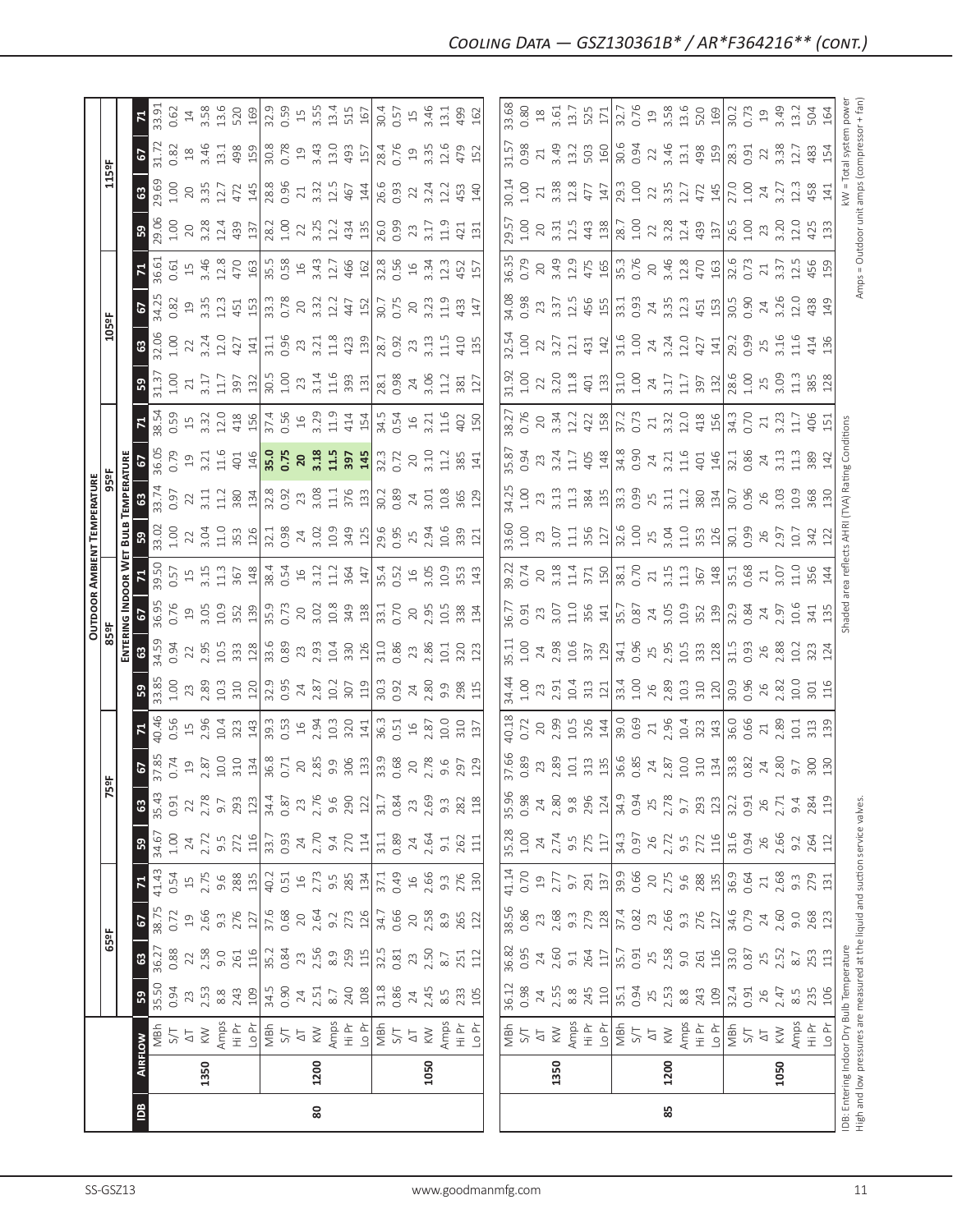|                |      |                          |                                                                                                                            |                 |                                             |            |                 |                |                                                                                                                                                                                                                                                                                                                                        |                            |                                                                                                                                                                                                                                                                                                               |                                                                                                   |                                                                              |                                                                                                                                                                                                                                                                               | <b>OUTDOOR AMBIENT TEMPERATURE</b>                |                                                                                                                                                                                                  |                                                                                            |       |                                                                                  |                                                                                                                                                                                                                                                                                                                                                                           |                                                                                               |                                                                      |                                                                                                                                  |                                                                                                                                                                                                                                                                                                 |                                                                                                                                       |                            |
|----------------|------|--------------------------|----------------------------------------------------------------------------------------------------------------------------|-----------------|---------------------------------------------|------------|-----------------|----------------|----------------------------------------------------------------------------------------------------------------------------------------------------------------------------------------------------------------------------------------------------------------------------------------------------------------------------------------|----------------------------|---------------------------------------------------------------------------------------------------------------------------------------------------------------------------------------------------------------------------------------------------------------------------------------------------------------|---------------------------------------------------------------------------------------------------|------------------------------------------------------------------------------|-------------------------------------------------------------------------------------------------------------------------------------------------------------------------------------------------------------------------------------------------------------------------------|---------------------------------------------------|--------------------------------------------------------------------------------------------------------------------------------------------------------------------------------------------------|--------------------------------------------------------------------------------------------|-------|----------------------------------------------------------------------------------|---------------------------------------------------------------------------------------------------------------------------------------------------------------------------------------------------------------------------------------------------------------------------------------------------------------------------------------------------------------------------|-----------------------------------------------------------------------------------------------|----------------------------------------------------------------------|----------------------------------------------------------------------------------------------------------------------------------|-------------------------------------------------------------------------------------------------------------------------------------------------------------------------------------------------------------------------------------------------------------------------------------------------|---------------------------------------------------------------------------------------------------------------------------------------|----------------------------|
|                |      |                          |                                                                                                                            | 65ºF            |                                             |            |                 | $\mathbf{r}$   | 능                                                                                                                                                                                                                                                                                                                                      |                            |                                                                                                                                                                                                                                                                                                               | 85 <sup>o</sup> F                                                                                 |                                                                              |                                                                                                                                                                                                                                                                               |                                                   |                                                                                                                                                                                                  |                                                                                            |       |                                                                                  | 105°F                                                                                                                                                                                                                                                                                                                                                                     |                                                                                               |                                                                      |                                                                                                                                  | 115°F                                                                                                                                                                                                                                                                                           |                                                                                                                                       |                            |
|                |      |                          |                                                                                                                            |                 |                                             |            |                 |                |                                                                                                                                                                                                                                                                                                                                        |                            |                                                                                                                                                                                                                                                                                                               |                                                                                                   | ENTERING INDOOR W                                                            |                                                                                                                                                                                                                                                                               | BULB                                              | <b>EMPERATURE</b>                                                                                                                                                                                |                                                                                            |       |                                                                                  |                                                                                                                                                                                                                                                                                                                                                                           |                                                                                               |                                                                      |                                                                                                                                  |                                                                                                                                                                                                                                                                                                 |                                                                                                                                       |                            |
| $\overline{a}$ |      | <b>AIRFLOW</b>           | ${\tt S}$                                                                                                                  | $\mathbbmss{3}$ | 5                                           |            | ${\tt S}$       | $\mathbb{S}^3$ | 2                                                                                                                                                                                                                                                                                                                                      |                            | ${\tt S}$                                                                                                                                                                                                                                                                                                     | $\mathbb{G}$                                                                                      |                                                                              |                                                                                                                                                                                                                                                                               |                                                   | $\mathbbmss{3}$                                                                                                                                                                                  |                                                                                            |       | $\boldsymbol{\mathsf{s}}$                                                        | ${\tt G3}$                                                                                                                                                                                                                                                                                                                                                                | 5                                                                                             |                                                                      | ន                                                                                                                                | $\mathbb{S}^3$                                                                                                                                                                                                                                                                                  | 5                                                                                                                                     |                            |
|                |      | MBh                      | 39.7                                                                                                                       | 41.1            | 45.1                                        |            | 38.8            | 40.2           | 44.0<br>0.45                                                                                                                                                                                                                                                                                                                           |                            | 37.8<br>0.79                                                                                                                                                                                                                                                                                                  | 39.2                                                                                              | 43.0                                                                         |                                                                                                                                                                                                                                                                               |                                                   | 38.3                                                                                                                                                                                             |                                                                                            |       | 35.1<br>0.85                                                                     | $\frac{36.4}{0.71}$                                                                                                                                                                                                                                                                                                                                                       | 39.8                                                                                          |                                                                      |                                                                                                                                  | 33.7                                                                                                                                                                                                                                                                                            | 36.9<br>0.49                                                                                                                          |                            |
|                |      | 5/7                      | 0.74                                                                                                                       | 0.62            | 0.43                                        |            | 0.77            | 0.64           |                                                                                                                                                                                                                                                                                                                                        |                            |                                                                                                                                                                                                                                                                                                               | 0.66                                                                                              | 0.46                                                                         |                                                                                                                                                                                                                                                                               |                                                   | 0.68                                                                                                                                                                                             | 0.47                                                                                       |       |                                                                                  |                                                                                                                                                                                                                                                                                                                                                                           | 0.49                                                                                          |                                                                      |                                                                                                                                  |                                                                                                                                                                                                                                                                                                 |                                                                                                                                       |                            |
|                |      | $\overline{\sim}$        | $18$<br>$2.89$                                                                                                             | 15<br>2.95      | $\ensuremath{\mathop{\mathop{\mathbf{2}}}}$ |            | $^{26}$         | $16$           | $\frac{12}{3.27}$                                                                                                                                                                                                                                                                                                                      |                            |                                                                                                                                                                                                                                                                                                               | 16<br>3.36                                                                                        | $12$                                                                         |                                                                                                                                                                                                                                                                               |                                                   |                                                                                                                                                                                                  | 12 <sup>0.55</sup>                                                                         |       | $\begin{array}{c} 18 \\ 3.60 \\ 13.8 \\ 356 \end{array}$                         | $16$<br>3.68                                                                                                                                                                                                                                                                                                                                                              | $12\,$                                                                                        |                                                                      |                                                                                                                                  | $\begin{array}{c} 15 \\ 3.81 \end{array}$                                                                                                                                                                                                                                                       | $\Xi$                                                                                                                                 |                            |
|                | 1519 | $\lesssim$               |                                                                                                                            |                 | 3.04                                        |            | 3.10            | 3.17           |                                                                                                                                                                                                                                                                                                                                        |                            |                                                                                                                                                                                                                                                                                                               |                                                                                                   | 3.47                                                                         |                                                                                                                                                                                                                                                                               |                                                   |                                                                                                                                                                                                  |                                                                                            |       |                                                                                  |                                                                                                                                                                                                                                                                                                                                                                           | 3.80                                                                                          |                                                                      |                                                                                                                                  |                                                                                                                                                                                                                                                                                                 | 3.93                                                                                                                                  |                            |
|                |      | Amps<br>Hi PR            | 218<br>10.3                                                                                                                | 10.5            | 10.9                                        |            | $11.1$<br>$244$ | 11.4           | 11.8                                                                                                                                                                                                                                                                                                                                   |                            |                                                                                                                                                                                                                                                                                                               |                                                                                                   | 12.8<br>315                                                                  |                                                                                                                                                                                                                                                                               |                                                   |                                                                                                                                                                                                  | 13.8<br>359                                                                                |       |                                                                                  | 14.2<br>383                                                                                                                                                                                                                                                                                                                                                               | 14.7                                                                                          |                                                                      |                                                                                                                                  | 15.1                                                                                                                                                                                                                                                                                            | 15.6                                                                                                                                  |                            |
|                |      | Lo PR                    | 107                                                                                                                        | 234<br>114      | 247<br>124                                  |            | 113             | 263<br>120     | 277<br>131                                                                                                                                                                                                                                                                                                                             |                            |                                                                                                                                                                                                                                                                                                               | $\frac{12.4}{299}$                                                                                | 137                                                                          |                                                                                                                                                                                                                                                                               |                                                   | $\begin{array}{c} 16 \\ 3.54 \\ 13.3 \\ 340 \\ \hline \end{array}$                                                                                                                               | 144                                                                                        |       | 130                                                                              | 138                                                                                                                                                                                                                                                                                                                                                                       | 150<br>404                                                                                    |                                                                      | $\begin{array}{c} 3.56 \\ 0.85 \\ 0.7 \\ 3.73 \\ 4.7 \\ 8.9 \\ 1 \\ 3.3 \\ 4 \\ 1 \\ 3.5 \\ 2. \\ 5. \\ 6. \\ 7. \\ \end{array}$ | 423<br>143                                                                                                                                                                                                                                                                                      | 156<br>447                                                                                                                            |                            |
|                |      |                          | 38.5                                                                                                                       | 39.9            | 43.8                                        |            | 37.6            | 39.0           | 42.7                                                                                                                                                                                                                                                                                                                                   |                            |                                                                                                                                                                                                                                                                                                               |                                                                                                   | 41.7                                                                         |                                                                                                                                                                                                                                                                               |                                                   |                                                                                                                                                                                                  | 40.7                                                                                       |       |                                                                                  |                                                                                                                                                                                                                                                                                                                                                                           | 38.7                                                                                          |                                                                      |                                                                                                                                  |                                                                                                                                                                                                                                                                                                 |                                                                                                                                       |                            |
|                |      | $\frac{1}{19}$           | 0.71                                                                                                                       | 0.59            | 0.41                                        |            | 0.73            | 0.61           | 0.43                                                                                                                                                                                                                                                                                                                                   |                            |                                                                                                                                                                                                                                                                                                               | 38.1<br>0.63                                                                                      | 0.44                                                                         |                                                                                                                                                                                                                                                                               |                                                   | 37.1<br>0.65                                                                                                                                                                                     | 0.45                                                                                       |       | $34.1$<br>0.81                                                                   | $35.3$<br>0.67                                                                                                                                                                                                                                                                                                                                                            | 0.47                                                                                          |                                                                      |                                                                                                                                  | 32.7                                                                                                                                                                                                                                                                                            | $35.8$<br>0.47<br>11                                                                                                                  |                            |
|                |      | $\overline{\Delta}$      | $\mathfrak{Q}$                                                                                                             | $\frac{1}{2}$   | $\supseteq$                                 |            | 19              | $\frac{16}{1}$ |                                                                                                                                                                                                                                                                                                                                        |                            |                                                                                                                                                                                                                                                                                                               | $16$                                                                                              | $12\,$                                                                       |                                                                                                                                                                                                                                                                               |                                                   | $16$                                                                                                                                                                                             | $\ensuremath{\mathop{\mathop{\boldsymbol{2}}}}$                                            |       | 19                                                                               | $16$                                                                                                                                                                                                                                                                                                                                                                      | $12$                                                                                          |                                                                      |                                                                                                                                  | $15$                                                                                                                                                                                                                                                                                            |                                                                                                                                       |                            |
| 20             | 1350 | $\lesssim$               | 2.87                                                                                                                       | 2.93            | 3.02                                        |            | 3.08            | 3.14           | $3.24$<br>11.7                                                                                                                                                                                                                                                                                                                         |                            |                                                                                                                                                                                                                                                                                                               | 3.34                                                                                              | 3.44                                                                         |                                                                                                                                                                                                                                                                               |                                                   | 3.51                                                                                                                                                                                             | 3.62                                                                                       |       |                                                                                  | 3.65                                                                                                                                                                                                                                                                                                                                                                      | 3.77                                                                                          |                                                                      |                                                                                                                                  | $3.78$<br>14.9                                                                                                                                                                                                                                                                                  | 3.90                                                                                                                                  |                            |
|                |      | Amps                     | 10.2                                                                                                                       | 10.4            | 10.8                                        |            | 11.0            | 11.3           |                                                                                                                                                                                                                                                                                                                                        |                            |                                                                                                                                                                                                                                                                                                               | 12.3                                                                                              | 12.7                                                                         |                                                                                                                                                                                                                                                                               |                                                   |                                                                                                                                                                                                  | 13.6                                                                                       |       |                                                                                  | 14.1                                                                                                                                                                                                                                                                                                                                                                      | 14.5                                                                                          |                                                                      |                                                                                                                                  |                                                                                                                                                                                                                                                                                                 | 15.4                                                                                                                                  |                            |
|                |      | Hi PR                    | 215                                                                                                                        | 232             | 245                                         |            | 242<br>112      | 260            | 275                                                                                                                                                                                                                                                                                                                                    |                            | $\begin{array}{c} 3.27 \\ 12.0 \\ 275 \\ 116 \\ 33.3 \\ 0.73 \\ 9 \end{array}$                                                                                                                                                                                                                                | 296                                                                                               | 312                                                                          |                                                                                                                                                                                                                                                                               |                                                   | $\frac{3}{3} \cdot \frac{3}{2}$                                                                                                                                                                  | $\frac{356}{142}$                                                                          |       | $\begin{array}{c} 3.57 \\ 13.7 \\ 352 \\ \hline \end{array}$                     | 379                                                                                                                                                                                                                                                                                                                                                                       | 400                                                                                           |                                                                      | $3.70$<br>$14.6$<br>$389$<br>$131$<br>$29.1$<br>$0.78$                                                                           | 419                                                                                                                                                                                                                                                                                             | 442<br>154                                                                                                                            |                            |
|                |      | Lo PR                    | 106                                                                                                                        | 113             | 123                                         |            |                 | 119            | 130                                                                                                                                                                                                                                                                                                                                    |                            |                                                                                                                                                                                                                                                                                                               |                                                                                                   |                                                                              |                                                                                                                                                                                                                                                                               |                                                   |                                                                                                                                                                                                  |                                                                                            |       |                                                                                  | 136                                                                                                                                                                                                                                                                                                                                                                       | 149                                                                                           |                                                                      |                                                                                                                                  | 141                                                                                                                                                                                                                                                                                             |                                                                                                                                       |                            |
|                |      | MBh                      | 35.6                                                                                                                       | 36.9            | 40.4                                        |            | $34.7$<br>0.71  | 36.0           | 39.4                                                                                                                                                                                                                                                                                                                                   |                            |                                                                                                                                                                                                                                                                                                               | $\begin{bmatrix} 1 \\ 35 \\ 0 \\ 0 \end{bmatrix}$                                                 | $38.5$<br>0.42                                                               |                                                                                                                                                                                                                                                                               |                                                   | $34.3$<br>0.63<br>17                                                                                                                                                                             | 37.6                                                                                       |       | 31.4<br>0.78                                                                     | 32.6<br>0.65                                                                                                                                                                                                                                                                                                                                                              | 35.7                                                                                          |                                                                      |                                                                                                                                  | 30.2                                                                                                                                                                                                                                                                                            | 33.1                                                                                                                                  |                            |
|                |      | S/T                      | 0.68                                                                                                                       | 0.57            | 0.40                                        |            |                 | 0.59           | 0.41                                                                                                                                                                                                                                                                                                                                   |                            |                                                                                                                                                                                                                                                                                                               |                                                                                                   |                                                                              |                                                                                                                                                                                                                                                                               |                                                   |                                                                                                                                                                                                  | 0.43                                                                                       |       |                                                                                  |                                                                                                                                                                                                                                                                                                                                                                           | 0.45                                                                                          |                                                                      |                                                                                                                                  | 0.66                                                                                                                                                                                                                                                                                            | 0.45                                                                                                                                  |                            |
|                |      | $\overline{\triangle}$   | $\mathfrak{Q}%$                                                                                                            | $\Xi$           | $12$                                        |            | $\mathfrak{Q}$  | $17\,$         | $13$                                                                                                                                                                                                                                                                                                                                   |                            |                                                                                                                                                                                                                                                                                                               | $\overline{\mathcal{L}}$                                                                          | $\Xi$                                                                        |                                                                                                                                                                                                                                                                               |                                                   |                                                                                                                                                                                                  | $\ensuremath{\mathop{\mathbb{1}}}\xspace$                                                  |       | $\Xi$                                                                            | $16$                                                                                                                                                                                                                                                                                                                                                                      | $\Xi$                                                                                         |                                                                      |                                                                                                                                  |                                                                                                                                                                                                                                                                                                 | $\ensuremath{\mathop{\mathop{\mathbf{2}}}}$                                                                                           |                            |
|                | 1181 | $\geqslant$              | 2.80                                                                                                                       | 2.86            | 2.94                                        |            | 3.01            | 3.07           | 3.17                                                                                                                                                                                                                                                                                                                                   |                            | 3.19                                                                                                                                                                                                                                                                                                          | 3.26                                                                                              | 3.36                                                                         |                                                                                                                                                                                                                                                                               |                                                   | 3.42                                                                                                                                                                                             |                                                                                            |       |                                                                                  |                                                                                                                                                                                                                                                                                                                                                                           | 3.68                                                                                          |                                                                      |                                                                                                                                  |                                                                                                                                                                                                                                                                                                 | 3.80                                                                                                                                  |                            |
|                |      | Amps                     | 9.9                                                                                                                        | 10.1            | 10.5                                        |            | 10.7            | 11.0           | 11.3                                                                                                                                                                                                                                                                                                                                   |                            | 11.7                                                                                                                                                                                                                                                                                                          | 12.0                                                                                              | 12.4                                                                         |                                                                                                                                                                                                                                                                               |                                                   | 12.8<br>327<br>126                                                                                                                                                                               | 3.53<br>3.345<br>3.438                                                                     |       | 3.49<br>13.3                                                                     | 3.56<br>13.7                                                                                                                                                                                                                                                                                                                                                              | 14.1                                                                                          |                                                                      | $\begin{array}{c}\n 18 \\  361 \\  472 \\  502\n \end{array}$                                                                    | $15,68$<br>$3,68$                                                                                                                                                                                                                                                                               | 15.0                                                                                                                                  |                            |
|                |      |                          | 209                                                                                                                        | 225             | 237                                         |            | 234             | 252            | 266                                                                                                                                                                                                                                                                                                                                    |                            | 267                                                                                                                                                                                                                                                                                                           | 287                                                                                               | 303                                                                          |                                                                                                                                                                                                                                                                               |                                                   |                                                                                                                                                                                                  |                                                                                            |       | 342                                                                              | 368                                                                                                                                                                                                                                                                                                                                                                       | 388                                                                                           |                                                                      |                                                                                                                                  |                                                                                                                                                                                                                                                                                                 | 429                                                                                                                                   |                            |
|                |      | Hi PR<br>Lo PR           | 103                                                                                                                        | 109             | 120                                         |            | 109             | 116            | 126                                                                                                                                                                                                                                                                                                                                    |                            | 113                                                                                                                                                                                                                                                                                                           | 120                                                                                               | 131                                                                          |                                                                                                                                                                                                                                                                               |                                                   |                                                                                                                                                                                                  |                                                                                            |       |                                                                                  | 132                                                                                                                                                                                                                                                                                                                                                                       | 144                                                                                           |                                                                      |                                                                                                                                  | 406<br>137                                                                                                                                                                                                                                                                                      | 149                                                                                                                                   |                            |
|                |      |                          |                                                                                                                            |                 |                                             |            |                 |                |                                                                                                                                                                                                                                                                                                                                        |                            |                                                                                                                                                                                                                                                                                                               |                                                                                                   |                                                                              |                                                                                                                                                                                                                                                                               |                                                   |                                                                                                                                                                                                  |                                                                                            |       |                                                                                  |                                                                                                                                                                                                                                                                                                                                                                           |                                                                                               |                                                                      |                                                                                                                                  |                                                                                                                                                                                                                                                                                                 |                                                                                                                                       |                            |
|                |      |                          | 40.36                                                                                                                      | 41.55           | 44.98                                       | 48.27      | 39.42           | 40.59          | 43.93                                                                                                                                                                                                                                                                                                                                  |                            |                                                                                                                                                                                                                                                                                                               | 39.62                                                                                             | 42.89                                                                        | 46.03                                                                                                                                                                                                                                                                         | 37.54                                             | 38.65                                                                                                                                                                                            | 41.84                                                                                      | 44.91 | 35.67                                                                            | 36.72                                                                                                                                                                                                                                                                                                                                                                     | 39.75                                                                                         | 42.66                                                                | 33.04                                                                                                                            | 34.02                                                                                                                                                                                                                                                                                           |                                                                                                                                       | 39.52                      |
|                |      | $\frac{1}{2}$            | 0.84                                                                                                                       | 0.76            | 0.57                                        | 0.37       | 0.88            | 0.78           | 0.59                                                                                                                                                                                                                                                                                                                                   | 0.38                       | 38.48<br>0.90                                                                                                                                                                                                                                                                                                 | 0.80                                                                                              | 0.61                                                                         | 0.39                                                                                                                                                                                                                                                                          | 0.93                                              | 0.83                                                                                                                                                                                             | 0.63                                                                                       | 0.40  | 0.96                                                                             | 0.86                                                                                                                                                                                                                                                                                                                                                                      | 0.65                                                                                          |                                                                      | 0.97                                                                                                                             | 0.87                                                                                                                                                                                                                                                                                            |                                                                                                                                       | 0.42                       |
|                |      | $\overline{\mathcal{L}}$ | $21\,$                                                                                                                     | $\overline{c}$  | $16$                                        | $\Xi$      | $21\,$          | $\overline{c}$ | $\frac{16}{1}$                                                                                                                                                                                                                                                                                                                         | $\Xi$                      | 21                                                                                                                                                                                                                                                                                                            | $\overline{1}9$                                                                                   |                                                                              | $\Xi$                                                                                                                                                                                                                                                                         | 21                                                | $\overline{19}$                                                                                                                                                                                  | $16$                                                                                       | $\Xi$ | $\geq 1$                                                                         | 19                                                                                                                                                                                                                                                                                                                                                                        | $\frac{1}{2}$                                                                                 |                                                                      |                                                                                                                                  |                                                                                                                                                                                                                                                                                                 |                                                                                                                                       | $\supseteq$                |
|                | 1519 | $\leqslant$              | 2.91                                                                                                                       | 2.97            | 3.06                                        | 3.16       | 3.13            | 3.19           | $3.29$<br>$11.9$                                                                                                                                                                                                                                                                                                                       |                            |                                                                                                                                                                                                                                                                                                               | $3.39$<br>$12.5$                                                                                  |                                                                              |                                                                                                                                                                                                                                                                               |                                                   |                                                                                                                                                                                                  |                                                                                            |       |                                                                                  |                                                                                                                                                                                                                                                                                                                                                                           |                                                                                               |                                                                      |                                                                                                                                  |                                                                                                                                                                                                                                                                                                 |                                                                                                                                       | 4.10                       |
|                |      | Amps                     | 10.4                                                                                                                       | 10.6            | $11.0$                                      | 11.4       | 11.2            | $11.5$         |                                                                                                                                                                                                                                                                                                                                        | $3.40$<br>12.4             | $\begin{array}{c} 3.32 \\ 12.2 \\ 280 \\ 1 \end{array}$                                                                                                                                                                                                                                                       |                                                                                                   | $16$<br>$3.50$<br>$13.0$                                                     | $\begin{array}{c} 3.61 \\ 13.5 \\ 3.32 \\ 147 \end{array}$                                                                                                                                                                                                                    |                                                   |                                                                                                                                                                                                  | $3.58$<br>$13.363$<br>$145$                                                                |       | 3.63<br>14.0<br>359<br>131                                                       | $3.71$<br>$14.3$<br>$387$<br>$139$                                                                                                                                                                                                                                                                                                                                        | $3.83$<br>$4.8$<br>$4.8$<br>$15$                                                              | $\begin{array}{c} 0.42 \\ 11 \\ 3.96 \\ 4.26 \\ 4.62 \\ \end{array}$ | $\begin{array}{c} 19 \\ 3.76 \\ 14.8 \\ 397 \\ \hline \end{array}$                                                               | $\begin{array}{c} 18 \\ 38 \\ 151 \\ 274 \\ 384 \\ 44 \\ \end{array}$                                                                                                                                                                                                                           | 36.82<br>0.66<br>0.57<br>3.97<br>457<br>457                                                                                           | 16.4                       |
|                |      | Hi PR                    | 220                                                                                                                        | 236             | 250                                         | 260        | 247             | 265            | 280                                                                                                                                                                                                                                                                                                                                    | 292                        |                                                                                                                                                                                                                                                                                                               |                                                                                                   | 319<br>138                                                                   |                                                                                                                                                                                                                                                                               |                                                   |                                                                                                                                                                                                  |                                                                                            |       |                                                                                  |                                                                                                                                                                                                                                                                                                                                                                           |                                                                                               |                                                                      |                                                                                                                                  |                                                                                                                                                                                                                                                                                                 |                                                                                                                                       | 471                        |
|                |      | Lo PR                    | 108                                                                                                                        | 115             | 126                                         | 134        | 114             | 122            | 133                                                                                                                                                                                                                                                                                                                                    |                            |                                                                                                                                                                                                                                                                                                               | $\frac{302}{126}$<br>$\frac{126}{38.5}$                                                           |                                                                              |                                                                                                                                                                                                                                                                               |                                                   | $\frac{3.57}{13.4}$ $\frac{4}{31}$ $\frac{3}{31}$ $\frac{13}{31}$ $\frac{5}{31}$ $\frac{13}{31}$ $\frac{13}{31}$ $\frac{13}{31}$ $\frac{13}{31}$ $\frac{13}{31}$ $\frac{13}{31}$ $\frac{13}{31}$ |                                                                                            |       |                                                                                  |                                                                                                                                                                                                                                                                                                                                                                           |                                                                                               |                                                                      |                                                                                                                                  |                                                                                                                                                                                                                                                                                                 |                                                                                                                                       | 167                        |
|                |      | MBh                      | 39.2                                                                                                                       | 40.3            | 43.7                                        | 46.9       | 38.3<br>0.84    | 39.4           |                                                                                                                                                                                                                                                                                                                                        |                            |                                                                                                                                                                                                                                                                                                               |                                                                                                   |                                                                              |                                                                                                                                                                                                                                                                               |                                                   |                                                                                                                                                                                                  |                                                                                            |       |                                                                                  |                                                                                                                                                                                                                                                                                                                                                                           |                                                                                               |                                                                      |                                                                                                                                  |                                                                                                                                                                                                                                                                                                 |                                                                                                                                       | 38.4<br>0.40               |
|                |      | $5\sqrt{ }$              | 0.81                                                                                                                       | 0.72            | 0.55                                        | 0.35       |                 | 0.75           |                                                                                                                                                                                                                                                                                                                                        | $\frac{141}{45.8}$ 0.36    |                                                                                                                                                                                                                                                                                                               |                                                                                                   |                                                                              |                                                                                                                                                                                                                                                                               |                                                   |                                                                                                                                                                                                  |                                                                                            |       |                                                                                  |                                                                                                                                                                                                                                                                                                                                                                           |                                                                                               |                                                                      |                                                                                                                                  |                                                                                                                                                                                                                                                                                                 |                                                                                                                                       |                            |
|                |      | $\overline{\mathcal{L}}$ | 22                                                                                                                         | 20              | $\overline{16}$                             | $\Xi$      | 22              | 20             |                                                                                                                                                                                                                                                                                                                                        |                            |                                                                                                                                                                                                                                                                                                               |                                                                                                   |                                                                              |                                                                                                                                                                                                                                                                               |                                                   |                                                                                                                                                                                                  |                                                                                            |       |                                                                                  |                                                                                                                                                                                                                                                                                                                                                                           |                                                                                               |                                                                      |                                                                                                                                  |                                                                                                                                                                                                                                                                                                 |                                                                                                                                       | $\Xi$                      |
| 75             | 1350 | $\gtrapprox$             | 2.89                                                                                                                       | 2.95            | 3.04                                        | 3.13       | 3.10            | 3.17           |                                                                                                                                                                                                                                                                                                                                        |                            |                                                                                                                                                                                                                                                                                                               |                                                                                                   |                                                                              |                                                                                                                                                                                                                                                                               |                                                   |                                                                                                                                                                                                  |                                                                                            |       |                                                                                  |                                                                                                                                                                                                                                                                                                                                                                           |                                                                                               |                                                                      |                                                                                                                                  |                                                                                                                                                                                                                                                                                                 |                                                                                                                                       |                            |
|                |      |                          | $10.3$                                                                                                                     | 10.5<br>234     | 10.9                                        | $11.3$     | 11.1<br>244     | $11.4\,$       |                                                                                                                                                                                                                                                                                                                                        |                            |                                                                                                                                                                                                                                                                                                               |                                                                                                   |                                                                              |                                                                                                                                                                                                                                                                               |                                                   |                                                                                                                                                                                                  |                                                                                            |       |                                                                                  |                                                                                                                                                                                                                                                                                                                                                                           |                                                                                               |                                                                      |                                                                                                                                  |                                                                                                                                                                                                                                                                                                 |                                                                                                                                       |                            |
|                |      | Amps<br>Hi PR<br>Lo PR   | 218<br>107                                                                                                                 | 114             | 124<br>247                                  | 258<br>133 | 113             | 263<br>120     |                                                                                                                                                                                                                                                                                                                                        | 3.37<br>12.2<br>289<br>140 |                                                                                                                                                                                                                                                                                                               |                                                                                                   | $\begin{array}{c} 41.6 \\ 0.58 \\ 1.47 \\ 2.3 \\ 12.8 \\ 137 \\ \end{array}$ |                                                                                                                                                                                                                                                                               |                                                   | $\begin{array}{c} 20 \\ 3.54 \\ 13.3 \\ \end{array}$                                                                                                                                             |                                                                                            |       | $\begin{array}{c} 34.6 \\ 0.92 \\ 2.8 \\ 3.60 \\ 1.38 \\ 4.9 \\ 1.2 \end{array}$ |                                                                                                                                                                                                                                                                                                                                                                           |                                                                                               | $41.4$<br>0.40<br>1.5, 3, 3, 3, 2, 2<br>40<br>1.60                   |                                                                                                                                  | $\begin{bmatrix} 0.8 & 0.8 & 0.8 \\ 0.8 & 0.8 & 0.8 \\ 0.8 & 0.8 & 0.8 \\ 0.8 & 0.8 & 0.8 \\ 0.8 & 0.8 & 0.8 \\ 0.8 & 0.8 & 0.8 \\ 0.8 & 0.8 & 0.8 \\ 0.8 & 0.8 & 0.8 \\ 0.8 & 0.8 & 0.8 \\ 0.8 & 0.8 & 0.8 \\ 0.8 & 0.8 & 0.8 \\ 0.8 & 0.8 & 0.8 \\ 0.8 & 0.8 & 0.8 \\ 0.8 & 0.8 & 0.8 \\ 0.8$ | $\begin{bmatrix} .7 & .7 & .7 & .7 \\ .7 & .7 & .7 & .7 \\ .7 & .7 & .7 & .7 \\ .7 & .7 & .7 & .7 \\ .7 & .7 & .7 & .7 \end{bmatrix}$ | 4.06<br>16.2<br>466<br>166 |
|                |      |                          |                                                                                                                            | 37.2            | 40.3                                        |            |                 | 36.4           | $\sqrt{\frac{1}{4}}$ , $\frac{5}{5}$ , $\frac{6}{1}$ , $\frac{5}{1}$ , $\frac{3}{1}$ , $\frac{2}{1}$ , $\frac{1}{2}$ , $\frac{1}{2}$ , $\frac{1}{2}$ , $\frac{1}{2}$ , $\frac{1}{2}$ , $\frac{1}{2}$ , $\frac{1}{2}$ , $\frac{1}{2}$ , $\frac{1}{2}$ , $\frac{1}{2}$ , $\frac{1}{2}$ , $\frac{1}{2}$ , $\frac{1}{2}$ , $\frac{1}{2}$ , |                            | $\begin{array}{c} 7.86 \\ 7.86 \\ 0.32 \\ 2.71 \\ 2.78 \\ 2.78 \\ 2.78 \\ 2.79 \\ 2.79 \\ 2.73 \\ 2.73 \\ 2.73 \\ 2.73 \\ 2.73 \\ 2.73 \\ 2.73 \\ 2.73 \\ 2.73 \\ 2.73 \\ 2.73 \\ 2.73 \\ 2.73 \\ 2.73 \\ 2.73 \\ 2.73 \\ 2.73 \\ 2.73 \\ 2.73 \\ 2.73 \\ 2.73 \\ 2.73 \\ 2.73 \\ 2.73 \\ 2.73 \\ 2.73 \\ 2.$ | $\begin{array}{c}\n 20 \\  3.36 \\  12.9 \\  29 \\  \hline\n 1.5 \\  3.54 \\  0.74\n \end{array}$ |                                                                              | $\begin{array}{ l l } \hline 1.75 & 1.80 & 0.00 & 0.00 & 0.00 & 0.00 & 0.00 & 0.00 & 0.00 & 0.00 & 0.00 & 0.00 & 0.00 & 0.00 & 0.00 & 0.00 & 0.00 & 0.00 & 0.00 & 0.00 & 0.00 & 0.00 & 0.00 & 0.00 & 0.00 & 0.00 & 0.00 & 0.00 & 0.00 & 0.00 & 0.00 & 0.00 & 0.00 & 0.00 & 0$ |                                                   | 34.64                                                                                                                                                                                            | $\begin{array}{c c}\n\hline\n966 \\ 067 \\ 1088 \\ 1389 \\ 141 \\ 158 \\ 168\n\end{array}$ |       |                                                                                  | $\left  \frac{1}{35} \frac{1}{28} \frac{1}{28} \frac{1}{28} \frac{1}{28} \frac{1}{28} \frac{1}{28} \frac{1}{28} \frac{1}{28} \frac{1}{28} \frac{1}{28} \frac{1}{28} \frac{1}{28} \frac{1}{28} \frac{1}{28} \frac{1}{28} \frac{1}{28} \frac{1}{28} \frac{1}{28} \frac{1}{28} \frac{1}{28} \frac{1}{28} \frac{1}{28} \frac{1}{28} \frac{1}{28} \frac{1}{28} \frac{1}{28} \$ | $\begin{array}{c}\n 38.6 \\  0.62 \\  2.80 \\  3.41 \\  4.50 \\  5.60 \\  0.60\n \end{array}$ |                                                                      |                                                                                                                                  |                                                                                                                                                                                                                                                                                                 |                                                                                                                                       | $35.4$<br>0.39             |
|                |      | $M_{\text{BH}}$          | 36.2<br>0.78                                                                                                               | 0.69            | 0.53                                        | 43.34      | 35.3<br>0.81    | 0.72           |                                                                                                                                                                                                                                                                                                                                        | 42.3<br>0.35               |                                                                                                                                                                                                                                                                                                               |                                                                                                   |                                                                              |                                                                                                                                                                                                                                                                               |                                                   |                                                                                                                                                                                                  |                                                                                            |       | 32.0<br>0.88                                                                     |                                                                                                                                                                                                                                                                                                                                                                           |                                                                                               | $38.2$<br>0.39                                                       |                                                                                                                                  | 30.5<br>0.80                                                                                                                                                                                                                                                                                    | $\frac{1}{33.60}$                                                                                                                     |                            |
|                |      | $\overline{\sim}$        | 22                                                                                                                         | 20              | $16$                                        | $\Xi$      | 22              | $20$           | $\Gamma$                                                                                                                                                                                                                                                                                                                               |                            |                                                                                                                                                                                                                                                                                                               |                                                                                                   | $\frac{38.4}{0.56}$<br>0.56<br>3.39                                          |                                                                                                                                                                                                                                                                               |                                                   |                                                                                                                                                                                                  |                                                                                            |       |                                                                                  |                                                                                                                                                                                                                                                                                                                                                                           | $\overline{\mathbb{L}}$                                                                       |                                                                      |                                                                                                                                  |                                                                                                                                                                                                                                                                                                 |                                                                                                                                       |                            |
|                | 1181 | $\gtrapprox$             | 2.82                                                                                                                       | 2.88            | 2.97                                        | 3.06       | 3.03            | 3.09           | $3.19$<br>$11.5$                                                                                                                                                                                                                                                                                                                       | $12$<br>3.29               | 22<br>3.22                                                                                                                                                                                                                                                                                                    | 20<br>3.28                                                                                        |                                                                              |                                                                                                                                                                                                                                                                               |                                                   |                                                                                                                                                                                                  | $17$<br>$3.56$                                                                             |       | 22<br>3.52                                                                       |                                                                                                                                                                                                                                                                                                                                                                           | 3.71                                                                                          | $\begin{array}{c} 11 \\ 3.83 \end{array}$                            |                                                                                                                                  | $19$<br>$3.71$                                                                                                                                                                                                                                                                                  |                                                                                                                                       | $\frac{11}{3.96}$          |
|                |      | Amps                     | 10.0                                                                                                                       | 10.2            | 10.6                                        | $11.0$     | 10.8            | 11.1           |                                                                                                                                                                                                                                                                                                                                        | 11.9                       |                                                                                                                                                                                                                                                                                                               |                                                                                                   | 12.5<br>306                                                                  |                                                                                                                                                                                                                                                                               | 12.6                                              | $21$<br>$3.45$<br>$12.9$<br>$330$                                                                                                                                                                | 13.4                                                                                       | 13.9  |                                                                                  | $20$<br>3.59<br>13.8                                                                                                                                                                                                                                                                                                                                                      |                                                                                               |                                                                      |                                                                                                                                  |                                                                                                                                                                                                                                                                                                 |                                                                                                                                       | 15.7                       |
|                |      | Hi PR                    | 211                                                                                                                        | 227             | 240                                         | 250        | 237             | 255            | 269                                                                                                                                                                                                                                                                                                                                    | 281<br>136                 | 11.8<br>269<br>114                                                                                                                                                                                                                                                                                            | 12.1<br>290<br>12.1                                                                               |                                                                              | 319                                                                                                                                                                                                                                                                           | 307                                               |                                                                                                                                                                                                  |                                                                                            | 364   | 13.4<br>345<br>126                                                               | 371<br>134                                                                                                                                                                                                                                                                                                                                                                | 14.3<br>392<br>146                                                                            | 14.8<br>409<br>155                                                   |                                                                                                                                  | 14.6<br>410<br>138                                                                                                                                                                                                                                                                              | $484$ $434$<br>$451$                                                                                                                  | 452                        |
|                |      | Lo PR                    | 104                                                                                                                        | 111             | 121                                         | 129        | 110             | 117            | 128                                                                                                                                                                                                                                                                                                                                    |                            |                                                                                                                                                                                                                                                                                                               |                                                                                                   | 133                                                                          | 141                                                                                                                                                                                                                                                                           | 120                                               | 128                                                                                                                                                                                              |                                                                                            |       |                                                                                  |                                                                                                                                                                                                                                                                                                                                                                           |                                                                                               |                                                                      |                                                                                                                                  |                                                                                                                                                                                                                                                                                                 |                                                                                                                                       | 161                        |
|                |      |                          | -ligh and low pressures are measured at the liquid and suction service valves.<br>DB: Entering Indoor Dry Bulb Temperature |                 |                                             |            |                 |                |                                                                                                                                                                                                                                                                                                                                        |                            |                                                                                                                                                                                                                                                                                                               |                                                                                                   |                                                                              |                                                                                                                                                                                                                                                                               | Shaded area reflects ACCA (TVA) Rating Conditions |                                                                                                                                                                                                  |                                                                                            |       |                                                                                  |                                                                                                                                                                                                                                                                                                                                                                           |                                                                                               |                                                                      | Amps = Outdoor unit amps (compressor                                                                                             | kW = Total system powe                                                                                                                                                                                                                                                                          |                                                                                                                                       |                            |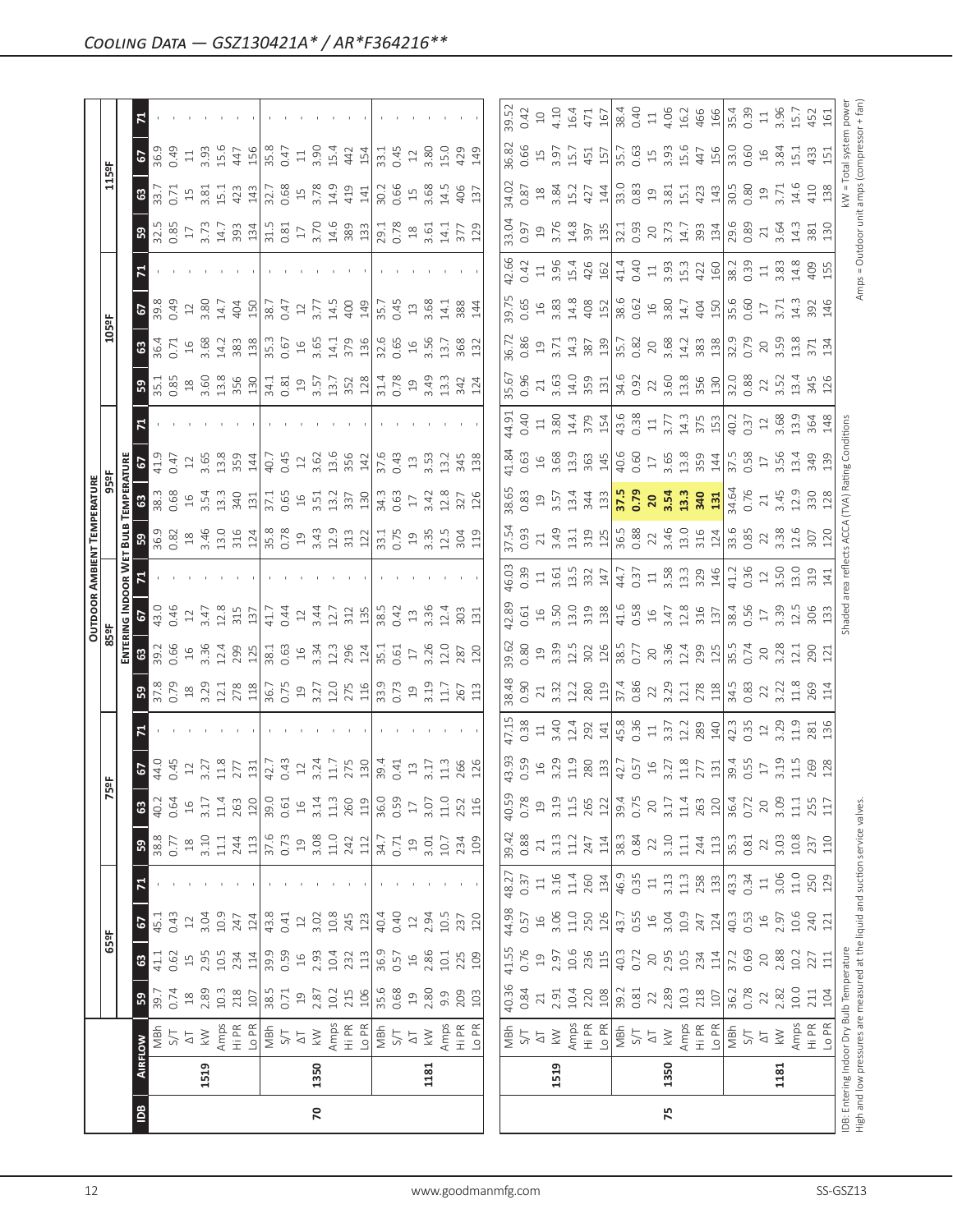|                                                                               |                |                                |                 |            |                |                 |            |            |              |                |                |                   |                  |                              | OUTDOOR AMBIENT TEMPERATURE                       |                                           |                   |                   |                  |                           |              |              |                                             |                   |                 |                                                      |
|-------------------------------------------------------------------------------|----------------|--------------------------------|-----------------|------------|----------------|-----------------|------------|------------|--------------|----------------|----------------|-------------------|------------------|------------------------------|---------------------------------------------------|-------------------------------------------|-------------------|-------------------|------------------|---------------------------|--------------|--------------|---------------------------------------------|-------------------|-----------------|------------------------------------------------------|
|                                                                               |                |                                |                 | 65°F       |                |                 |            | K          | 빬            |                |                |                   | 85°F             |                              |                                                   | 95°F                                      |                   |                   |                  | 105°F                     |              |              |                                             | 115°F             |                 |                                                      |
|                                                                               |                |                                |                 |            |                |                 |            |            |              |                |                |                   |                  | ENTERING INDOOR WET BULB     |                                                   | TEMPERATURE                               |                   |                   |                  |                           |              |              |                                             |                   |                 |                                                      |
| $\overline{a}$                                                                | <b>AIRFLOW</b> |                                | ${\tt s3}$      | 63         | 67             | <b>R</b>        | ${\tt S}$  | 63         | 2            |                | S <sub>9</sub> | ය                 | 5                |                              | S9                                                | ඎ                                         | 5                 | $\mathbf{z}$      | S,               | $\boldsymbol{\mathsf{s}}$ | 2            |              | ${\tt S3}$                                  | $\mathbf{3}$      | 2               |                                                      |
|                                                                               |                | MBh                            | 41.08<br>0.93   | 41.97      | 44.84          | 47.94           | 40.12      | 41.00      | 43.80        | 46.82          | 39.17          | 40.02             | 42.76            | 45.71                        | 38.21                                             | 39.05                                     | 41.72             | 44.59             | 36.30            | 37.09                     | 39.63        | 42.36        | 33.63                                       | 34.36             | 36.71           | 39.24                                                |
|                                                                               |                | 5/7                            |                 | 0.87       | 0.71           | 0.53            | 0.96       | 0.90       | 0.73         | 0.55           | 1.00           | 0.92              | 0.75             | 0.56                         | 1.00                                              | 0.95                                      | 0.78              | 0.58              | 1.00             | 1.00                      | 0.81         | 0.60         | 1.00                                        | 1.00              | 0.81            | 0.61                                                 |
|                                                                               |                | $\overline{\circ}$             | 23              | 22         | $\overline{c}$ | $\overline{15}$ | 23         | 22         | $\Xi$        | $\frac{16}{1}$ | 24             | 22                | $\overline{c}$   | $\frac{16}{1}$               | 23<br>3.52                                        | 23                                        | 20                | $\frac{16}{1}$    | 22               | $\overline{2}$            | 19<br>3.87   | $15$<br>3.99 | $20$                                        | 21                | $^{28}$         | $\ensuremath{\mathop{\mathop{\mathbf{1}}}\nolimits}$ |
|                                                                               | 1519           | $\lesssim$                     | 2.93            | 3.00       | 3.09           | 3.18            | 3.15       | 3.22       | 3.32         | 3.43           | 3.35           | 3.42              | 3.53             | 3.64                         |                                                   | 3.59                                      | 3.71              | 3.83              | 3.66             | 3.74                      |              |              | 3.79                                        | 3.87              | 4.00            | 4.13                                                 |
|                                                                               |                | Amps<br>Hi PR                  | 10.4            | $10.7$     | 11.1           | 11.5            | 11.3       | $11.6$     | 12.0         | 12.5           | 12.3           | 12.7              | 13.1             | 13.6                         | 13.2                                              | 13.6                                      | 14.0              | 14.6              | 14.1             | 14.5                      | 15.0         | 15.6         | 15.0                                        | 15.4              | 15.9            | 16.5                                                 |
|                                                                               |                |                                | 109<br>222      | 239<br>116 | 252<br>127     | 263<br>135      | 249<br>116 | 268<br>123 | 283<br>134   | 295<br>143     | 283<br>120     | 305<br>128        | 322<br>139       | 336                          | 126<br>323                                        | 134<br>347                                | 146<br>367        | 382<br>156        | 363<br>132       | 391<br>141                | 412<br>153   | 430<br>163   | 401<br>137                                  | 145<br>432        | 456<br>159      | 475<br>169                                           |
|                                                                               |                | Lo PR                          | 39.9            | 40.8       | 43.5           | 46.5            | 39.0       | 39.8       | 42.5         | 45.5           | 38.0           | 38.9              | 41.5             | 148                          |                                                   |                                           | 40.5              |                   | 35.2             | 36.0                      | 38.5         | 41.1         | 32.6                                        | 33.4              | 35.6            | 38.1                                                 |
|                                                                               |                | $\frac{27}{15}$                | 0.88            | 0.83       | 0.67           | 0.50            | 0.92       | 0.86       | 0.70         | 0.52           | 0.94           | 0.88              | 0.72             |                              | 37.1<br>0.97                                      | 37.9<br>0.91                              | 0.74              | 43.3<br>0.55      | 1.00             | 0.94                      | 0.77         | 0.57         | 1.00                                        | 0.95              | 0.77            | 0.58                                                 |
|                                                                               |                | $\overline{\circ}$             | $\overline{24}$ | 23         | 20             | $\frac{16}{1}$  | 24         | 23         | 20           | 16             | 24             | 23                | $20$             |                              | 24                                                | 23                                        | 20                | $16$              | 24               | 23                        | 20           | $16$         | 22                                          | 22                | $\overline{19}$ | $15$                                                 |
| 80                                                                            | 1350           | $\geqslant$                    | 2.91            | 2.97       | 3.06           | 3.16            | 3.13       | 3.19       | 3.29         | 3.40           | 3.32           | 3.39              |                  | $44.4$<br>0.54<br>16<br>3.61 | 3.49                                              | 3.57                                      | 3.68              | 3.80              | 3.63             | 3.71                      | 3.83         | 3.96         | 3.76                                        | 3.84              | 3.97            | 4.10                                                 |
|                                                                               |                | Amps                           | 10.4            | 10.6       | $11.0$         | 11.4            | 11.2       | $11.5$     | 11.9         | 12.4           | 12.2           | 12.5              | $3.50$<br>$13.0$ | 13.5                         | 13.1                                              | 13.4                                      | 13.9              | 14.4              | 14.0             | 14.3                      | 14.8         | 15.4         | 14.8                                        | 15.2              | 15.7            | 16.4                                                 |
|                                                                               |                | Hi PR                          | 220             | 237        | 250            | 260             | 247        | 265        | 280          | 292            | 280            | 302               | 319              | 332                          |                                                   | 344                                       | 363               | 379               | 359              | 387                       |              |              |                                             | 427               |                 | 471                                                  |
|                                                                               |                | Lo PR                          | 108             | 115        | 126            | 134             | 114        | 122        | 133          | 141            | 119            | 126               | 138              | 147                          | 319                                               | 133                                       | 145               | 154               | 131              | 139                       | 408          | 426<br>162   | 397                                         | 144               | 451<br>157      | 167                                                  |
|                                                                               |                |                                | 36.8            | 37.6       | 40.2           | 43.0            | 36.0       | 36.7       | 39.3         | 42.0           | 35.1           |                   | 38.3             |                              |                                                   | 35.0                                      | 37.4              | 40.0              | 32.5             | 33.2                      | 35.5         | 38.0         | 30.1                                        | 30.8              | 32.9            | 35.2                                                 |
|                                                                               |                | $\frac{1}{2}$ igh              | 0.85            | 0.80       | 0.65           | 0.49            | 0.88       | 0.83       | 0.67         | 0.50           | 0.91           | 35.9<br>0.85      | 0.69             |                              | 34.2<br>0.93                                      | 0.88                                      | 0.71              | 0.53              | 0.97             | 0.91                      | 0.74         | 0.55         | 0.98                                        | 0.92              | 0.75            | 0.56                                                 |
|                                                                               |                | $\overline{\Delta}$            | 24              | 23         | $20\,$         | $16$            | 25         | 24         | 21           | $16$           | 25             | 24                | $\gtrsim$        |                              |                                                   | $\overline{24}$                           | $\gtrsim$         | $\overline{17}$   | 25               | 24                        | 20           |              | 23                                          | 22                | $\overline{19}$ | $15$                                                 |
|                                                                               | 1181           | $\leqslant$                    | 2.84            | 2.90       | 2.99           | 3.08            | 3.06       | 3.12       | 3.22         | 3.32           | 3.24           | $3.\overline{3}1$ | 3.41             | $41.0$<br>0.52<br>16<br>3.52 | $25$<br>3.41                                      | 3.48                                      | 3.59              | 3.71              | 3.55             | 3.62                      | 3.74         | 16<br>3.86   | 3.67                                        | 3.75              | 3.87            | 3.99                                                 |
|                                                                               |                | Amps                           | 10.1            | 10.3       | 10.7           | 11.1            | 10.9       | 11.2       | 11.6         | 12.0           | 11.9           | 12.2              | 12.6             | 13.1                         | 12.7                                              | $\overline{13.1}$                         | 13.5              | 14.0              | 13.6             | 13.9                      | 14.4         | <b>L5.0</b>  | 14.4                                        | 14.8              | 15.3            | 15.9                                                 |
|                                                                               |                | Hi PR                          | 213             | 229        | 242            | 253             | 239        | 257        | 272          | 284            | 272            | 293               | 309              | 322                          | 310                                               | 333                                       | 352               | 367               | 349              | 375                       | 396          | 413          | 385                                         | 414               | 438             | 456                                                  |
|                                                                               |                | Lo PR                          | 105             | 112        | 122            | 130             | 111        | 118        | 129          | 137            | 115            | 123               | 134              | 143                          | 121                                               | 129                                       | 141               | 150               | 127              | 135                       | 147          | 157          | 131                                         | 140               | 152             | 162                                                  |
|                                                                               |                |                                |                 |            |                |                 |            |            |              |                |                |                   |                  |                              |                                                   |                                           |                   |                   |                  |                           |              |              |                                             |                   |                 |                                                      |
|                                                                               |                |                                | 41.79           | 42.60      | 44.62          | 47.60           | 40.82      | 41.61      | 43.58        | 46.50          | 39.85          | 40.62             | 42.54            | 45.39                        | 38.88                                             | 39.63                                     | 41.51             | 44.28             | 36.93            | 37.65                     | 39.43        | 42.07        | 34.21                                       | 34.88             | 36.53           | 38.97                                                |
|                                                                               |                | $\frac{27}{980}$               | 0.97            | 0.94       | 0.85           | 0.69            | $1.00$     | 0.97       | 0.88         | 0.71           | 1.00           | 1.00              | 0.90             | 0.73                         | 1.00                                              | 1.00                                      | 0.93              | 0.75              | 1.00             | 1.00                      | 0.96         | 0.78         |                                             | 1.00              | 0.97            | 0.79                                                 |
|                                                                               |                | $\Delta \mathbb{T}$            | 25              | 24         | 23             | 20              | 25         | 24         | 23           | 20             | 24             | 24                | 23               | 20                           | $24\,$                                            | 24                                        | 23                | $20\,$            | 22               | 23                        | 23           | 20           | $21\,$                                      | $21\,$            | 21              | 19                                                   |
|                                                                               | 1519           | $\stackrel{\textstyle<}{\sim}$ | 2.96            | 3.02       | 3.11           | 3.21            | 3.18       | 3.25       | 3.35         | 3.45           | 3.37           | 3.45              |                  |                              | 3.55                                              | 3.62                                      | 3.74              |                   | 3.69             | 3.77                      | 3.90         | 4.03         |                                             | 3.90              | 4.03            | 4.17                                                 |
|                                                                               |                |                                | $10.5$          | 10.8       | 11.2           | 11.6            | 11.4       | $11.7\,$   | 12.1         | 12.6           | 12.5           | 12.8              | 3.56<br>13.2     | $3.67$<br>$13.7$             | 13.4                                              | 13.7                                      | 14.2              | 3.86<br>14.7      | 14.2             | 14.6                      | 15.1         | 15.7         | $3.82$<br>15.1                              | 15.5              | 16.0            | 16.7                                                 |
|                                                                               |                | Amps<br>Hi PR                  | 224             | 241        | 255            | 266             | 252        | 271        | 286          | 298            | 286            | 308               | 325              |                              | 326                                               | $\begin{array}{c} 351 \\ 135 \end{array}$ | 370               | 386               | 367              | 395                       | 417          | 434<br>165   | 405                                         | 436               | 460             | 480                                                  |
|                                                                               |                | Lo PR                          | 110             | 117        | 128            | 137             | 117        | 124        | 135          | 144            | 121            | 129               | 141              | 339                          | 127                                               |                                           | 148               | 158               | 133              | 142                       | 155          |              | 138                                         | 147               | 160             | 171                                                  |
|                                                                               |                | MBh                            | 40.6            | 41.4       | 43.3<br>0.81   | 46.2<br>0.65    | 39.6       | 40.4       | 42.3<br>0.84 | 45.1           | 38.7           | 39.4<br>0.95      | 41.3<br>0.86     | 44.1<br>0.70                 | 37.7<br>1.00                                      | 38.5<br>0.98                              | 40.3<br>0.89      | 43.0<br>0.72      | $35.9$<br>$1.00$ | 36.6<br>1.00              | 38.3<br>0.92 | 40.8<br>0.75 | 33.2<br>1.00                                | 33.9<br>1.00      | 35.5<br>0.93    | 37.8<br>0.75                                         |
|                                                                               |                | $5\sqrt{ }$                    | 0.93            | 0.89       |                |                 | 0.96       | 0.93       |              | 0.68           |                |                   |                  |                              |                                                   |                                           |                   |                   |                  |                           |              |              |                                             |                   |                 |                                                      |
|                                                                               |                | $\overline{\Delta}$            | 26              | 25         | 24             | $\gtrsim$       | 26         | 25         | 24<br>3.32   | $21\,$         | 26<br>3.35     | 26                | $\overline{24}$  | $21$<br>$3.64$               | 26                                                | 26<br>3.59                                | $\frac{24}{3.71}$ | $\frac{21}{3.83}$ | 24<br>3.66       | 25                        | 24           | $21$<br>3.99 | 23                                          | 23                | 22              | $\overline{19}$                                      |
| 85                                                                            | 1350           | $\leq$                         | 2.93            | 3.00       | 3.09           | 3.18            | 3.15       | 3.22       |              | 3.43           |                | 3.42              | 3.53             |                              | 3.52                                              |                                           |                   |                   |                  | 3.74                      | 3.87         |              | 3.79                                        | 3.87              | 4.00            | 4.13                                                 |
|                                                                               |                |                                | 10.4            | 10.7       | $11.1$         | $11.5$          | $11.3$     | $11.6$     | 12.0         | 12.5<br>295    | 12.3           | 12.7              | 13.1             | 13.6                         | 13.2                                              | 13.6                                      | 14.0              | 14.6              | 14.1<br>363      | 14.5                      | 15.0         |              | 15.0                                        | 15.4              | 15.9            | 16.5                                                 |
|                                                                               |                | Amps<br>Hi PR                  | 222             | 239        | 252            | 263             | 249        | 268        | 283          |                | 283            | 305               | 322              | 336                          | 323                                               | 347                                       | 367               | 382               |                  | 391                       | 412          | 15.6<br>430  | 401                                         | 432               | 456<br>159      | 475                                                  |
|                                                                               |                | Lo PR                          | 109             | 116        | 127            | 135             | 116        | 123        | 134          | 143            | 120            | 128               | 139              | 148                          | 126                                               | 134                                       | 146               | 156               | 132              | 141                       | 153          | 163          | 137                                         | 145               |                 | $\frac{169}{2}$                                      |
|                                                                               |                | N <sub>S</sub><br>S/T          | 37.5            | 38.2       | 40.0           | 42.7            | 36.6       | 37.3       | 39.1         | 41.7           | 35.7           | 36.4              | 38.1             | 40.7                         | 34.8<br>0.98                                      | 35.5                                      | 37.2              | $\sqrt{39.7}$     | 33.1             | 33.7                      | 35.3         | 37.7         | 30.7                                        | 31.3              | 32.7            | 34.9                                                 |
|                                                                               |                |                                | 0.89            | 0.86       | 0.78           | 0.63            | 0.93       | 0.89       | 0.81         | 0.65           | 0.95           | 0.92              | 0.83             | 0.67                         |                                                   | 0.95                                      | 0.85              | 0.69              | 1.00             | 0.98                      | 0.89         | 0.72         | 1.00                                        | 0.99              | 0.89            | 0.72                                                 |
|                                                                               |                | $\overline{\triangle}$         | 26              | 26         | 24             | 21              | 26         | 26         | 25           | 21             | 26             | 26                | 25               | 21                           | 27                                                | 26                                        | 25                | 21                | 26               | 26                        | 24           | 21           | 24                                          | 24                | 23              | 20                                                   |
|                                                                               | 1181           | $\leqslant$                    | 2.87            | 2.93       | 3.01           | 3.11            | 3.08       | 3.14       | 3.24         | 3.34           | 3.27           | 3.34              | 3.44             | 3.55                         | 3.43                                              | 3.51                                      | 3.62              | 3.74              | 3.57             | 3.65                      | 3.77         | 3.89         | 3.70                                        | 3.78              | 3.90            | 4.03                                                 |
|                                                                               |                | Amps                           | 10.2            | 10.4       | 10.8           | 11.2            | $11.0$     | 11.3       | 11.7         | 12.1           | 12.0           | 12.3              | 12.7             | 13.2                         | 12.9                                              | 13.2                                      | 13.6              | 14.2              | 13.7             | 14.1                      | 14.5         | 15.1         | 14.5                                        | 14.9              | 15.4            | 16.0                                                 |
|                                                                               |                | Hi PR                          | 215             | 232        | 245            | 255             | 242        | 260        | 275          | 286<br>139     | 275            | 296               | 312              | 326                          | 313                                               | 337                                       | 356               | 371               | 352<br>128       | 379<br>136                | 400          | 417<br>159   | 389<br>133                                  | 419               | 442             | 461                                                  |
|                                                                               |                | LO PR                          | 106             | 113        | 123            | 131             | 112        | 119        | 130          |                | 116            | 124               | 135              | 144                          |                                                   |                                           |                   |                   |                  |                           | 149          |              |                                             | 141               | 154             | 164                                                  |
| IDB: Entering Indoor Dry Bulb Temperature                                     |                |                                |                 |            |                |                 |            |            |              |                |                |                   |                  |                              | Shaded area reflects AHRI (TVA) Rating Conditions |                                           |                   |                   |                  |                           |              |              |                                             | kW = Total system |                 | powe                                                 |
| High and low pressures are measured at the liquid and suction service valves. |                |                                |                 |            |                |                 |            |            |              |                |                |                   |                  |                              |                                                   |                                           |                   |                   |                  |                           |              |              | Amps = Outdoor unit amps (compressor + fan) |                   |                 |                                                      |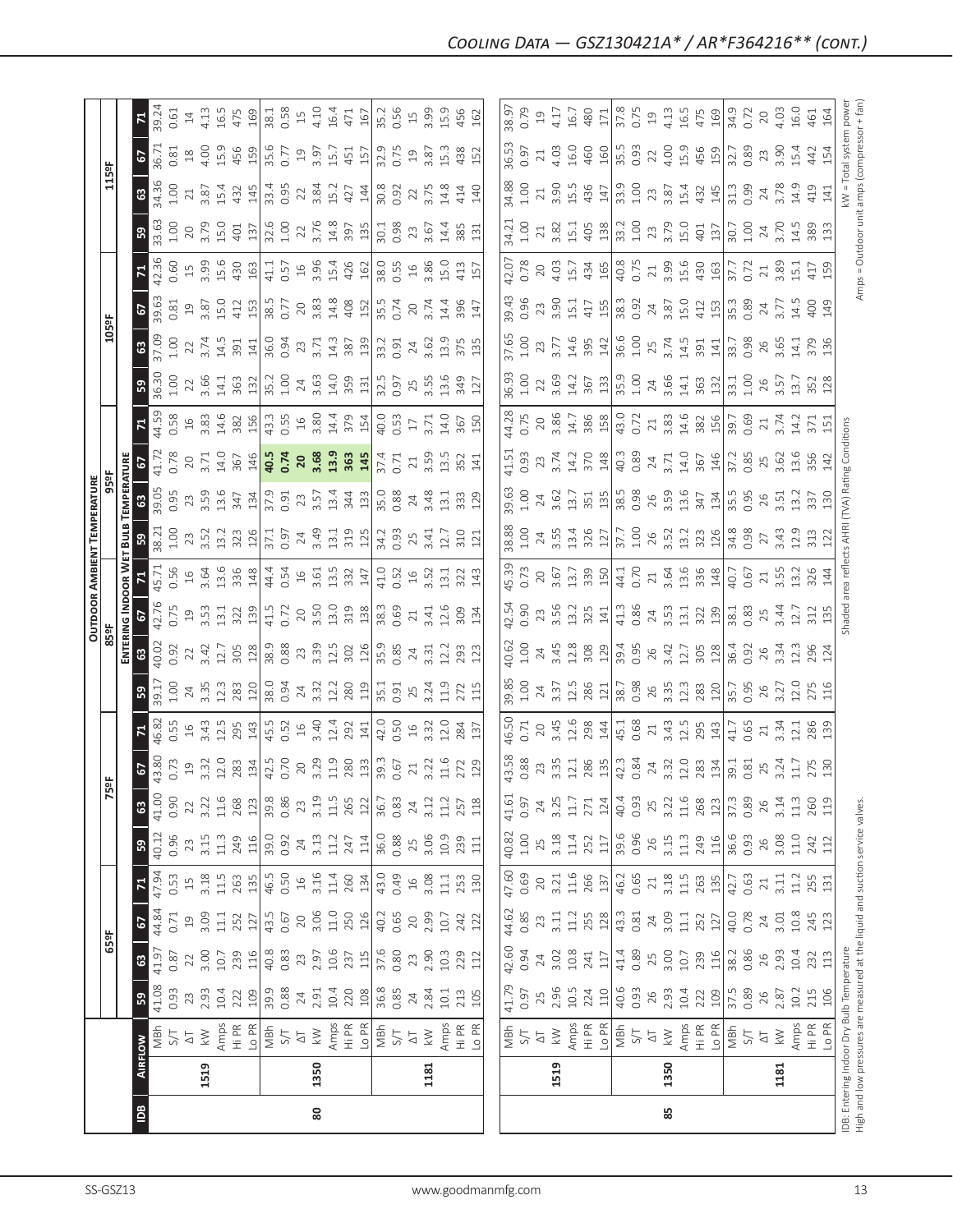|                |      |                                                                                                                            |                                                                              |                    |                |              |                    |                           |                      |                |                                                                 |                 |                                           |                                    | <b>OUTDOOR AMBIENT TEMPERATURE</b>                                              |                            |               |                |                   |                           |              |              |                                             |                                                      |              |                                              |
|----------------|------|----------------------------------------------------------------------------------------------------------------------------|------------------------------------------------------------------------------|--------------------|----------------|--------------|--------------------|---------------------------|----------------------|----------------|-----------------------------------------------------------------|-----------------|-------------------------------------------|------------------------------------|---------------------------------------------------------------------------------|----------------------------|---------------|----------------|-------------------|---------------------------|--------------|--------------|---------------------------------------------|------------------------------------------------------|--------------|----------------------------------------------|
|                |      |                                                                                                                            |                                                                              | 65°F               |                |              |                    | k,                        | 능                    |                |                                                                 | 85°F            |                                           |                                    |                                                                                 | 95°F                       |               |                |                   | 105°F                     |              |              |                                             | 115°F                                                |              |                                              |
|                |      |                                                                                                                            |                                                                              |                    |                |              |                    |                           |                      |                |                                                                 |                 |                                           | ENTERING INDOOR WET                | <b>Buus</b>                                                                     | TEMPERATURE                |               |                |                   |                           |              |              |                                             |                                                      |              |                                              |
| $\overline{a}$ |      | <b>AIRFLOW</b>                                                                                                             | ${\tt S}$                                                                    | $\mathbbmss{3}$    | 67             |              | <b>S</b>           | $\boldsymbol{\mathbb{S}}$ | $\mathbf{c}$         |                | 59                                                              | ${\tt G}$       | <b>G</b>                                  | $\mathbf{z}$                       | <b>S</b>                                                                        | $\mathbbmss{3}$            | 2             |                | ${\tt S}$         | $\mathbf{G}$              | 67           |              | 59                                          | $\mathbb{S}^3$                                       | 2            | $\mathbf{z}$                                 |
|                |      | MBh                                                                                                                        | 45.1                                                                         | 46.7               | 51.2           |              | 44.0               | 45.6                      | 50.0                 |                | 43.0                                                            | 44.5            | 48.8                                      |                                    | 41.9                                                                            | 43.5<br>0.70               | 47.6          |                | 39.8              | 41.3                      | 45.2         |              | 36.9<br>0.87                                | 38.2                                                 | 41.9         |                                              |
|                |      | 5/7                                                                                                                        | 0.76                                                                         | 0.63               | 0.44           |              | 0.79               | 0.66                      | 0.46                 |                | 0.81                                                            | 0.67            | 0.47                                      |                                    | 0.83                                                                            |                            | 0.48          |                | 0.86              | 0.72                      | 0.50         |              |                                             | 0.73                                                 | 0.50         |                                              |
|                |      | $\overleftarrow{\!\!\!\!\sim}$                                                                                             | $17\,$                                                                       | $\Xi$              | $\Box$         |              | $18$<br>3.55       | $15$                      |                      |                |                                                                 | $15$<br>3.82    | 12                                        |                                    |                                                                                 | $\overline{15}$            | $12\,$        |                | $\frac{18}{4.07}$ | $\overline{\Box}$         | $12$         |              | $16$<br>4.20                                | $\ensuremath{\mathop{\mathop{\mathbf{1}}}\nolimits}$ | $\Xi$        |                                              |
|                | 1800 | $\lesssim$                                                                                                                 | 3.33                                                                         | 3.39               | 3.48           |              |                    | 3.62                      | 3.72                 |                | $18$<br>$3.75$                                                  |                 | 3.93                                      |                                    |                                                                                 | 4.00                       | 4.12          |                |                   | 4.15                      | 4.28         |              |                                             | 4.28                                                 | 4.41         |                                              |
|                |      |                                                                                                                            | 11.8                                                                         | 12.1               | 12.5           |              |                    | 13.0                      | 13.5                 |                |                                                                 | 14.2            | 14.6                                      |                                    |                                                                                 | 15.2                       | 15.7          |                | 15.7              | 16.1                      | 16.7         |              | 16.7                                        | 17.1                                                 | 17.7         |                                              |
|                |      | Amps<br>Hi PR                                                                                                              | 234                                                                          | 252                | 266            |              | 12.7               | 282                       | 298                  |                |                                                                 | 321             | 339                                       |                                    |                                                                                 | 366                        | 386           |                | 382               | 411                       | 434          |              | 422                                         | 454                                                  | 480          |                                              |
|                |      |                                                                                                                            | $\Xi$                                                                        |                    | 129            |              | 117                | 125                       | 136                  |                | $\begin{array}{c} 13.8 \\ 298 \\ 12 \end{array}$                | 129             | 141                                       |                                    | $\begin{array}{c} 28 \\ 21 \\ 23 \\ 34 \\ 40 \\ 54 \\ 61 \\ \hline \end{array}$ | 136                        | 148           |                | 134               | 143                       | 156          |              |                                             | 147                                                  | 161          |                                              |
|                |      | 이들                                                                                                                         | 43.8                                                                         | $\frac{118}{45.4}$ | 49.7           |              | 42.7               | 44.3                      | 48.5                 |                | 41.7                                                            | 43.2            | 47.4                                      |                                    |                                                                                 | 42.2                       | 46.2          |                | 38.7              | 40.1                      | 43.9         |              | $\frac{139}{35.8}$                          | 37.1                                                 | 40.7         |                                              |
|                |      |                                                                                                                            | 0.72                                                                         | 0.60               | 0.42           |              | 0.75               | 0.63                      | 0.43                 |                | 0.77                                                            | 0.64            | 0.45                                      |                                    | 40.79                                                                           | 0.66                       | 0.46          |                | 0.82              | 0.69                      | 0.48         |              |                                             | 0.69                                                 | 0.48         |                                              |
|                |      | $\overline{\triangle}$                                                                                                     | $\ensuremath{\mathop{\boxtimes}\limits^{\mathop{\mathop{\rm SO}}\nolimits}}$ | $16$               | $\supseteq$    |              | $\frac{\infty}{2}$ | $\frac{16}{2}$            | 12                   |                | $^{28}$                                                         | $16$            | $12\,$                                    |                                    | $\overline{19}$                                                                 | $16$                       |               |                | $\frac{8}{10}$    | 16                        | 12           |              | $17\,$                                      | $15$                                                 | $\Xi$        |                                              |
| 20             | 1600 | $\leqslant$                                                                                                                | 3.31                                                                         | 3.37               | 3.46           |              | 3.53               | 3.59                      | 3.70                 |                | 3.72                                                            | 3.79            | 3.90                                      |                                    |                                                                                 | 3.97                       | 4.09          |                |                   | 4.12                      | 4.24         |              | 4.17                                        | 4.25                                                 | 4.38         |                                              |
|                |      | Amps                                                                                                                       | $11.7\,$                                                                     | 12.0               | 12.3           |              | 12.6               | 12.9                      | 13.4                 |                |                                                                 | 14.0            | 14.5                                      |                                    | $3.89$<br>14.7                                                                  | 15.0                       | 15.5          |                | 4.04<br>15.6      | 16.0                      | 16.5         |              | 16.5                                        | 16.9                                                 | 17.5         |                                              |
|                |      | Hi PR                                                                                                                      | 231                                                                          | 249                | 263            |              | 260<br>116         | 279                       | 295                  |                | 13.7<br>295<br>120                                              |                 | 336                                       |                                    | 336                                                                             | 362                        | 382           |                | 378               | 407                       | 430          |              | 418                                         | 450                                                  | 475          |                                              |
|                |      | Lo PR                                                                                                                      | 110                                                                          | 117                | 127            |              |                    | 123                       | 135                  |                |                                                                 | 318             | 140                                       |                                    | 127                                                                             | 135                        | 147           |                | 133               | 141                       | 154          |              | 137                                         | 146                                                  | 159          |                                              |
|                |      | MBh                                                                                                                        | 40.4                                                                         | 41.9               | 45.9           |              | 39.5<br>0.72       | 40.9                      | 44.8                 |                | $\frac{38.5}{0.74}$                                             | 39.9            | 43.7                                      |                                    | $\frac{37.6}{0.77}$                                                             | 38.9                       | 42.7          |                | 35.7<br>0.79      | 37.0                      | 40.5         |              | 33.1<br>0.80                                | 34.3                                                 | 37.5         |                                              |
|                |      | $5\sqrt{ }$                                                                                                                | 0.70                                                                         | 0.58               | 0.40           |              |                    | 0.60                      | 0.42                 |                |                                                                 | 0.62            | 0.43                                      |                                    |                                                                                 | 0.64                       | 0.44          |                |                   | 0.66                      | 0.46         |              |                                             | 0.67                                                 | 0.46         |                                              |
|                |      | $\overline{\circ}$                                                                                                         | $\Xi$                                                                        | $\Xi$              | $12$           |              | $\mathfrak{Q}$     | $16$                      | $12$                 |                | $\mathfrak{Q}$                                                  | $16$            | $12$                                      |                                    |                                                                                 | $\exists$                  | $12$          |                | $\Xi$             | $\frac{16}{1}$            |              |              | $17\,$                                      | $15$                                                 | $\Xi$        |                                              |
|                | 1400 | $\lesssim$                                                                                                                 | 3.24                                                                         | 3.30               | 3.39           |              | 3.45               | 3.52                      | 3.62                 |                | 3.64                                                            | 3.71            | 3.82                                      |                                    | $\begin{array}{c} 25 \\ 3.81 \end{array}$                                       | 3.88                       | 4.00          |                |                   | 4.03                      | 4.15         |              | 4.07                                        | 4.15                                                 | 4.28         |                                              |
|                |      | Amps                                                                                                                       | 11.4                                                                         | 11.6               | 12.0           |              | 12.3               | 12.6                      | 13.0                 |                | 13.3                                                            | 13.7            | 14.1                                      |                                    | 14.3                                                                            | 14.6                       | 15.1          |                | 3.95<br>15.2      | 15.5                      | 16.1         |              | 16.1                                        | 16.5                                                 | 17.0         |                                              |
|                |      |                                                                                                                            | 224                                                                          | 242                | 255            |              | 252                | 271                       | 286                  |                | 286                                                             | 308             | 326                                       |                                    | 326                                                                             | 351                        | 371           |                | 367               | 395                       | 417          |              | 406                                         | 436                                                  | 461          |                                              |
|                |      | Hi PR<br>Lo PR                                                                                                             | 106                                                                          | 113                | 124            |              | 112                | 120                       | 131                  |                | 117                                                             | 124             | 136                                       |                                    | 123                                                                             | 131                        | 143           |                | 129               | 137                       | 149          |              | 133                                         | 142                                                  | 155          |                                              |
|                |      |                                                                                                                            |                                                                              |                    |                |              |                    |                           |                      |                |                                                                 |                 |                                           |                                    |                                                                                 |                            |               |                |                   |                           |              |              |                                             |                                                      |              |                                              |
|                |      |                                                                                                                            | 45.84<br>0.86                                                                | 47.20              | 51.09          | 54.83        | 44.77              | 46.10                     | 49.90                | 53.55          | 43.71                                                           | 45.00           | 48.71                                     | 52.28                              | 42.64                                                                           | 43.90                      | 47.52         | 51.00          | 40.51             | 41.71                     | 45.15        | 48.45        | 37.52                                       | 38.64                                                | 41.82        | 44.88                                        |
|                |      | 지 것<br>자동                                                                                                                  |                                                                              | 0.77               | 0.58           | 0.38         | 0.89               | 0.80                      | 0.61                 | 0.39           | 0.92                                                            | 0.82            | 0.62                                      | 0.40                               | 0.95                                                                            | 0.85                       | 0.64          | 0.41           | 0.98              | 0.88                      | 0.66         | 0.43         | 0.99                                        | 0.89                                                 | 0.67         | 0.43                                         |
|                |      |                                                                                                                            | 20                                                                           | $\overline{c}$     | $\Xi$          | $\Xi$        | $20$               | 19                        | $\Xi$                | $\Xi$          | 20                                                              | $\overline{a}$  | $15$                                      | $\Xi$                              | 21                                                                              | $\mathfrak{Q}$             | $\frac{6}{1}$ | $\Xi$          | $20\,$            | 19                        | $\Xi$        | $\Xi$        | $\overline{a}$                              | $\overline{\mathbb{L}}$                              | $14\,$       | $\square$                                    |
|                | 1800 | $\leqslant$                                                                                                                | 3.35                                                                         | 3.41               | 3.51           | 3.61         | 3.58               | 3.65                      | 3.75                 | 3.86           | 3.78                                                            | 3.85            | 3.96                                      | 4.08<br>15.3                       | 3.95                                                                            | 4.03                       | 4.15          | 4.27           | 4.10              | 4.18                      | 4.31         |              | 4.23                                        | 4.32                                                 | 4.45         | 4.58                                         |
|                |      | Amps                                                                                                                       | 11.9                                                                         | 12.2               | 12.6           | 13.0         | 12.9               | 13.2                      | 13.6                 | 14.1           | 14.0                                                            | 14.3            | 14.8                                      |                                    | 14.9                                                                            | 15.3                       | 15.8          | 16.4           | 15.9              | 16.3                      | 16.8         | 4.44<br>17.5 | 16.8                                        | 17.3                                                 | 17.8         | 18.5                                         |
|                |      | Hi PR<br>Lo PR                                                                                                             | 236                                                                          | 254                | 268            | 280          | 265                | 285                       | 301                  | 314            | 301                                                             | $324$<br>131    | 342                                       | 357                                | 343                                                                             | 369                        | 390<br>150    | 407            | 386               | 415                       | 439          | 458          | 427                                         | 459                                                  | 485          | 506                                          |
|                |      |                                                                                                                            | 112                                                                          | 119                | 130            | 138          | 118                | 126                       | 137                  | 146            | 123                                                             |                 | 143                                       | 152                                | 129                                                                             | 137                        |               | 160            | 135               | 144                       | 157          | 167          | 140                                         | 149                                                  | 163          | 173                                          |
|                |      | MBh                                                                                                                        | 44.5                                                                         | 45.8               | 49.6           | 53.2         | 43.5               | 44.8                      | 48.4<br>0.58         | 52.0<br>0.37   | 42.4<br>0.87                                                    | 43.7<br>0.78    | 47.3                                      |                                    | 41.4<br>0.90                                                                    | 42.6<br>0.81               | 46.1          | 49.5<br>0.39   | 39.3              | 40.5                      | 43.8         | 47.0         | 36.4<br>0.94                                | 37.5<br>0.84                                         | 40.6         | 43.6                                         |
|                |      | 5 <sub>1</sub>                                                                                                             | 0.82                                                                         | 0.74               | 0.56           | 0.36         | 0.85               | 0.76                      |                      |                |                                                                 |                 | 0.59                                      | $\frac{50.8}{0.38}$                |                                                                                 |                            | 0.61          |                | 0.94              | 0.84                      | 0.63         | 0.41         |                                             |                                                      | 0.64         | 0.41                                         |
|                |      | $\overline{\triangle}$                                                                                                     | $\geq 1$                                                                     | $\overline{c}$     | $\frac{16}{1}$ | $\Xi$        | $21\,$             | 20                        | $16$<br>3.72<br>13.5 | $\Xi$          |                                                                 | 20              | $\begin{array}{c} 16 \\ 3.93 \end{array}$ |                                    | $\gtrsim$                                                                       | $\overline{20}$            | $16$          | $\Xi$          | $21\,$            | $\overline{19}$           | $16$         | $\Xi$        | 20                                          | $^{28}$                                              | $15$         | $\supseteq$                                  |
| 75             | 1600 | $\lesssim$                                                                                                                 | 3.33                                                                         | 3.39               | 3.48           | 3.58<br>12.9 | $3.55$<br>$12.7$   | 3.62                      |                      | $3.83$<br>14.0 |                                                                 | 3.82            |                                           |                                    |                                                                                 |                            | 4.12          | $4.24$<br>16.3 | 4.07              | $4.15$<br>$16.1$<br>$411$ | 4.28<br>16.7 | 4.41         | 4.20                                        | $4.28$<br>17.1                                       | 4.41         | $4.55$<br>18.4                               |
|                |      | Amps<br>Hi PR                                                                                                              | $11.8$                                                                       | 12.1               | 12.5           |              |                    | 13.0                      |                      |                |                                                                 | 14.2            | 14.6                                      |                                    |                                                                                 |                            | 15.7          |                | 15.7              |                           |              | $17.3\,$     | 16.7                                        |                                                      | 17.7         |                                              |
|                |      | Lo PR                                                                                                                      | 234<br>111                                                                   | 118<br>252         | 266<br>129     | 277<br>137   | 262<br>117         | 282<br>125                | 298<br>136           | 145<br>311     | $\begin{array}{c} 21 \\ 3.75 \\ 13.8 \\ 298 \\ 122 \end{array}$ | 321<br>129      | 339<br>141                                | $4.05$<br>$15.2$<br>$354$<br>$151$ | $\begin{array}{c} 3.92 \\ 3.48 \\ 3.40 \\ 128 \end{array}$                      | 4.00<br>15.2<br>366<br>136 | 386<br>149    | 403<br>158     | 134<br>382        | 143                       | 434<br>156   | 453<br>166   | 139<br>422                                  | 454<br>147                                           | 480<br>161   | $\frac{501}{171}$                            |
|                |      |                                                                                                                            | 41.1                                                                         |                    |                |              |                    | 41.3                      | 44.7                 |                |                                                                 |                 |                                           |                                    |                                                                                 |                            |               |                |                   |                           |              |              |                                             |                                                      |              | 40.2                                         |
|                |      | NBh<br>S/T                                                                                                                 | 0.79                                                                         | 42.3<br>0.71       | 45.8<br>0.54   | 49.1<br>0.35 | 40.1<br>0.82       | 0.74                      | 0.56                 | 48.0<br>0.36   | 39.2<br>0.84                                                    | 40.3<br>0.75    | 43.7<br>0.57                              | 46.8<br>0.37                       | 38.2<br>0.87                                                                    | 39.34                      | 42.6<br>0.59  | 45.7<br>0.38   | 36.3<br>0.90      | 37.4<br>0.81              | 40.5<br>0.61 | 43.4<br>0.39 | $33.6$<br>0.91                              | 34.6<br>0.81                                         | 37.5<br>0.62 | 0.40                                         |
|                |      | $\overline{\sim}$                                                                                                          | $21\,$                                                                       | 20                 | $16$           | $\Xi$        | $22$               | 20                        | 16<br>3.64           | $\Xi$          | $22$<br>3.67                                                    | $rac{20}{3.74}$ | 16<br>3.85                                | $\frac{11}{3.96}$                  |                                                                                 |                            | $16$<br>4.03  | $\Xi$          | 22                | 20<br>4.06                | $16$<br>4.18 | $\Xi$        | $20\,$                                      | $\overline{c}$                                       | $\Xi$        | $\ensuremath{\mathop{\mathop{\mathbf{Cl}}}}$ |
|                | 1400 | $\leqslant$                                                                                                                | 3.26                                                                         | 3.32               | 3.41           | 3.51         | 3.48               | 3.54                      |                      | 3.75           |                                                                 |                 |                                           |                                    | $\frac{22}{3.84}$                                                               | $rac{20}{3.91}$            |               | 4.15           | 3.98              |                           |              | 4.31         | 4.10                                        | 4.19                                                 | 4.31         | 4.44                                         |
|                |      | Amps<br>Hi PR                                                                                                              | 11.5                                                                         | 11.7               | 12.1           | 12.6         | 12.4               | 12.7                      | 13.1                 | 13.6           | 13.5<br>289                                                     | 13.8            | 14.2                                      | 14.8                               | 14.4                                                                            | 14.7                       | 15.2          | 15.8           | 15.3              | 15.7                      | 16.2         | 16.8         | 16.2                                        | 16.6                                                 | 17.2         | 17.8                                         |
|                |      |                                                                                                                            | 227                                                                          | 244                | 258            | 269<br>133   | 254                | 274                       | 289                  | 302            |                                                                 | 311             | 329                                       | 343                                | 330                                                                             | 355                        | 375           | 391            | 371               | 399                       | 421          | 439          | 410<br>134                                  | 441                                                  | 466          | 486                                          |
|                |      | Lo PR                                                                                                                      | 108                                                                          | 114                | 125            |              | 114                | 121                       | 132                  | 141            | 118                                                             | 126             | 137                                       | 146                                | 124                                                                             | 132                        | 144           | 153            | 130               | 138                       | 151          | 161          |                                             | 143                                                  | 156          | 166                                          |
|                |      | High and low pressures are measured at the liquid and suction service valves.<br>IDB: Entering Indoor Dry Bulb Temperature |                                                                              |                    |                |              |                    |                           |                      |                |                                                                 |                 |                                           |                                    | Shaded area reflects ACCA (TVA) Rating Conditions                               |                            |               |                |                   |                           |              |              | Amps = Outdoor unit amps (compressor + fan) | kW = Total system powe                               |              |                                              |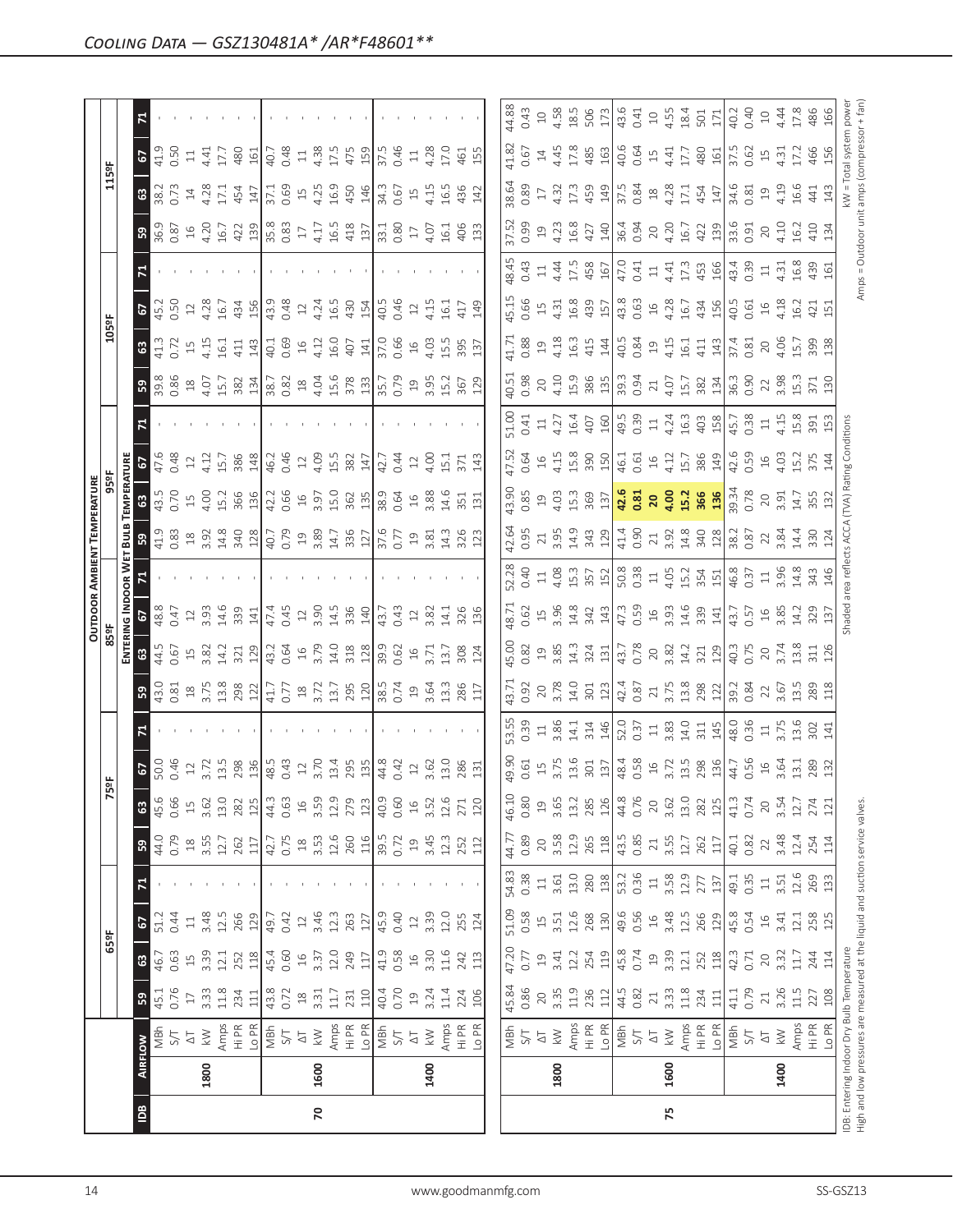|                                                                               |                |                             |             |            |              |                |              |                |               |                        |              |            |                |                          | OUTDOOR AMBIENT TEMPERATURE                       |                   |                |                |                |                        |                        |                           |                                             |                        |                                         |                |
|-------------------------------------------------------------------------------|----------------|-----------------------------|-------------|------------|--------------|----------------|--------------|----------------|---------------|------------------------|--------------|------------|----------------|--------------------------|---------------------------------------------------|-------------------|----------------|----------------|----------------|------------------------|------------------------|---------------------------|---------------------------------------------|------------------------|-----------------------------------------|----------------|
|                                                                               |                |                             |             | 65°F       |              |                |              | ĸ              | 능             |                        |              | 85°F       |                |                          |                                                   | 95 <sup>2</sup> F |                |                |                | 105°F                  |                        |                           |                                             | 115°F                  |                                         |                |
|                                                                               |                |                             |             |            |              |                |              |                |               |                        |              |            |                |                          | ENTERING INDOOR WET BULB TEMPERATURE              |                   |                |                |                |                        |                        |                           |                                             |                        |                                         |                |
| $\overline{a}$                                                                | <b>AIRFLOW</b> |                             | ${\tt S}^2$ | ශ          | 67           | $\mathbf{z}$   | ${\tt S}$    | $\mathbb{S}^3$ | 67            |                        | ဌ            | ය          | 5              | $\mathsf{z}$             | 59                                                | ශී                | င              | $\mathbf{z}$   | <b>S</b>       | 3                      | 2                      |                           | <b>S</b>                                    | ය                      | 2                                       | $\mathbf{z}$   |
|                                                                               |                | MBh                         | 46.66       | 47.67      | 50.93        | 54.45          | 45.57        | 46.57          | 49.75         | 53.18                  | 44.49        | 45.46      | 48.56          | 51.92                    | 43.40                                             | 44.35             | 47.38          | 50.65          | 41.23          | 42.13                  | 45.01                  | 48.12                     | 38.19                                       | 39.03                  | 41.69                                   | 44.57          |
|                                                                               |                | 5/1                         | 0.95        | 0.89       | 0.72         | 0.54           | $1.00$       | 0.92           | 0.75          | 0.56                   | 1.00         | 0.94       | 0.77           | 0.57                     | 1.00                                              | 1.00              | 0.79           | 0.59           | 1.00           | 1.00                   | 0.82                   | 0.61                      | 1.00                                        | 1.00                   | 0.83                                    | 0.62           |
|                                                                               |                | $\overline{\circ}$          | 3.38<br>23  | 3.44<br>22 | $\Xi$        | $\Xi$          | 23           | $22$           | 3.78<br>$\Xi$ | 3.89<br>$\overline{1}$ | 23           | 3.88<br>22 | $\overline{c}$ | $15$                     | 22                                                | 23                | $\overline{c}$ | 4.31<br>$\Xi$  | 4.13<br>$21\,$ | 4.22<br>$\overline{2}$ | 4.34<br>$\overline{c}$ | 4.48<br>$\overline{\Box}$ | $20$                                        | 20                     | $^{26}$                                 | $14$           |
|                                                                               | 1800           | Amps<br>$\lesssim$          | 12.0        | 12.3       | 3.53<br>12.7 | 3.63<br>13.2   | 3.60<br>13.0 | 13.3<br>3.67   | 13.7          | 14.2                   | 3.80<br>14.1 | 14.4       | 3.99<br>14.9   | 15.5<br>4.11             | 3.98<br>15.1                                      | 4.06<br>15.4      | 4.18<br>16.0   | 16.6           | 16.0           | 16.4                   | 17.0                   | 17.6                      | 4.26<br>17.0                                | 4.35<br>17.4           | 18.0<br>4.48                            | 4.62<br>18.7   |
|                                                                               |                | Hi PR                       | 238         | 257        | 271          | 283            | 268          | 288            | 304           | 317                    | 304          | 328        | 346            | 361                      | 347                                               | 373               | 394            | 411            | 390            | 420                    | 443                    | 462                       | 431                                         | 464                    | 490                                     | 511            |
|                                                                               |                | Lo PR                       | 113         | 120        | 131          | 140            | 119          | 127            | 139           | 148                    | 124          | 132        | 144            | 154                      | 130                                               | 139               | 152            | 161            | 137            | 145                    | 159                    | 169                       | 141                                         | 150                    | 164                                     | 175            |
|                                                                               |                | MBh                         | 45.3        | 46.3       | 49.5         |                | 44.2         | 45.2           | 48.3          | 51.6                   |              | 44.1       | 47.2           |                          | 42.1                                              | 43.1              |                | 49.2           | 40.0           | 40.9                   | 43.7                   | 46.7                      | 37.1                                        | 37.9                   | 40.5                                    | 43.3           |
|                                                                               |                | $\sqrt{S}$                  | 0.90        | 0.85       | 0.69         | 52.9<br>0.51   | 0.94         | 0.88           | 0.71          | 0.53                   | 43.2<br>0.96 | 0.90       | 0.73           | 50.4<br>0.55             | 0.99                                              | 0.93              | 46.0<br>0.76   | 0.56           | 1.00           | 0.96                   | 0.78                   | 0.59                      | 1.00                                        | 0.97                   | 0.79                                    | 0.59           |
|                                                                               |                | $\overline{\circ}$          | 23          | 23         | $20\,$       | $\mathfrak{g}$ | 24           | 23             | $20$          | $\frac{16}{1}$         | 24           |            | 20             | $\frac{1}{6}$            |                                                   |                   | 20             | $\exists$      | 23             | $23$                   | 20                     | $16$                      | 21                                          | 21                     | $\overset{\text{\tiny \textsf{SO}}}{-}$ | $\Xi$          |
| 80                                                                            | 1600           | $\lesssim$                  | 3.35        | 3.41       | 3.51         | 3.61           | 3.58         | 3.65           | 3.75          | 3.86                   | 3.78         | 23<br>3.85 | 3.96           | 4.08                     | 24<br>3.95                                        | $23$<br>4.03      | 4.15           | 4.28           | 4.10           | 4.18                   | 4.31                   | 4.44                      | 4.23                                        | 4.32                   | 4.45                                    | 4.58           |
|                                                                               |                | Amps                        | 11.9        | 12.2       | 12.6         | 13.0           | 12.9         | 13.2           | 13.6          | 14.1                   | 14.0         | 14.3       | 14.8           | 15.3                     | 14.9                                              | 15.3              | 15.8           | 16.4           | 15.9           | 16.3                   | 16.8                   | 17.5                      | 16.8                                        | 17.3                   | 17.8                                    | 18.5           |
|                                                                               |                | Hi PR                       | 236         | 254        | 268          | 280            | 265          | 285            | 301           | 314                    | 301          | 324        | 342            | 357                      | 343                                               | 369<br>137        | 390            | 407            | 386            | 415                    | 439                    | 458                       | 427                                         | 459                    | 485                                     | 506            |
|                                                                               |                | Lo PR                       | 112         | 119        | 130          | 139            | 118          | 126            | 137           | 146                    | 123          | 131        | 143            | 152                      | 129                                               |                   | 150            | 160            | 135            | 144                    | 157                    | 167                       | 140                                         | 149                    | 163                                     | 173            |
|                                                                               |                | MBh                         | 41.8        | 42.7       | 45.6         | 48.8           | 40.8         | 41.7           | 44.6          | 47.7                   | 39.9         | 40.7       | 43.5           | 46.5                     | 38.9                                              | 39.7              | 42.5           | 45.4           | 36.9           | 37.8                   | 40.3                   | 43.1                      | 34.2                                        | 35.0                   | 37.4                                    | 39.9           |
|                                                                               |                | 5/1                         | 0.87        | 0.82       | 0.66         | 0.50           | 0.90         | 0.85           | 0.69          | 0.51                   | 0.92         | 0.87       | 0.71           |                          | 0.95                                              | 0.90              | 0.73           | 0.54           | 0.99           | 0.93                   | 0.76                   | 0.57                      | 1.00                                        | 0.94                   | 0.76                                    | 0.57           |
|                                                                               |                | $\overleftarrow{\triangle}$ | 24          | 23         | $20$         | $\frac{16}{2}$ | 24           | 23             | 20            | $16$                   | 24           | 23         | $20$           |                          | $\overline{24}$                                   | 23                | $20$           | $\frac{16}{1}$ | 24             | 23                     | 20                     | $\frac{16}{2}$            | 22                                          | 22                     | $\overline{c}$                          | $15$           |
|                                                                               | 1400           | $\lesssim$                  | 3.28        | 3.34       | 3.43         | 3.53           | 3.50         | 3.57           | 3.67          | 3.77                   | 3.69         | 3.77       | 3.87           | $0.53$<br>$16$<br>$3.99$ | 3.87                                              | 3.94              | 4.06           | 4.18           | 4.01           | 4.09                   | 4.21                   | 4.34                      | 4.14                                        | 4.22                   | 4.34                                    | 4.48           |
|                                                                               |                | Amps                        | 11.6        | 11.8       | 12.2         | 12.7           | 12.5         | 12.8           | 13.2          | 13.7                   | 13.6         | 13.9       | 14.4           | 14.9                     | 14.5                                              | 14.9              | 15.4           | 16.0           | 15.5           | 15.8                   | 16.4                   | 17.0                      | 16.4                                        | 16.8                   | 17.3                                    | 18.0           |
|                                                                               |                | Hi PR                       | 229         | 246        | 260          | 271            | 257          | 277            | 292           | 305                    | 292          | 315        | 332            | 346                      | 333                                               | 358               | 378            | 395            | 375            | 403                    | 426                    | 444                       | 414                                         | 445                    | 470                                     | 490            |
|                                                                               |                | Lo PR                       | 109         | 116        | 126          | 134            | 115          | 122            | 133           | 142                    | 119          | 127        | 139            | 148                      | 125                                               | 133               | 146            | 155            | 131            | 140                    | 152                    | 162                       | 136                                         | 144                    | 158                                     | 168            |
|                                                                               |                |                             |             |            |              |                |              |                |               |                        |              |            |                |                          |                                                   |                   |                |                |                |                        |                        |                           |                                             |                        |                                         |                |
|                                                                               |                |                             | 47.47       | 48.39      | 50.68        | 54.07          | 46.37        | 47.26          | 49.50         | 52.81                  | 45.26        | 46.14      | 48.32          | 51.55                    | 44.16                                             | 45.01             | 47.14          | 50.29          | 41.95          | 42.76                  | 44.79                  | 47.78                     | 38.86                                       | 39.61                  | 41.49                                   | 44.26          |
|                                                                               |                | NBM<br>S/T                  | 0.99        | 0.96       | 0.86         | 0.70           | $1.00$       | 0.99           | 0.90          | 0.73                   | 1.00         | 1.00       | 0.92           | 0.74                     | 1.00                                              | 001               | 0.95           | 0.77           | 1.00           | 1.00                   | 0.98                   | 0.80                      | 1.00                                        | 1.00                   | 0.99                                    | 0.80           |
|                                                                               |                | $\overline{\triangle}$      | 24          | 24         | 22           | $\overline{c}$ | 24           | 24             | 23            | 20                     | 23           | 24         | 23             | 20                       | 23                                                | 23                | 23             | $20$           | 21             | 22                     | 22                     | $\overline{19}$           | 20                                          | 20                     | 21                                      | $^{28}$        |
|                                                                               | 1800           | $\lesssim$                  | 3.40        | 3.46       | 3.56         | 3.66           | 3.63         | 3.70           | 3.80          | 3.92                   | 3.83         | 3.91       | 4.02           | 4.14                     | 4.01                                              | 4.09              | 4.21           | 4.34           | 4.16           | 4.25                   | 4.38                   | 4.51                      | 4.30                                        | 4.38                   | 4.52                                    | 4.66           |
|                                                                               |                | Amps                        | 12.1        | 12.4       | 12.8         | 13.3           | 13.1         | 13.4           | 13.9          | 14.4                   | 14.2         | 14.6       | 15.1           | 15.6                     | 15.2                                              | 15.6              | 16.1           | 16.7           | 16.2           | 16.6                   | 17.1                   | 17.8                      | 17.2                                        | 17.6                   | 18.2                                    | 18.9           |
|                                                                               |                | Hi PR                       | 241         | 259        | 274          | 285            | 270          | 291            | 307           | 320                    | 307          | 331        | 349            | 364                      | 350                                               | 377               | 398            | 415            | 394            | 424                    | 448                    | 467                       | 435                                         | 468                    | 495                                     | 516            |
|                                                                               |                | Lo PR                       | 114         | 122        | $133$        | 141            | $121\,$      | 128            | 140           | 149                    | 125          | 133        | 146            | 155                      | 132                                               | 140               | 153            | 163            | 138            | 147                    | 160                    | 171                       | 143                                         | 152                    | 166                                     | 177            |
|                                                                               |                | MBh                         | 46.1        | 47.0       | 49.2         | 52.5           | 45.0         | 45.9           | 48.1          | 51.3                   | 43.9         | 44.8       | 46.9           | 50.1                     | 42.9                                              | 43.7              | 45.8           | 48.8           | 40.7           | 41.5                   | 43.5                   | 46.4                      | 37.7                                        | 38.5                   | 40.3                                    | 43.0           |
|                                                                               |                | 5/1                         | 0.95        | 0.91       | 0.82         | 0.67           | 0.98         | 0.95           | 0.85          | 0.69                   | 1.00         | 0.97       | 0.88           | 0.71                     | 1.00                                              | 1.00              | 0.90           | 0.73           | 1.00           | 1.00                   | 0.94                   | 0.76                      | 1.00                                        | 1.00                   | 0.95                                    | 0.77           |
|                                                                               |                | $\overline{\Delta}$         | $25$        | $25$       | 23           | $20\,$         | 25           | 25             | 24            | 20                     | 25           | 25         | $24\,$         | 20                       | 25                                                | 25                | 24             | $21\,$         | 23             | 24                     | 23                     | 20                        | 22                                          | 22                     | 22                                      | $\overline{c}$ |
| 85                                                                            | 1600           | $\lesssim$                  | 3.38        | 3.44       | 3.53         | 3.63           | 3.60         | 3.67           | 3.78          | 3.89                   | 3.80         | 3.88       | 3.99           | 4.11                     | 3.98                                              | 4.06              | 4.18           | 4.31           | 4.13           | 4.22                   | 4.34                   | 4.48                      | 4.26                                        | 4.35                   | 4.48                                    | 4.62           |
|                                                                               |                | Amps                        | 12.0        | 12.3       | 12.7         | 13.2           | 13.0         | 13.3           | 13.7          | 14.2                   | 14.1         | 14.4       | 14.9           | 15.5                     | 15.1                                              | 15.4              | 16.0           | 16.6           | 16.0           | 16.4                   | 17.0                   | 17.6                      | 17.0                                        | 17.4                   | 18.0                                    | 18.7           |
|                                                                               |                | Hi PR                       | 238         | 257        | 271          | 283            | 268          | 288            | 304           | 317                    | 304          | 328        | 346            | 361<br>154               | 347                                               | 373               | 394            | 411            | 390            | 420                    | 443                    | 462                       | 431                                         | 464                    | 490                                     | 511            |
|                                                                               |                | Lo PR                       | $113$       | 120        | 131          | 140            | 119          | 127            | 139           | 148                    | 124          | 132        | 144            |                          | 130                                               | 139               | 152            | 161            | 137            | 145                    | 159                    | 169                       | 141                                         | 150                    | 164                                     | 175            |
|                                                                               |                | MBh                         | 42.5        | 43.4       | 45.4         | 48.5           | 41.5         | 42.4           | 44.4          | 47.3                   | 40.6         | 41.3       | 43.3           | 46.2                     | 39.6                                              | 40.3              | 42.2           | 45.1           | 37.6           | 38.3                   | 40.1                   | 42.8                      | 34.8                                        | 35.5                   | 37.2                                    | 39.7           |
|                                                                               |                | 5/1                         | 0.91        | 0.88       | 0.79         | 0.64           | 0.95         | 0.91           | 0.82          | 0.67                   | 0.97         | 0.94       | 0.84           | 0.68                     | 1.00                                              | 0.97              | 0.87           | 0.71           | 1.00           | 1.00                   | 0.90                   | 0.73                      | 1.00                                        | 1.00                   | 0.91                                    | 0.74           |
|                                                                               |                | $\overline{\triangle}$      | 25          | 25         | 24           | $\geq 1$       | 26           | 25             | 24            | 21                     | 26           | 25<br>3.79 | $24\,$         | $21\,$                   | 26                                                | 26                | 24             | 21             | 25             | 25                     | 24                     | 21                        | 23                                          | 23                     | $\overline{2}$                          | $\Xi$          |
|                                                                               | 1400           | $\leqslant$                 | 3.31        | 3.37       | 3.46         | 3.56           | 3.53         | 3.59           | 3.69          | 3.80                   | 3.72         |            | 3.90           | 4.02                     | 3.89                                              | 3.97              | 4.09           | 4.21           | 4.04           | 4.12                   | 4.24                   | 4.37                      | 4.17                                        | 4.25                   | 4.38                                    | 4.51           |
|                                                                               |                | Amps                        | 11.7        | 12.0       | 12.3         | 12.8           | 12.6         | 12.9           | 13.3          | 13.8                   | 13.7         | 14.0       | 14.5           | 15.1                     | 14.7                                              | 15.0              | 15.5           | 16.1           | 15.6           | 16.0                   | 16.5                   | 17.1                      | 16.5                                        | 16.9                   | 17.5                                    | 18.2           |
|                                                                               |                | Hi PR                       | 231         | 249        | 263          | 274            | 260          | 279            | 295           | 308                    | 295          | 318        | 335            | 350                      | 336                                               | 362               | 382            | 399            | 378            | 407                    | 430                    | 448                       | 418<br>137                                  | 450                    | 475                                     | 495            |
|                                                                               |                | Lo PR                       | 110         | 117        | 127          | 136            | 116          | 123            | 135           | 143                    | 120          | 128        | 140            | 149                      | 127                                               |                   | 147            | 157            | 133            | 141                    | 154                    | 164                       |                                             | 146                    | 159                                     | 170            |
| IDB: Entering Indoor Dry Bulb Temperature                                     |                |                             |             |            |              |                |              |                |               |                        |              |            |                |                          | Shaded area reflects AHRI (TVA) Rating Conditions |                   |                |                |                |                        |                        |                           |                                             | kW = Total system powe |                                         |                |
| High and low pressures are measured at the liquid and suction service valves. |                |                             |             |            |              |                |              |                |               |                        |              |            |                |                          |                                                   |                   |                |                |                |                        |                        |                           | Amps = Outdoor unit amps (compressor + fan) |                        |                                         |                |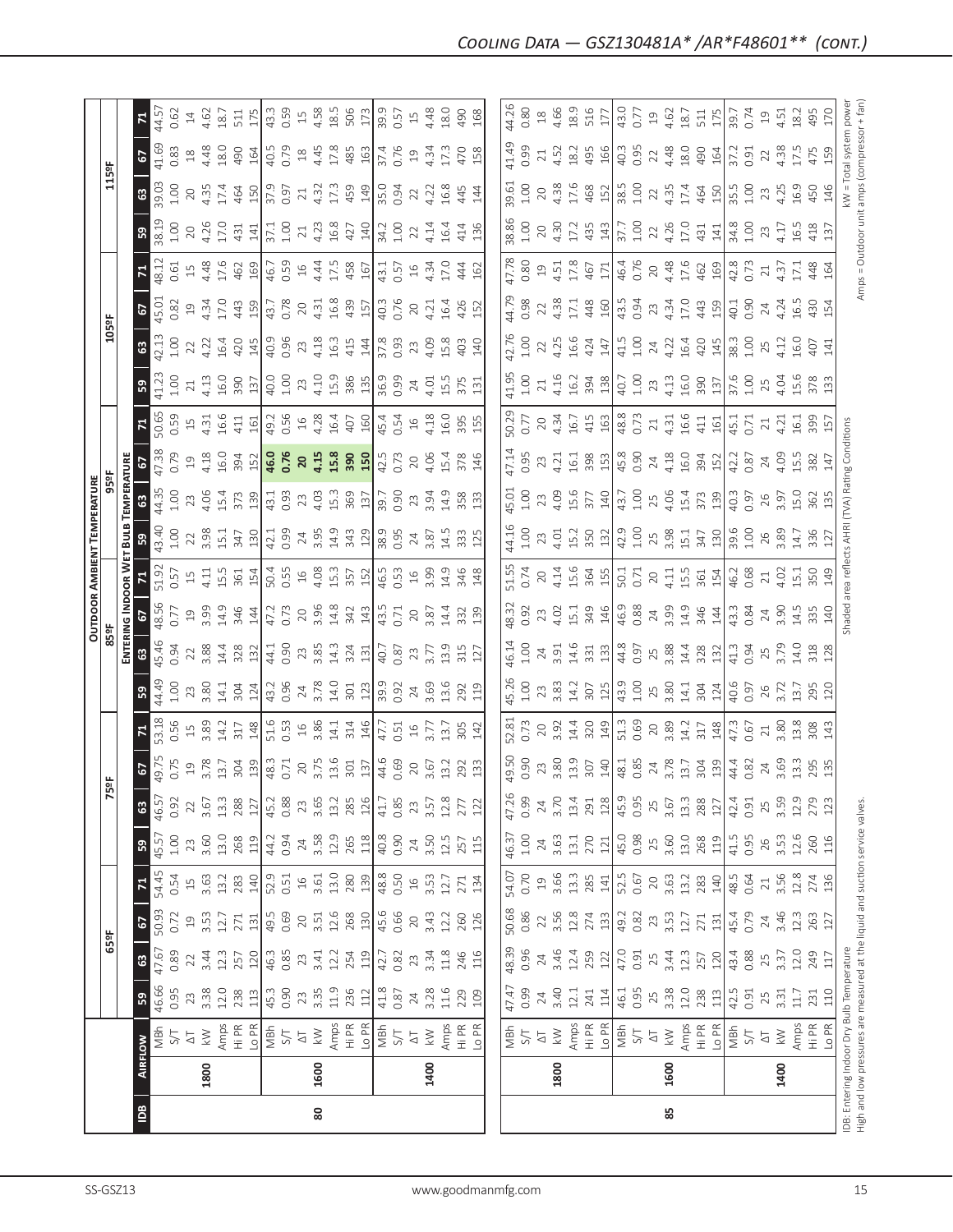|                |      |                                                                                                                            |                |                 |                |        |                    |                 |                                                                         |                            |                                                                                                                  |                                    |                                                                             |                                                                                | <b>OUTDOOR AMBIENT TEMPERATURE</b>                                                                                                                                                                                                                                                                                    |                                           |                                    |                                                                                                      |                                                                               |                                                                                 |                                                                                                                                                                                                                                                                                                               |                                                                                                                                                                                                                                                                                                               |                                                                   |                                |                                                 |                                            |
|----------------|------|----------------------------------------------------------------------------------------------------------------------------|----------------|-----------------|----------------|--------|--------------------|-----------------|-------------------------------------------------------------------------|----------------------------|------------------------------------------------------------------------------------------------------------------|------------------------------------|-----------------------------------------------------------------------------|--------------------------------------------------------------------------------|-----------------------------------------------------------------------------------------------------------------------------------------------------------------------------------------------------------------------------------------------------------------------------------------------------------------------|-------------------------------------------|------------------------------------|------------------------------------------------------------------------------------------------------|-------------------------------------------------------------------------------|---------------------------------------------------------------------------------|---------------------------------------------------------------------------------------------------------------------------------------------------------------------------------------------------------------------------------------------------------------------------------------------------------------|---------------------------------------------------------------------------------------------------------------------------------------------------------------------------------------------------------------------------------------------------------------------------------------------------------------|-------------------------------------------------------------------|--------------------------------|-------------------------------------------------|--------------------------------------------|
|                |      |                                                                                                                            |                | 65°F            |                |        |                    | Ñ               | 59                                                                      |                            |                                                                                                                  | 85°F                               |                                                                             |                                                                                |                                                                                                                                                                                                                                                                                                                       | 95°F                                      |                                    |                                                                                                      |                                                                               | 105°F                                                                           |                                                                                                                                                                                                                                                                                                               |                                                                                                                                                                                                                                                                                                               |                                                                   | 115°F                          |                                                 |                                            |
|                |      |                                                                                                                            |                |                 |                |        |                    |                 |                                                                         |                            |                                                                                                                  | ENTERI                             | NG INDOOR W                                                                 |                                                                                | BuuB                                                                                                                                                                                                                                                                                                                  | TEMPERATUR                                |                                    |                                                                                                      |                                                                               |                                                                                 |                                                                                                                                                                                                                                                                                                               |                                                                                                                                                                                                                                                                                                               |                                                                   |                                |                                                 |                                            |
| $\overline{B}$ |      | <b>AIRFLOW</b>                                                                                                             | ${\tt S}$      | $\mathbbmss{3}$ | 67             |        | ${\tt S}$          | 63              | $\mathbf{c}$                                                            |                            | ${\tt S3}$                                                                                                       | $\mathbf{63}$                      | e.                                                                          |                                                                                | 32.8                                                                                                                                                                                                                                                                                                                  | $\mathbbmss{3}$                           | $\mathbf{c}$                       |                                                                                                      | ន $\vert$                                                                     | ${\tt G3}$                                                                      | $\mathbf{c}$                                                                                                                                                                                                                                                                                                  |                                                                                                                                                                                                                                                                                                               | ္ဗ                                                                | ${\tt G3}$                     | Σ,<br>$\mathbf{c}$                              |                                            |
|                |      | MBh                                                                                                                        | 55.9           | 57.9            | 63.4           |        | 54.6               | 56.5            | 62.0<br>0.45                                                            |                            | $\begin{array}{c} 5.3 \\ 0.80 \end{array}$                                                                       | 55.2                               | 60.5                                                                        |                                                                                |                                                                                                                                                                                                                                                                                                                       | 53.9                                      | 59.0<br>0.48                       |                                                                                                      | 49.4<br>0.86                                                                  | 51.2                                                                            | 56.1<br>0.50                                                                                                                                                                                                                                                                                                  |                                                                                                                                                                                                                                                                                                               | $\frac{15.7}{0.86}$                                               | 47.4<br>0.72                   | 51.9<br>0.50                                    |                                            |
|                |      | 5/1                                                                                                                        | 0.75           | 0.63            | 0.44           |        | 0.78               | 0.65            |                                                                         |                            |                                                                                                                  | 0.67                               | 0.46                                                                        |                                                                                |                                                                                                                                                                                                                                                                                                                       |                                           |                                    |                                                                                                      |                                                                               |                                                                                 |                                                                                                                                                                                                                                                                                                               |                                                                                                                                                                                                                                                                                                               |                                                                   |                                |                                                 |                                            |
|                |      | $\overline{\triangle}$                                                                                                     | $\overline{c}$ | $\Box$          | $13$           |        | $\overline{c}$     | 17              | $13$                                                                    |                            |                                                                                                                  | $17\,$                             | $\Xi$                                                                       |                                                                                |                                                                                                                                                                                                                                                                                                                       | $\overline{\mathbb{L}}$                   | $13$                               |                                                                                                      | 19<br>5.08                                                                    | $17\,$                                                                          | $13$                                                                                                                                                                                                                                                                                                          |                                                                                                                                                                                                                                                                                                               |                                                                   | 16<br>5.35                     | $\ensuremath{\mathop{\mathop{\boldsymbol{2}}}}$ |                                            |
|                | 2025 | $\leqslant$                                                                                                                | 4.11           | 4.19            | 4.31           |        | 4.40               | 4.49            | 4.62                                                                    |                            |                                                                                                                  | 4.75                               | 4.90                                                                        |                                                                                |                                                                                                                                                                                                                                                                                                                       | 4.99                                      | 5.14                               |                                                                                                      |                                                                               | 5.18                                                                            | 5.34                                                                                                                                                                                                                                                                                                          |                                                                                                                                                                                                                                                                                                               |                                                                   |                                | 5.52                                            |                                            |
|                |      |                                                                                                                            | 14.5           | 14.8            | 15.3           |        | 15.7               | $16.1\,$        | 16.6                                                                    |                            | $\begin{array}{c} 19 \\ 4.66 \\ 17.1 \\ 287 \end{array}$                                                         | 17.5                               | $18.1\,$                                                                    |                                                                                |                                                                                                                                                                                                                                                                                                                       | 18.7                                      | 19.3                               |                                                                                                      | 19.4<br>367                                                                   | 19.9                                                                            | 20.6                                                                                                                                                                                                                                                                                                          |                                                                                                                                                                                                                                                                                                               |                                                                   | 21.1                           | 21.9                                            |                                            |
|                |      | Amps<br>Hi PR                                                                                                              | 225            | 242             | 255            |        | 252                | 271             | 287                                                                     |                            |                                                                                                                  | 309                                | 326                                                                         |                                                                                | $\begin{array}{c}\n 19 \\  4.88 \\  12 \\  72 \\  13 \\  14 \\  15 \\  0.79 \\  0.\n\end{array}$                                                                                                                                                                                                                      | 352                                       | 371                                |                                                                                                      |                                                                               | 395                                                                             | 418                                                                                                                                                                                                                                                                                                           |                                                                                                                                                                                                                                                                                                               | $\begin{array}{c} 18 \\ 5.24 \\ 20.6 \\ 40 \\ \hline \end{array}$ | 437                            | 461                                             |                                            |
|                |      | Lo PR                                                                                                                      | 102            | 108             | 118            |        | 108                | 115             | 125                                                                     |                            |                                                                                                                  | 119                                |                                                                             |                                                                                |                                                                                                                                                                                                                                                                                                                       | 125                                       | 137                                |                                                                                                      | 123                                                                           | 131                                                                             | 143                                                                                                                                                                                                                                                                                                           |                                                                                                                                                                                                                                                                                                               |                                                                   | 136                            | 148                                             |                                            |
|                |      | $\frac{1}{2}$ S/T                                                                                                          | 54.2           | 56.2            | 61.6           |        | 53.0               | 54.9            | 60.1                                                                    |                            |                                                                                                                  |                                    | 58.7                                                                        |                                                                                |                                                                                                                                                                                                                                                                                                                       | 52.3                                      | 57.3                               |                                                                                                      | 47.9                                                                          | 49.7                                                                            | 54.4                                                                                                                                                                                                                                                                                                          |                                                                                                                                                                                                                                                                                                               |                                                                   | 46.0                           |                                                 |                                            |
|                |      |                                                                                                                            | 0.72           | 0.60            | 0.42           |        | 0.74               | 0.62            | 0.43                                                                    |                            |                                                                                                                  | 53.6<br>0.64                       | 0.44                                                                        |                                                                                |                                                                                                                                                                                                                                                                                                                       | 0.66                                      | 0.46                               |                                                                                                      | 0.82                                                                          | 0.68                                                                            | 0.47                                                                                                                                                                                                                                                                                                          |                                                                                                                                                                                                                                                                                                               |                                                                   | 0.69                           | 50.48                                           |                                            |
|                |      | $\overline{\triangle}$                                                                                                     | 20             | $\Gamma$        | $\Xi$          |        | $20$               | $\overline{17}$ | $13$                                                                    |                            |                                                                                                                  | $\overline{\phantom{0}}$           | $13$                                                                        |                                                                                |                                                                                                                                                                                                                                                                                                                       | $\stackrel{\textstyle\circ}{\mathcal{A}}$ | $\Xi$                              |                                                                                                      | $\overline{20}$                                                               | $17\,$                                                                          | $\Xi$                                                                                                                                                                                                                                                                                                         |                                                                                                                                                                                                                                                                                                               |                                                                   |                                | $12$                                            |                                            |
| $\mathsf{R}$   | 1800 | $\lesssim$                                                                                                                 | 4.08           | 4.16            | 4.28           |        | 4.37               | 4.46            | 4.59                                                                    |                            |                                                                                                                  | 4.72                               | 4.86                                                                        |                                                                                |                                                                                                                                                                                                                                                                                                                       |                                           | 5.10                               |                                                                                                      | 5.04                                                                          | 5.14                                                                            | 5.30                                                                                                                                                                                                                                                                                                          |                                                                                                                                                                                                                                                                                                               | $44.4$<br>0.82<br>19<br>5.20                                      | $16$<br>5.31                   | 5.48                                            |                                            |
|                |      | Amps                                                                                                                       | 14.4           | 14.7            | 15.2           |        | 15.5               | 15.9            | 16.5                                                                    |                            |                                                                                                                  | 17.3                               | 17.9                                                                        |                                                                                |                                                                                                                                                                                                                                                                                                                       | $4.95$<br>$18.5$                          | 19.2                               |                                                                                                      |                                                                               | 19.7                                                                            | 20.4                                                                                                                                                                                                                                                                                                          |                                                                                                                                                                                                                                                                                                               |                                                                   | 20.9                           | 21.7                                            |                                            |
|                |      | Hi PR<br>Lo PR                                                                                                             | 222            | 239             | 253            |        | 250                | 269             | 284                                                                     |                            | $\begin{array}{c c} 111 & 0.76 \\ 111 & 0.76 \\ 0.76 & 0.63 \\ 0.63 & 0.83 \\ 0.74 & 0.74 \\ \hline \end{array}$ | 306                                |                                                                             |                                                                                | $\begin{array}{c} 20 \\ 4.85 \\ 13.1 \\ 323 \\ \hline \end{array}$                                                                                                                                                                                                                                                    | 348                                       | 368<br>135                         |                                                                                                      | 19.3<br>364<br>122                                                            | 392                                                                             | 413                                                                                                                                                                                                                                                                                                           |                                                                                                                                                                                                                                                                                                               | 20.4<br>402<br>126                                                |                                | 457                                             |                                            |
|                |      |                                                                                                                            | 101            | 107             | 117            |        | 107                | $113$           | 124                                                                     |                            |                                                                                                                  | 118                                | 323<br>129                                                                  |                                                                                |                                                                                                                                                                                                                                                                                                                       | 124                                       |                                    |                                                                                                      |                                                                               | 130                                                                             | 142                                                                                                                                                                                                                                                                                                           |                                                                                                                                                                                                                                                                                                               |                                                                   | 433<br>134                     | 147                                             |                                            |
|                |      |                                                                                                                            | 50.1           | 51.9            | 56.8           |        | 48.9               | 50.7            | 55.5                                                                    |                            |                                                                                                                  | 49.5                               | 54.2                                                                        |                                                                                |                                                                                                                                                                                                                                                                                                                       | 48.3                                      | 52.9                               |                                                                                                      |                                                                               | 45.8                                                                            | 50.2                                                                                                                                                                                                                                                                                                          |                                                                                                                                                                                                                                                                                                               |                                                                   | 42.5                           | 46.5                                            |                                            |
|                |      | $\frac{1}{\sqrt{2}}$                                                                                                       | 0.69           | 0.58            | 0.40           |        | 0.72               | 0.60            | 0.42                                                                    |                            |                                                                                                                  |                                    | 0.43                                                                        |                                                                                | 46.6<br>0.76                                                                                                                                                                                                                                                                                                          | 0.63                                      | 0.44                               |                                                                                                      | 44.2<br>0.79                                                                  | 0.66                                                                            | 0.46                                                                                                                                                                                                                                                                                                          |                                                                                                                                                                                                                                                                                                               |                                                                   | 0.66                           | 0.46                                            |                                            |
|                |      | $\Delta\top$                                                                                                               | 20             | $^{28}$         | $\Xi$          |        | 20                 | $\frac{8}{18}$  | $13$                                                                    |                            | $21\,$                                                                                                           |                                    | $\Xi$                                                                       |                                                                                | $\mathbf{21}$                                                                                                                                                                                                                                                                                                         | $\overset{\text{\tiny \textsf{SO}}}{-}$   |                                    |                                                                                                      | 20                                                                            | $\overset{\text{\tiny \textregistered}}{1}$                                     | $13$                                                                                                                                                                                                                                                                                                          |                                                                                                                                                                                                                                                                                                               | $\begin{array}{c} 2.0 \\ 0.80 \\ 0.9 \end{array}$                 |                                | $\gtrsim$                                       |                                            |
|                | 1575 | $\gtrapprox$                                                                                                               | 3.99           | 4.07            | 4.18           |        | 4.27               | 4.35            | 4.48                                                                    |                            |                                                                                                                  | 0.61<br>18<br>4.61                 | 4.75                                                                        |                                                                                |                                                                                                                                                                                                                                                                                                                       |                                           | 4.98                               |                                                                                                      | 4.92                                                                          | 5.02                                                                            | 5.18                                                                                                                                                                                                                                                                                                          |                                                                                                                                                                                                                                                                                                               |                                                                   | $16$<br>5.19                   |                                                 |                                            |
|                |      | Amps                                                                                                                       | 14.0           | 14.3            | 14.8           |        | 15.1               | 15.5            | 16.0                                                                    |                            |                                                                                                                  | 16.8                               | 17.4                                                                        |                                                                                |                                                                                                                                                                                                                                                                                                                       |                                           | 18.6                               |                                                                                                      |                                                                               | 19.2                                                                            | 19.8                                                                                                                                                                                                                                                                                                          |                                                                                                                                                                                                                                                                                                               |                                                                   | 20.4                           | 5.35<br>21.0                                    |                                            |
|                |      |                                                                                                                            | 216            | 232             | 245            |        | 242                | 261             |                                                                         |                            | 4.52<br>16.4<br>275<br>108                                                                                       | 296                                |                                                                             |                                                                                | 4.73<br>17.6<br>314<br>113                                                                                                                                                                                                                                                                                            | $4.83$<br>$18.0$<br>$338$                 | 356                                |                                                                                                      | 18.7<br>353                                                                   | 380                                                                             | 401                                                                                                                                                                                                                                                                                                           |                                                                                                                                                                                                                                                                                                               | 5.08<br>19.9<br>390                                               | 420                            | 443                                             |                                            |
|                |      | Hi PR<br>Lo PR                                                                                                             | $98$           | 104             | 114            |        | 103                | 110             | 275                                                                     |                            |                                                                                                                  | 114                                | $\begin{array}{c} 313 \\ 125 \end{array}$                                   |                                                                                |                                                                                                                                                                                                                                                                                                                       | 120                                       | 131                                |                                                                                                      | 118                                                                           | 126                                                                             | 137                                                                                                                                                                                                                                                                                                           |                                                                                                                                                                                                                                                                                                               | 122                                                               | 130                            | 142                                             |                                            |
|                |      |                                                                                                                            |                |                 |                |        |                    |                 |                                                                         |                            |                                                                                                                  |                                    |                                                                             |                                                                                |                                                                                                                                                                                                                                                                                                                       |                                           |                                    |                                                                                                      |                                                                               |                                                                                 |                                                                                                                                                                                                                                                                                                               |                                                                                                                                                                                                                                                                                                               |                                                                   |                                |                                                 |                                            |
|                |      |                                                                                                                            |                |                 |                |        |                    |                 |                                                                         |                            |                                                                                                                  |                                    |                                                                             |                                                                                |                                                                                                                                                                                                                                                                                                                       |                                           |                                    |                                                                                                      |                                                                               |                                                                                 |                                                                                                                                                                                                                                                                                                               |                                                                                                                                                                                                                                                                                                               |                                                                   |                                |                                                 |                                            |
|                |      | MBh                                                                                                                        | 56.80          | 58.48           | 63.30          | 67.94  | 55.48              | 57.12           | 61.83                                                                   | 66.36                      | 54.16                                                                                                            | 55.76                              | 60.36                                                                       | 64.78                                                                          | 52.84                                                                                                                                                                                                                                                                                                                 | 54.40                                     | 58.89                              | 53.20                                                                                                | 50.20                                                                         | 51.68                                                                           | 55.94                                                                                                                                                                                                                                                                                                         | 50.O4                                                                                                                                                                                                                                                                                                         | 46.50                                                             | 47.87                          | 51.82                                           | 55.62                                      |
|                |      | $5/1$                                                                                                                      | 0.86           | 0.77            | 0.58           | 0.37   | 0.89               | 0.79            | 0.60                                                                    | 0.39                       | 0.91                                                                                                             | 0.81                               | 0.62                                                                        | 0.40                                                                           | 0.94                                                                                                                                                                                                                                                                                                                  | 0.84                                      | 0.64                               | 0.41                                                                                                 | 0.97                                                                          | 0.87                                                                            | 0.66                                                                                                                                                                                                                                                                                                          | 0.42                                                                                                                                                                                                                                                                                                          | 0.98                                                              | 0.88                           | 0.67                                            | 0.43                                       |
|                |      | $\overline{\mathcal{L}}$                                                                                                   | 22             | 20              | $\Box$         | 12     | 22                 | 21              | $\overline{17}$                                                         | $\mathfrak{Q}$             | 22                                                                                                               | $21\,$                             | $17\,$                                                                      | $\Xi$                                                                          | 23                                                                                                                                                                                                                                                                                                                    | $21\,$                                    | $\Gamma$                           |                                                                                                      | $\geq$                                                                        | 20                                                                              |                                                                                                                                                                                                                                                                                                               |                                                                                                                                                                                                                                                                                                               | $\geq 1$                                                          | 19<br>5.40<br>21.3             | $16$                                            | $\Xi$                                      |
|                | 2025 | $\leqslant$                                                                                                                | 4.14           | 4.22            | 4.34           | 4.47   | 4.43               | 4.52            | 4.66                                                                    | 4.80                       |                                                                                                                  | 4.79                               | 4.94                                                                        |                                                                                |                                                                                                                                                                                                                                                                                                                       |                                           |                                    |                                                                                                      | $5.12$<br>$19.6$                                                              |                                                                                 |                                                                                                                                                                                                                                                                                                               |                                                                                                                                                                                                                                                                                                               | 5.29                                                              |                                | 5.57<br>22.1                                    |                                            |
|                |      | Amps                                                                                                                       | 14.6           | 15.0            | 15.5           | 16.1   | 15.8<br>255<br>109 | 16.2            | 16.8                                                                    | 17.4                       | 4.69<br>17.2<br>290                                                                                              | $17.7$<br>$312$<br>$120$           |                                                                             |                                                                                |                                                                                                                                                                                                                                                                                                                       |                                           | 5.18<br>19.5<br>375<br>138         | $5.\overline{3}4$<br>20.3<br>391                                                                     |                                                                               | 5.22<br>20.1<br>399<br>132                                                      | $\frac{17}{5.39}$                                                                                                                                                                                                                                                                                             | $12$<br>5.56<br>21.6                                                                                                                                                                                                                                                                                          | 20.8                                                              |                                |                                                 | 5.75<br>22.9<br>486<br>159                 |
|                |      | Hi PR                                                                                                                      | 227            | 244             | 258            | 269    |                    | 274             |                                                                         | 302<br>135                 |                                                                                                                  |                                    |                                                                             |                                                                                |                                                                                                                                                                                                                                                                                                                       |                                           |                                    |                                                                                                      | 371<br>125                                                                    |                                                                                 | 422                                                                                                                                                                                                                                                                                                           | 440<br>154                                                                                                                                                                                                                                                                                                    | 410<br>129                                                        | 441                            | 466<br>150                                      |                                            |
|                |      | Lo PR                                                                                                                      | 103            | 110             | 120            | 127    |                    | 116             | 289<br>126                                                              |                            |                                                                                                                  |                                    | $\frac{2}{3}$ $\frac{2}{3}$ $\frac{1}{2}$                                   | $5.09$<br>$18.3$<br>$34.4$<br>$140$                                            |                                                                                                                                                                                                                                                                                                                       | $5.02$<br>$18.9$<br>$35.5$<br>$12$        |                                    |                                                                                                      |                                                                               |                                                                                 | 145                                                                                                                                                                                                                                                                                                           |                                                                                                                                                                                                                                                                                                               |                                                                   | 137                            |                                                 |                                            |
|                |      | MBh                                                                                                                        | 55.1<br>0.82   | 56.8            | 61.5           | 66.0   | 53.9               | 55.5            |                                                                         | 64.4<br>0.37<br>12         |                                                                                                                  | 54.1<br>0.78                       |                                                                             |                                                                                |                                                                                                                                                                                                                                                                                                                       | 52.8<br>0.80<br>22                        | 57.2                               |                                                                                                      |                                                                               |                                                                                 |                                                                                                                                                                                                                                                                                                               |                                                                                                                                                                                                                                                                                                               |                                                                   |                                |                                                 | 54.0<br>0.41                               |
|                |      | $5\sqrt{1}$                                                                                                                |                | 0.73            | 0.55           | 0.36   | 0.85               | 0.76            |                                                                         |                            |                                                                                                                  |                                    |                                                                             |                                                                                |                                                                                                                                                                                                                                                                                                                       |                                           | 0.61                               |                                                                                                      |                                                                               |                                                                                 |                                                                                                                                                                                                                                                                                                               |                                                                                                                                                                                                                                                                                                               |                                                                   |                                |                                                 |                                            |
|                |      | $\overline{\Delta}$                                                                                                        | 23             | $21\,$          | $\Box$         | $12\,$ | 23                 | 21              |                                                                         |                            | $\begin{array}{c} 113 \\ 52.6 \\ 0.8 \\ 7.1 \\ 2.8 \\ 1.1 \\ 2.8 \\ 1 \end{array}$                               | $21$<br>4.75<br>17.5<br>309<br>119 | 58.6<br>0.59<br>4.90<br>4.31<br>30<br>130                                   | $\begin{array}{c} 62.9 \\ 0.38 \\ 1.05 \\ 5.05 \\ 1.83 \\ 1.39 \\ \end{array}$ | $4.92$ $\frac{3}{4}$ $\frac{3}{4}$ $\frac{3}{8}$ $\frac{3}{8}$ $\frac{3}{8}$ $\frac{3}{8}$ $\frac{3}{8}$ $\frac{3}{8}$ $\frac{3}{8}$ $\frac{3}{8}$ $\frac{3}{8}$ $\frac{3}{8}$ $\frac{3}{8}$ $\frac{3}{8}$ $\frac{3}{8}$ $\frac{3}{8}$ $\frac{3}{8}$ $\frac{3}{8}$ $\frac{3}{8}$ $\frac{3}{8}$ $\frac{3}{8}$ $\frac{$ |                                           | $^{28}$                            |                                                                                                      | $\begin{array}{c} 48.7 \\ 0.93 \\ 0.3 \\ 5.08 \\ 1.98 \\ 1.23 \\ \end{array}$ | $\frac{22}{383}$ $\frac{24}{35}$ $\frac{89}{35}$ $\frac{9}{35}$ $\frac{47}{35}$ | $\begin{array}{c} 3.3 \\ 3.63 \\ 0.63 \\ 1.7 \\ 0.83 \\ 0.84 \\ 0.43 \\ 0.43 \\ 0.43 \\ 0.43 \\ 0.43 \\ 0.43 \\ 0.43 \\ 0.43 \\ 0.43 \\ 0.43 \\ 0.43 \\ 0.43 \\ 0.43 \\ 0.43 \\ 0.43 \\ 0.43 \\ 0.43 \\ 0.43 \\ 0.43 \\ 0.43 \\ 0.43 \\ 0.43 \\ 0.43 \\ 0.43 \\ 0.43 \\ 0.43 \\ 0.43 \\ 0.43 \\ 0.43 \\ 0.43$ |                                                                                                                                                                                                                                                                                                               | $45.1$<br>0.94<br>5.24<br>5.24<br>406<br>428                      | 46.5<br>0.84<br>5.35<br>5.31.1 | 50.63<br>0.63<br>5.52<br>461                    | $\Xi$                                      |
| 75             | 1800 | $\leqslant$                                                                                                                | 4.11           | 4.19            | 4.31           | 4.44   | 4.40               | 4.49            |                                                                         |                            |                                                                                                                  |                                    |                                                                             |                                                                                |                                                                                                                                                                                                                                                                                                                       |                                           |                                    |                                                                                                      |                                                                               |                                                                                 |                                                                                                                                                                                                                                                                                                               |                                                                                                                                                                                                                                                                                                               |                                                                   |                                |                                                 | 5.70                                       |
|                |      |                                                                                                                            | 14.5           | 14.8            | 15.3           | 15.9   | $15.7\,$           | $16.1\,$        |                                                                         |                            |                                                                                                                  |                                    |                                                                             |                                                                                |                                                                                                                                                                                                                                                                                                                       |                                           |                                    |                                                                                                      |                                                                               |                                                                                 |                                                                                                                                                                                                                                                                                                               |                                                                                                                                                                                                                                                                                                               |                                                                   |                                |                                                 |                                            |
|                |      | Amps<br>Hi PR<br>Lo PR                                                                                                     | 225            | 242             | 255            | 266    | 252<br>108         | 271             |                                                                         | 4.76<br>17.2<br>133<br>133 |                                                                                                                  |                                    |                                                                             |                                                                                |                                                                                                                                                                                                                                                                                                                       | 4.99<br>18.7<br>352<br>125                | $5.14$<br>$19.3$<br>$371$<br>$137$ |                                                                                                      |                                                                               |                                                                                 |                                                                                                                                                                                                                                                                                                               |                                                                                                                                                                                                                                                                                                               |                                                                   | 437<br>136                     | $481$<br>$158$                                  |                                            |
|                |      |                                                                                                                            | 102            | 108             | 118            | 126    |                    | 115             | $0.57$<br>$0.52$<br>$4.62$<br>$8.5$<br>$2.8$<br>$1.4$<br>$5.5$<br>$0.5$ |                            |                                                                                                                  |                                    |                                                                             |                                                                                |                                                                                                                                                                                                                                                                                                                       |                                           |                                    | $\begin{array}{c} 61.4 \\ 0.39 \\ 1.30 \\ 5.30 \\ 2.01 \\ 8.7 \\ 146 \\ 56.8 \\ 0.38 \\ \end{array}$ |                                                                               |                                                                                 |                                                                                                                                                                                                                                                                                                               | $\begin{array}{c} 58.3 \\ 0.40 \\ 0.71 \\ 0.71 \\ 0.71 \\ 0.72 \\ 0.80 \\ 0.03 \\ 0.03 \\ 0.03 \\ 0.03 \\ 0.03 \\ 0.03 \\ 0.03 \\ 0.03 \\ 0.03 \\ 0.03 \\ 0.03 \\ 0.03 \\ 0.03 \\ 0.03 \\ 0.03 \\ 0.03 \\ 0.03 \\ 0.03 \\ 0.03 \\ 0.03 \\ 0.03 \\ 0.03 \\ 0.03 \\ 0.03 \\ 0.03 \\ 0.03 \\ 0.03 \\ 0.03 \\ 0.$ |                                                                   |                                | 148                                             |                                            |
|                |      | NBh<br>S/T                                                                                                                 | 50.9           | 52.4            | 56.7<br>0.53   | 60.9   | 49.7               | 51.2            |                                                                         | 59.36                      | $8.34 \times 15$<br>0.84<br>4.55                                                                                 |                                    | $54.1$<br>0.57                                                              | 58.1<br>0.36                                                                   | $\frac{47.3}{0.86}$                                                                                                                                                                                                                                                                                                   | 48.75<br>0.77                             | 52.8<br>0.58                       |                                                                                                      | $\frac{15.0}{45.0}$                                                           | 46.3<br>0.80                                                                    | $\frac{50.1}{0.61}$                                                                                                                                                                                                                                                                                           |                                                                                                                                                                                                                                                                                                               | 41.7<br>0.90                                                      | 42.9<br>0.81                   | 46.4<br>0.61                                    | 49.8<br>0.39                               |
|                |      |                                                                                                                            |                | 0.70            |                | 0.34   | 0.82               | 0.73            |                                                                         |                            |                                                                                                                  |                                    |                                                                             |                                                                                |                                                                                                                                                                                                                                                                                                                       |                                           |                                    |                                                                                                      |                                                                               |                                                                                 |                                                                                                                                                                                                                                                                                                               |                                                                                                                                                                                                                                                                                                               |                                                                   |                                |                                                 |                                            |
|                |      | $\overline{\triangle}$                                                                                                     | 23             | $\overline{2}$  | $\frac{8}{18}$ | $12\,$ | 24                 | 22              | $18 \n4.52$                                                             | $12^{4.65}$                |                                                                                                                  | 22                                 | $\ensuremath{\mathop{\boxtimes}\limits^{\mathop{\mathop{\rm s}}\nolimits}}$ | $12$ $4.93$                                                                    | $24$<br>4.77                                                                                                                                                                                                                                                                                                          | $22\,$                                    | $^{28}$                            | $12 \over 5.17$                                                                                      | 24.96                                                                         | 22<br>5.06                                                                      | $^{28}$                                                                                                                                                                                                                                                                                                       |                                                                                                                                                                                                                                                                                                               | $22\,$                                                            | $20$                           | $17\,$                                          | $\Xi$                                      |
|                | 1575 | $\leqslant$                                                                                                                | 4.02           | 4.10            | 4.22           | 4.34   | 4.30               | 4.39            |                                                                         |                            |                                                                                                                  | 4.64                               | 4.78                                                                        |                                                                                |                                                                                                                                                                                                                                                                                                                       | 4.87                                      | 5.02                               |                                                                                                      |                                                                               |                                                                                 | 5.22                                                                                                                                                                                                                                                                                                          |                                                                                                                                                                                                                                                                                                               | 5.12                                                              | 5.23                           | 5.39                                            | 5.56                                       |
|                |      | Amps                                                                                                                       | 14.1           | 14.4            | 14.9           | 15.5   | 15.3               | 15.6            | 16.1                                                                    | 16.8                       | 16.6                                                                                                             |                                    | 17.6                                                                        | 18.2                                                                           | 17.7                                                                                                                                                                                                                                                                                                                  | 18.2                                      | 18.8<br>360                        | 19.5                                                                                                 | 18.9                                                                          | 19.4                                                                            | 20.0                                                                                                                                                                                                                                                                                                          |                                                                                                                                                                                                                                                                                                               | 20.0                                                              | 20.5                           | 21.2                                            | 22.1                                       |
|                |      | Hi PR                                                                                                                      | 218            | 235             | 248            | 258    | 245                | 263             | 278                                                                     | 290                        | 278                                                                                                              | 17.0<br>299<br>116                 | 316                                                                         | 330                                                                            | 317                                                                                                                                                                                                                                                                                                                   | 341                                       |                                    | 376                                                                                                  | 357<br>120                                                                    | 384                                                                             | 405<br>139                                                                                                                                                                                                                                                                                                    | 20.8<br>423<br>148                                                                                                                                                                                                                                                                                            | 394                                                               | 424                            | 448                                             | 467                                        |
|                |      | Lo <sub>PR</sub>                                                                                                           | $99$           | 105             | 115            | 122    | 105                | 111             | 121                                                                     | 129                        | 109                                                                                                              |                                    | 126                                                                         | 134                                                                            | 114                                                                                                                                                                                                                                                                                                                   | 121                                       | 133                                | 141                                                                                                  |                                                                               | 127                                                                             |                                                                                                                                                                                                                                                                                                               |                                                                                                                                                                                                                                                                                                               | 124                                                               | 132                            | 144                                             | 153                                        |
|                |      | -ligh and low pressures are measured at the liquid and suction service valves.<br>DB: Entering Indoor Dry Bulb Temperature |                |                 |                |        |                    |                 |                                                                         |                            |                                                                                                                  |                                    |                                                                             |                                                                                | shaded area reflects ACCA (TVA) Rating Conditions                                                                                                                                                                                                                                                                     |                                           |                                    |                                                                                                      |                                                                               |                                                                                 |                                                                                                                                                                                                                                                                                                               |                                                                                                                                                                                                                                                                                                               |                                                                   | kW = Total system              |                                                 | powe                                       |
|                |      |                                                                                                                            |                |                 |                |        |                    |                 |                                                                         |                            |                                                                                                                  |                                    |                                                                             |                                                                                |                                                                                                                                                                                                                                                                                                                       |                                           |                                    |                                                                                                      |                                                                               |                                                                                 |                                                                                                                                                                                                                                                                                                               |                                                                                                                                                                                                                                                                                                               |                                                                   |                                |                                                 | Amps = Outdoor unit amps (compressor + fan |

16 www.goodmanmfg.com 3S-GSZ13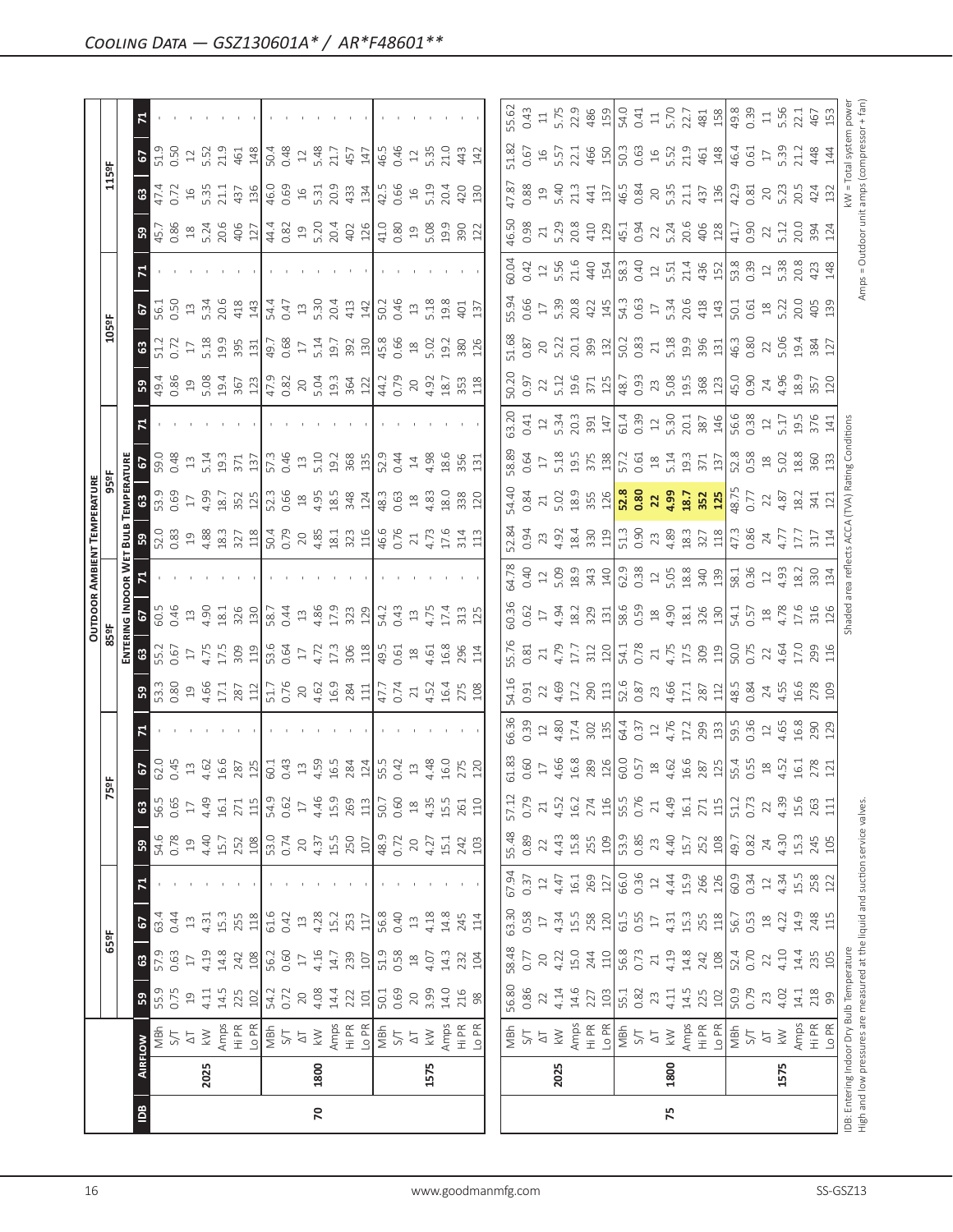|                                                                               |                |                                |           |                 |        |                |                |       |              |                         |                 |                                           |                    |                           | <b>OUTDOOR AMBIENT TEMPERATURE</b>   |                                            |                     |                                                                              |                            |                     |                            |                                            |                                             |                                    |                    |                      |
|-------------------------------------------------------------------------------|----------------|--------------------------------|-----------|-----------------|--------|----------------|----------------|-------|--------------|-------------------------|-----------------|-------------------------------------------|--------------------|---------------------------|--------------------------------------|--------------------------------------------|---------------------|------------------------------------------------------------------------------|----------------------------|---------------------|----------------------------|--------------------------------------------|---------------------------------------------|------------------------------------|--------------------|----------------------|
|                                                                               |                |                                |           | 65°F            |        |                |                | Ř     | 능            |                         |                 | 85°F                                      |                    |                           |                                      | 95°F                                       |                     |                                                                              |                            | 105°F               |                            |                                            |                                             | 115°F                              |                    |                      |
|                                                                               |                |                                |           |                 |        |                |                |       |              |                         |                 |                                           |                    |                           | ENTERING INDOOR WET BULB TEMPERATURE |                                            |                     |                                                                              |                            |                     |                            |                                            |                                             |                                    |                    |                      |
| Bal                                                                           | <b>AIRFLOW</b> |                                | ${\tt S}$ | $\mathbbmss{3}$ | 5      | $\mathbf{z}$   | $\mathfrak{S}$ | 63    | 2            |                         | <b>S</b>        | 63                                        | 5                  |                           | ၵ္တ                                  |                                            |                     | $\mathbf{z}$                                                                 | ${\tt S}$                  | $\mathbf{3}$        | 2                          |                                            | 59                                          | 2<br>$\mathbf{G}$                  |                    |                      |
|                                                                               |                | NBh                            | 57.81     | 59.07           | 63.11  | 67.47          | 56.47          | 57.70 | 61.65        | 65.90                   | 55.12           | 56.33                                     | 50.18              | 64.33                     | 53.78                                | 54.95                                      | 58.71               | 62.76                                                                        | 51.09                      | 52.20               | 55.77                      | 59.62                                      | 47.32                                       | 18.36                              | 51.66              | 55.23                |
|                                                                               |                | 5/1                            | 0.94      | 0.88            | 0.72   | 0.54           | $1.00\,$       | 0.91  | 0.74         | 0.56                    | 1.00            | 0.94                                      | 0.76               | 0.57                      | 1.00                                 | 0.97                                       | 0.79                | 0.59                                                                         | 1.00                       | 1.00                | 0.82                       | 0.61                                       | 1.00                                        | 0.82<br>1.00                       | 0.62               |                      |
|                                                                               |                | $\overline{\circlearrowright}$ | 25        | 24              | $\geq$ | $\frac{16}{1}$ | 26             | 24    | $\geq 1$     | $\Box$                  | 25              | 24                                        | $21\,$             | $17\,$                    |                                      |                                            | $\gtrsim$           | $\Box$                                                                       | 23                         | $24\,$              | $\gtrsim$                  | $\Box$                                     | $\gtrsim$                                   | 22                                 |                    | $\overline{15}$      |
|                                                                               | 2025           | $\gtrapprox$                   | 4.17      | 4.25            | 4.38   | 4.51           | 4.47           | 4.56  | 4.69         | 4.84<br>17.6            | 4.73            | 4.83                                      | 4.97               | 5.13                      | $74.96$<br>$18.6$                    |                                            | 5.22<br>19.7<br>379 | 5.39                                                                         | 5.16                       | 5.27                | 5.43                       |                                            | 5.33                                        | $19$<br>5.61<br>22.3<br>5.44       |                    | 5.79                 |
|                                                                               |                | Amps                           | 14.8      | 15.1            | 15.6   | 16.2           | 16.0           | 16.4  | 16.9         |                         | 17.4            | 17.8<br>315                               | 18.4               | 19.1                      |                                      |                                            |                     |                                                                              | 19.8                       | 20.3                | 21.0<br>426                |                                            | 21.0                                        | 21.5                               | 23.1               |                      |
|                                                                               |                | Hi PR                          | 229       | 247             | 261    | 272            | 257            | 277   | 292          | 305                     | 293             |                                           | 333<br>133         | 347                       | 333                                  | $24$<br>5.06<br>19.1<br>359<br>128         |                     | 20.5<br>395<br>148                                                           | 375                        | 404                 |                            | 5.60<br>21.8<br>444<br>156                 | 414                                         | 471<br>446                         | 491                |                      |
|                                                                               |                | Lo PR                          | 104       | 111             | 121    | 129            | 110            | 117   | 128          | 136                     | 114             | 122                                       |                    | 141                       | 120                                  |                                            | 139                 |                                                                              | 126                        | 134                 | 146                        |                                            | 130                                         | 151<br>138                         | 161                |                      |
|                                                                               |                | MBh                            | 56.1      | 57.4            | 61.3   | 65.5           | 54.8           | 56.0  | 59.9<br>0.71 | 64.0<br>0.53            | 53.5<br>0.95    | 54.7                                      | 58.4<br>0.73       | 62.5<br>0.54<br>17        | 52.2<br>0.98                         |                                            | 57.0<br>0.75        |                                                                              | 49.6<br>1.00               | 50.7                | 54.2<br>0.78               |                                            | 45.9<br>1.00                                | 50.2<br>0.78<br>46.9<br>0.96       |                    | 53.6<br>0.59         |
|                                                                               |                | $\gtrsim$                      | 0.90      | 0.84            | 0.68   | 0.51           | 0.93           | 0.87  |              |                         |                 | 0.89                                      |                    |                           |                                      |                                            |                     |                                                                              |                            |                     |                            |                                            |                                             |                                    |                    |                      |
|                                                                               |                | $\overline{\small{\sim}}$      | 26        | 25              | $21\,$ | $\Box$         | 26             | 25    | 22           | $\overline{\mathbb{1}}$ |                 | 25<br>4.79                                | 22                 |                           |                                      |                                            |                     |                                                                              |                            |                     |                            |                                            |                                             |                                    |                    |                      |
| 80                                                                            | 1800           | $\geqslant$                    | 4.14      | 4.22            | 4.34   | 4.47           | 4.43           | 4.52  | 4.66         | 4.80                    | 26<br>4.69      |                                           | 4.94               | 5.09                      | 26<br>4.92                           | 53.4<br>0.92<br>5.03<br>18.9               | $22$<br>$5.18$      | $60.56$<br>$17$<br>$5.34$                                                    | 25.12                      | 25<br>5.23          | 22<br>5.39                 | 57.9<br>0.58<br>5.56<br>5.56<br>21.6       | 23<br>5.29                                  | 20<br>5.57<br>$73$<br>5.40<br>21.3 |                    | $16$<br>5.75<br>22.9 |
|                                                                               |                | Amps                           | 14.6      | 15.0            | 15.5   | 16.1           | 15.8           | 16.2  | 16.8         | 17.4                    | 17.2            | 17.7                                      | 18.2               | 18.9                      | 18.4                                 |                                            |                     | 20.3                                                                         | 19.6                       | 20.1                | 20.8                       |                                            | 20.8                                        | 22.1                               |                    |                      |
|                                                                               |                | Hi PR                          | 227       | 244             | 258    | 269            | 255            | 274   | 290          | 302                     | 290             | 312                                       |                    |                           |                                      | 355<br>126                                 | 19.5<br>375         | 391                                                                          | 371                        | 400                 |                            | 44<br>154                                  |                                             | 441                                |                    |                      |
|                                                                               |                | Lo PR                          | 103       | 110             | 120    | 127            | 109            | 116   | 126          | 135                     | 113             | 120                                       | 329<br>131         | $343$<br>140              | 330<br>119                           |                                            | 138                 | 147                                                                          | 125                        | 132                 | 422<br>145                 |                                            | 410                                         | 466<br>150<br>137                  |                    | 486<br>159           |
|                                                                               |                | MBh                            | 51.8      | 52.9            | 56.6   | 60.5           | 50.6           | 51.7  | 55.2         | 59.1                    | 49.4<br>0.92    | 50.5                                      | $\frac{53.9}{ }$   |                           | 48.2                                 | $\sqrt{49.2}$                              | 52.6<br>0.72        | 56.2<br>0.54<br>18                                                           | 45.8                       | 46.8<br>0.92        |                            | 53.4<br>0.56                               | 42.4                                        | 46.3<br>$\frac{3}{3}$              | $\sqrt{49.5}$      |                      |
|                                                                               |                | 5/7                            | 0.86      | 0.81            | 0.66   | 0.49           | 0.90           | 0.84  | 0.68         | 0.51                    |                 | 0.86                                      | 0.70               |                           | 0.95                                 | 0.89                                       |                     |                                                                              | 0.98                       |                     | 50.0<br>0.75               |                                            | 0.99                                        | 0.76<br>0.93                       |                    |                      |
|                                                                               |                | $\overline{\Delta}$            | 26        | 25              | 22     | $\Box$         | 26             | 25    | 22           | $\frac{8}{18}$          | 26              | 25                                        | 22                 | 57.6<br>0.52<br>4.97      | 27                                   |                                            | 22                  |                                                                              |                            | 25                  | 22                         | $17\,$                                     |                                             | 20<br>24                           | 0.57<br>16<br>5.61 |                      |
|                                                                               |                |                                | 4.05      | 4.13            | 4.25   | 4.37           | 4.33           |       | 4.55         | 4.69                    | 4.59            | 4.68                                      | 4.82               |                           |                                      | $26$<br>4.91                               | 5.06                | 5.22                                                                         | 26<br>5.00                 | 5.10                | 5.26                       | 5.43                                       | 25<br>5.16                                  | 5.43<br>5.27                       |                    |                      |
|                                                                               | 1575           | $\geq$                         |           |                 |        |                |                | 4.42  |              |                         |                 |                                           |                    |                           | 4.81<br>17.9                         |                                            |                     |                                                                              |                            |                     |                            |                                            |                                             |                                    |                    |                      |
|                                                                               |                | Amps                           | 14.2      | 14.6            | 15.1   | 15.6           | 15.4           | 15.8  | 16.3         | 16.9                    | 16.7            | 17.2                                      | 17.7               | 18.4                      |                                      | 18.4                                       | 19.0                | 19.7                                                                         | 19.1                       | 19.6                | 20.2                       | 21.0                                       | 20.2                                        | 21.4<br>20.7                       | 22.3               |                      |
|                                                                               |                | Hi PR                          | 220       | 237             | 250    | 261            | 247            | 266   | 281          | 293                     | 281             | 302                                       | 319                | 333                       | 320                                  | 344                                        | 364                 | 379                                                                          | 360                        | 388                 | 409                        | 427                                        | 398                                         | 452<br>428                         | 472                |                      |
|                                                                               |                | Lo PR                          | 100       | 106             | 116    | 124            | 106            | 112   | 123          | 131                     | 110             | 117                                       | 127                | 136                       | 115                                  | 123                                        | 134                 | 143                                                                          | 121                        | 129                 | 140                        | 149                                        | 125                                         | 145<br>133                         | 155                |                      |
|                                                                               |                |                                |           |                 |        |                |                |       |              |                         |                 |                                           |                    |                           |                                      |                                            |                     |                                                                              |                            |                     |                            |                                            |                                             |                                    |                    |                      |
|                                                                               |                |                                | 58.82     | 59.96           | 62.80  | 67.00          | 57.45          | 58.57 | 61.34        | 65.44                   | 56.09           | 57.17                                     | 59.88              | 63.88                     | 54.72                                | 55.78                                      | 58.42               | 62.32                                                                        | 51.98                      | 52.99               | 55.50                      | 59.21                                      | 48.15                                       | 51.41<br>49.08                     |                    | 54.84                |
|                                                                               |                | NBh<br>S/T                     | 0.98      | 0.95            | 0.86   | 0.70           | $1.00\,$       | 0.98  | 0.89         | 0.72                    | $1.00$          | 1.00                                      | 0.91               | 0.74                      | 1.00                                 | 1.00                                       | 0.94                | 0.76                                                                         | 1.00                       | 1.00                | 0.98                       | 0.79                                       | 1.00                                        | 0.98<br>1.00                       |                    | 0.80                 |
|                                                                               |                | $\overline{\Delta}$            | 26        | 26              | 24     | $\gtrsim$      | 26             | 26    | 25           | 21                      | 25              | 26                                        | 25                 | 21                        | $25$                                 | 25                                         | 25                  | 22                                                                           | 24                         | 24                  | 25                         | 21                                         | 22                                          | 23<br>22                           |                    | 20                   |
|                                                                               | 2025           | $\gtrapprox$                   | 4.20      | 4.28            | 4.41   | 4.54           | 4.50           | 4.59  | 4.73         | 4.87                    | 4.77            | 4.86                                      | 5.01               | 5.17                      |                                      | 5.10                                       | 5.26                | 5.43                                                                         | 5.20                       |                     | 5.47                       | 5.65                                       | 5.37                                        | 5.66<br>5.48                       |                    | 5.84                 |
|                                                                               |                | Amps                           | 14.9      | 15.3            | 15.8   | 16.4           | 16.1           | 16.5  | $17.1\,$     | 17.7                    | 17.5            | 18.0                                      | 18.6               | 19.3                      | $5.00$<br>$18.8$                     | 19.2                                       | 19.9                | 20.7                                                                         | 20.0                       | 5.31<br>20.5<br>408 | 21.2                       | 22.0<br>449                                | 21.2                                        | 22.5<br>21.7                       |                    | 23.4                 |
|                                                                               |                | Hi PR                          | 232       | 249             | 263    | 275            | 260            | 280   | 295          | 308                     |                 |                                           | 336                |                           | 337                                  |                                            | 383                 |                                                                              | 379                        |                     |                            |                                            |                                             | 475<br>450                         |                    | 496                  |
|                                                                               |                | Lo PR                          | 105       | 112             | 122    | 130            | 111            | 118   | 129          | 137                     | 296             | $\begin{array}{c} 318 \\ 123 \end{array}$ | 134                | $\frac{350}{143}$         | 121                                  | $\begin{bmatrix} 362 \\ 129 \end{bmatrix}$ | $\frac{141}{2}$     | 39 50                                                                        | $\frac{127}{2}$            | 135                 | $430$<br>$148$             | 157                                        | $4\,131$                                    | 153<br>140                         |                    | 163                  |
|                                                                               |                | MBh                            | 57.1      | 58.2            | 61.0   | 65.0           | 55.8           | 56.9  | 59.6         | 63.5<br>0.69            | 54.5            | 55.5<br>0.96                              | 58.1               | 62.0<br>0.71              |                                      | 54.2<br>0.99                               | 56.7<br>0.90        |                                                                              | 50.5<br>1.00               |                     | 53.9<br>0.93               |                                            | 46.7                                        | 49.9<br>0.94<br>47.7               |                    | 53.2<br>0.76         |
|                                                                               |                | 5/1                            | 0.94      | 0.91            | 0.82   | 0.66           | 0.97           | 0.94  | 0.85         |                         | 1.00            |                                           | 0.87               |                           | $53.1$<br>$1.00$<br>$27$<br>$4.96$   |                                            |                     |                                                                              |                            | 51.4<br>1.00<br>26  |                            |                                            | 1.00                                        | 1.00                               |                    |                      |
|                                                                               |                | $\overline{\sim}$              | 27        | 27              | 25     | 22             | 28             | 27    | 26<br>4.69   | 22<br>4.84<br>17.6      | $28$            | 27                                        | 26                 | $22$ 5.13                 |                                      |                                            | 26                  |                                                                              | 26                         |                     | 26                         |                                            | $24$<br>5.33                                | $24$<br>5.61<br>22.3<br>$24\,$     |                    | $21\,$               |
| 85                                                                            | 1800           | $\leqslant$                    | 4.17      | 4.25            | 4.38   | 4.51           | 4.47           | 4.56  |              |                         | $4.73$<br>17.4  | 4.83                                      | 4.97               |                           |                                      |                                            | 5.22                |                                                                              |                            | 5.27<br>20.3        |                            |                                            |                                             | 5.44                               |                    | 5.79                 |
|                                                                               |                | Amps                           | 14.8      | 15.1            | 15.6   | 16.2           | 16.0           | 16.4  | 16.9         |                         |                 |                                           |                    | 19.1                      |                                      |                                            | 19.7                |                                                                              |                            |                     |                            |                                            | 21.0                                        | 21.5                               |                    | 23.1                 |
|                                                                               |                | Hi PR                          | 229       | 247             | 261    | 272            | 257            | 277   | 292          | 305                     | 293             | 17.8<br>315                               | 18.4<br>333<br>133 | $347$<br>141              | 18.6<br>333<br>120                   | $27$<br>5.06<br>19.1<br>359<br>22          | 379                 | $\begin{array}{c} 60.5 \\ 0.73 \\ 5.39 \\ 2.05 \\ 2.9 \\ 148 \\ \end{array}$ | 5.16<br>19.8<br>375<br>126 | 404                 | 5.43<br>21.0<br>426<br>146 | 57.5<br>0.76<br>5.60<br>5.1.3<br>44<br>156 | 414<br>130                                  | 471<br>446                         | $491$<br>$161$     |                      |
|                                                                               |                | Lo PR                          | 104       | 111             | 121    | 129            | 110            | 117   | 128          | 136                     | 114             | 122                                       |                    |                           |                                      |                                            |                     |                                                                              |                            | 134                 |                            |                                            |                                             | 151<br>138                         |                    |                      |
|                                                                               |                | MBh                            | 52.7      | 53.7            | 56.3   | 60.0           | 51.5           | 52.5  | 55.0         | 58.6<br>0.66            | 50.3<br>0.96    | 51.2                                      | 53.7               | 57.2<br>0.68              | 49.0                                 | 50.0<br>0.96                               | 52.3<br>0.86        | 55.8                                                                         | 46.6<br>1.00               | $47.5$<br>0.99      | 49.7                       | 53.1<br>0.73                               | 43.1                                        | 46.1<br>44.0                       | 49.1<br>0.73       |                      |
|                                                                               |                | 5/1                            | 0.91      | 0.87            | 0.79   | 0.64           | 0.94           | 0.91  | 0.82         |                         |                 | 0.93                                      | 0.84               |                           | 0.99                                 |                                            |                     |                                                                              |                            |                     | 0.90                       |                                            | 1.00                                        | 0.91<br>1.00                       |                    |                      |
|                                                                               |                | $\overline{\Delta}$            | $28$      | $\overline{27}$ | 26     | 22             | 28             | 28    | 26           | 23                      | $28$            | $28$                                      | $26$<br>4.86       | 23                        | $28$<br>4.85                         | 28<br>4.95                                 | $26$<br>5.10        | 23<br>5.26                                                                   | 27                         | $28$<br>5.14        | 26<br>5.30                 | 23                                         | 25.20                                       | $24\,$<br>$26$<br>5.31             |                    | $\gtrsim$            |
|                                                                               | 1575           | $\lesssim$                     | 4.08      | 4.16            | 4.28   | 4.41           | 4.37           | 4.45  | 4.59         | 4.73                    | 4.62            | 4.72                                      |                    |                           |                                      |                                            |                     |                                                                              | 5.04                       |                     |                            | 5.47                                       |                                             | 5.48                               |                    | 5.65                 |
|                                                                               |                | Amps                           | 14.4      | 14.7            | 15.2   | 15.8           | 15.5           | 15.9  | 16.5         | 17.1                    | 16.9            | 17.3                                      | 17.9               | 18.6                      | 18.1                                 | 18.5                                       | 19.2                | 19.9                                                                         | 19.3                       | 19.7                | 20.4                       | 21.2                                       | 20.4                                        | 21.7<br>20.9                       |                    | 22.5                 |
|                                                                               |                | Hi PR                          | 222       | 239             | 253    | 264            | 250            | 269   | 284          | 296                     | 284             | 305<br>118                                | 323                | 336                       | 323                                  | 348                                        | 367                 | 383                                                                          | 364                        | 391                 | 413                        | 431                                        | 402<br>126                                  | 457<br>147<br>432                  |                    | 476                  |
|                                                                               |                | Lo PR                          | 101       | 107             | 117    | 125            | 107            | 113   |              | 132                     | $\overline{11}$ |                                           | 129                | 137                       |                                      |                                            |                     |                                                                              | 122                        | 130                 | 142                        |                                            |                                             | 134                                |                    | 156                  |
| IDB: Entering Indoor Dry Bulb Temperature                                     |                |                                |           |                 |        |                |                |       |              |                         |                 |                                           |                    | shaded area reflects AHRI |                                      | (TVA) Rating Conditions                    |                     |                                                                              |                            |                     |                            |                                            |                                             | kW = Total system power            |                    |                      |
| High and low pressures are measured at the liquid and suction service valves. |                |                                |           |                 |        |                |                |       |              |                         |                 |                                           |                    |                           |                                      |                                            |                     |                                                                              |                            |                     |                            |                                            | Amps = Outdoor unit amps (compressor + fan) |                                    |                    |                      |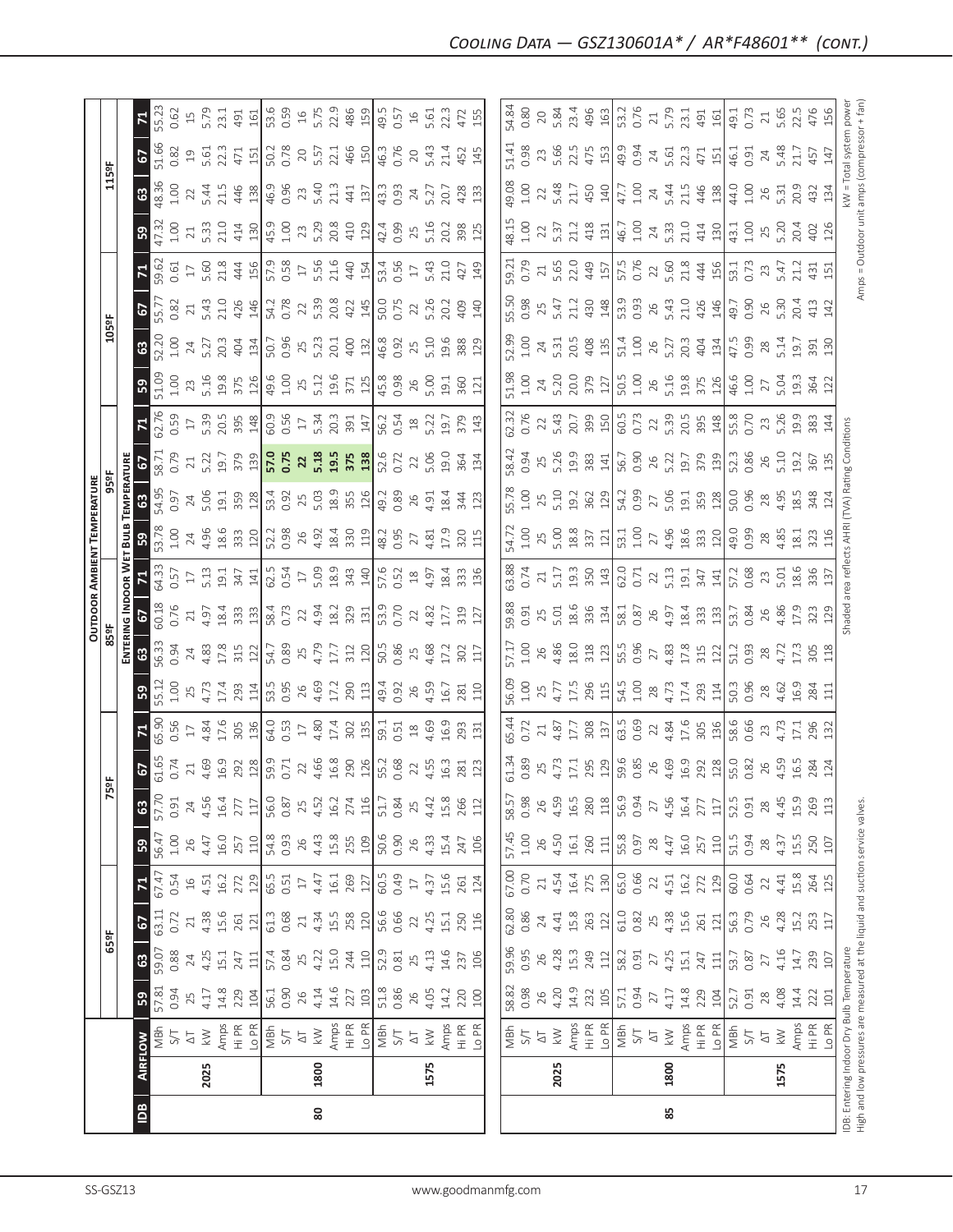|            |      |          |      |      |      |      |      | <b>OUTDOOR AMBIENT TEMPERATURE</b> |      |      |      |      |                 |      |      |      |      |       |
|------------|------|----------|------|------|------|------|------|------------------------------------|------|------|------|------|-----------------|------|------|------|------|-------|
|            | 65   | 60       | 55   | 50   | 47   | 45   | 40   | 35                                 | 30   | 25   | 20   | 17   | 15 <sup>1</sup> | 10   | 5    | O    | въ   | $-10$ |
| MBh        | 21.4 | 20.2     | 19.0 | 17.8 | 17.0 | 16.5 | 15.3 | 14.1                               | 13.3 | 12.3 |      | 10.7 | 10.3            | 9.2  | 8.2  |      | 6.1  | 5.0   |
| $\Delta T$ | 33.0 | 31<br>.2 | 29.4 | 27.5 | 26.2 | 25.4 | 23.6 | 21.8                               | 20.6 | 19.0 | 17.5 | 16.5 | 15.9            | 14.3 | 2.1  |      | 9.4  | 7.7   |
| kW         | 1.68 | 1.64     | 1.61 | 1.58 | 1.6  | 1.54 | 1.51 | 1.48                               | 1.46 | 1.42 | 1.39 | L.37 | 1.36            | 32   | .29  | 1.26 | . 23 | 1.19  |
| Amps       | 7.3  | 6.7      | 6.3  | 5.9  | 5.7  | 5.6  | 5.3  | 5.0                                | 4.8  | 4.6  | 4.3  | 4.2  | 4.2             | 4.0  | 3.7  | 3.5  | 3.2  | 2.9   |
| COP        | 3.73 | 3.60     | 3.46 | 3.30 | 3.19 | 3.12 | 2.96 | 2.79                               | 2.68 | 2.53 | 2.39 | 2.29 | 2.22            | 2.04 | 1.86 | 1.66 | 1.46 | .22   |
| EER        | 2.8  | 123      | 11.8 | 11.3 | 10.9 | 10.7 | 10.1 | 9.5                                | 9.2  | 8.7  | 8.2  | 7.8  | 7.6             | 7.0  | 6.3  | 5.7  | 5.0  | 4.2   |
| Hi PR      | 392  | 375      | 361  | 345  | 337  | 331  | 318  | 305                                | 292  | 279  | 268  | 262  | 257             | 247  | 238  | 228  | 220  | 212   |
| Lo PR      | 145  | 134      | 126  | 115  | 109  | 105  | 96   | 86                                 |      | 69   | 61   | 57   | 55              | 46   | 40   | 34   | 29   | 23    |

**GSZ130181A\* / AR\*F182416\*\***

### **GSZ130241B\*/ AR\*F182416\*\***

|            |      |      |                |      |      |      |      | <b>OUTDOOR AMBIENT TEMPERATURE</b> |      |      |      |      |      |      |      |      |      |       |
|------------|------|------|----------------|------|------|------|------|------------------------------------|------|------|------|------|------|------|------|------|------|-------|
|            | 65   | 60   | 55             | 50   | 47   | 45   | 40   | 35                                 | 30   | 25   | 20   | 17   | 15   | 10   |      | 0    | $-5$ | $-10$ |
| MBh        | 28.9 | 27.4 | 25.8           | 24.1 | 23.0 | 22.3 | 20.7 | 19.1                               | 16.9 | 15.6 | 14.3 | 13.6 | 13.0 | 1.7  | 10.4 | 9.1  |      | 6.3   |
| $\Delta T$ | 33.5 | 31.7 | 29.8           | 27.9 | 26.6 | 25.8 | 24.0 | 22.1                               | 19.5 | 18.0 | 16.6 | 15.7 | 15.1 | 13.6 | 12.0 | 10.5 | 8.9  | 7.3   |
| kW         | 2.17 | 2.12 | 2.08           | 2.04 | 2.0  | 2.00 | 1.96 | 1.91                               | 1.80 | 1.76 | 1.72 | 1.70 | 68   | -64. | 1.60 | 1.57 | 1.52 | 1.49  |
| Amps       | 10.1 | 9.3  | 8.7            | 8.2  | 7.9  | 7.7  | 7.3  | 6.9                                | 6.6  | 6.3  | 6.0  | 5.9  | 5.8  | 5.5  | 5.2  | 4.9  | 4.5  | 4.0   |
| COP        | 3.91 | 3.77 | 3.62           | 3.46 | 3.34 | 3.27 | 3.10 | 2.92                               | 2.74 | 2.59 | 2.44 | 2.33 | 2.27 | 2.08 | . 89 | .69  | 1.48 | 1.25  |
| EER        | 13.3 | 129  | $\overline{4}$ | 11.8 | 11.4 | 11.2 | 10.6 | 10.0                               | 9.4  | 8.8  | 8.3  | 8.0  | 7.7  | 7.1  | 6.5  | 5.8  | 5.1  | 4.3   |
| Hi PR      | 413  | 395  | 380            | 364  | 355  | 348  | 335  | 321                                | 308  | 294  | 282  | 275  | 271  | 260  | 250  | 240  | 231  | 223   |
| Lo PR      | 131  | 22   |                | 105  | 99   | 95   | 88   | 78                                 | 70   | 63   | 55   | 51   | 50   | 42   | 36   | 30   |      | 21    |

#### **GSZ130301A\* / AR\*F30301\*\***

|            |      |      |      |      |      |      |      | <b>OUTDOOR AMBIENT TEMPERATURE</b> |      |      |      |      |      |      |      |      |      |       |
|------------|------|------|------|------|------|------|------|------------------------------------|------|------|------|------|------|------|------|------|------|-------|
|            | 65   | 60   | 55   | 50   | 47   | 45   | 40   | 35                                 | 30   | 25   | 20   | 17   | 15   | 10   |      | 0    | $-5$ | $-10$ |
| MBh        | 33.2 | 31.4 | 29.6 | 27.6 | 26.4 | 25.6 | 23.8 | 21.9                               | 19.9 | 18.4 | 16.9 | 16.0 | 15.4 | 13.8 |      | 10.7 | 9.1  | 7.5   |
| $\Delta T$ | 29.3 |      | 26.1 | 24.4 | 23.3 | 22.6 | 21.0 | 19.3                               | 17.6 | 16.2 | 14.9 | 14.1 | 13.6 | 12.2 | 10.8 | 9.4  | 8.0  | 6.6   |
| kW         | 2.52 | 2.47 | 2.42 | 2.37 | 2.3  | 2.32 | 2.28 | 2.23                               | 2.37 | 2.32 | 2.26 | 2.23 | 2.21 | 2.16 | 2.11 | 2.05 | 2.00 | 1.95  |
| Amps       | 9.7  | 9.0  | 8.5  | 8.0  |      | 7.6  | 7.2  | 6.9                                | 6.6  | 6.3  | 6.0  | 5.9  | 5.8  | 5.6  | 5.2  | 5.0  | 4.6  | 4.2   |
| <b>COP</b> | 3.86 | 3.72 | 3.57 | 3.41 | 3.29 | 3.22 | 3.05 | 2.88                               | 2.46 | 2.32 | 2.19 | 2.10 | 2.04 | 1.88 | .70  | 1.52 | 1.34 | 1.12  |
| EER        | 13.2 |      |      | -6   | 11.3 | 11.0 | 10.4 | 9.8                                | 8.4  | 7.9  | 7.5  | 7.2  | 7.0  | 6.4  | 5.8  | 5.2  | 4.6  | 3.8   |
| Hi PR      | 366  | 351  | 337  | 323  | 315  | 309  | 297  | 285                                | 273  | 261  | 250  | 244  | 240  | 231  | 222  | 213  | 205  | 198   |
| Lo PR      | 129  | L19  |      | 103  | 97   | 93   | 86   | 76                                 | 69   | 62   | 54   | 50   | 49   | 41   | 35   | 30   | 26   | 20    |

#### **GSZ130361B\* / AR\*F364216\*\***

|            |       |      |      |      |       |      |       |      | <b>OUTDOOR AMBIENT TEMPERATURE</b> |      |      |      |       |      |      |      |      |       |
|------------|-------|------|------|------|-------|------|-------|------|------------------------------------|------|------|------|-------|------|------|------|------|-------|
|            | 65    | 60   | 55   | 50   | 47    | 45   | 40    | 35   | 30                                 | 25   | 20   | 17   | 15    | 10   | 5    | 0    | -5   | $-10$ |
| MBh        | 42.0  | 39.7 | 37.4 | 35.0 | 33.4  | 32.4 | 30.1  | 27.7 | 24.8                               | 22.9 | 21.1 | 19.9 | 19.2  | 17.2 | 15.3 | 13.3 | 11.4 | 9.3   |
| $\Delta T$ | 38.4  | 36.4 | 34.2 | 32.0 | 30.6  | 29.6 | 27.5  | 25.4 | 22.7                               | 21.0 | 19.3 | 18.2 | 17.6  | 15.8 | 14.0 |      | 10.4 | 8.5   |
| kW         | 2.72  | .68  | 2.63 | 2.58 | 2.55  | 2.53 | 2.48  | 2.43 | 2.31                               | 2.26 | 2.21 | 2.19 | 2.17  | 2.12 | 2.08 | 2.03 | 1.98 | 1.94  |
| Amps       | 14.7  | 13.7 | 12.8 | 12.1 |       | 11.5 | 10.8  | 10.3 | 9.9                                | 9.5  | 9.0  | 8.8  | 8.7   | 8.3  | 7.8  | 7.3  | 6.8  | 6.2   |
| COP        | 4.01  | 3.86 | 3.69 | 3.51 | 3.38  | 3.30 | 3.12  | 2.93 | 2.75                               | 2.58 | 2.42 | 2.31 | 2.24  | 2.05 | 1.85 | .64  | 1.43 | 1.20  |
| <b>FFR</b> | 13.64 | 13   |      | 1193 | 11 51 | つコ   | 10.60 | 9.95 | 9.34                               | 8.78 | 8.23 | 7.85 | /0.62 | 6.97 | 6.29 | 5.59 | 4.87 | 4.07  |
| Hi PR      | 413   | 396  | 381  | 364  | 355   | 349  | 335   | 322  | 308                                | 294  | 283  | 276  | 271   | 261  | 251  | 240  | 232  | 224   |
| Lo PR      | 135   | 125  | 118  | 108  | 102   | 98   | 90    | 80   | 72                                 | 65   | 57   | 53   | 51    | 43   | 37   | 31   |      | 22    |

High pressure is measured at the suction service valve ( the larger valve).

Low pressure is measured at the gauge port connection.

Calculations are based on nominal CFM and 70 °F indoor dry bulb.

Amps = Outdoor unit amps (comp.+fan) kW = Total system power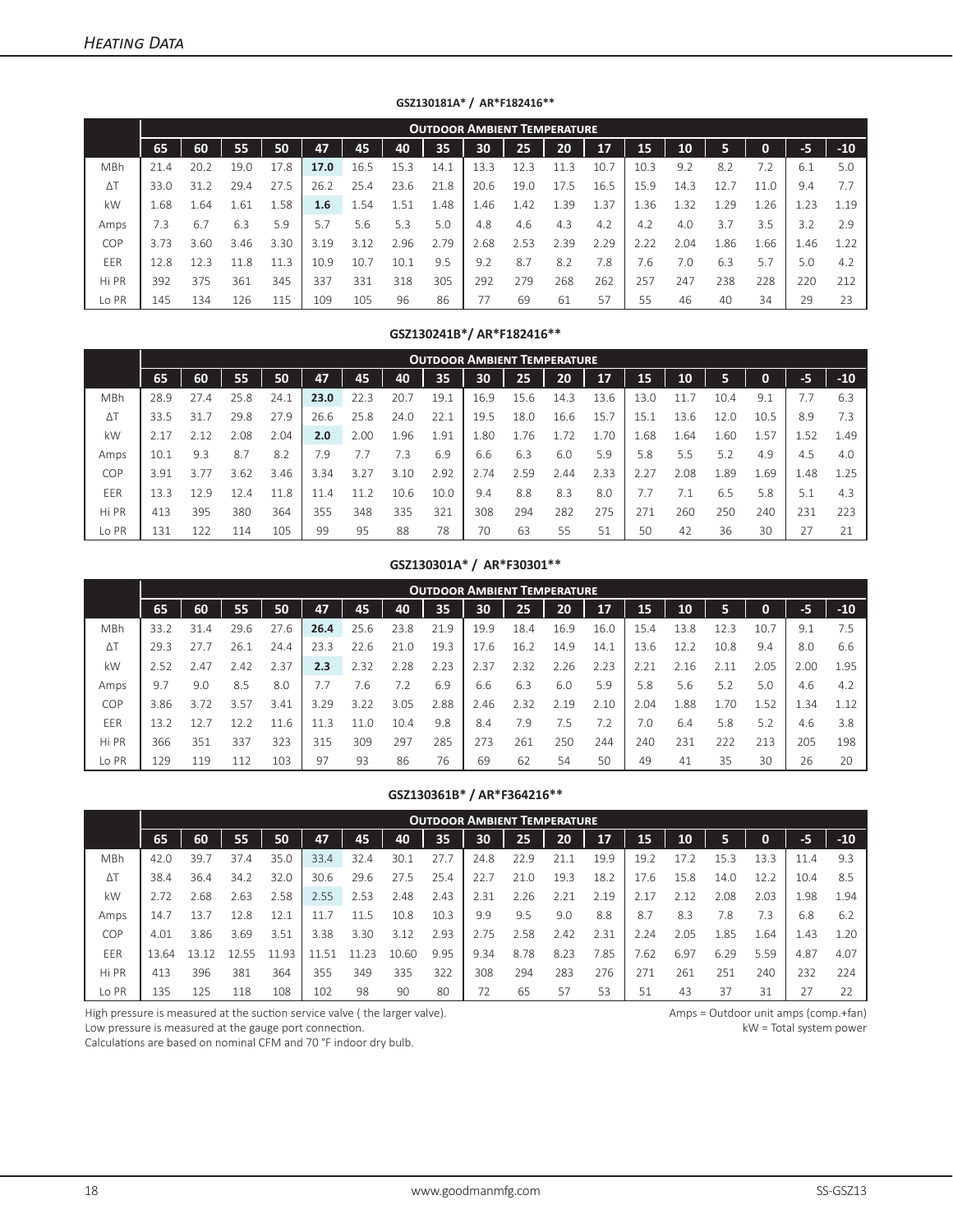|            |      |      |      |      |      |      |      | <b>OUTDOOR AMBIENT TEMPERATURE</b> |      |      |      |      |      |      |      |      |      |       |
|------------|------|------|------|------|------|------|------|------------------------------------|------|------|------|------|------|------|------|------|------|-------|
|            | 65   | 60   | 55   | 50   | 47   | 45   | 40   | 35                                 | 30   | 25   | 20   | 17   | 15   | 10   | 5    | 0    | -5   | $-10$ |
| MBh        | 50.3 | 47.6 | 44.8 | 41.9 | 40.0 | 38.8 | 36.0 | 33.2                               | 29.9 | 27.6 | 25.4 | 24.0 | 23.1 | 20.7 | 18.4 | 16.0 | 13.7 | 11.2  |
| $\Delta T$ | 34.5 | 32.6 | 30.7 | 28.7 | 27.4 | 26.6 | 24.7 | 22.8                               | 20.5 | 18.9 | 17.4 | 16.5 | 15.9 | 14.2 | 12.6 | 1 O  | 9.4  | 7.7   |
| kW         | 3.60 | 3.53 | 3.46 | 3.39 | 3.4  | 3.32 | 3.25 | 3.18                               | 3.24 | 3.16 | 3.09 | 3.05 | 3.02 | 2.95 | 2.88 | 2.80 | 2.73 | 2.66  |
| Amps       | 16.9 | 15.6 | 14.5 | 13.6 | 13.1 | 12.9 | 12.1 | 11.5                               | 10.9 | 10.4 | 9.9  | 9.7  | 9.5  | 9.0  | 8.4  | 7.9  | 7.2  | 6.4   |
| COP        | 4.09 | 3.95 | 3.79 | 3.62 | 3.49 | 3.42 | 3.24 | 3.05                               | 2.70 | 2.55 | 2.40 | 2.30 | 2.24 | 2.06 | .87  | .67  | 1.47 | 1.23  |
| EER        | 14.0 | 13.5 | 12.9 | 12.4 | 11.9 | 11 7 | 11.1 | 10.4                               | 9.2  | 8.7  | 8.2  | 7.9  | 7.6  | 7.0  | 6.4  | 5.7  | 5.0  | 4.2   |
| Hi PR      | 368  | 353  | 340  | 325  | 317  | 311  | 299  | 287                                | 275  | 262  | 252  | 246  | 242  | 232  | 223  | 214  | 207  | 199   |
| Lo PR      | 129  | 119  |      | 103  | 97   | 93   | 86   | 76                                 | 69   | 62   | 54   | 50   | 49   | 41   | 35   | 30   | 26   | 20    |

**GSZ130421A\* / AR\*F36421\*\***

#### **GSZ130481A\* /AR\*F48601\*\***

|            |      |      |      |      |      |      |      |      | <b>OUTDOOR AMBIENT TEMPERATURE</b> |      |      |      |      |      |      |      |      |       |
|------------|------|------|------|------|------|------|------|------|------------------------------------|------|------|------|------|------|------|------|------|-------|
|            | 65   | 60   | 55.  | 50   | 47   | 45   | 40   | 35   | 30                                 | 25   | 20   | 17   | 15   | 10   | ъ.   |      | -5   | $-10$ |
| MBh        | 55.3 | 52.4 | 49.3 | 46.1 | 44.0 | 42.6 | 39.6 | 36.5 | 33.6                               | 31.1 | 28.6 | 27.0 | 26.0 | 23.3 | 20.7 | 18.0 | 15.4 | 12.6  |
| $\Delta T$ | 32.0 | 30.3 | 28.5 | 26.7 | 25.5 | 24.7 | 22.9 | 21.1 | 19.5                               | 18.0 | 16.5 | 15.6 | 15.0 | 13.5 | .2.0 | 10.4 | 8.9  | 7.3   |
| kW         | 3.93 | 3.87 | 3.80 | 3.73 | 3.7  | 3.66 | 3.59 | 3.52 | 3.37                               | 3.30 | 3.23 | 3.19 | 3.17 | 3.10 | 3.04 | 2.97 | 2.90 | 2.84  |
| Amps       | 18.2 | 16.8 | 15.7 | 14.8 | 14.3 | 14.0 | 13.2 | 12.5 | .2.0                               | 11.4 | 10.9 | 10.6 | 10.5 | 9.9  | 9.3  | 8.7  | 8.1  | 7.3   |
| COP        | 4.11 | 3.96 | 3.80 | 3.62 | 3.49 | 3.41 | 3.23 | 3.03 | 2.93                               | 2.76 | 2.59 | 2.47 | 2.40 | 2.20 | 1.99 | 1.78 | 1.55 | 1.30  |
| EER        | 14.1 | 13.5 | 13.0 | 12.4 | 11.9 |      | 11.0 | 10.4 | 10.0                               | 9.4  | 8.8  | 8.5  | 8.2  | 7.5  | 6.8  | 6.1  | 5.3  | 4.4   |
| Hi PR      | 380  | 364  | 350  | 335  | 327  | 321  | 308  | 296  | 284                                | 271  | 260  | 254  | 249  | 240  | 231  | 221  | 213  | 206   |
| Lo PR      | 129  | L19  | 112  | 103  | 97   | 93   | 86   | 76   | 69                                 | 62   | 54   | 50   | 49   | 41   | 35   | 30   | 26   | 20    |

#### **GSZ130601A\* / AR\*F48601\*\***

|            |      |      |      |      |      |      |      | <b>OUTDOOR AMBIENT TEMPERATURE</b> |      |      |      |      |      |      |      |      |      |       |
|------------|------|------|------|------|------|------|------|------------------------------------|------|------|------|------|------|------|------|------|------|-------|
|            | 65   | 60   | 55   | 50   | 47   | 45   | 40   | 35                                 | 30   | 25   | 20   | 17   | 15   | 10   | 5    | 0    | -5   | $-10$ |
| MBh        | 72.9 | 69.0 | 65.0 | 60.7 | 58.0 | 56.2 | 52.2 | 48.1                               | 44.9 | 41.4 | 38.1 | 36.0 | 34.7 | 31.1 | 27.6 | 24.0 | 20.5 | 16.8  |
| $\Delta T$ | 37.5 | 35.5 | 33.4 | 31.2 | 29.8 | 28.9 | 26.9 | 24.8                               | 23.1 | 21.3 | 19.6 | 18.5 | 17.8 | 16.0 | 14.2 | 12.4 | 10.6 | 8.6   |
| kW         | 5.21 |      | 5.01 | 4.92 | 4.9  | 4.82 | 4.72 | 4.63                               | 4.66 | 4.56 | 4.46 | 4.40 | 4.36 | 4.26 | 4.16 | 4.06 | 3.96 | 3.86  |
| Amps       | 24.0 | 22.2 | 20.7 | 19.5 | 18.8 | 18.4 | 17.3 | 16.4                               | 15.7 | 15.0 | 14.2 | 13.9 | 13.7 | 13.0 | 12.1 | 11.3 | 10.5 | 9.4   |
| COP        | 4.10 | 3.95 | 3.79 | 3.62 | 3.49 | 3.41 | 3.23 | 3.05                               | 2.82 | 2.66 | 2.50 | 2.40 | 2.33 | 2.14 | 1.94 | 1.73 | 1.52 | 1.28  |
| EER        | 14.0 | 13.5 | 13.0 | 12.4 | 11.9 | 11.7 | 11.1 | 10.4                               | 9.6  | 9.1  | 8.6  | 8.2  | 8.0  | 7.3  | 6.6  | 5.9  | 5.2  | 4.4   |
| Hi PR      | 416  | 399  | 383  | 367  | 358  | 351  | 338  | 324                                | 310  | 296  | 285  | 278  | 273  | 262  | 252  | 242  | 233  | 225   |
| Lo PR      | 133  | 123  | 115  | 106  | 100  | 96   | 89   | 79                                 |      | 64   | 56   | 52   | 50   | 42   | 37   | 31   |      |       |

High pressure is measured at the suction service valve ( the larger valve).

Low pressure is measured at the gauge port connection.

Calculations are based on nominal CFM and 70 °F indoor dry bulb.

Amps = Outdoor unit amps (comp.+fan)

kW = Total system power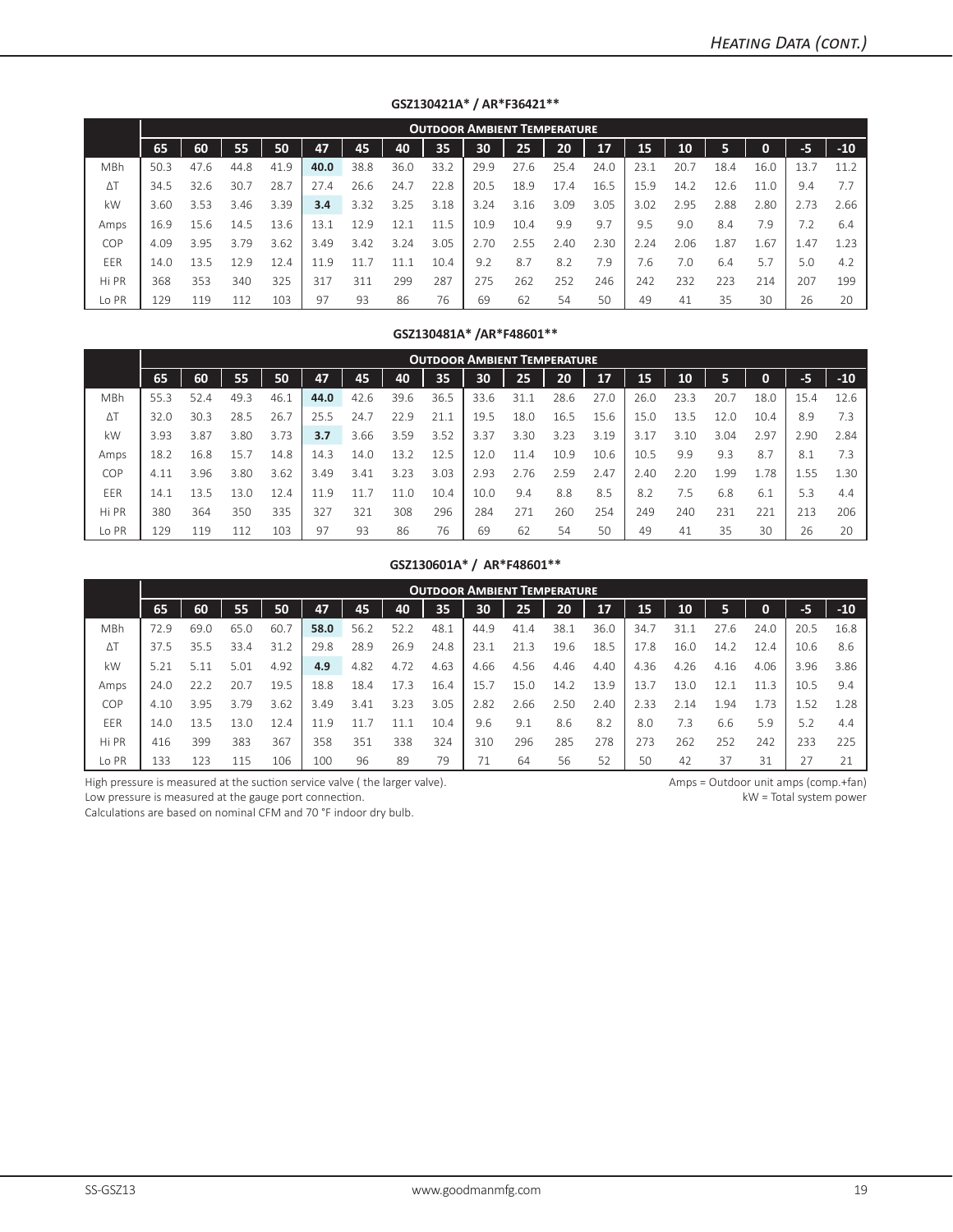| <b>OUTDOOR</b>  | <b>INDOOR UNITS</b>             |                 | COOLING RATINGS ^ |       |                   | <b>TVA RATINGS<sup>3</sup></b> |              | <b>HEATING RATINGS ^</b> |                 |                   |                  |            |         |
|-----------------|---------------------------------|-----------------|-------------------|-------|-------------------|--------------------------------|--------------|--------------------------|-----------------|-------------------|------------------|------------|---------|
| <b>UNIT</b>     | <b>COILS/AIR HANDLERS</b>       | <b>FURNACES</b> | <b>TOTAL</b>      | SENS. | SEER <sup>1</sup> | EER $2$                        | <b>TOTAL</b> | SENS.                    | H1 <sup>4</sup> | HSPF <sup>5</sup> | Low <sup>6</sup> | <b>CFM</b> | AHRI#   |
| GSZ13<br>0181A* | AWUF31XX16A*                    |                 | 17400             | 12900 | 14                | 11.3                           | 16100        | 12700                    | 17500           | 8.2               | 10000            | 600        | 3629336 |
| GS713<br>0241B* | AWUF31XX16A*                    |                 | 24000             | 18100 | 14                | 12                             | 22200        | 17800                    | 22800           | 8.2               | 13400            | 800        | 3842473 |
|                 | AWUF32XX16A*                    |                 | 24000             | 18100 | 14                | 12                             | 22200        | 17800                    | 22800           | 8.2               | 13400            | 800        | 3842474 |
|                 | CA*F1824*6D*+MBVC1200**-1A*     |                 | 23800             | 17900 | 14                | 12                             | 22000        | 17600                    | 22800           | 8.2               | 13200            | 800        | 4150316 |
|                 | CHPF2430B6C*+MBVC1200**-1A*     |                 | 24000             | 18100 | 14                | 12                             | 22200        | 17800                    | 23000           | 8.2               | 13200            | 800        | 3842493 |
| GSZ13<br>0301A* | ASPF313716E*                    |                 | 28600             | 21600 | 14                | 11.5                           | 26400        | 21400                    | 27000           | 8.2               | 16000            | 1050       | 7612882 |
|                 | CHPF2430B6C*+MBVC1200**-1A*     |                 | 28400             | 21400 | 14                | 11.3                           | 26200        | 21400                    | 26400           | 8.2               | 16000            | 1050       | 3610003 |
| GSZ13<br>0361B* | ASPT42D14A*                     |                 | 35200             | 26800 | 14                | 12                             | 32600        | 26000                    | 33000           | 8.2               | 21200            | 1280       | 6497875 |
|                 | CA*F3642*6D*+MBVC1600**-1A*     |                 | 35200             | 26800 | 14                | 11.5                           | 32600        | 26000                    | 32000           | 8.2               | 20000            | 1200       | 3880695 |
|                 | CA*F3743*6D*+MBVC1600**-1A*     |                 | 35000             | 26600 | 14                | 11.3                           | 32400        | 26000                    | 34000           | 8.2               | 20000            | 1200       | 6497888 |
|                 | CHPF3642C6C*+MBVC1600**-1A*     |                 | 34800             | 26400 | 14                | 11.5                           | 32200        | 25800                    | 32600           | 8.2               | 20000            | 1200       | 3850501 |
|                 | CHPF3642D6C*+MBVC2000**-1A*     |                 | 35200             | 26800 | 14                | 12                             | 32600        | 26000                    | 32000           | 8.5               | 20000            | 1150       | 3850543 |
| GSZ13<br>0421A* | CA*F4860*6D*+TXV                | G*E80805C*B*    | 41000             | 29000 | 14                | 11.3                           | 38000        | 30000                    | 40500           | 8.2               | 24000            | 1350       | 5038613 |
|                 | CA*F4860*6D*+TXV                | G*E81005C*B*    | 41000             | 29000 | 14                | 11.3                           | 38000        | 30000                    | 40500           | 8.2               | 24000            | 1420       | 5038685 |
|                 | $CA*F4860*6D*+TXV$              | A*EH800805C*A*  | 41000             | 29000 | 14                | 11.3                           | 38000        | 30000                    | 40500           | 8.2               | 24000            | 1350       | 6844561 |
|                 | $CA*F4860*6D*+TXV$              | A*EH801005C*A*  | 41000             | 29000 | 14                | 11.3                           | 38000        | 30000                    | 40500           | 8.2               | 24000            | 1420       | 6844623 |
|                 | CHPF4860D6D*+MBVC1600**-1A*     |                 | 41000             | 29000 | 14                | 11.3                           | 38000        | 30000                    | 40500           | 8.2               | 24000            | 1350       | 3610032 |
|                 | CHPF4860D6D*+TXV                | G*E80805C*B*    | 41000             | 29000 | 14                | 11.3                           | 38000        | 30000                    | 40500           | 8.2               | 24000            | 1350       | 5038639 |
|                 | CHPF4860D6D*+TXV                | G*E81005C*B*    | 41000             | 29000 | 14                | 11.3                           | 38000        | 30000                    | 40500           | 8.2               | 24000            | 1420       | 5038686 |
|                 | CHPF4860D6D*+TXV                | A*EH800805C*A*  | 41000             | 29000 | 14                | 11.3                           | 38000        | 30000                    | 40500           | 8.2               | 24000            | 1350       | 6844578 |
|                 | CHPF4860D6D*+TXV                | A*EH801005C*A*  | 41000             | 29000 | 14                | 11.3                           | 38000        | 30000                    | 40500           | 8.2               | 24000            | 1420       | 6844625 |
| GS713<br>0481A* | ASPT48D14A*                     |                 | 46000             | 36000 | 14                | 12                             | 42500        | 34600                    | 44000           | 8.2               | 26400            | 1600       | 5796518 |
|                 | ASPT60D14A*                     |                 | 46000             | 36000 | 14                | 12                             | 42500        | 34600                    | 44000           | 8.2               | 26400            | 1600       | 5722661 |
|                 | AVPTC48D14A*                    |                 | 46000             | 36000 | 14                | 12                             | 42500        | 34600                    | 44000           | 8.2               | 26400            | 1615       | 5924426 |
|                 | CA*F4860*6D*+MBVC2000**-1A*+TXV |                 | 46000             | 36000 | 14                | 11.3                           | 42500        | 34600                    | 44000           | 8.2               | 27000            | 1600       | 3880758 |
|                 | CAPT4961*4A*+MBVC2000**-1A*     |                 | 45500             | 35600 | 14                | 12                             | 42000        | 34200                    | 41500           | 8.5               | 26200            | 1550       | 5611343 |
|                 | CHPF4860D6D*+MBVC2000**-1A*+TXV |                 | 46000             | 36000 | 14                | 11.3                           | 42500        | 34600                    | 44000           | 8.2               | 27000            | 1600       | 3610053 |

**˄** Rated in accordance with ANSI/AHRI Standard 210/240

<sup>1</sup> Seasonal Energy Efficiency Ratio

³ TVA Rating: BTU/h @ 75°F/ 63°F - 95°F

⁵ HSPF = Heating Seasonal Performance Factor

⁷ CFM at High stage

² Energy Efficiency Ratio @ 80°F/ 67°F/ 95°F

⁴ Rated heating capacity at 47°F outdoor per AHRI 210/240

- ⁶ Heating capacity at 17°F outdoor
- ⁸ CFM at Intermediate and low stage

#### **Notes**

• Always check the S&R plate for electrical data on the unit being installed.

• When matching outdoor unit to indoor unit, use the piston supplied with the outdoor unit or that specified on the piston kit chart supplied with the indoor unit.

• EEP - Order from Service Dept. Part No. B13707-38 or new Solid State Board B13707-35S. Part No. B13707-38 is not interchangeable with B13707-35S. The Goodman brand gas furnace contains the EEP cooling time delay.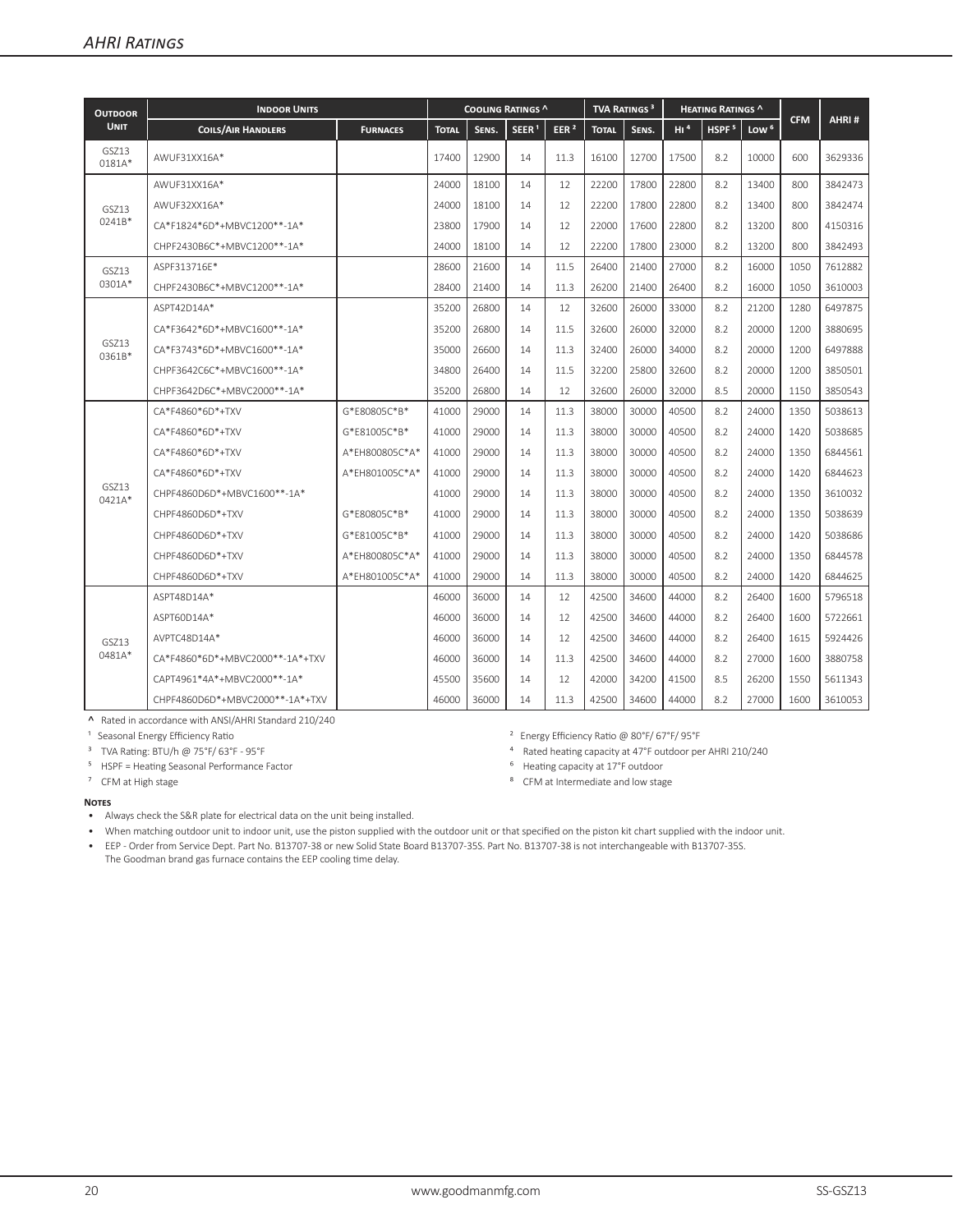*Dimensions*



|              | <b>DIMENSIONS</b> |        |                 |  |  |  |  |  |
|--------------|-------------------|--------|-----------------|--|--|--|--|--|
| <b>MODEL</b> | W"                | D"     | H''             |  |  |  |  |  |
| GSZ130181**  | 26                | 26     | 32%             |  |  |  |  |  |
| GSZ130241**  | 26                | 26     | 321/4           |  |  |  |  |  |
| GSZ130301**  | 26                | 26     | $32\%$          |  |  |  |  |  |
| GSZ130361**  | 29                | 29     | $32\%$          |  |  |  |  |  |
| GSZ130421**  | 29                | 29     | 381/4           |  |  |  |  |  |
| GSZ130481**  | 29                | 29     | 34%             |  |  |  |  |  |
| GSZ130601**  | $35\%$            | $35\%$ | $34\frac{1}{4}$ |  |  |  |  |  |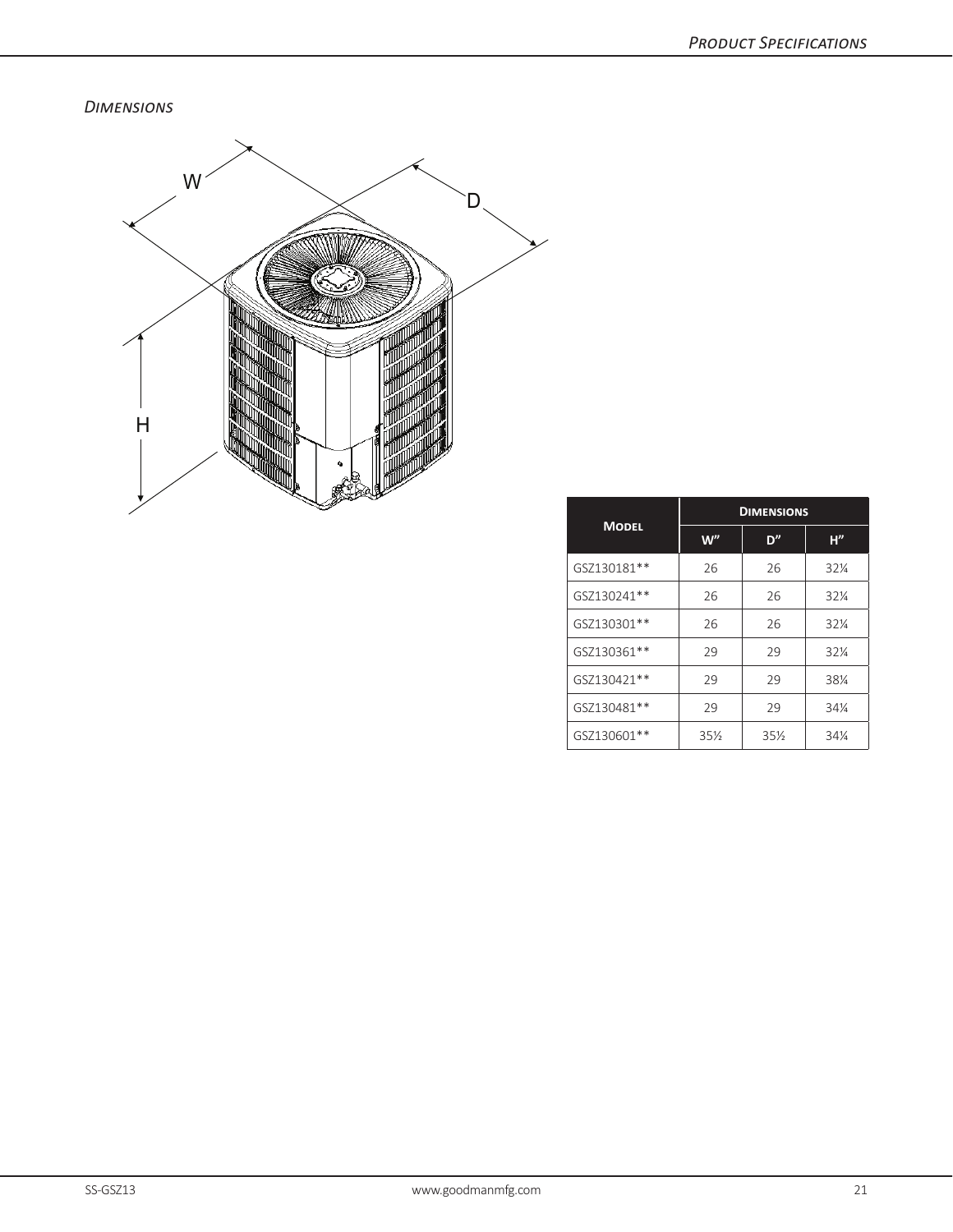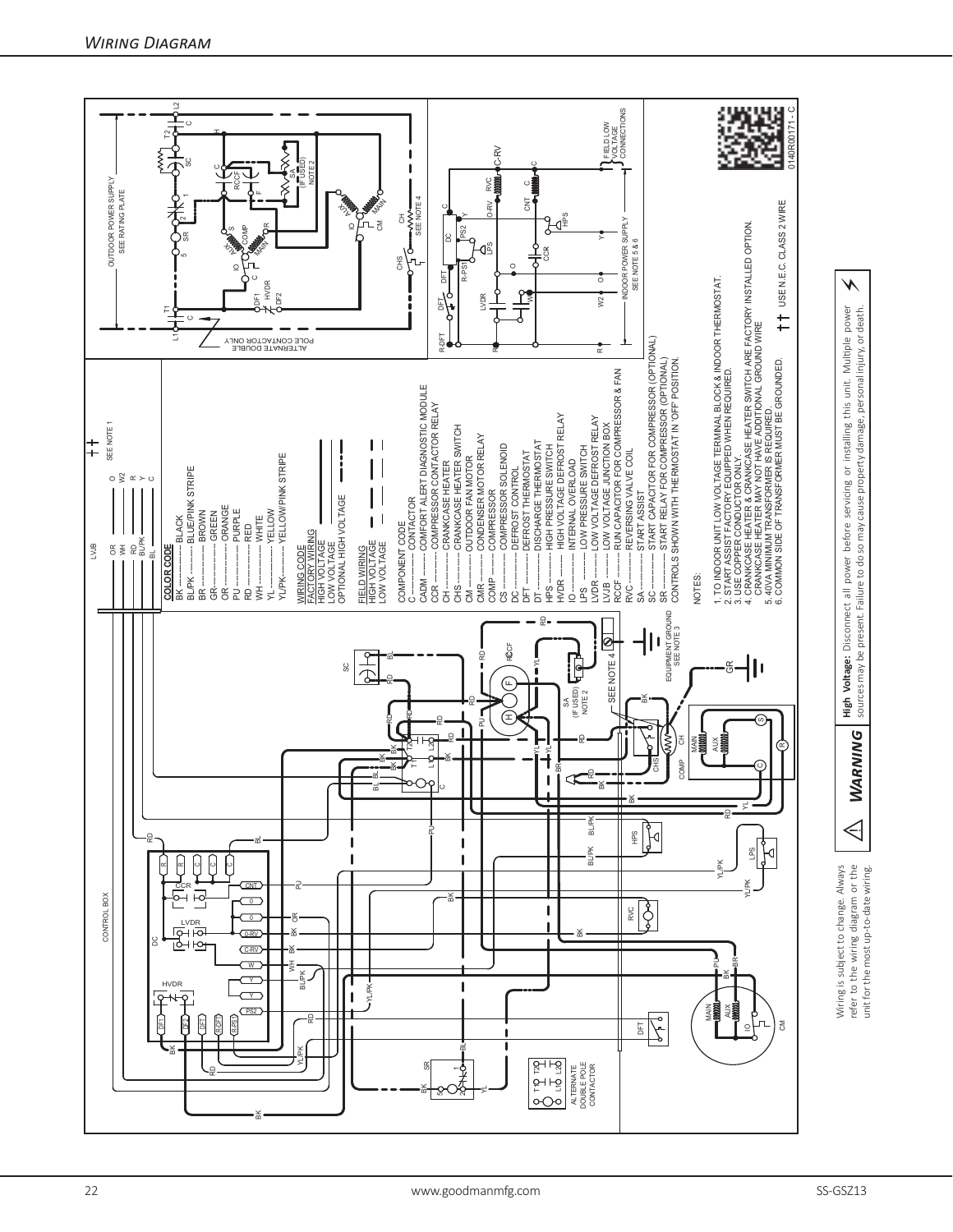### *Accessories*

| <b>MODEL#</b>       | <b>DESCRIPTION</b>              | <b>GSZ13</b><br>018 | <b>GSZ13</b><br>024 | <b>GSZ13</b><br>030 | <b>GSZ13</b><br>036 | <b>GSZ13</b><br>042 | <b>GSZ13</b><br>048 | <b>GSZ13</b><br>060 |
|---------------------|---------------------------------|---------------------|---------------------|---------------------|---------------------|---------------------|---------------------|---------------------|
| 0130R00000S         | Low-pressure Switch Kit         | X                   | X                   | $\times$            | X                   | X                   | X                   | X                   |
| <b>ABK-20</b>       | Anchor Bracket Kit <sup>®</sup> | X                   | X                   | X                   | X                   | $\times$            | X                   | X                   |
| ASC-01              | Anti-Short Cycle Kit            | X                   | X                   | $\times$            | X                   | X                   | X                   | X                   |
| AFE18-60A           | All-fuel Kit                    | X                   | X                   | $\times$            | X                   | X                   | X                   | $\times$            |
| $CSR-U-1$           | Hard-start Kit                  | X                   | X                   | X                   | X                   | X                   | X                   | $\times$            |
| FSK01A <sup>1</sup> | Freeze Protection Kit           | $\chi$              | X                   | $\times$            | X                   | $\times$            | X                   | X                   |
| $OT18-60A^2$        | Outdoor Thermostat              | X                   | X                   | $\times$            | X                   | X                   | X                   | X                   |
| OT/EHR18-60         | Emergency Heat Relay kit        | X                   | X                   | $\times$            | X                   | X                   | X                   | X                   |
| TX2N4 <sup>3</sup>  | <b>TXV Kit</b>                  | $\times$            |                     |                     |                     |                     |                     |                     |
| TX2N4A <sup>3</sup> | <b>TXV Kit</b>                  | X                   | X                   |                     |                     |                     |                     |                     |
| TX3N4 <sup>3</sup>  | <b>TXV Kit</b>                  |                     |                     | $\times$            | X                   |                     |                     |                     |
| TX5N4 <sup>3</sup>  | <b>TXV Kit</b>                  |                     |                     |                     |                     | X                   | X                   | X                   |

◊ Contains 20 brackets; four brackets needed to anchor unit to pad

1 Installed on indoor coil<br>  $\frac{1}{2}$  Required for heat numi

Required for heat pump applications where ambient temperatures fall below 0°F with 50% or higher relative humidity.

<sup>3</sup> Condensing units and heat pumps with reciprocating compressors require the use of start-assist components when used in conjunction with an indoor coil using a non-bleed thermal expansion valve refrigerant metering device or liquid line solenoid kit. The TXV should always be sized based on the tonnage of the outdoor unit.